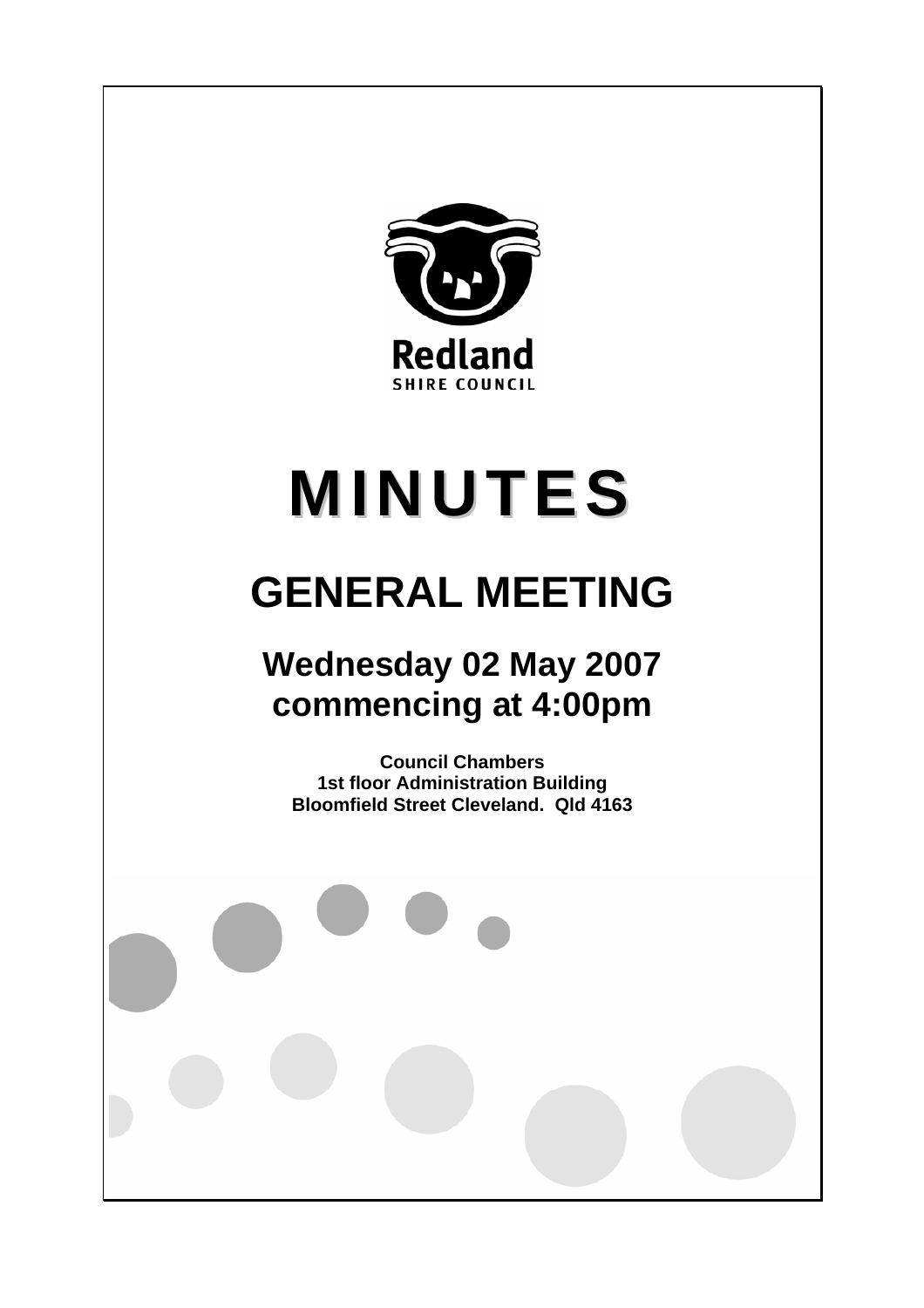# **TABLE OF CONTENTS**

| <b>ITEM</b>    |       | <b>SUBJECT</b>                                                                                     | <b>PAGE NO</b> |  |
|----------------|-------|----------------------------------------------------------------------------------------------------|----------------|--|
| 1              |       |                                                                                                    |                |  |
| $\overline{2}$ |       |                                                                                                    |                |  |
| 3              |       |                                                                                                    |                |  |
| 4              |       |                                                                                                    |                |  |
| 5              |       | <b>MATTERS OUTSTANDING FROM PREVIOUS GENERAL MEETING</b>                                           |                |  |
|                | 5.1   |                                                                                                    |                |  |
|                | 5.1.1 | PETITION (DIVISION 3) INTERFACE BETWEEN<br><b>INDUSTRIAL AND RESIDENTIAL LANDS ALONG SOUTH</b>     |                |  |
|                | 5.1.2 | <b>REVIEW OF REDLANDS PLANNING SCHEME - MINIMUM</b><br><b>LAND AREA REQUIREMENTS FOR CHILDCARE</b> |                |  |
|                | 5.1.3 | <b>REVIEW OF REDLANDS PLANNING SCHEME -</b><br><b>REQUIREMENTS FOR MATERIAL CHANGE OF USE  6</b>   |                |  |
|                | 5.1.4 | PETITION (DIVISION 9) - SPEEDING ON ELMHURST<br>STREET AND CROTONA ROAD, CAPALABA  6               |                |  |
|                | 5.1.5 | PETITION (DIVISION 2) - SPEEDING ALONG MOSELLE                                                     |                |  |
|                | 5.1.6 | <b>RESEARCH ON INTRODUCTION OF CARBON MARKETS  7</b>                                               |                |  |
|                | 5.1.7 | <b>REPORT ON EFFECTIVENESS OF GRAFFITI</b>                                                         |                |  |
| 6              |       |                                                                                                    |                |  |
| 7              |       |                                                                                                    |                |  |
|                | 7.1   |                                                                                                    |                |  |
|                | 7.1.1 | LETTER OF SUPPORT (DIVISION 5) - SUPPORT FOR                                                       |                |  |
|                | 7.1.2 | PETITION (DIVISION 10) - REQUEST FOR RENAMING OF                                                   |                |  |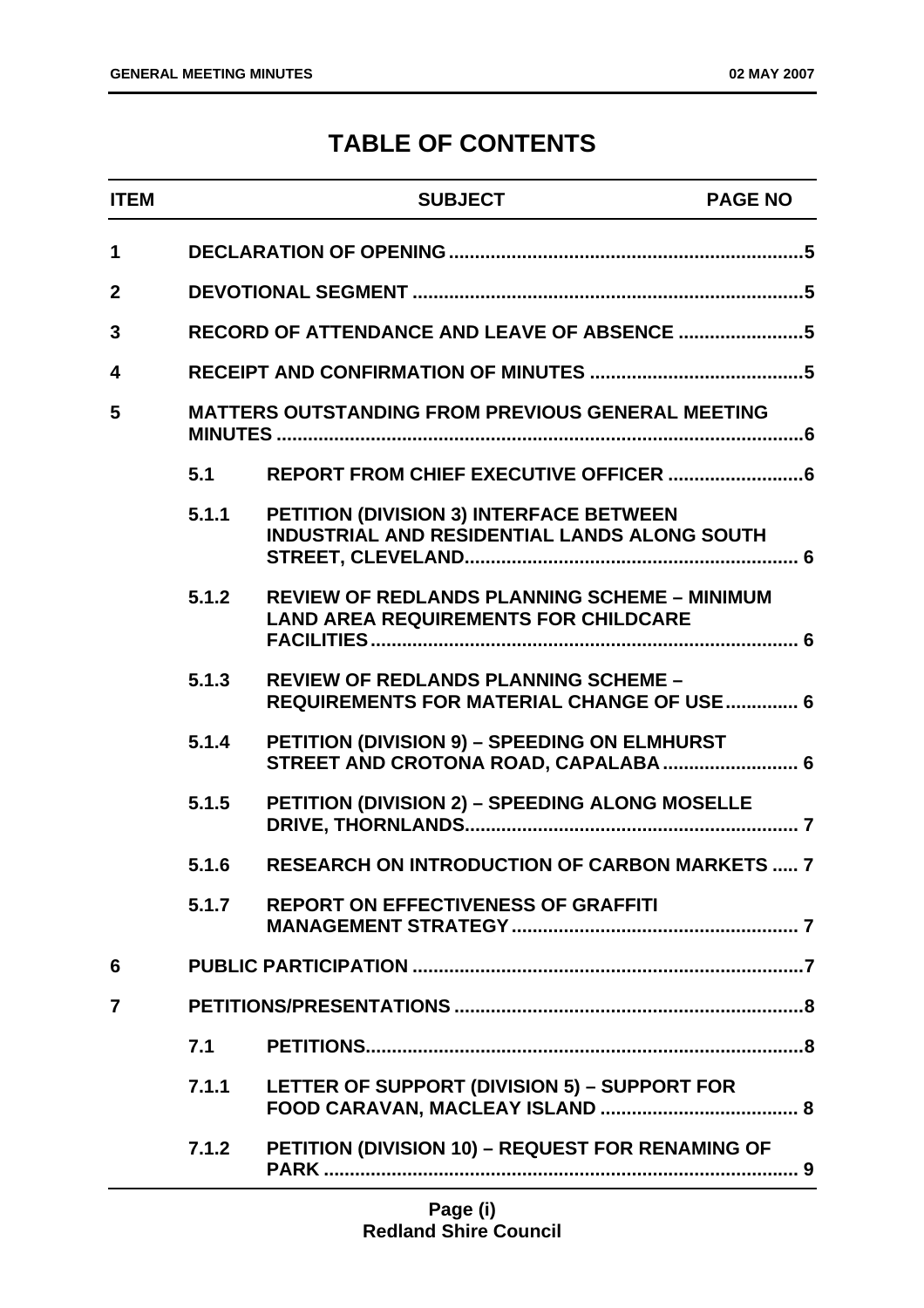|    | 7.1.3  | PETITION (DIVISION 9) - REQUEST FOR CLEAN UP OF                                                 |
|----|--------|-------------------------------------------------------------------------------------------------|
|    | 7.1.4  | PETITION (DIVISION 2) - REQUEST TO SLOW TRAFFIC                                                 |
|    | 7.2    |                                                                                                 |
|    | 7.2.1  | <b>CONFERENCE REPORT (CR DOWLING) - AUSTRALIAN</b>                                              |
| 8  |        |                                                                                                 |
|    | 8.1    | <b>SPONSORSHIP FOR RDCOTA FOR SENIOR CITIZENS'</b>                                              |
| 9  |        | DECLARATION OF MATERIAL PERSONAL INTEREST ON ANY                                                |
| 10 |        | PLANNING & POLICY COMMITTEE 11/04/07 - RECEIPT AND                                              |
|    | 10.1   |                                                                                                 |
|    | 10.1.1 | <b>CARRY FORWARD OF FUNDS REQUEST -</b><br><b>COUNCILLORS' COMMUNITY BENEFIT FUND (DIVISION</b> |
|    | 10.1.2 | REDLANDS PCYC - COUNCILLORS' COMMUNITY                                                          |
|    | 10.2   |                                                                                                 |
|    | 10.2.1 | <b>DECLARED WEED REMOVAL &amp; REVEGETATION -</b><br><b>COUNCILLORS' COMMUNITY BENEFIT FUND</b> |
|    | 10.3   |                                                                                                 |
|    | 10.3.1 | <b>GREENSPACE ENHANCEMENT ADVISORY GROUP</b>                                                    |
|    | 10.3.2 | <b>REVIEW OF ENVIRONMENTAL ACQUISITION POLICY</b>                                               |
|    | 10.3.3 | <b>AMENDMENT TO PLANNING SCHEME POLICY 3 -</b>                                                  |
|    | 10.3.4 | <b>WATERFRONT STRUCTURES - POLICY IMPLICATIONS 34</b>                                           |
|    |        | 10.3.5 AUDIT OF REDLAND SHIRE'S SPORTSFIELD LIGHTING 38                                         |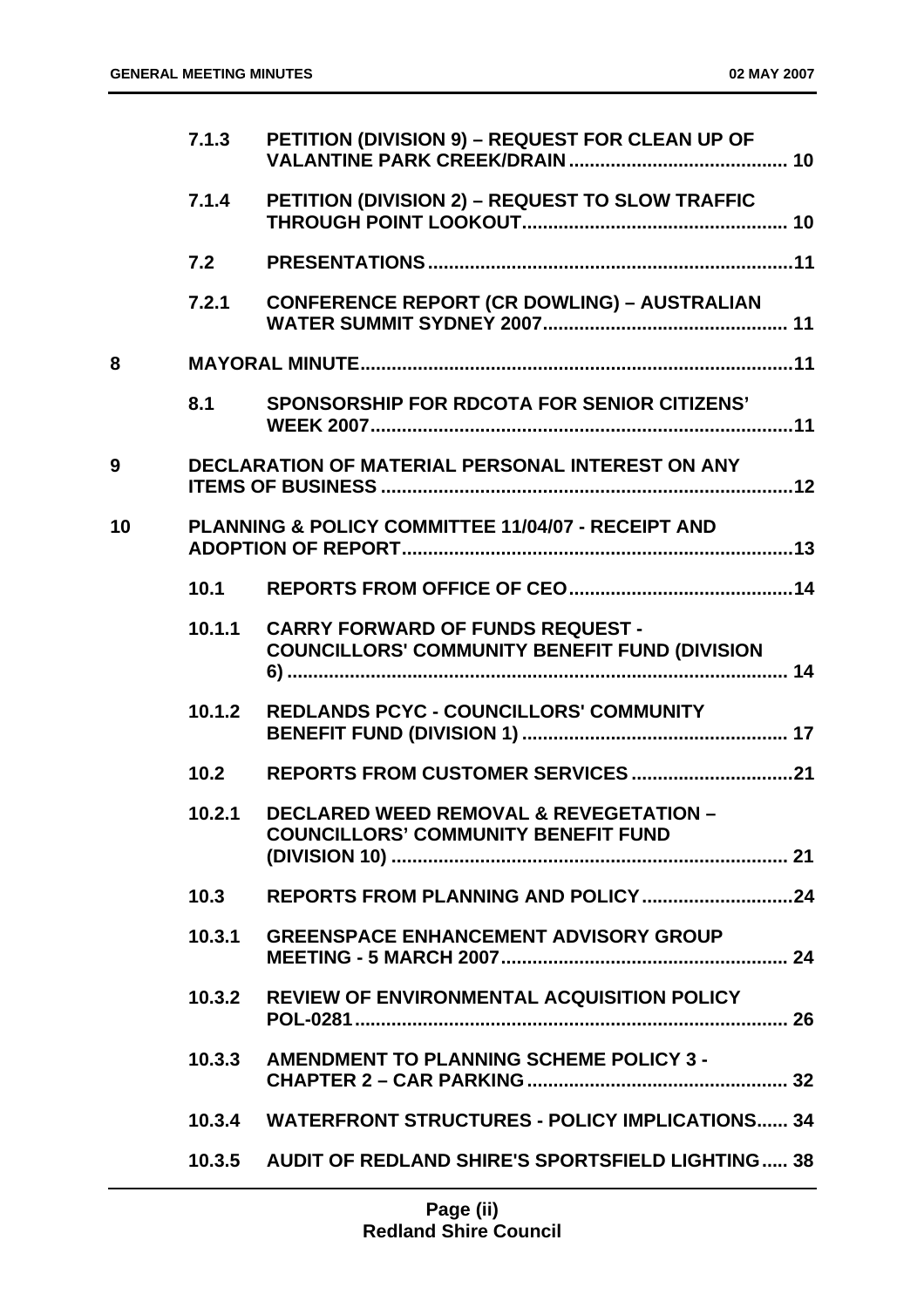|    | 10.3.6 | <b>PROPOSED AMENDMENT OF LOCAL LAW NO 2</b><br>(KEEPING AND CONTROL OF ANIMALS)  43                     |
|----|--------|---------------------------------------------------------------------------------------------------------|
|    | 10.4   |                                                                                                         |
| 11 |        | <b>REDLAND WATER AND WASTE COMMITTEE 18/04/07 - RECEIPT</b>                                             |
|    | 11.1   | <b>REPORTS FROM REDLAND WATER AND WASTE 51</b>                                                          |
|    | 11.1.1 | <b>REDLAND WATER &amp; WASTE COUNCIL BUSINESS UNIT</b>                                                  |
|    | 11.1.2 |                                                                                                         |
|    | 11.2   |                                                                                                         |
|    | 11.2.1 | <b>FINDINGS OF EXPRESSIONS OF INTEREST FOR THE</b><br><b>OPERATION OF A CONSTRUCTION AND DEMOLITION</b> |
|    |        |                                                                                                         |
| 12 |        | <b>FINANCE AND CORPORATE MANAGEMENT COMMITTEE 1/05/07</b>                                               |
|    | 12.1   |                                                                                                         |
|    | 12.1.1 | <b>REPORT ON THE AUDIT COMMITTEE MEETING -</b>                                                          |
|    | 12.2   |                                                                                                         |
|    | 12.2.1 | <b>ENTERTAINMENT AND HOSPITALITY POLICY AND</b>                                                         |
|    | 12.2.2 | <b>MARCH 2007 - MONTHLY FINANCIAL REPORTS 79</b>                                                        |
|    | 12.2.3 | STAFF PASSENGER FLEET GUIDELINE - REVISION TO                                                           |
|    | 12.3   |                                                                                                         |
|    | 12.3.1 | <b>MONTHLY BALANCED SCORECARD REPORT FOR</b>                                                            |
|    | 12.3.2 | <b>QUARTERLY OPERATIONAL PLAN REPORT FOR</b>                                                            |
|    | 12.3.3 |                                                                                                         |
|    | 12.4   |                                                                                                         |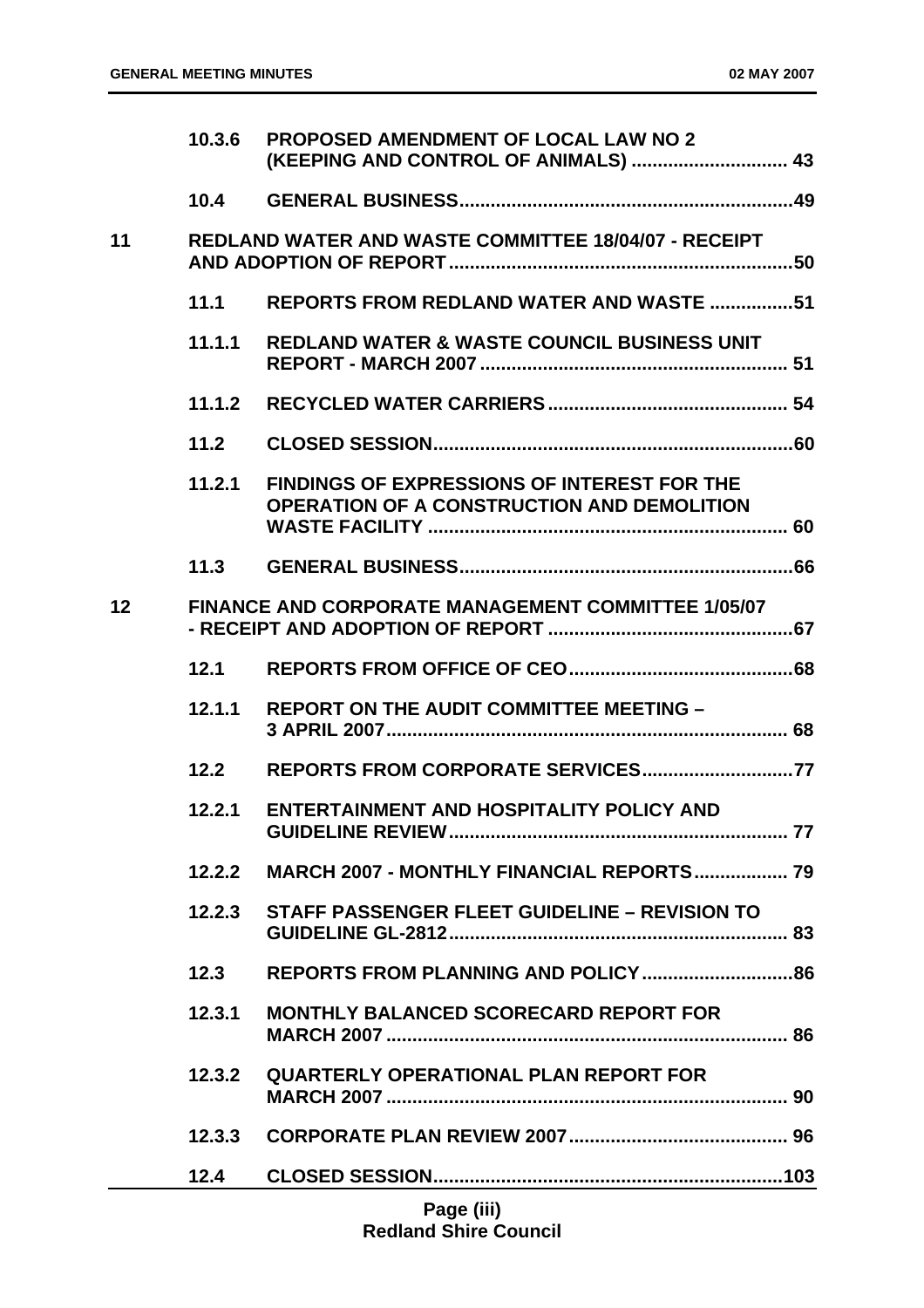|    | 12.5   |                                                                                                      |
|----|--------|------------------------------------------------------------------------------------------------------|
|    | 12.5.1 | SUBMISSION TO THE REFORM COMMISSION108                                                               |
| 13 |        |                                                                                                      |
|    | 13.1   |                                                                                                      |
|    | 13.1.1 | <b>VICTORIA POINT SHARKS SPORTING CLUB -</b><br>COUNCILLORS' CBF REQUEST DIVISION 4 109              |
|    | 13.1.2 | <b>LGAQ UK SHARED SERVICES STUDY TOUR 2007 -</b><br>ATTENDANCE REQUEST - CR JOHN BURNS112            |
|    | 13.1.3 | 8 <sup>TH</sup> ICTC CONFERENCE, AUCKLAND NEW ZEALAND -<br>ATTENDANCE REQUEST - CR PETER DOWLING 115 |
| 14 |        | NOTICE OF MOTION UNDER SECTION 451 OF LOCAL                                                          |
|    | 14.1   | <b>NOTICE TO RESCIND COUNCIL DECISION OF 28</b>                                                      |
|    | 14.1.1 | UNDERGROUNDING POWERLINES FOR CONSERVATION                                                           |
| 15 |        |                                                                                                      |
|    | 15.1   | NOTICE GIVEN BY CR BOWLER (DIVISION 6)118                                                            |
|    | 15.1.1 | <b>REQUEST FOR REPORT - SOUTHERN MORETON BAY</b><br>ISLANDS CAPITAL EXPENDITURE AND COSTS118         |
|    | 15.1.2 | PROPOSED AMENDMENT TO REDLANDS PLANNING                                                              |
| 16 |        |                                                                                                      |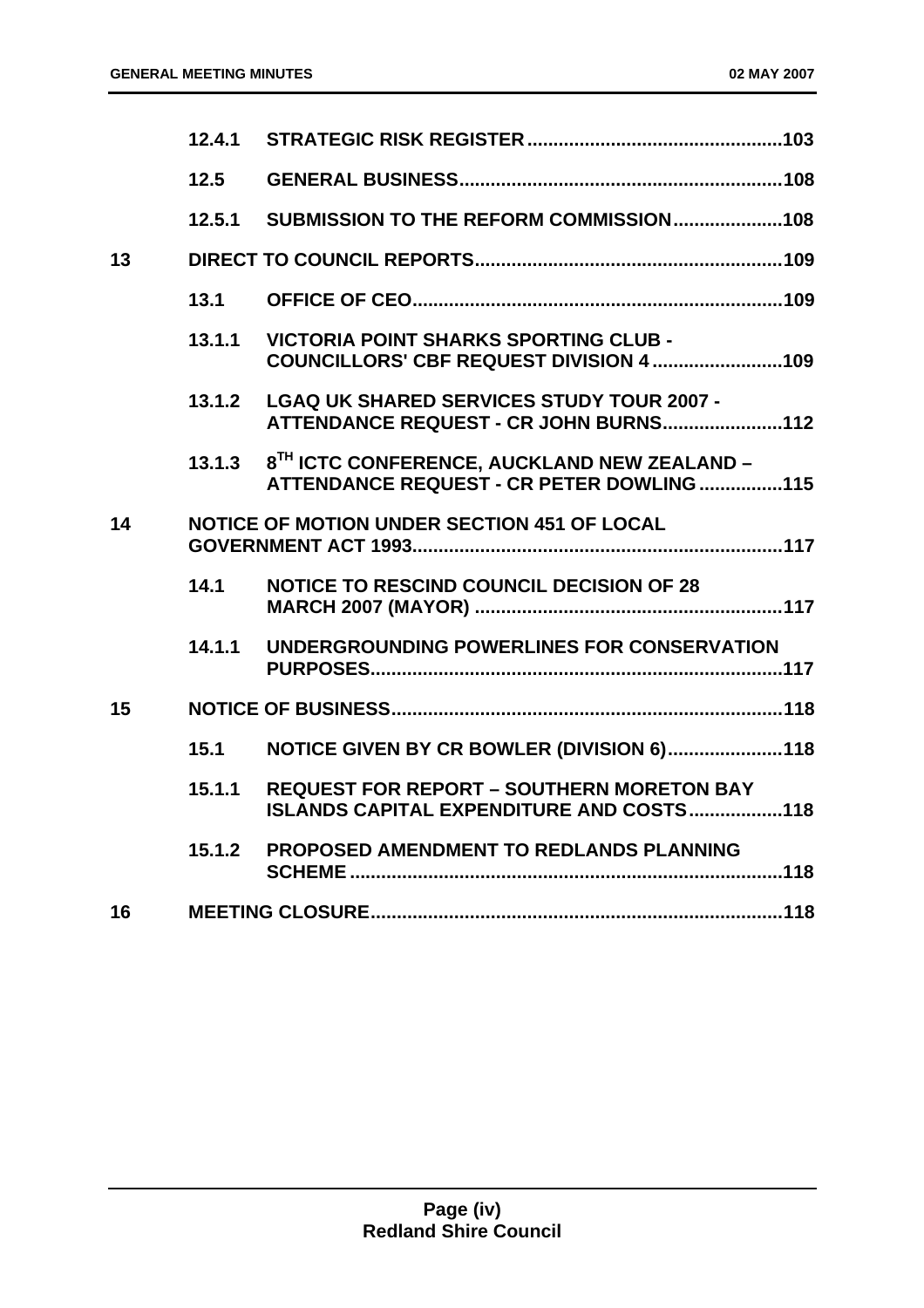# <span id="page-5-0"></span>**1 DECLARATION OF OPENING**

The Mayor declared the meeting open at 4:00pm.

# **2 DEVOTIONAL SEGMENT**

Pastor Leon Thomas from the Redlands Ministers' Fellowship led Council in a brief devotional segment.

# **3 RECORD OF ATTENDANCE AND LEAVE OF ABSENCE**

#### **MEMBERS PRESENT:**

| Cr D H Seccombe | Mayor                                  |
|-----------------|----------------------------------------|
| Cr P J Dowling  | Deputy Mayor and Councillor Division 4 |
| Cr A G Barker   | <b>Councillor Division 1</b>           |
| Cr C B Ogilvie  | <b>Councillor Division 2</b>           |
| Cr D A Henry    | <b>Councillor Division 3</b>           |
| Cr J L Burns    | <b>Councillor Division 5</b>           |
| Cr T Bowler     | Councillor Division 6                  |
| Cr M A Elliott  | <b>Councillor Division 7</b>           |
| Cr A R Beard    | <b>Councillor Division 8</b>           |
| Cr K M Williams | <b>Councillor Division 9</b>           |
| Cr H J Murray   | <b>Councillor Division 10</b>          |
|                 |                                        |

# **EXECUTIVE LEADERSHIP GROUP:**

| Mrs S Rankin   | <b>Chief Executive Officer</b>                   |
|----------------|--------------------------------------------------|
| Mr M Goode     | <b>General Manager Customer Services</b>         |
| Mr J Pruss     | General Manager Redland Water & Waste            |
| Mr G Underwood | <b>General Manager Planning and Policy</b>       |
| Mr P Tragardh  | <b>Acting General Manager Corporate Services</b> |

# **MINUTES:**

Mrs T Dunn **Corporate Meetings & Registers Team Leader** 

# **4 RECEIPT AND CONFIRMATION OF MINUTES**

Moved by: Cr Beard Seconded by: Cr Burns

That the minutes of the General Meeting of Council held on 28 March 2007 be confirmed.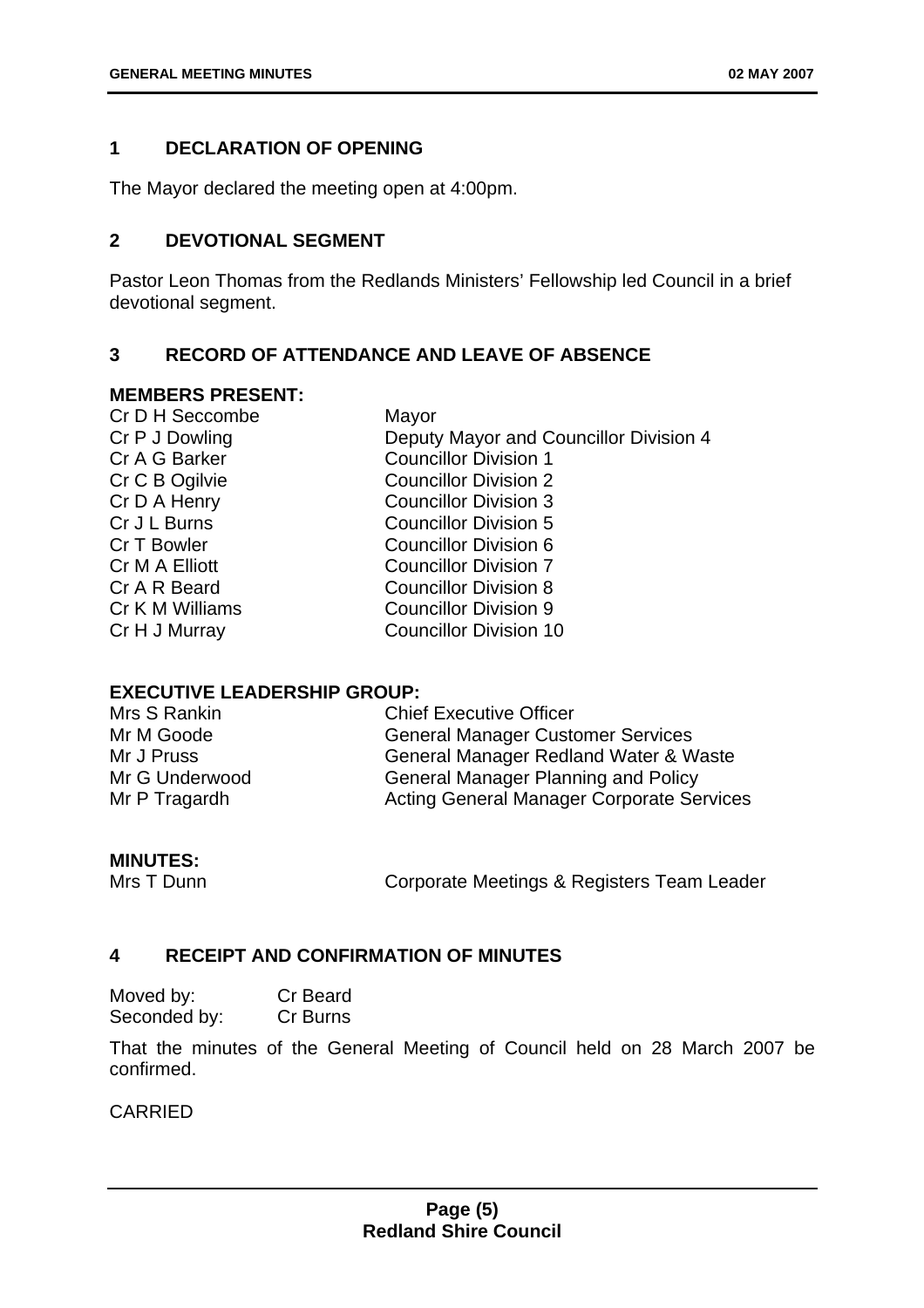# <span id="page-6-0"></span>**5 MATTERS OUTSTANDING FROM PREVIOUS GENERAL MEETING MINUTES**

The Chief Executive Officer presented the following report for noting:

# **5.1 REPORT FROM CHIEF EXECUTIVE OFFICER**

# **5.1.1 PETITION (DIVISION 3) INTERFACE BETWEEN INDUSTRIAL AND RESIDENTIAL LANDS ALONG SOUTH STREET, CLEVELAND**

At the General Meeting of 20 December 2006, Council resolved that the petition requesting Council undertake a master planned upgrade of the interface between industrial and residential lands along South Street, Cleveland, with a view to resolving matters including noise buffering, visual amenity, vehicular/motorist safety, be received and referred to the appropriate area of Council for a report.

It was noted that a report addressing this petition will be presented to the Planning and Policy Committee meeting on 13 June 2007.

# **5.1.2 REVIEW OF REDLANDS PLANNING SCHEME – MINIMUM LAND AREA REQUIREMENTS FOR CHILDCARE FACILITIES**

At the General Meeting of 28 February 2007, Council resolved that a review of the Redlands Planning Scheme for minimum land area requirements for childcare facilities be undertaken.

It was noted that this matter has been referred to the Land Use Planning Group for review and that, initially, briefing notes will be provided to Councillors followed by proposed workshops.

# **5.1.3 REVIEW OF REDLANDS PLANNING SCHEME – REQUIREMENTS FOR MATERIAL CHANGE OF USE**

At the General Meeting of 28 February 2007, Council resolved that a review of the Redlands Planning Scheme for requirements for Material Change of Use for internal changes in major centres be undertaken, in order to achieve a more definitive interpretation.

It was noted that this matter has been referred to the Land Use Planning Group for review and that, initially, briefing notes will be provided to Councillors followed by proposed workshops.

# **5.1.4 PETITION (DIVISION 9) – SPEEDING ON ELMHURST STREET AND CROTONA ROAD, CAPALABA**

At the General Meeting of 28 March 2007, Council resolved that the petition requesting that Council investigate all measures to eliminate hooning and speeding on Elmhurst Street, corner of Crotona Road, Capalaba, be referred to the appropriate area of Council for consideration and report.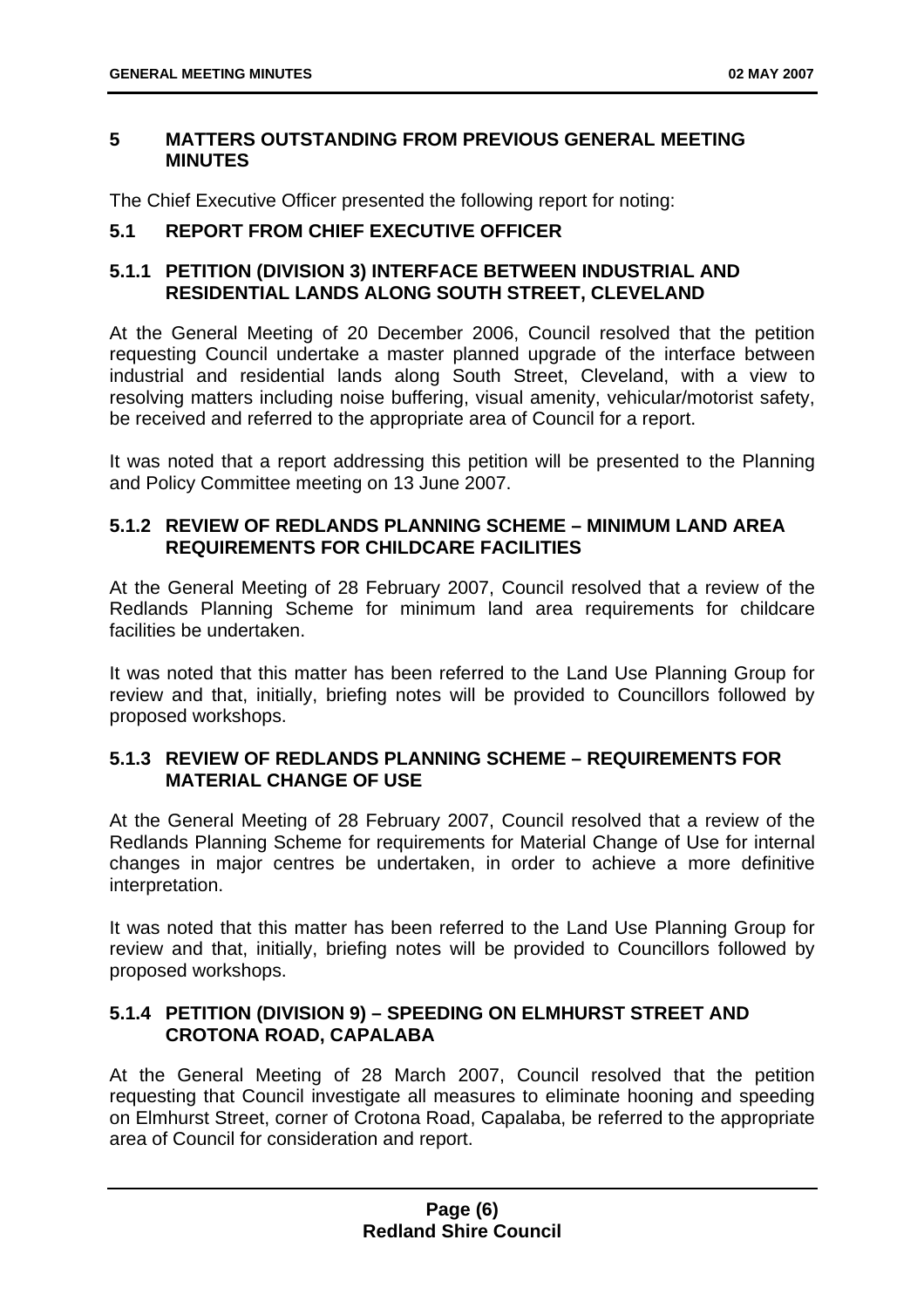<span id="page-7-0"></span>It was noted that a report addressing this petition will be presented to a future Planning and Policy Committee meeting.

# **5.1.5 PETITION (DIVISION 2) – SPEEDING ALONG MOSELLE DRIVE, THORNLANDS**

At the General Meeting of 28 March 2007, Council resolved that the petition requesting that Council "do something about the speeding along Moselle Drive, Thornlands" be referred to the appropriate area of Council for consideration and report.

It was noted that a report addressing this petition will be presented to a future Planning and Policy Committee meeting.

# **5.1.6 RESEARCH ON INTRODUCTION OF CARBON MARKETS**

At the General Meeting of 28 March 2007, Council resolved to undertake research and report back to Council on the potential revenue opportunities that have been created by the introduction of carbon markets like the NSW Benchmark Scheme.

It was noted that a report on this matter will be presented to a future Planning and Policy Committee meeting.

# **5.1.7 REPORT ON EFFECTIVENESS OF GRAFFITI MANAGEMENT STRATEGY**

At the General Meeting of 28 March 2007, Council resolved that a report on the effectiveness of Council's strategy for Graffiti management in the Shire be prepared.

It was noted that a report on this matter will be presented to the Planning and Policy Committee scheduled for 16 May 2007.

# **6 PUBLIC PARTICIPATION**

# **MOTION TO ADJOURN MEETING**

| Moved by:    | Cr Henry          |
|--------------|-------------------|
| Seconded by: | <b>Cr Dowling</b> |

That the meeting be adjourned for a public participation segment.

# CARRIED

• Mr Rod Carter of Macleay Island addressed Council regarding infrastructure costs on the Bay Islands.

# **MOTION TO RESUME MEETING**

Moved by: Cr Dowling Seconded by: Cr Burns

That the proceedings of the meeting resume.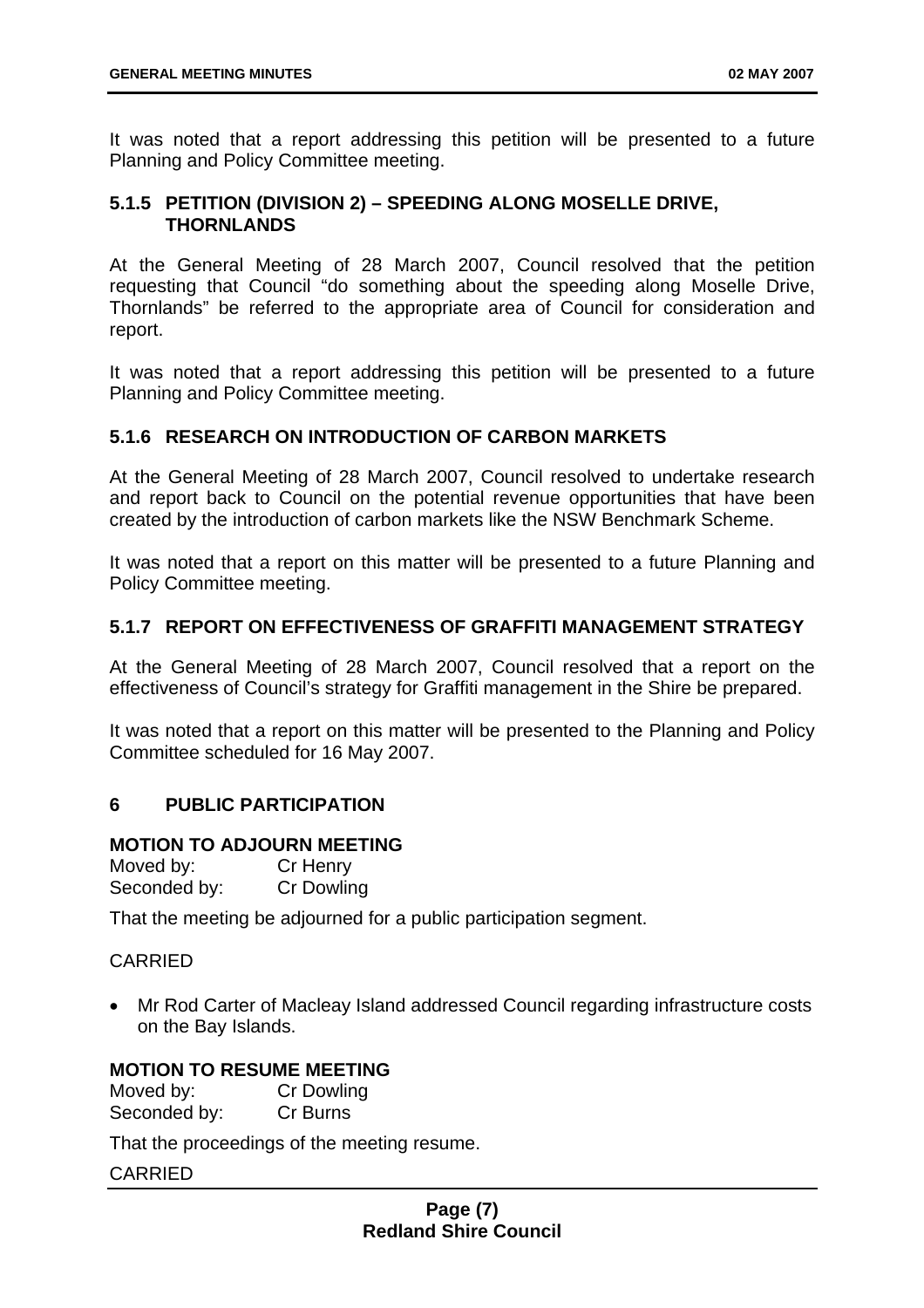# <span id="page-8-0"></span>**7 PETITIONS/PRESENTATIONS**

# **7.1 PETITIONS**

Permission was granted for the following petitions to be presented:

Cr Dowling left the meeting at 4.10pm.

# **7.1.1 LETTER OF SUPPORT (DIVISION 5) – SUPPORT FOR FOOD CARAVAN, MACLEAY ISLAND**

| Moved by:    | Cr Burns |
|--------------|----------|
| Seconded by: | Cr Beard |

**That the signed letters of support, approximately 570 in total, (including approximately 200 already received and forwarded to Parks and Conservation Unit), which read as follows, be received and referred to the appropriate area of Council for response:** 

*"It has been brought to Council's attention by a few scurrilous "nasties" that Lot 3 SL815414 at 2 Brighton Road, Macleay Island, is being used for commercial purposes without a permit and the Council must acknowledge and act on all complaints received.* 

*The Caravan has been here for 25 years, and we have As of Right Use.*

*People from Australia, as well as overseas, use the premises for all manner of amenities, such as meeting people, having a chat, a cup of coffee, a bite to eat, and a cold drink on a hot day. Especially while waiting for the barge or ferry, because of the convenient locality.* 

*A huge percentage of Council employees use the facility daily when they visit Macleay Island.* 

*It is an intrinsic part of this community as it is used for visitor information, café, "drop-in" centre, and when you have been away for some time, when you catch sight of the van, you know you're home. Boaties seek assistance from the van for numerous reasons and situations.* 

*From the support that we have already received, we can observe that this unique treasure is part of our identity and the community will react unfavourably if their serenity and our island lifestyle is being threatened.* 

*The Caravan needs to stay where it is, giving the quality of service that it is famous for.* 

*We of Macleay Island wish to support the owners for the unique character that they have created for the Caravan, with its laid back atmosphere, and all the support that they have given to this community over many, many years.*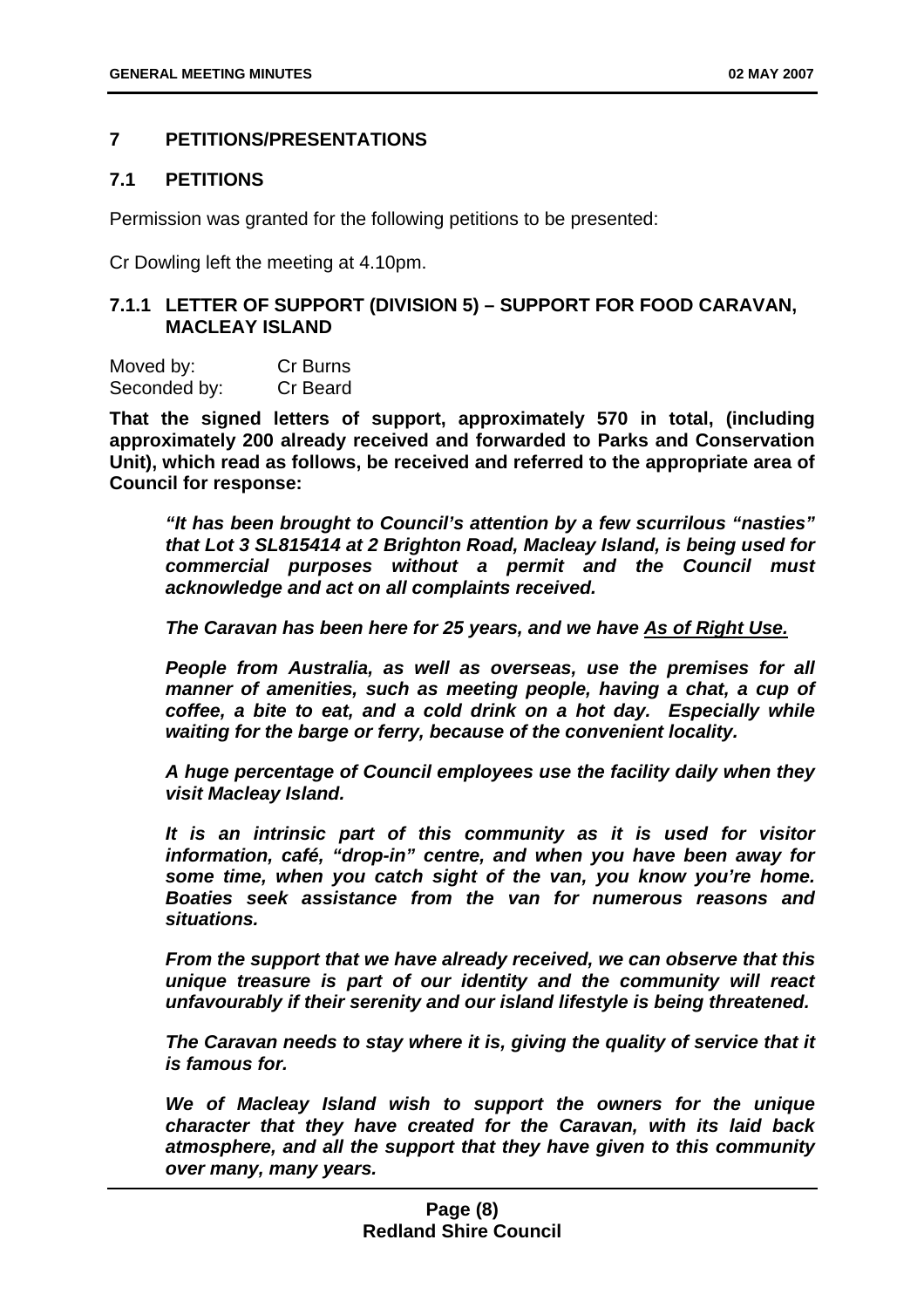# *Looking forward to a prompt reply".*

# <span id="page-9-0"></span>**CARRIED**

Cr Dowling returned to the meeting at 4.11pm.

# **7.1.2 PETITION (DIVISION 10) – REQUEST FOR RENAMING OF PARK**

| Moved by:    | Cr Murray   |
|--------------|-------------|
| Seconded by: | Cr Williams |

**That the petition (79 signatures), which reads as follows, be received and forwarded to the appropriate area of Council for consideration and report to the relevant Committee:** 

*"We, the undersigned residents of Thorneside and district, do hereby respectfully request the Redland Shire Council name the parkland in Fisher Road, up to the corner with Leon Street, currently known as the "Fisher Road Park" to be renamed "Vic Arthur Park".* 

#### *Reasons:*

*Vic Arthur of 45 Fisher Road, Thorneside, has resided opposite this parkland since 1980, and is closely associated with its very existence as parkland, and has given well over and above all other residents to keep a viable environment for the future.* 

- *1. Vic Arthur was key in saving this parkland and other conservation lands in Fisher Road from development or sale in 1993-7.*
- *2. Vic Arthur proved his dedication to the open space of Thorneside when he voluntarily had his 6 acres of land rezoned from Res A to Conservation (Special Environmental), thus foregoing development rights on his 6 acres in Fisher Road. He was satisfied with compensation of a fraction of the potential gain.*
- *3. Vic Arthur still cares for the area, using how own mower to ensure firebreaks are kept clear on the Council land as well as his own.*
- *4. The Thorneside community respects Vic Arthur for what he has done for the natural environment in Thorneside, and wish this parkland be named "Vic Arthur Park" in recognition of his great personal contribution".*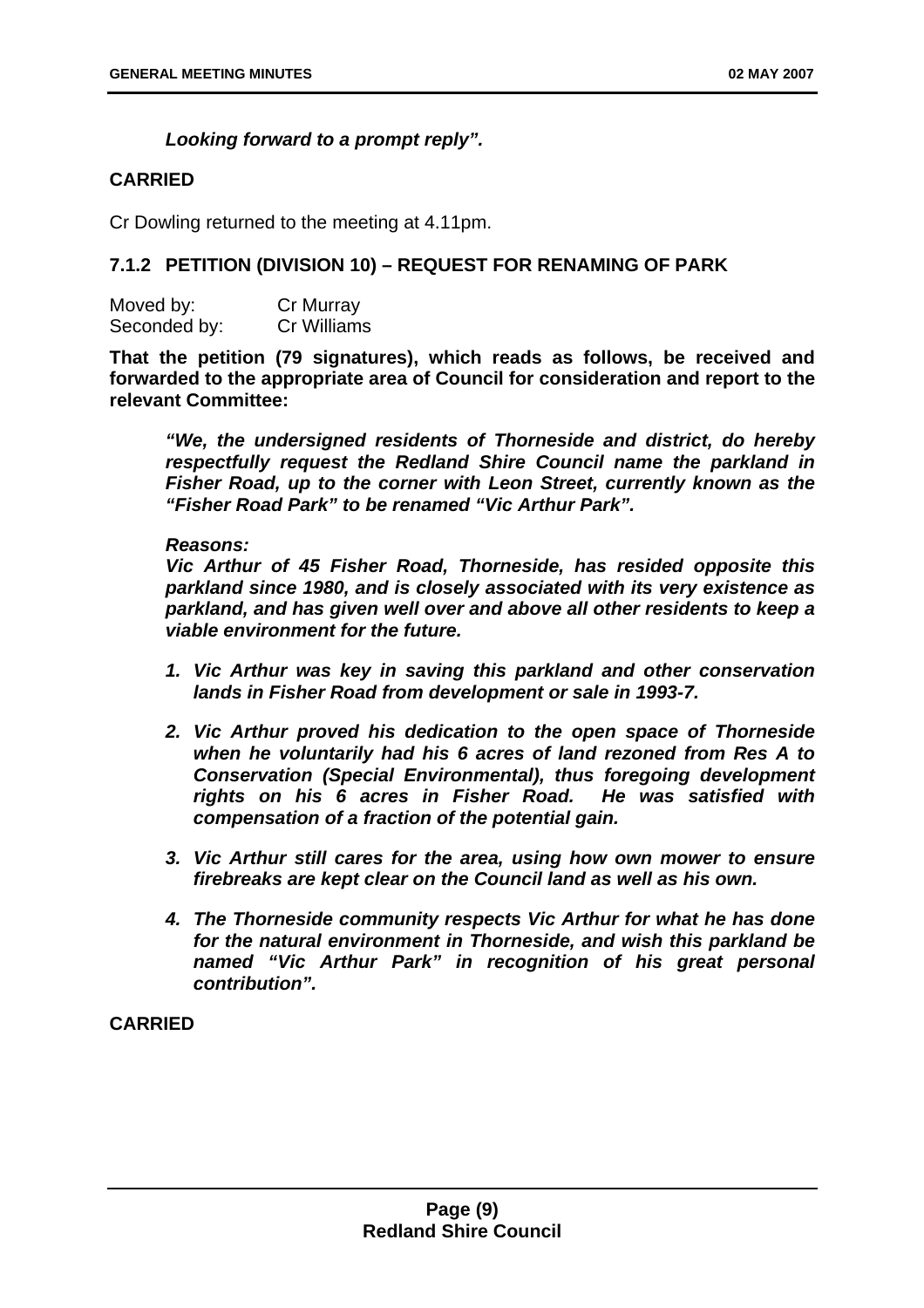# **7.1.3 PETITION (DIVISION 9) – REQUEST FOR CLEAN UP OF VALANTINE PARK CREEK/DRAIN**

| Moved by:    | <b>Cr Williams</b> |
|--------------|--------------------|
| Seconded by: | Cr Ogilvie         |

**That Standing Orders be suspended and that the letter and petition (43 signatures), which read as follows, be received and referred to the appropriate area of Council:** 

*"As you can see, attached to this letter are names and signatures that I have collected in approximately an hour while walking through Valantine*  Park, Capalaba. These people frequently use this park and are all *concerned about the state of the creek/drain and what it has become. Weed has grown at a fast rate over trees and shrubs alike, the water smells of pollution and rubbish is always dumped into the waterway. All this combined is restricting a good water flow through the creek/drain.* 

*Different people I spoke to have said that requests have been made to Council prior to this petition and nothing has been done apart from a very small area off MacKay Court where there has been an attempt to clean up the weed, but the rest of the creek/drain is a total mess.* 

*Also, the play area at the end of Daveson Road has been left without a rubbish bin since last year. Visitors who use the area tend to leave their rubbish behind, consequently any glass bottle that gets left behind gets broken and becomes a hazard for tiny feet. Residents should not be responsible for picking up other people's mess, a rubbish bin should be provided for visitors' use.* 

*On behalf of myself and the people who have signed this petition we do hope that these problems will be solved.* 

*Trusting you will do the right thing for the residents".* 

# **CARRIED**

Standing Orders were resumed.

# **7.1.4 PETITION (DIVISION 2) – REQUEST TO SLOW TRAFFIC THROUGH POINT LOOKOUT**

| Moved by:    | Cr Ogilvie       |
|--------------|------------------|
| Seconded by: | <b>Cr Bowler</b> |

**That the petition (359 signatures), which reads as follows, be received and referred to the appropriate area of Council for a report to a future Planning and Policy Committee meeting:** 

**"Residents and visitors to Point Lookout petition the Redland Shire Council to:**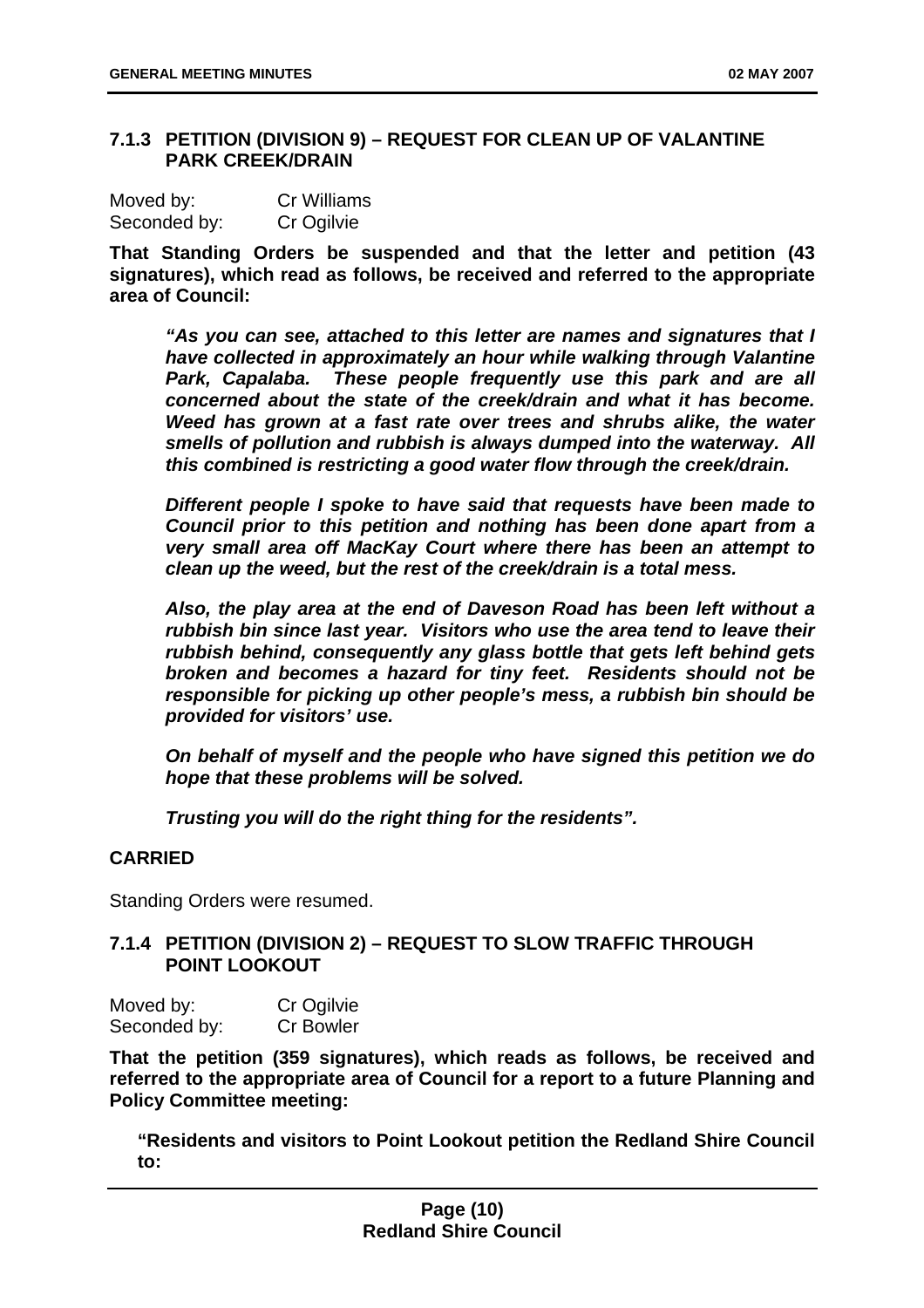- <span id="page-11-0"></span>• **Take responsibility for the Main Road through Point Lookout**
- **Lower traffic speed limits**
- **Make the Point a pedestrian-friendly traffic environment safe for our kids".**

# **CARRIED**

# **7.2 PRESENTATIONS**

# **7.2.1 CONFERENCE REPORT (CR DOWLING) – AUSTRALIAN WATER SUMMIT SYDNEY 2007**

Cr Dowling provided a brief report on his attendance in early April at the Australian Water Summit Sydney 2007, at the Sydney Convention & Exhibition Centre.

Keynote speakers were the Hon Malcolm Turnbull MP, Minister for the Environment and Water Resources, the Hon Anthony Albanese MP, Shadow Minister for Infrastructure and Water and Mr Craig Wallace MP, Minister for Natural Resources and Water; Minister Assisting the Premier in North Queensland & Member for Thuringowa.

It was noted that Cr Dowling will make conference papers available for Councillors to peruse.

# **8 MAYORAL MINUTE**

# **8.1 SPONSORSHIP FOR RDCOTA FOR SENIOR CITIZENS' WEEK 2007**

**Attachment: Statement of Expenditure**

# **BACKGROUND**

The Senior Citizens Week Committee of RDCOTA annually stage a week of entertainment and activities for Redland seniors. Traditionally the Mayor's Community Fund sponsors this event.

This year RDCOTA proposed to hold a Community Fair on the 18 August 2007 to coincide with the official opening of their new premises.

In accordance with Mayor's Community Fund Guideline GL-2035 two written or verbal quotations are required for requests between \$2,001 and \$7,500.

Due to the nature of this sponsorship, a statement of intended expenditure has been provided in lieu of the written quotations as outlined in the guideline criteria.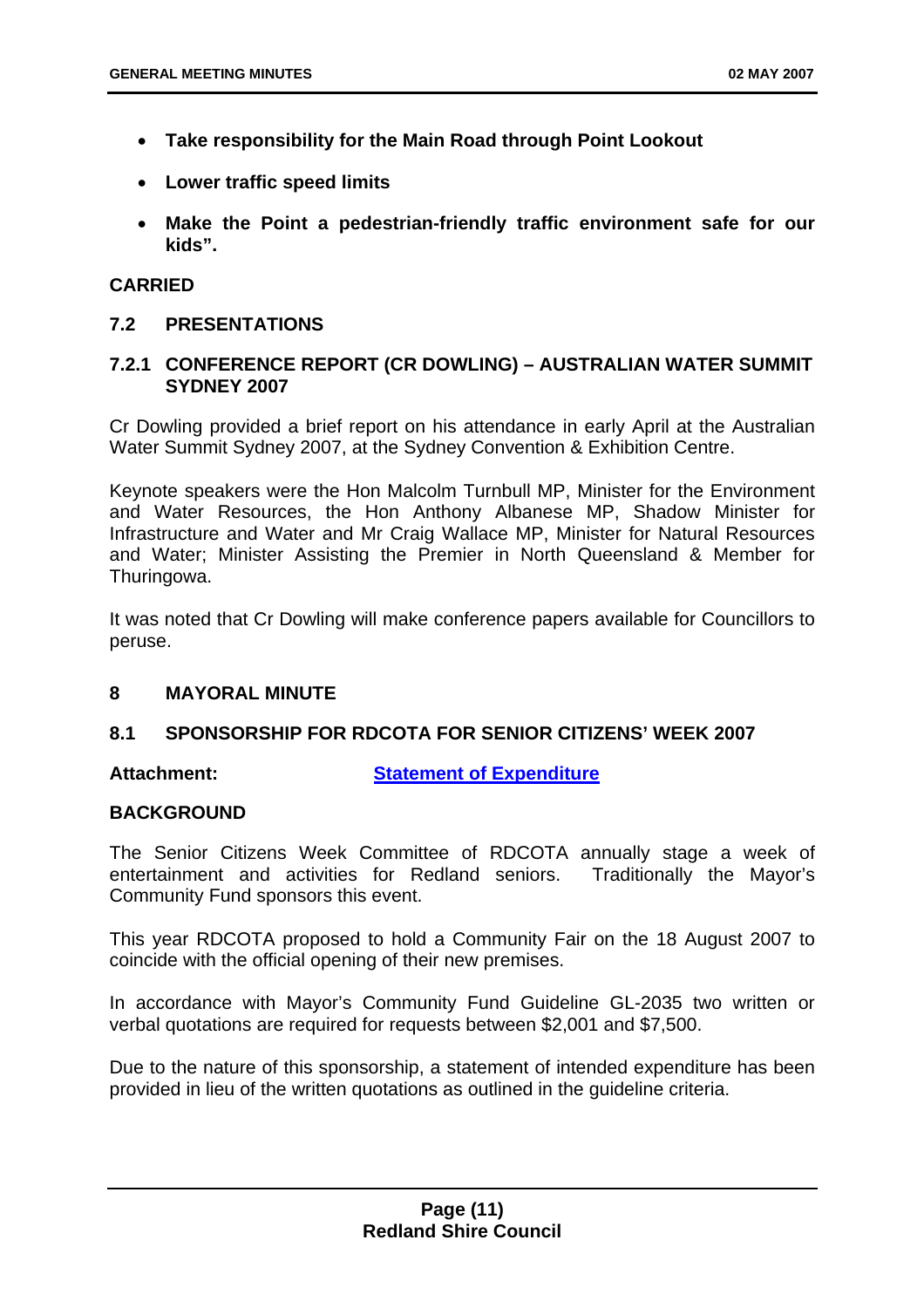# <span id="page-12-0"></span>**COUNCIL RESOLUTION**

Moved by: Cr Seccombe

**That the Redland District Committee on the Ageing Inc (RDCOTA) be sponsored in the amount of \$4,302.80, excluding GST, from the Mayor's Community Fund, to assist in the staging of a Senior Citizens' Week 2007 event planned to coincide with the official opening of the new RDCOTA building and that the attached Statement of Proposed Expenditure be accepted in lieu of the requirement under the Mayor's Community Fund Guideline, GL-2035, relating to written quotations.** 

# **CARRIED**

# **9 DECLARATION OF MATERIAL PERSONAL INTEREST ON ANY ITEMS OF BUSINESS**

Nil.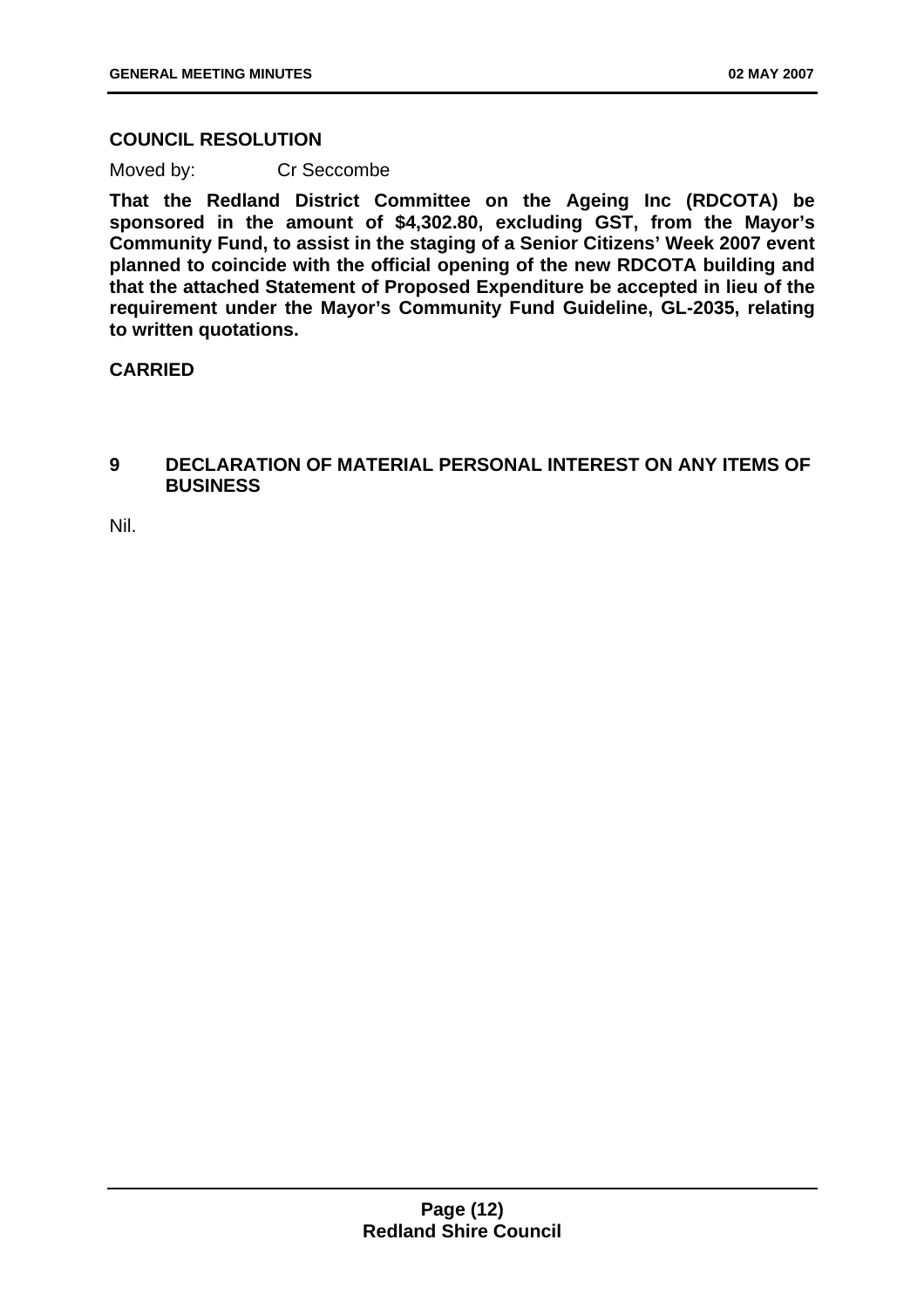# <span id="page-13-0"></span>**10 PLANNING & POLICY COMMITTEE 11/04/07 - RECEIPT AND ADOPTION OF REPORT**

| Moved by:    | <b>Cr Dowling</b> |
|--------------|-------------------|
| Seconded by: | <b>Cr Elliott</b> |

That the following Planning and Policy Committee Report of 11 April 2007 be received:

CARRIED

# **Declaration of Opening**

Acting Chair, Cr Dowling, declared the meeting open at 9.00 am.

# **Record of Attendance and Leave of Absence**

| Members Present                |                                                      |
|--------------------------------|------------------------------------------------------|
| Cr P J Dowling                 | Acting Chair, Deputy Mayor and Councillor Division 4 |
| Cr D H Seccombe                | Mayor                                                |
| Cr A G Barker                  | <b>Councillor Division 1</b>                         |
| Cr C B Ogilvie                 | <b>Councillor Division 2</b>                         |
| Cr D A Henry                   | <b>Councillor Division 3</b>                         |
| Cr M A Elliott                 | <b>Councillor Division 7</b>                         |
| Cr A R Beard                   | <b>Councillor Division 8</b>                         |
| Cr K M Williams                | <b>Councillor Division 9</b>                         |
| Cr H J Murray                  | <b>Councillor Division 10</b>                        |
| <b>Committee Manager</b>       |                                                      |
| Mr G Underwood                 | <b>General Manager Planning and Policy</b>           |
|                                |                                                      |
| <b>Officers</b>                |                                                      |
| Mrs S Rankin                   | <b>Chief Executive Officer</b>                       |
| Mr W Dawson                    | <b>Manager Land Use Planning</b>                     |
| Mr G Photinos                  | <b>Manager Environmental Management</b>              |
| Ms R Bonnin                    | Manager Community and Social Planning                |
| Mr P Mayes                     | Senior Advisor Sport & Recreation                    |
| Mr T Green                     | Senior Advisor Environmental Health                  |
| Mr J Bunting                   | <b>Strategic Planning Advisor</b>                    |
| Mr D Carter                    | Senior Advisor Natural Area Management               |
|                                |                                                      |
| <b>Minutes</b><br>Mrs J Thomas |                                                      |
|                                | Corporate Meetings & Registers Officer               |
| <b>Apology</b>                 |                                                      |
| Cr J L Burns                   | <b>Councillor Division 5</b>                         |
|                                |                                                      |
| <b>Absence</b>                 |                                                      |
| Cr T Bowler                    | <b>Councillor Division 6</b>                         |
|                                |                                                      |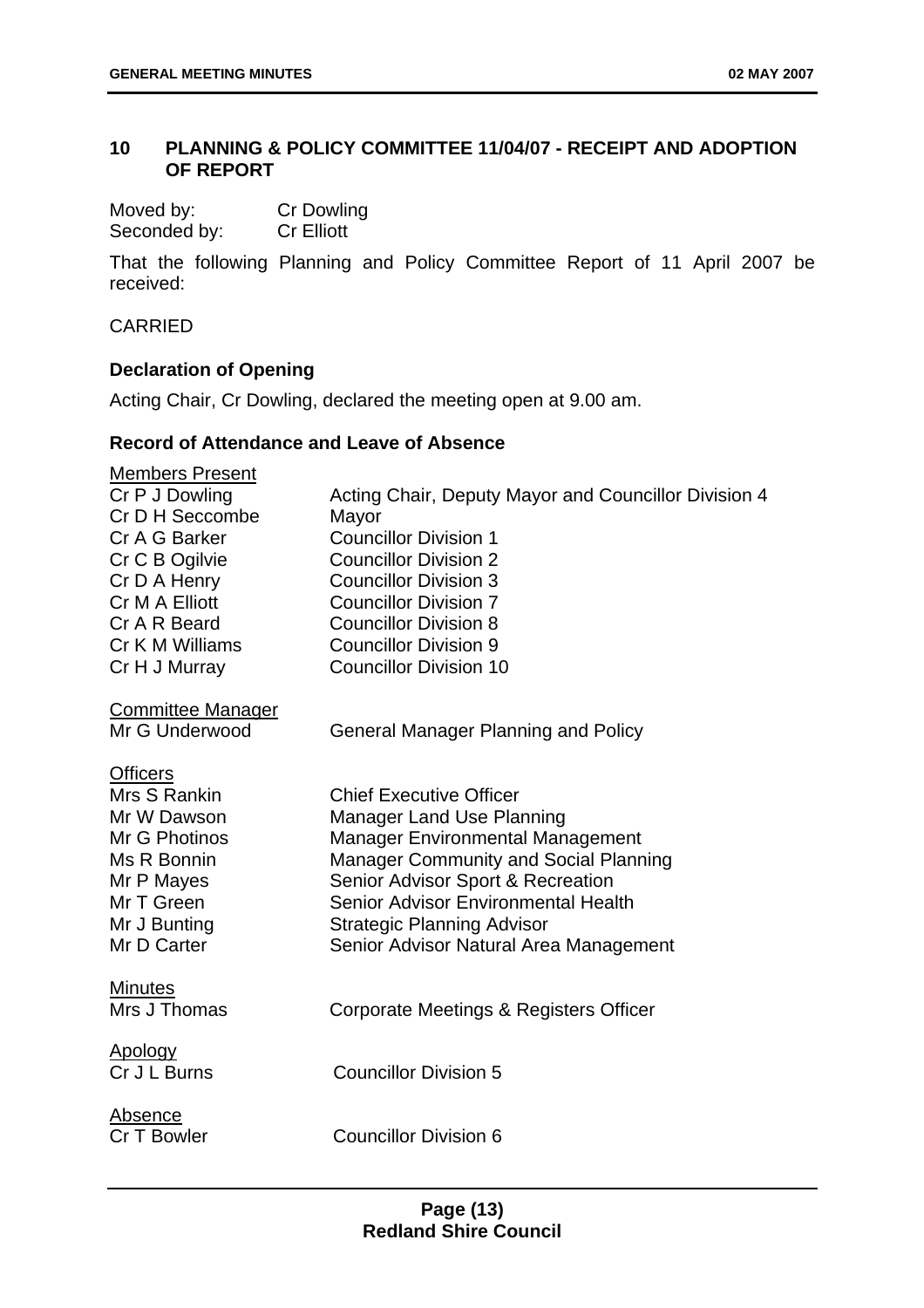<span id="page-14-0"></span>Cr Seccombe asked whether anyone knew the whereabouts of Cr Bowler. The Chief Executive Officer advised that she understood Cr Bowler was currently overseas in Vienna.

Cr Seccombe commented that this was not the first time that Cr Bowler had gone off on leave with no advice or notice given. Cr Seccombe requested that his comments on this matter be noted.

#### **Public Participation at Meeting**

Nil.

# **Declaration of Interest**

Nil.

# **Motion to Alter the Order of Business**

Nil.

# **10.1 REPORTS FROM OFFICE OF CEO**

# **10.1.1 CARRY FORWARD OF FUNDS REQUEST - COUNCILLORS' COMMUNITY BENEFIT FUND (DIVISION 6)**

| <b>Dataworks Filename:</b>       | <b>G&amp;S Community Benefit Fund</b>                    |
|----------------------------------|----------------------------------------------------------|
| <b>Responsible Officer Name:</b> | <b>Susan Rankin</b><br><b>Chief Executive Officer</b>    |
| <b>Author Name:</b>              | <b>Tina Robinson</b><br><b>Executive Support Officer</b> |

# **EXECUTIVE SUMMARY**

Council annually allocates in its budget an amount for discretionary spending by the Divisional Councillors' known as the Councillors' Community Benefit Fund (CCBF). As per the Community Benefit Guideline GL-2034, any request made by a Councillor for the carry forward of funds into an election year requires Council approval.

This request is for an amount of \$5,007.80 (GST exclusive) to be carried forward from the Division 6 Councillor's portion of the CCBF. These funds will be allocated towards Council's 2007/2008 Stage 3 Shade in the Parks project to commence in September 2007.

# **PURPOSE**

This report is to seek Council approval to carry forward \$5,007.80 (GST exclusive) into the 2007/2008 financial year from the Division 6 portion of the CCBF and commit this amount to Council's 2007/2008 Stage 3 Shade in the Parks project to commence September 2007.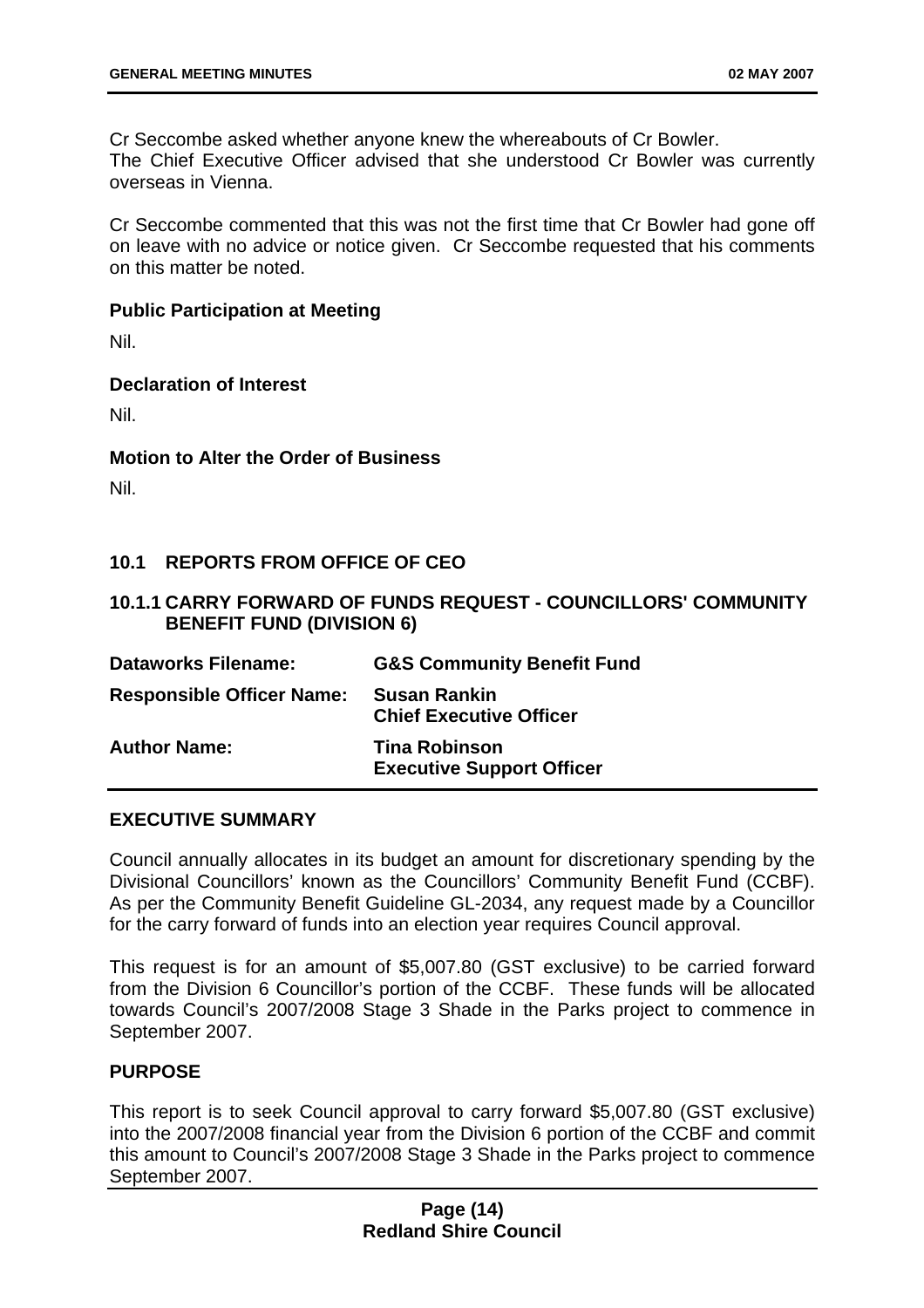# <span id="page-15-0"></span>**BACKGROUND**

The Office of the CEO has received a request from the Division 6 Councillor to carry forward \$5,007.80 (GST exclusive) into an election year to contribute towards the supply and installation of a shade port approximately 13.5 metres x 20 metres at the Mount Cotton Skate Park, 101 Valley Way, Mount Cotton.

These funds and an additional allocation from the 2007/2008 Division 6 CCBF will comprise the 50% contribution required by Councillor Bowler to support the project which is jointly funded by the Open Space Planning Unit's Capital Works budget 2007/2008.

The Councillor for Division 6 did not contribute to the Stage 2 (2006/2007) Shade in the Parks project preferring to defer the funds to the (2007/2008) Stage 3 Shade in the Parks project.

Utilising Council's panel of providers, a written quotation was received from Advanced Shade Systems Pty Ltd in November 2006 for \$21,200 (GST inclusive). However this quote is an indication of price only and could increase in the 2007/2008 financial year.

# **ISSUES**

The Councillors' Community Benefit Fund Guideline, GL-2034 states that any Councillor who requests the carry forward of funds into an election year must seek Council approval.

Council's Environmental Management Group has provided the Office of the CEO with a CCBF application co-signed by the Councillor which is reliant on Cr Bowler providing further funds from the 2007/2008 Division 6 portion of the CCBF.

# **RELATIONSHIP TO CORPORATE PLAN**

The recommendation primarily supports Council's strategic priority to build safe, strong and self reliant communities with access to community services, infrastructure and opportunities for participation in community life.

# **FINANCIAL IMPLICATIONS**

As per the Councillors' Community Benefit Fund Guideline GL-2034, one quotation has been provided by a supplier on Council's panel of providers and the Division 6 Councillor has sufficient funds to meet this request.

# **CONSULTATION**

The Divisional Councillor has consulted with Council's Environmental Management Group and declined contributing towards the 2006/2007 Stage 2 Shade in the Parks project in favour of carrying forward \$5,007.80 (GST exclusive) to undertake a larger shade structure project at the Mount Cotton Skate Park in 2007/2008.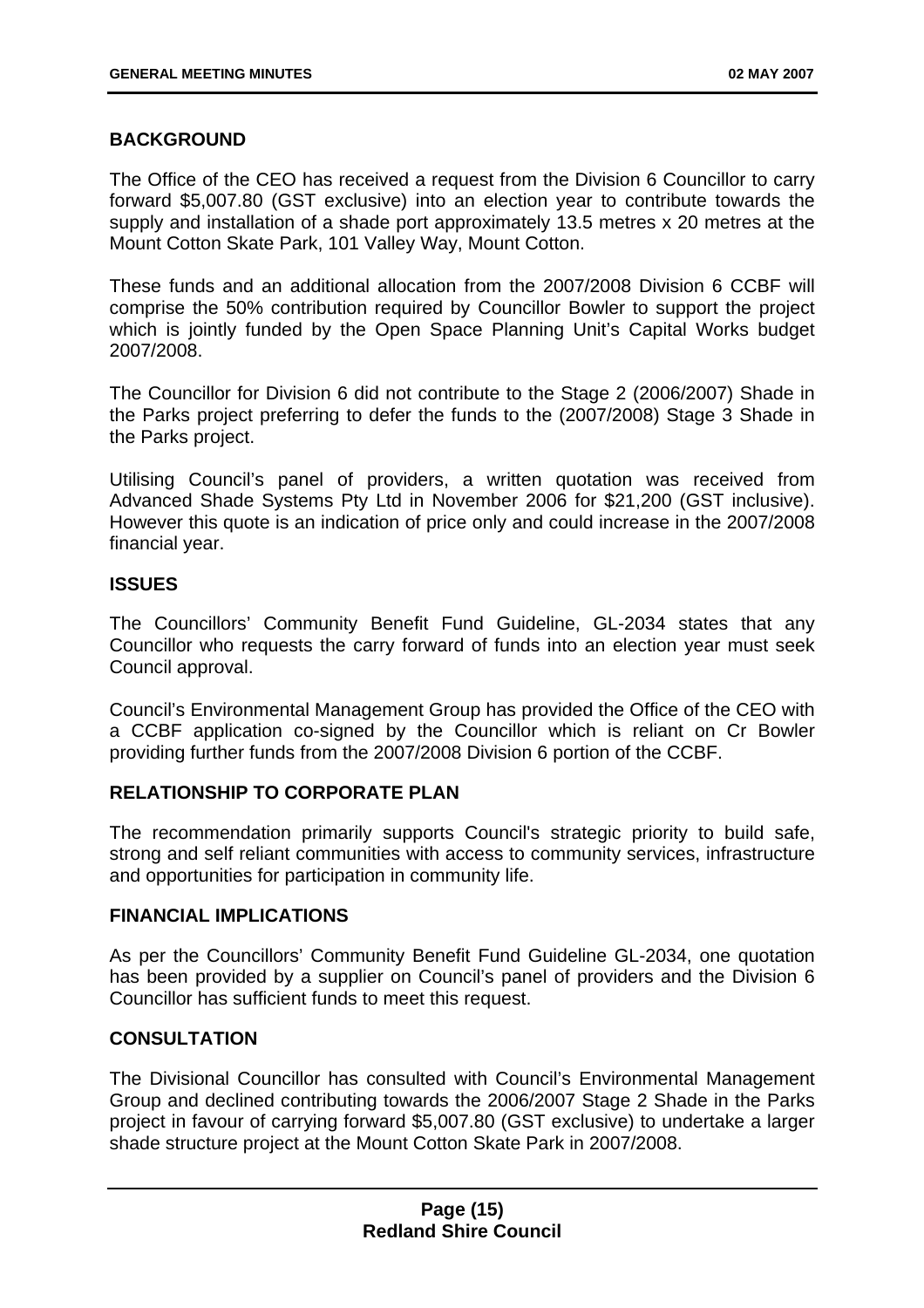# **OPTIONS**

#### **PREFERRED**

That Council resolve to approve the carry forward of \$5,007.80 (GST exclusive) into the 2008 election year from the Division 6 portion of the Councillors' Community Benefit Fund, which is a portion of the 50% required by the Divisional Councillor for the 2007/2008 Stage 3 Shade in the Parks project at the Mount Cotton Skate Park, 101 Valley Way, Mount Cotton.

# **ALTERNATIVE**

That Council not approve the carry forward of \$5,007.80 (GST exclusive) into an election year from the Division 6 portion of the Councillors' Community Benefit Fund, which is a portion of the 50% required by the Divisional Councillor for the 2007/2008 Stage 3 Shade in the Parks project at the Mount Cotton Skate Park, 101 Valley Way, Mount Cotton

# **OFFICER'S/COMMITTEE RECOMMENDATION/ COUNCIL RESOLUTION**

Moved by: Cr Dowling Seconded by: Cr Elliott

**That Council resolve to approve the carry forward of \$5,007.80 (GST Exclusive) into the 2008 election year from the Division 6 portion of the Councillors' Community Benefit Fund, which is a portion of the 50% required by the Divisional Councillor for the 2007/2008 Stage 3 Shade in the Parks project at the Mount Cotton Skate Park.**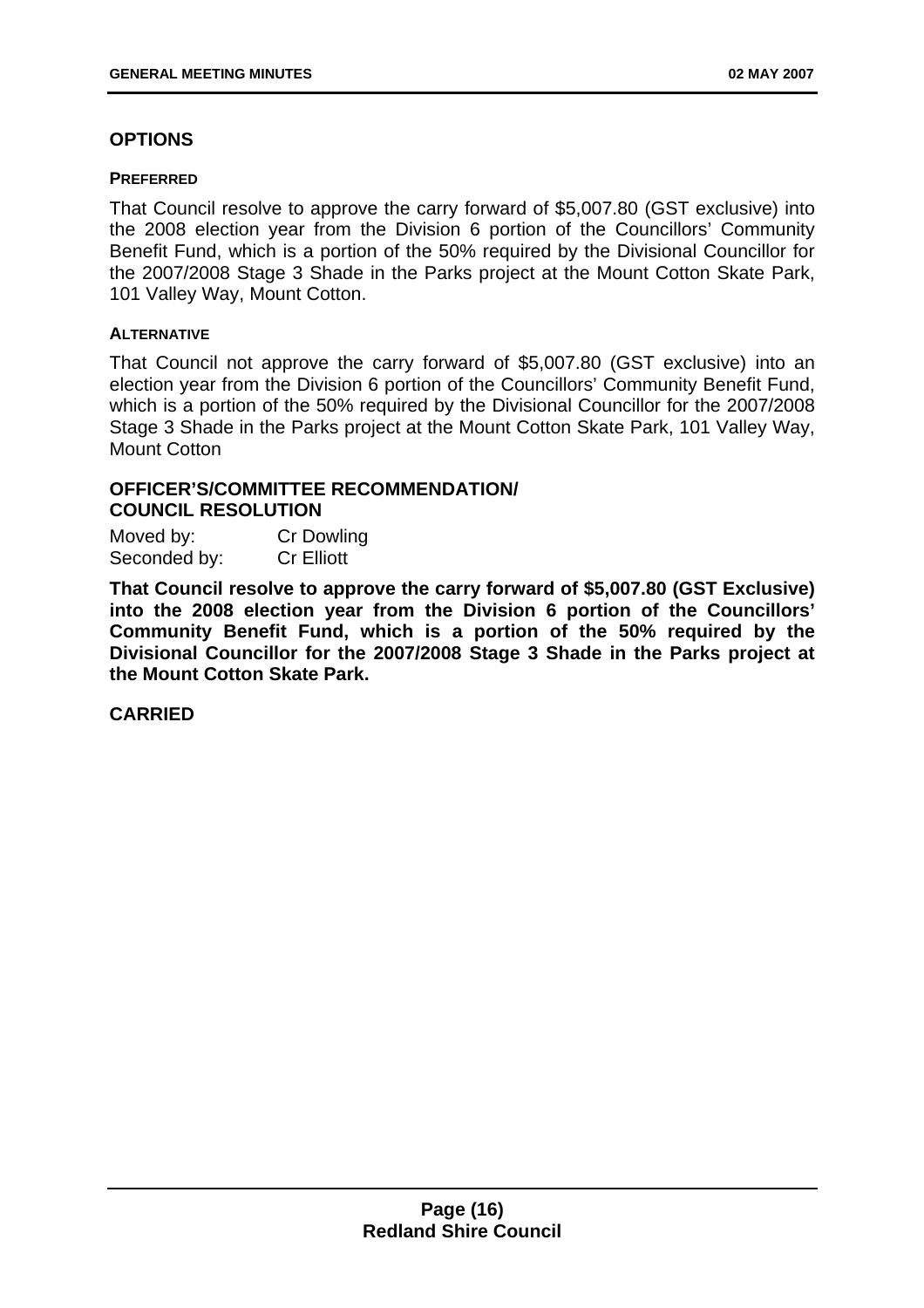# **10.1.2 REDLANDS PCYC - COUNCILLORS' COMMUNITY BENEFIT FUND (DIVISION 1)**

| <b>Dataworks Filename:</b>       | <b>G&amp;S Community Benefit Fund</b>                    |
|----------------------------------|----------------------------------------------------------|
| <b>Responsible Officer Name:</b> | <b>Susan Rankin</b><br><b>Chief Executive Officer</b>    |
| <b>Author Name:</b>              | <b>Tina Robinson</b><br><b>Executive Support Officer</b> |

# **EXECUTIVE SUMMARY**

Council annually allocates in its budget an amount for discretionary spending by Divisional Councillors' known as the Councillors Community Benefit Fund (CCBF). In accordance with the requirements of the CCBF Policy and Guidelines, requests for expenditures over \$5,000 require Council approval.

A request to assist with the Redlands PCYC with capital improvements to the Council owned facility has been put forward by Councillors Barker, Williams and Bowler to allocate funds from their respective portions of the CCBF as follows:

- Cr Alan Barker - \$10,000 (GST Exc) from the 2006/07 Division 1 portion of the CCBF;
- Cr Karen Williams - \$10,000 (GST Exc) from the 2007/08 Division 9 portion of the CCBF, subject to budget 2007/08 approval; and
- Cr Toni Bowler - \$10,000 (GST Exc) from the 2007/08 Division 6 portion of the CCBF, subject to budget 2007/08 approval.

# **PURPOSE**

The purpose of this report is to seek Council approval for the allocation of \$10,000 (GST Exc) from the 2006/07 Division 1 portion of the CCBF and a further \$20,000 (GST Exc) to be made up from the 2007/08 Division 9 and Division 6 portions of the CCBF to assist the Redlands PCYC cover costs of capital improvements to the Council owned facility at 278 Mount Cotton Road, Capalaba.

These improvements include, new multi-purpose activity space, gymnastics room extension, upgrade/extension to the entrance and foyer, plus new access ramp.

# **BACKGROUND**

The Redlands PCYC is undertaking capital improvements to the Council owned facility at 278 Mount Cotton Road, Capalaba. These improvements will consist of entry foyer, multipurpose activity space and gym extension.

The total cost of the project is \$494,484.00 which has escalated since the initial written preliminary estimate provided by Mitchell Brandtman (Quantity Surveyors and Construction Cost Managers). The reason for the increased costs is due to the general construction industry cost escalations.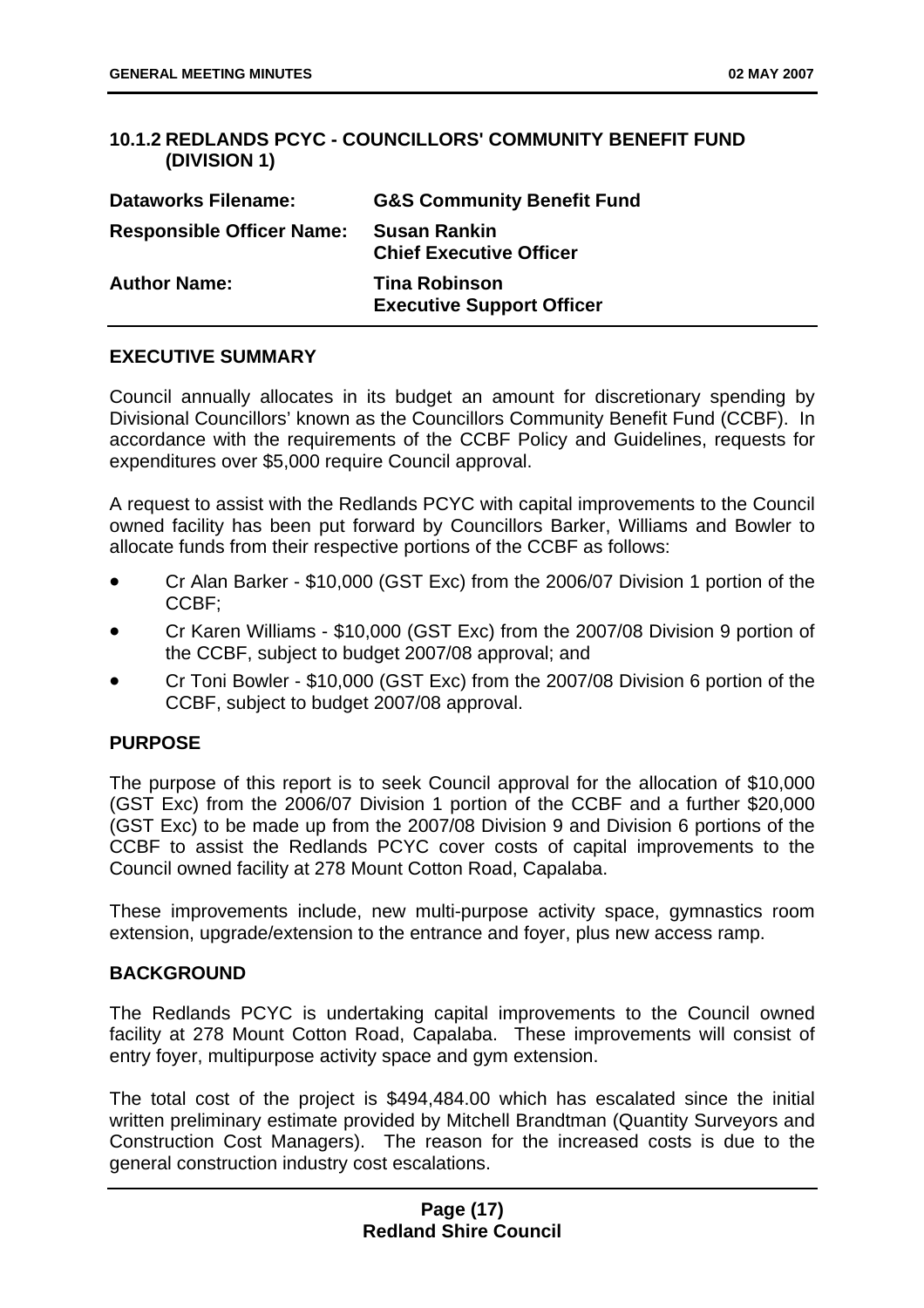<span id="page-18-0"></span>The Redlands PCYC has recently engaged a contractor for the first stage of the project which is valued at \$355,284 (GST Exc). This includes components of the gymnastics space, front entry and access ramp. It was identified that through the use of sub contractors and volunteer labour, the remaining stages of the project (multipurpose room and foyer) could be completed for approximately \$56,000 (GST Exc) with professional fees and approvals costing \$53,200 (GST Exc) and a further \$30,000 (GST Exc) being required for fit out of the facility. Whilst this report requests a further \$30,000 (GST Exc) from CCBF Funds in addition to funds already granted, there is still a shortfall of \$43,984.00 (GST Exc).

Council's Community and Social Planning Group met with Redlands PCYC to discuss the shortfall and request for additional funding. The General Manager Planning and Policy has considered the shortfall and based on the recommendation from Community and Social Planning is supporting a submission to be put forward at Council's third quarter budget review May, 2007.

| Item                                                                                                                                                                                 | <b>Revised Tender Option 3</b>                          |
|--------------------------------------------------------------------------------------------------------------------------------------------------------------------------------------|---------------------------------------------------------|
| <b>Construction by Tender</b>                                                                                                                                                        | \$355,284.00                                            |
| <b>Construction by PCYC</b>                                                                                                                                                          | 56,000<br>\$                                            |
| Design and approvals etc                                                                                                                                                             | 53,200<br>\$                                            |
| Fit-out (Private Benefactor)                                                                                                                                                         | \$<br>30,000                                            |
| <b>Total</b>                                                                                                                                                                         | \$494,484                                               |
| <b>Funding Sources</b><br>Sport and Recreation Qld<br><b>Redland Shire Council</b><br>Donation (includes \$20,000 06/07 Div 6 & 9 CCBF)<br>PCYC Loan / Donation (Private Benefactor) | \$210,500<br>\$100,000<br>80,000<br>\$<br>\$30,000      |
| <b>Further Funding proposed</b><br>Councillor's Community Benefit Fund -<br>06/07<br>Cr Alan Barker - Division 1                                                                     | \$<br>10,000                                            |
| Councillors' Community Benefit Fund -<br>07/08<br>Cr Karen Williams - Division 9<br>Cr Toni Bowler - Division 6                                                                      | \$<br>10,000<br>$\mathcal{L}$<br>10,000<br>\$<br>43,984 |
| Shortfall<br><b>Further contribution by Redland Shire</b><br>Council<br>(To be considered at Third Quarter Budget Review)<br><b>Total</b>                                            | \$494,484                                               |

Project Costing is as follows:

# **ISSUES**

The completion of the multi-purpose room and internal fit out of the centre is reliant on the additional Council funds of \$43,984 (GST Exc). Community and Social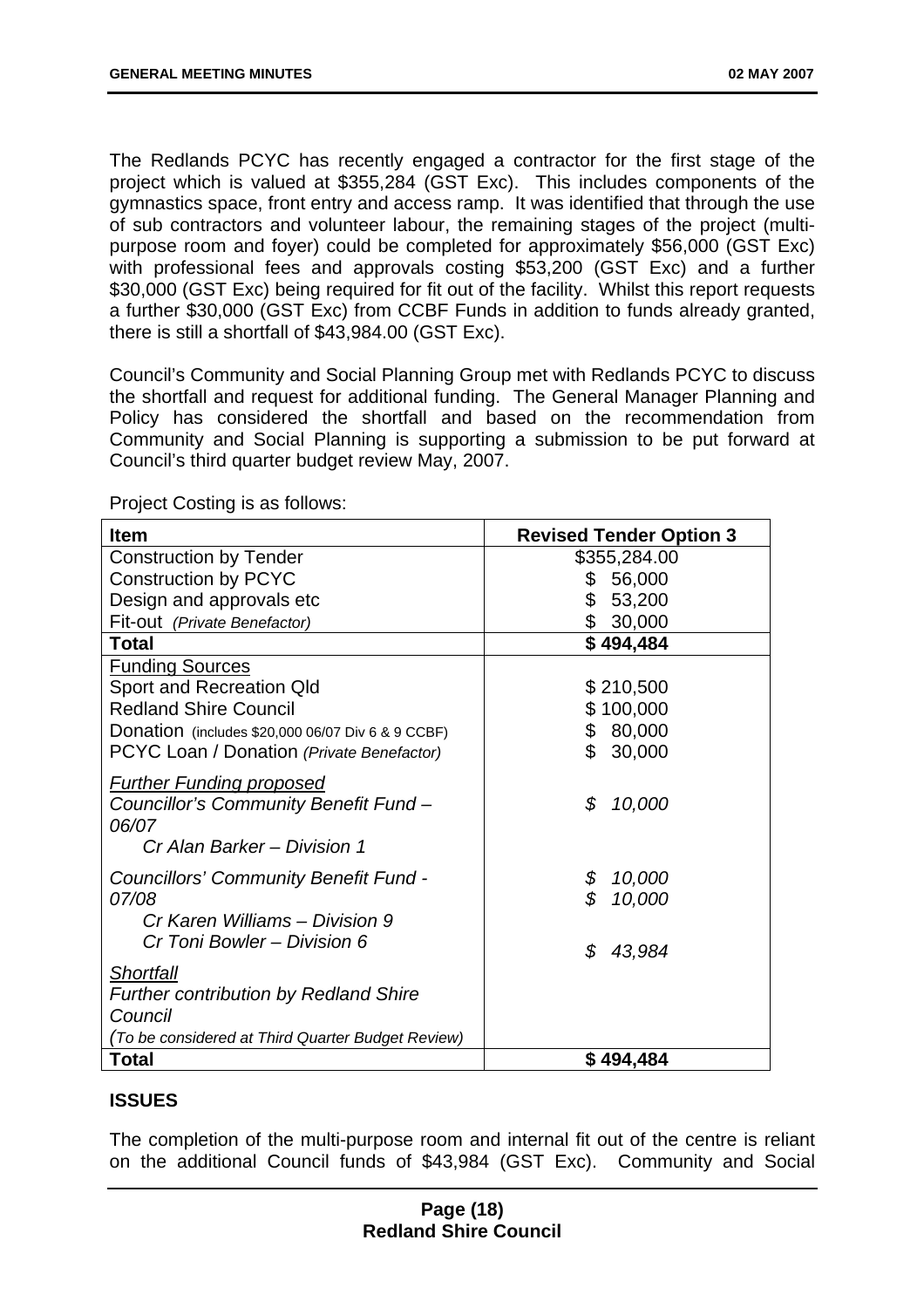Planning are in the process of making a submission to the third quarter budget review, however Council approval will not being known until May, 2007.

The CCBF Guidelines (GL-2034) request that 3 written quotations be provided for applications over \$5001. The Redlands PCYC has previously provided 2 written quotations and an exemption letter for the third quotation based on:

- Redland Shire Council has already approved funding and had extensive involvement with the capital improvements at 278 Mount Cotton Road, Capalaba.
- Accurate costing is only achievable via a Quantity Surveyor (QS) with fees being approximately \$1,000 per quote.

# **RELATIONSHIP TO CORPORATE PLAN**

The recommendation primarily supports Council's strategic priority to build safe, strong and self reliant communities with access to community services, infrastructure and opportunities for participation in community life.

# **FINANCIAL IMPLICATIONS**

Cr Alan Barker has sufficient funds in the 2006/07 Division 1 portion of the CCBF to meet the \$10,000 (GST Exc) required for this request and if approved would be actioned within this current financial year.

Councillors Williams and Bowler will have sufficient funds in the 2007/08 Division 6 and 9 portions of the Community Benefit Fund to meet the \$10,000 (GST Exc) required from each of their respective portions of the CCBF. These funds will be released if approved after 1 July, 2007.

# **CONSULTATION**

Redlands PCYC consulted with the Councillors for Division 9, 6 and 1 with regards to the project shortfall and request for further funding.

The Office of the CEO has consulted with Community and Social Planning to confirm project costing, source additional information with regard to current fund allocations and funding for project shortfall costs.

# **OPTIONS**

# **PREFERRED**

That Council resolve to approve Councillors' Community Benefit Funding to assist the Redlands PCYC with the capital improvements at 278 Mount Cotton Road, Capalaba, as follows:

- 1. Cr Alan Barker \$10,000 (GST Exc) from the 2006/07 Division 1 portion of the CCBF;
- 2. Cr Karen Williams \$10,000 (GST Exc) from the 2007/08 Division 9 portion of the CCBF, subject to budget 2007/08 approval and;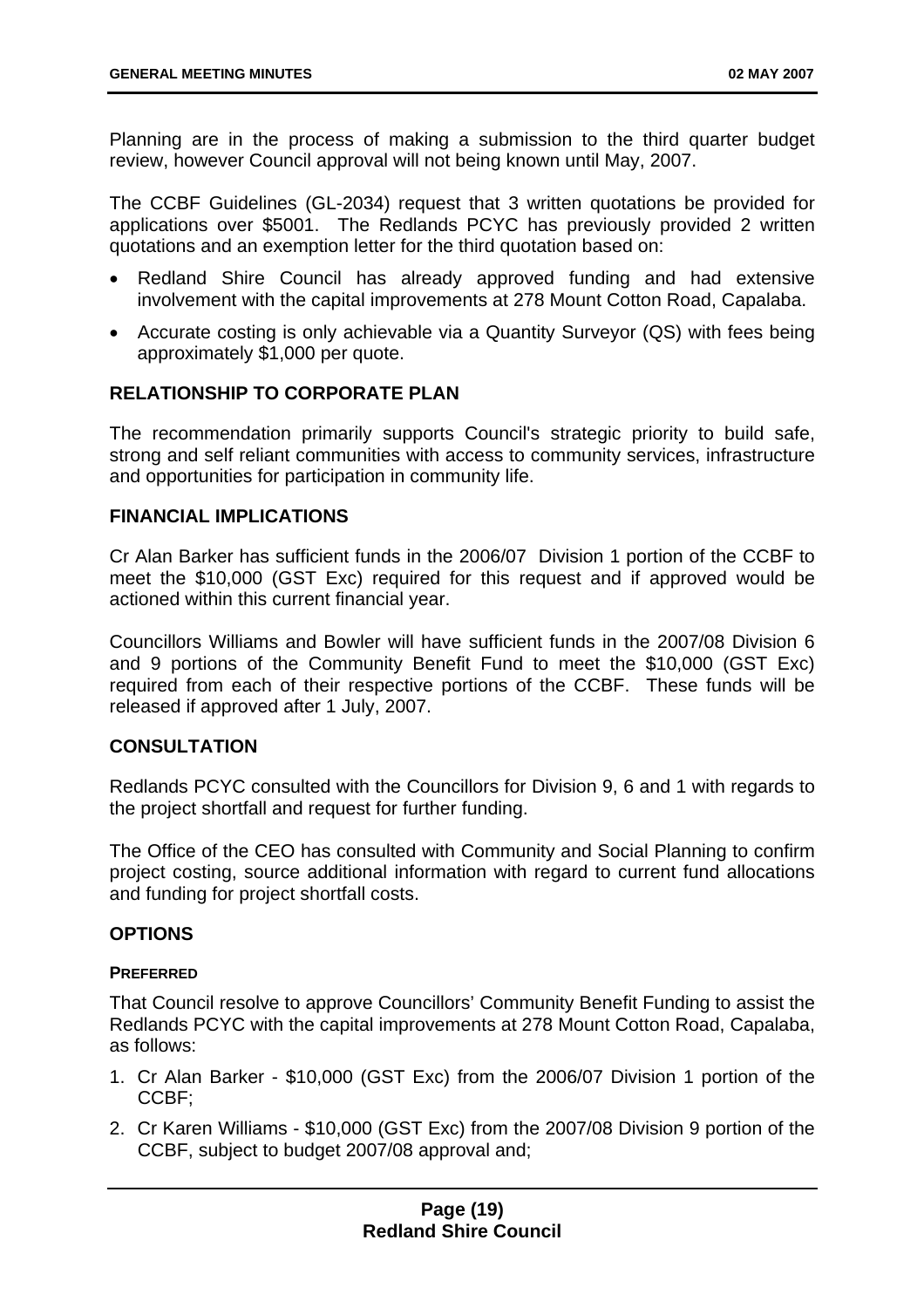3. Cr Toni Bowler - \$10,000 (GST Exc) from the 2007/08 Division 6 portion of the CCBF, subject to budget 2007/08 approval.

# **ALTERNATIVE**

That Council resolve not to approve the allocation of \$10,000 (GST Exc) from the 2006/07 Division 1 portion of the Councillors' Community Benefit Fund, and \$10,000 (GST Exc) from each of the Division 6 and 9 portions of the 2007/08 CCBF to assist the Redlands PCYC with the capital improvements to the facility at 278 Mount Cotton Road, Capalaba.

# **OFFICER'S/COMMITTEE RECOMMENDATION/ COUNCIL RESOLUTION**

Moved by: Cr Dowling Seconded by: Cr Elliott

**That Council resolve to approve Councillors' Community Benefit Funding to assist the Redlands PCYC with the capital improvements at 278 Mount Cotton Road, Capalaba, as follows:** 

- **1. Cr Alan Barker \$10,000 (GST Exc) from the 2006/07 Division 1 portion of the CCBF;**
- **2. Cr Karen Williams \$10,000 (GST Exc) from the 2007/08 Division 9 portion of the CCBF, subject to 2007/08 budget approval; and**
- **3. Cr Toni Bowler \$10,000 (GST Exc) from the 2007/08 Division 6 portion of the CCBF, subject to 2007/08 budget approval.**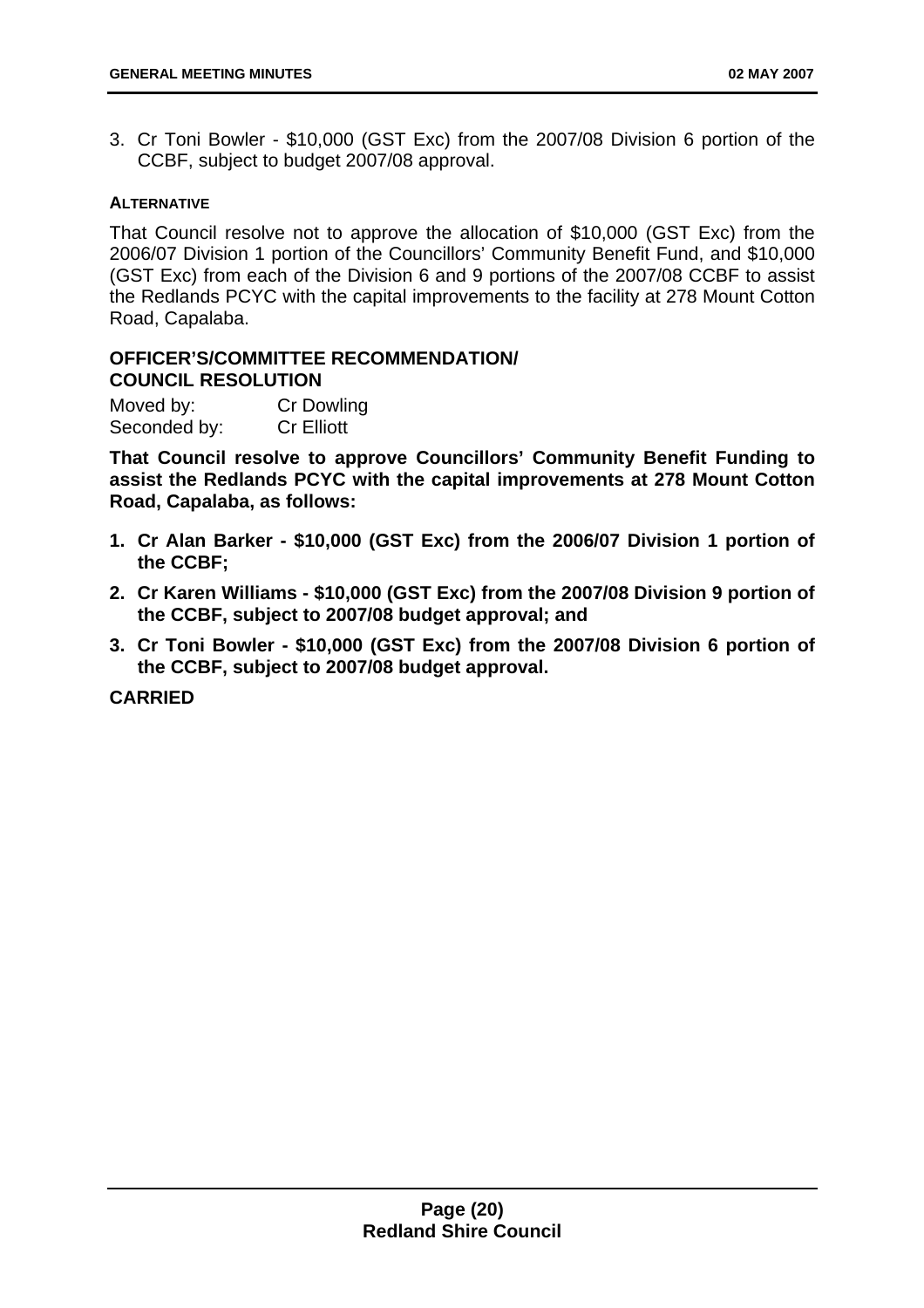# **10.2 REPORTS FROM CUSTOMER SERVICES**

# **10.2.1 DECLARED WEED REMOVAL & REVEGETATION – COUNCILLORS' COMMUNITY BENEFIT FUND (DIVISION 10)**

| <b>Dataworks Filename:</b>       | <b>G&amp;S Community Benefit Fund</b>                                 |
|----------------------------------|-----------------------------------------------------------------------|
| <b>Responsible Officer Name:</b> | <b>Neil Kesur</b><br><b>Services Manager Parks &amp; Conservation</b> |
| <b>Author Name:</b>              | <b>Bill McDowell</b><br><b>Senior Advisor Urban Landscape</b>         |

# **EXECUTIVE SUMMARY**

Council annually allocates in its budget an amount for discretionary spending by Divisional Councillors known as the Councillors' Community Benefit Fund (CCBF). All requests for funding individual projects with a greater expenditure than \$5,000 requires approval from Council.

This request is for an amount of \$10,000 (GST exclusive) to be allocated for the undertaking of weed removal and revegetation of the creek corridor within the sites of Ashwood Circuit Creek Corridor and Pistachio Court Park, Birkdale.

# **PURPOSE**

The purpose of this report is to seek approval from Council for an allocation from the Division 10 portion of the CCBF for \$10,000.00 (GST exclusive) for the undertaking of weed removal and revegetation of the creek corridor within the sites of Ashwood Circuit Creek Corridor and Pistachio Court Park, Birkdale.

# **BACKGROUND**

The Councillor for Division 10 requested that the works that have been initiated in the creek corridor within the sites of Ashwood Circuit Creek Corridor and Pistachio Court Park, Birkdale, be ongoing in order to complete the regeneration of endemic native species along this creek corridor.

The Senior Conservation Officer of Parks and Conservation has been undertaking similar works in other creek corridors and has already commenced these works in this nominated creek corridor. These works are an ongoing contribution to the Catchment Rehabilitation processes within the Shire.

The works involve the removal of pest weed species and the planting of approved native species to regenerate the disturbed areas plus improve the landscape amenity of these areas.

# **ISSUES**

No issues have been identified.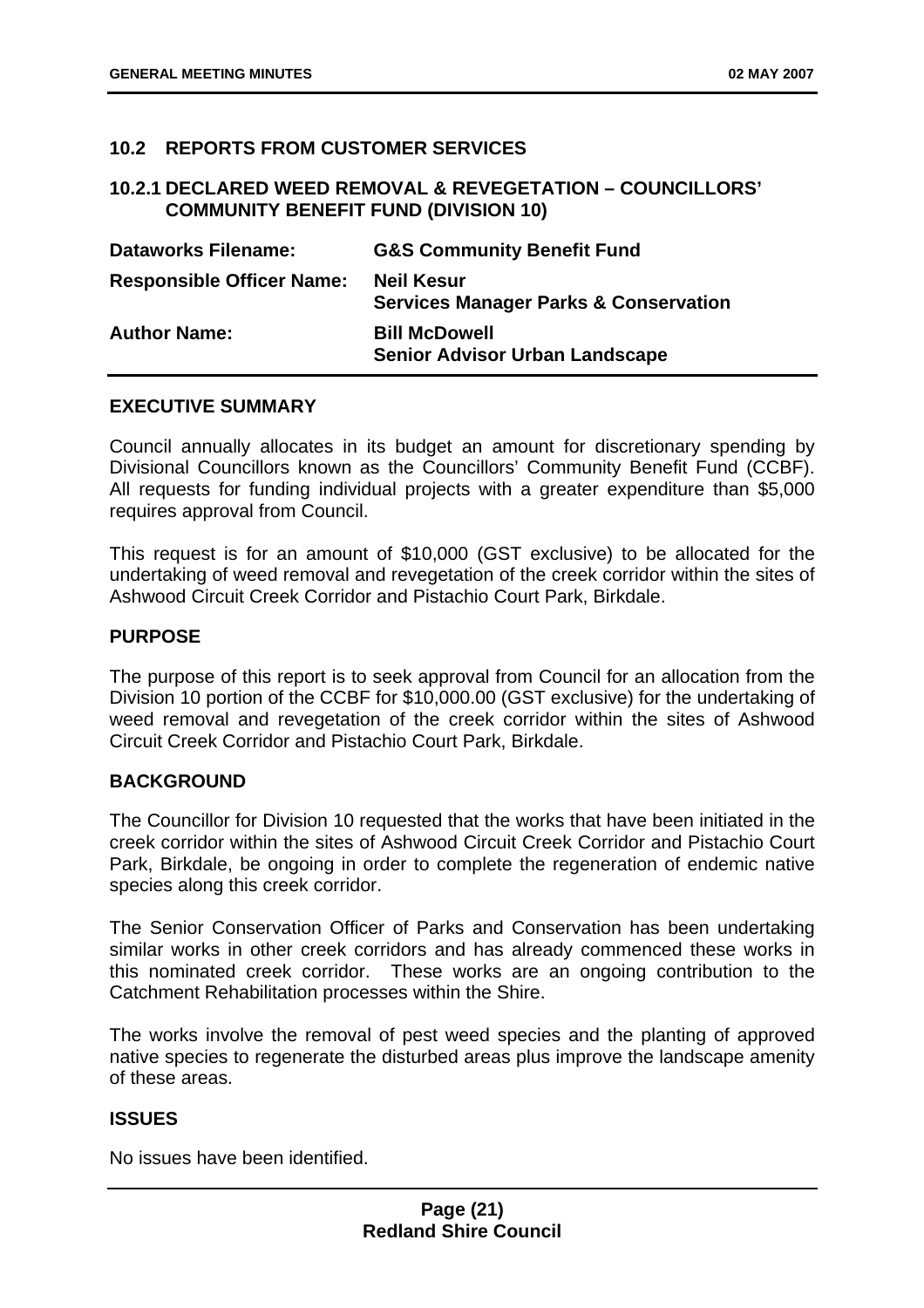# <span id="page-22-0"></span>**RELATIONSHIP TO CORPORATE PLAN**

The recommendation primarily supports Council's strategic priority to ensure the enhancement of biodiversity including koala habitat, bushland, greenspace, waterways, catchments, air and coastal ecosystems in recognition of our unique location on Moreton Bay.

# **FINANCIAL IMPLICATIONS**

The Division 10 Councillor supports this project and has sufficient funds to allocate an amount of \$10,000.00 (GST exclusive) from the Division 10 portion of the CCBF.

# **PLANNING SCHEME IMPLICATIONS**

The Land Use Planning Group was consulted and it is considered that the outcome of recommendations in this report will not require any amendments to the Redlands Planning Scheme.

# **CONSULTATION**

The Senior Conservation Officer of Parks and Conservation has consulted with the Division 10 Councillor and local residents.

# **OPTIONS**

# **PREFERRED**

That Council resolve to approve an allocation of \$10,000.00 (GST exclusive) from the Division 10 portion of the Councillors' Community Benefit Fund for the undertaking of weed removal and revegetation of the creek corridor within the sites of Ashwood Circuit Creek Corridor and Pistachio Court Park, Birkdale.

# **ALTERNATIVE**

That Council not approve the allocation of \$10,000.00 (GST exclusive) for this project.

# **OFFICER'S RECOMMENDATION**

That Council resolve to approve an allocation of \$10,000.00 (GST exclusive) from the Division 10 portion of the Councillors' Community Benefit Fund for the undertaking of weed removal and revegetation of the creek corridor within the sites of Ashwood Circuit Creek Corridor and Pistachio Court Park, Birkdale.

# **COMMITTEE DISCUSSION**

During discussion on this matter and following on from comments made by Cr Murray on this item, Cr Ogilvie asked that it be put on record that he thought that in this situation it would been more courteous if Cr Murray had waited until the Council officer concerned had been in the room, so that he could reply to some of the comments made by Cr Murray which had appeared to be critical of the officer's performance.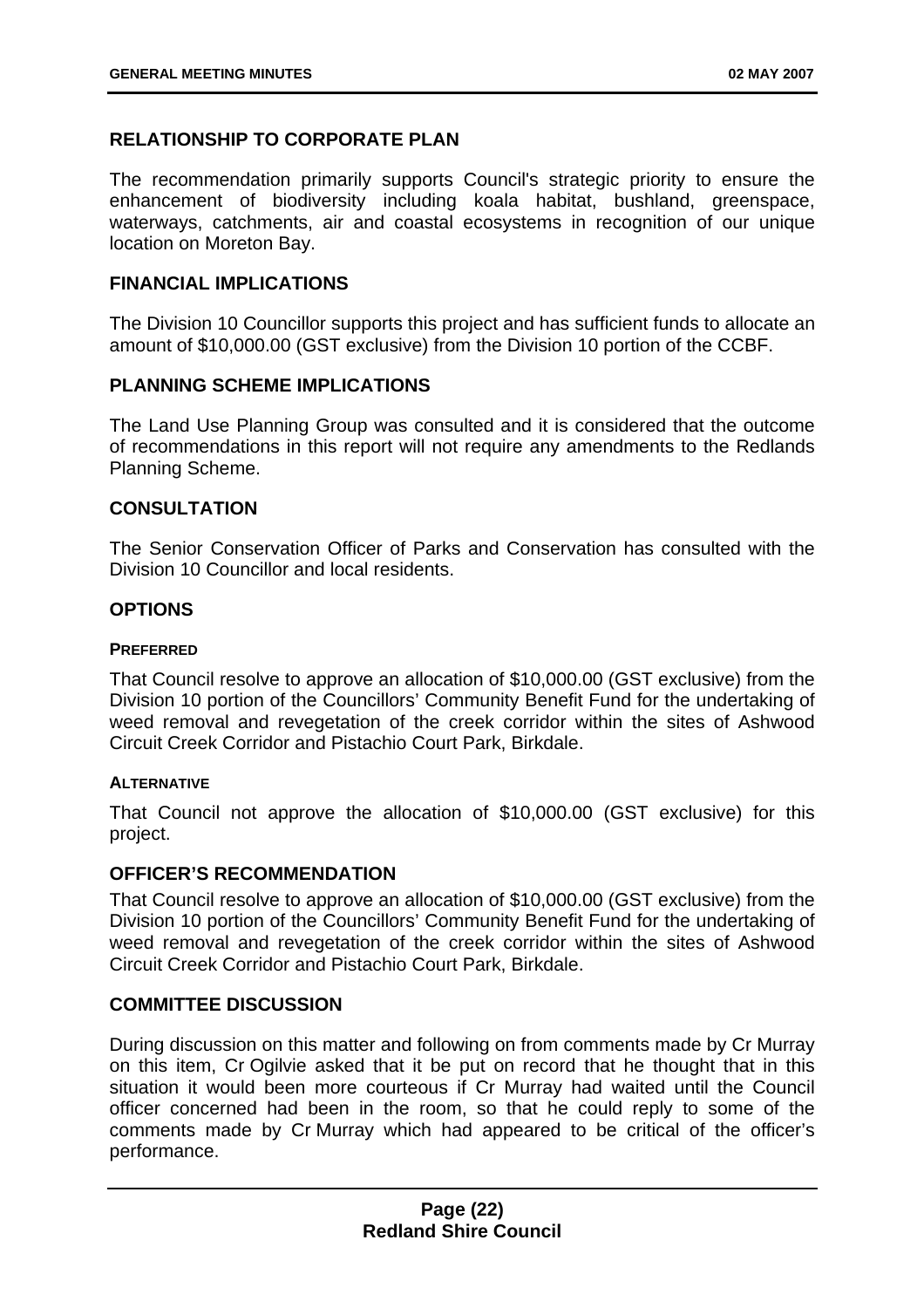In response, Cr Murray advised that it was not her intent to denigrate the officer who was doing the work. Officers were only brought into the matter in order to explain the situation.

# **COMMITTEE RECOMMENDATION/ COUNCIL RESOLUTION**

| Moved by:    | <b>Cr Dowling</b> |
|--------------|-------------------|
| Seconded by: | <b>Cr Elliott</b> |

**That Council resolve to approve an allocation of \$10,000.00 (GST exclusive) from the Division 10 portion of the Councillors' Community Benefit Fund for the undertaking of weed removal and revegetation of the creek corridor within the sites of Ashwood Circuit Creek Corridor and Pistachio Court Park, Birkdale.**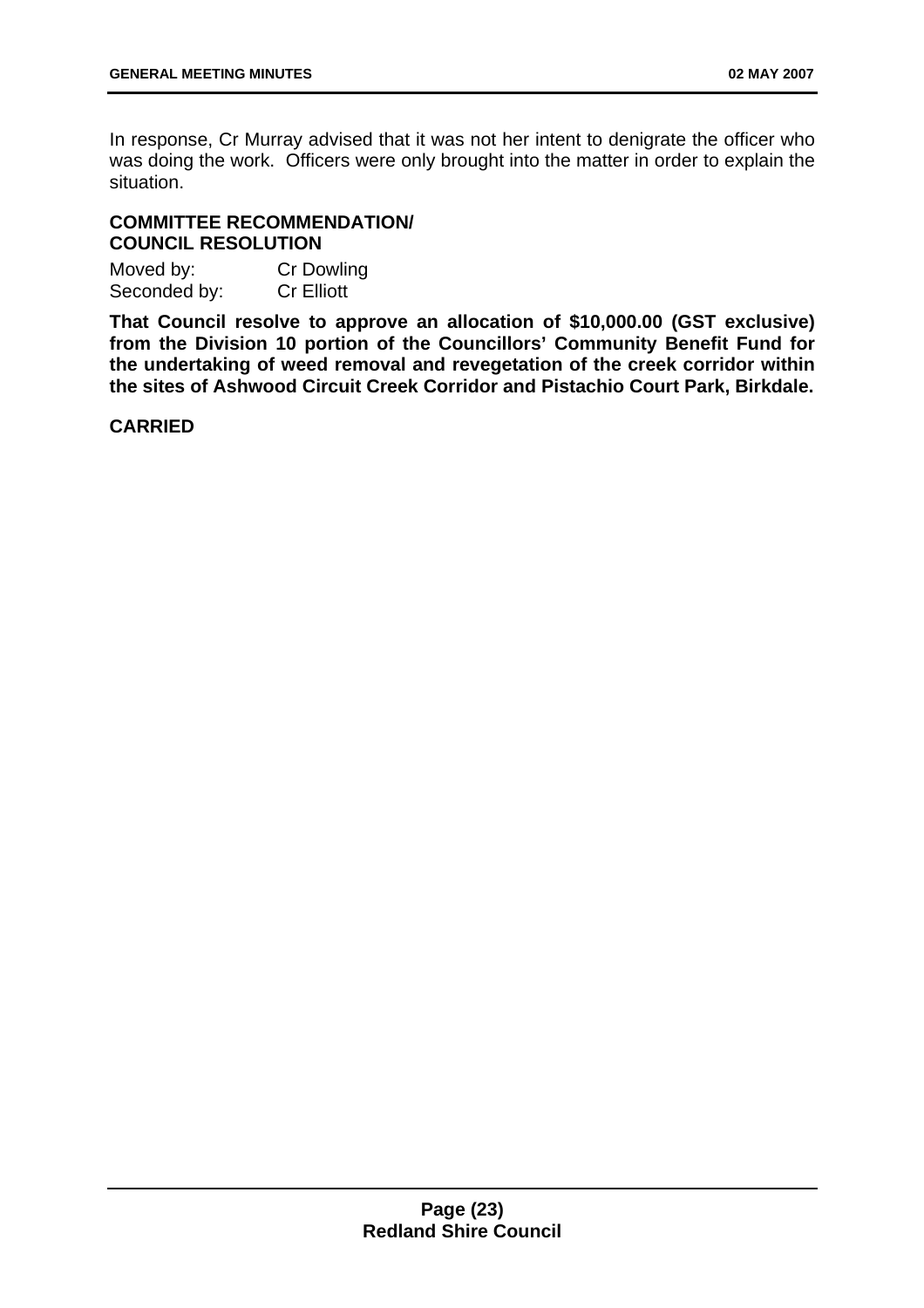# **10.3 REPORTS FROM PLANNING AND POLICY**

#### **10.3.1 GREENSPACE ENHANCEMENT ADVISORY GROUP MEETING - 5 MARCH 2007**

| <b>Dataworks Filename:</b>       | <b>GOV Greenspace Enhancement Advisory Group</b>                |
|----------------------------------|-----------------------------------------------------------------|
| <b>Attachments:</b>              | <b>GEAG Minutes of 5 March 2007</b>                             |
| <b>Responsible Officer Name:</b> | <b>Gary Photinos</b><br><b>Manager Environmental Management</b> |
| <b>Author Name:</b>              | <b>Gary Photinos</b><br><b>Manager Environmental Management</b> |

#### **EXECUTIVE SUMMARY**

The Greenspace Enhancement Advisory Group met on 5 March 2007.

In accordance with Council resolution of 2004, the Chair of the Greenspace Enhancement Advisory Group must present the report on the Advisory Group meetings at the subsequent Planning and Policy Committee meeting.

#### **PURPOSE**

That Council resolve to note the report on the proceedings of the Greenspace Enhancement Advisory Group meeting of 5 March 2007.

# **BACKGROUND**

- The Greenspace Enhancement Advisory Group was formed by resolution in 2004 and meets on a quarterly basis to provide advice to Council on matters relating to environmental enhancement for greenspace planning in the Shire.
- The last meeting of the Group was held on 5 March 2007.

# **ISSUES**

The minutes of the meeting appear in the attachment and cover the following topics:

- Koala Conservation Policy and Strategy;
- Memorandum of Understanding Brisbane, Logan and Redlands;
- South East Queensland Regional Outdoor Recreation Strategy;
- Redlands Planning Scheme Updates;
- Koala Beach Site Visit – 12 February 2007;
- Land / Offset trust establishment;
- Facilitating a Koala Forum and Koala Mapping;
- Koala Habitat Mapping;
- Developing a Strategy to Protect Urban Koalas in Ormiston and Wellington Point;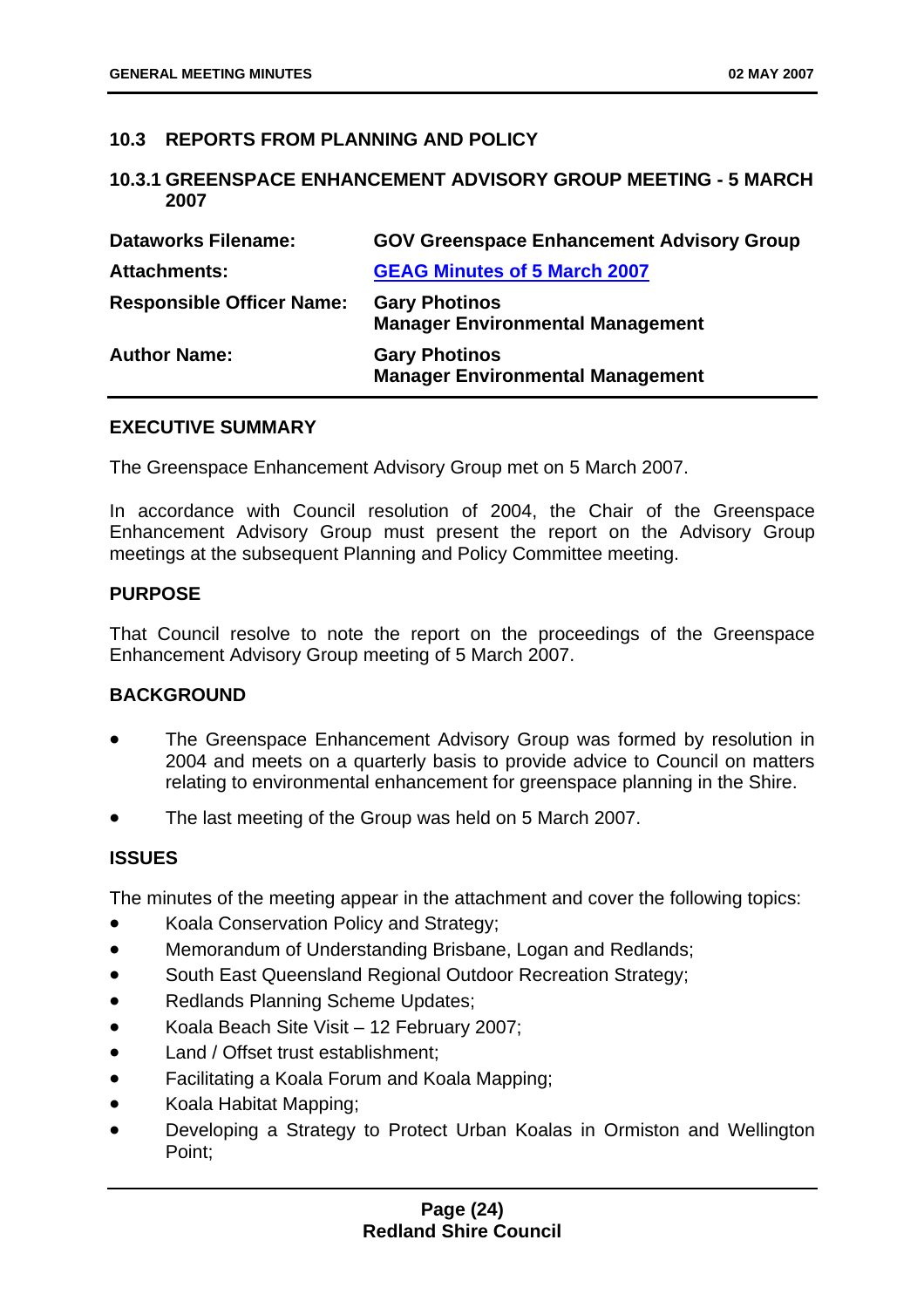- <span id="page-25-0"></span>• Transferable Development Rights;
- Southern Redland Bay Investigation Area Community Reference Group;
- Wildlife Hospital at Indigiscapes; and
- Environment Levy.

# **RELATIONSHIP TO CORPORATE PLAN**

The recommendation primarily supports Council's strategic priority to ensure the enhancement of biodiversity including koala habitat, bushland, greenspace, waterways, catchments, air and coastal ecosystems in recognition of our unique location on Moreton Bay.

# **FINANCIAL IMPLICATIONS**

There are no financial implications associated with the Officer's Recommendation.

# **PLANNING SCHEME IMPLICATIONS**

The Land Use Planning Group was consulted and it is considered that the outcome of recommendations in this report will result in possible amendments to the Redlands Planning Scheme.

# **CONSULTATION**

Councillors Beard, Dowling, Ogilvie and Henry, along with Mr Caneris, Mr Sattler and Ms Tabart were in attendance as members of the group on the 5 March 2005.

#### **OPTIONS**

#### **PREFERRED**

That Council resolve to note the Greenspace Enhancement Advisory Group report on the proceedings of their Meeting held on 5 March 2007.

#### **ALTERNATIVE**

That Council resolve to defer the noting of the report pending further consideration of issues as directed by Council.

# **OFFICER'S/COMMITTEE RECOMMENDATION/ COUNCIL RESOLUTION**

Moved by: Cr Dowling Seconded by: Cr Elliott

**That Council resolve to note the Greenspace Enhancement Advisory Group report on the proceedings of their meeting held on 5 March 2007.**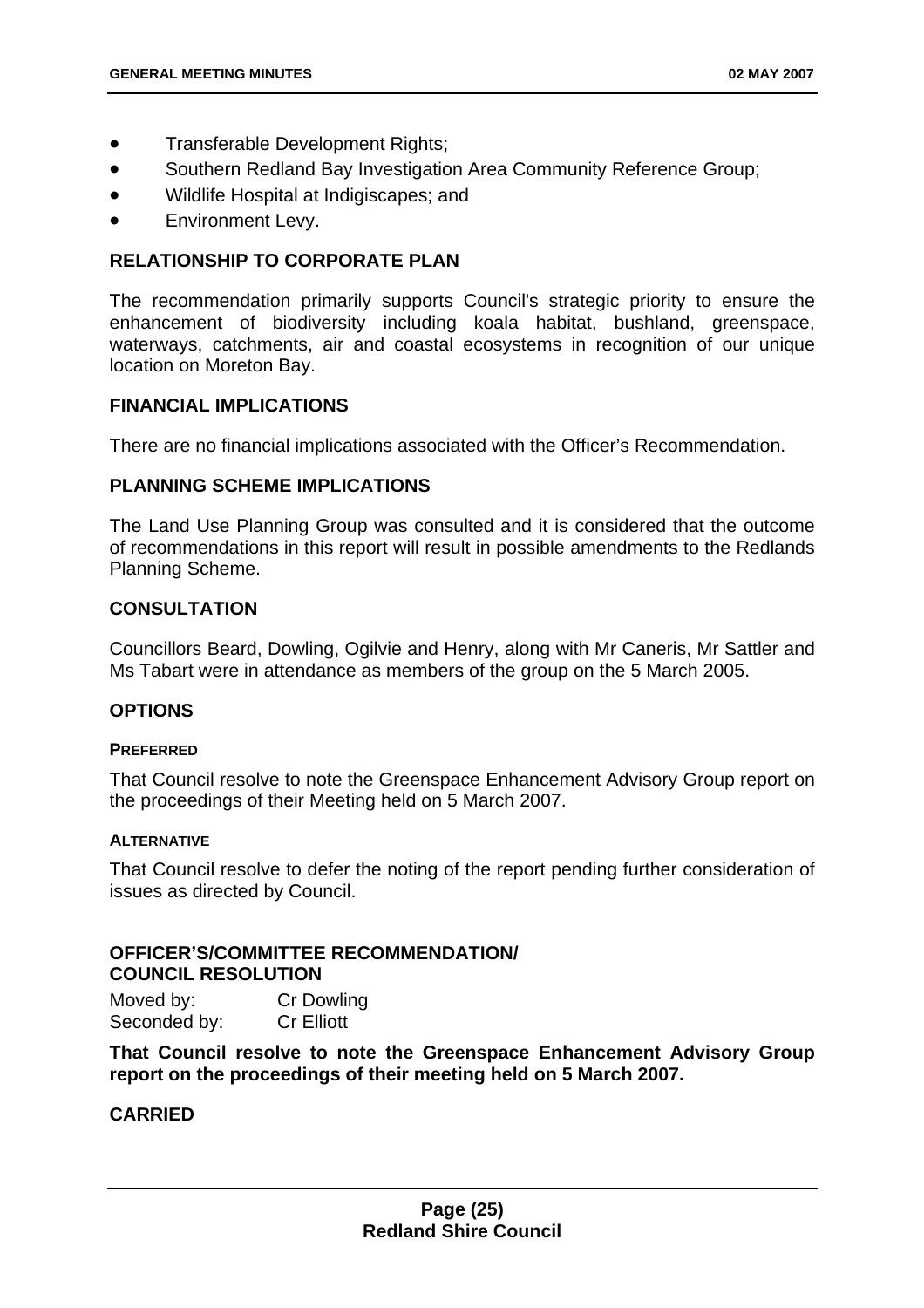# **10.3.2 REVIEW OF ENVIRONMENTAL ACQUISITION POLICY POL-0281**

| <b>Dataworks Filename:</b>       | <b>EM Policy - Environment Charge Acquisition</b><br><b>Policy</b>                                                  |
|----------------------------------|---------------------------------------------------------------------------------------------------------------------|
| <b>Attachments:</b>              | Att 1 – Existing Policy POL-0281<br>Att 2 - First Version Policy POL-3057<br>Att 3 - Second Version Policy POL-3057 |
|                                  | Att 4 – Table of Options<br>Att 5 – Guideline for Assessment of Land                                                |
| <b>Responsible Officer Name:</b> | <b>Gary Photinos</b><br><b>Manager Environmental Management</b>                                                     |
| <b>Author Name:</b>              | <b>Richard Collins</b><br><b>Advisor - Habitat Protection</b>                                                       |

# **EXECUTIVE SUMMARY**

The Environmental Charge Acquisition Policy POL-0281 has been reviewed in accordance with Council's process of policy review. The policy describes how money raised under the Environment Separate Charge is to be spent for conservation purposes.

The review process has highlighted the need to make a small number of minor changes to the document which reflects the adoption of the new Corporate Plan and the formalising of the current ongoing practice of spending a portion of the money on management activities.

# **PURPOSE**

To recommend minor changes to the Environmental Charge Acquisition Policy POL-0281 in accordance with the policy review process.

# **BACKGROUND**

Section 972 of the *Local Government Act 1993* enables a local government to make a separate charge to rate payers. Council makes several of these including the Environment Separate Charge. The Environment Charge Acquisition Policy then details how the money raised by the Environment Separate Charge is to be spent.

The first Environmental Charge Policy was introduced in 1992. This was redrafted 1997 as the Environmental Charge Acquisition Policy which has been subsequently reviewed in 2000 and 2003. The present version of the policy is now due for review.

# **ISSUES**

The review of the Environmental Charge Acquisition Policy POL-0281 has highlighted the need to make a small number of minor changes. These proposed changes reflect the adoption of the new Corporate Plan and the formalising of current practices and are detailed below;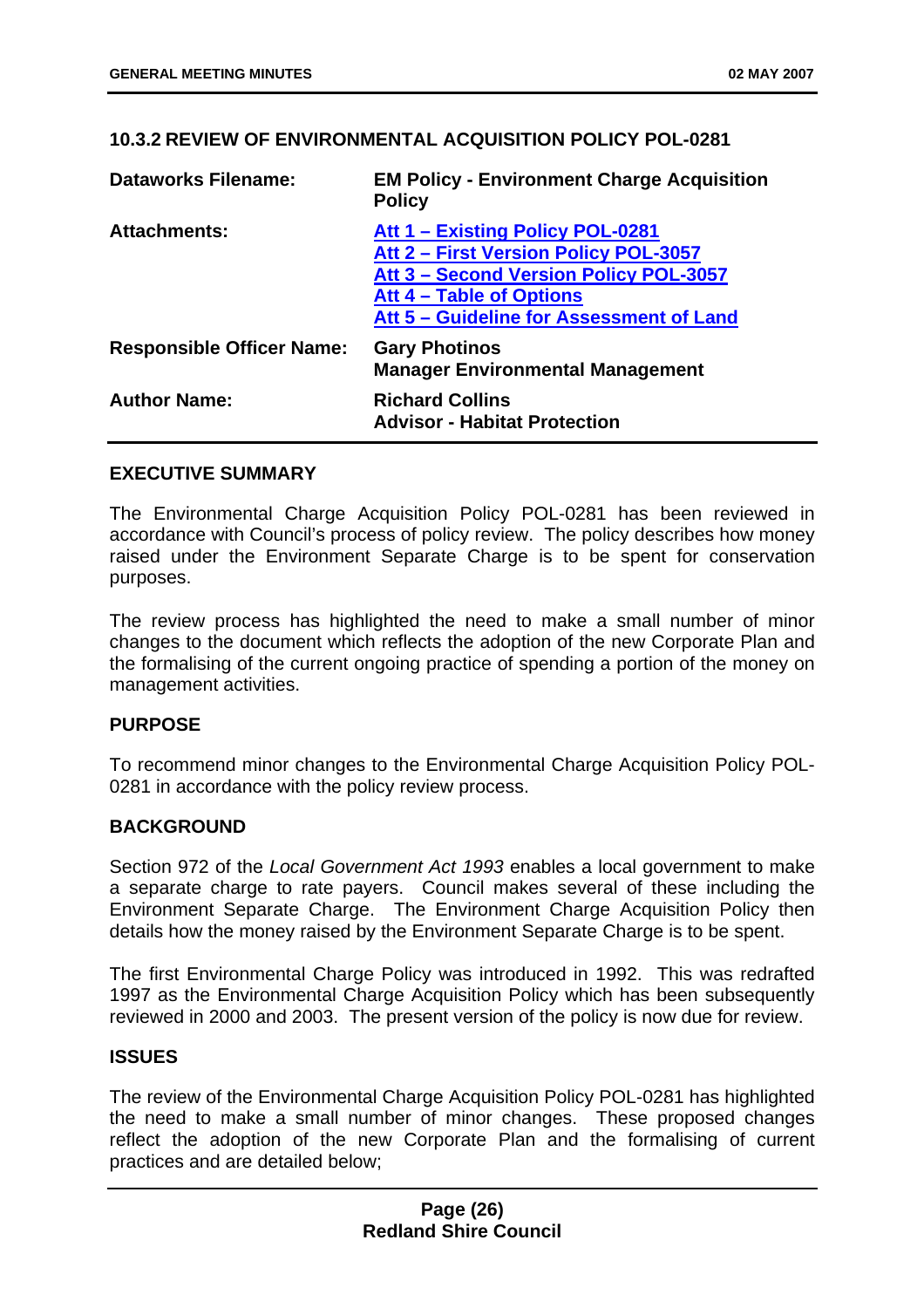- The change of the Policy title to 'Environment Charge Acquisition & Management Policy 2006' from the 'Environment Charge Acquisition Policy'.
- This change reflects the ongoing use of some of the money raised under the charge to be used in the management of conservation reserves (see below).
- The Head of Power has been updated to reflect the adoption of the new 'Corporate Plan 2006 – 2010'. This now reads: 'Council's Corporate Plan states the Strategic Priority for the Natural Environment – to ensure the enhancement of biodiversity including koala habitat, bushland, greenspace, waterways, catchments, air and coastal ecosystems in recognition of our unique location on Moreton Bay'.
- The inclusion of a second Policy Objective reflects the ongoing practice of using a portion of the money raised under the Environment Separate Charge for the management of Council conservation reserves. This principle was included in the 1997 version of the Environment Charge Acquisition Policy but was subsequently removed with the expectation that a separate policy for the management of reserves would be drafted. This separate policy did not eventuate but the use of part of the money for management purposes continued. The proposed change to the policy formalises this current practice.
- The proposed second Policy Objective reads: 'To manage environmentally significant land for existing and future generations and to protect the environmental significance of the site in both the short term and the long term'.
- The inclusion of an additional Policy Statement that affirms Council's commitment to the use of funds for conservation management. Policy Statement 6 reads: 'The contribution of funds from the Environment Charge Acquisition and Management Policy towards the management of the conservation estate'.
- The addition of a Note that describes the apportioning of the Environmental Separate Charge following a resolution at Council's Special Budget Meeting for the Budget 2006 / 2007. This reads: 'as of 30 June 2006, Council's apportioning of the \$70 charge will be;
	- a) \$30 towards acquisition;
	- b) \$30 towards management;
	- c) \$10 spent according to developed plans for conservation areas, especially creeks and waterways.

# **RELATIONSHIP TO CORPORATE PLAN**

The recommendation primarily supports Council's strategic priority to ensure the enhancement of biodiversity including koala habitat, bushland, greenspace, waterways, catchments, air and coastal ecosystems in recognition of our unique location on Moreton Bay.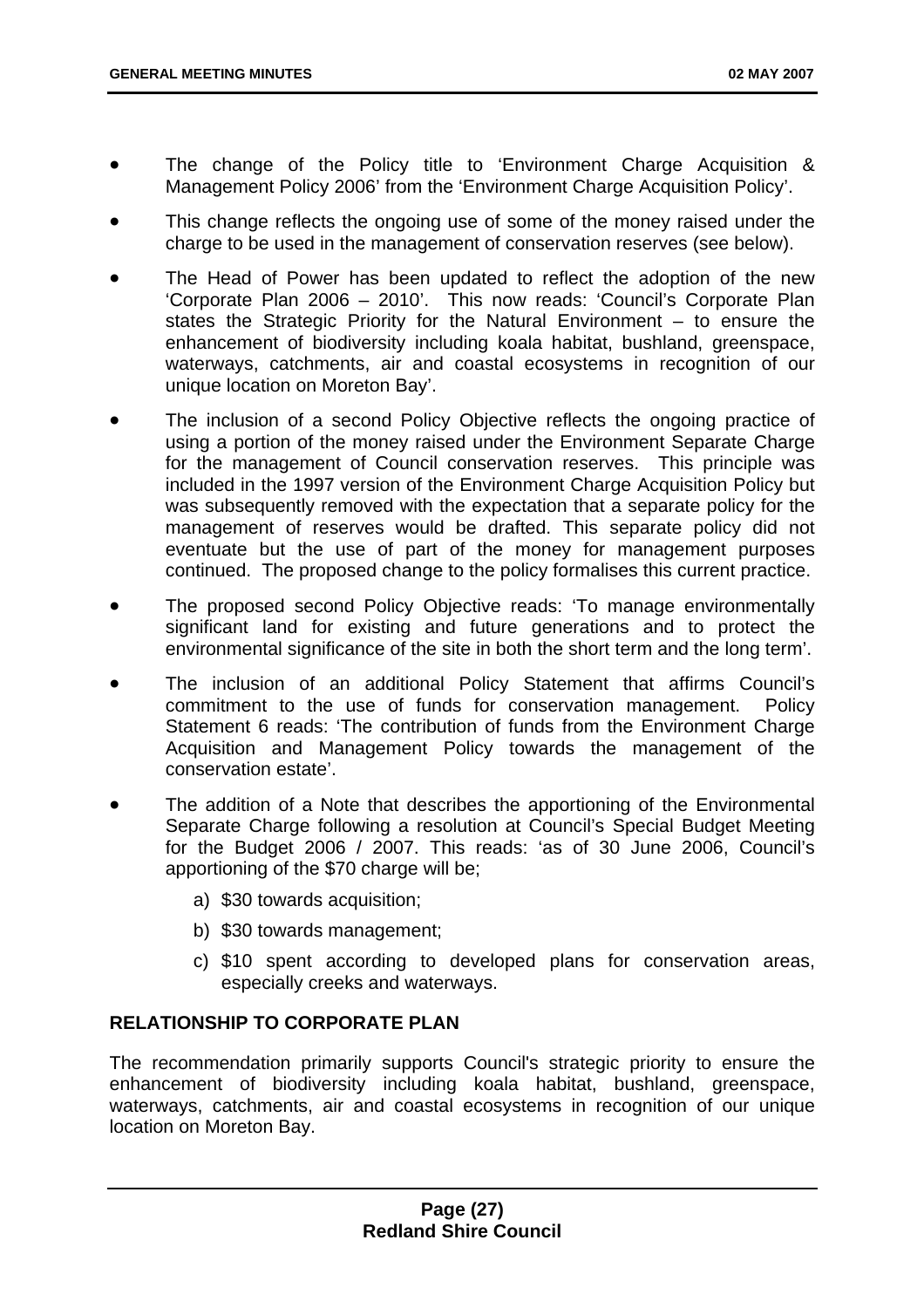# <span id="page-28-0"></span>**FINANCIAL IMPLICATIONS**

The revised and updated Policy does not change any existing financial implications. All funds raised by the current Environment Separate Charge are being expended as Council has resolved through its budget meetings. The policy only serves to formalise these arrangements.

# **CONSULTATION**

Consultation on this review has included the Acting Manager Operations and Maintenance, Planning and Policy Department's Finance Officer. The Land Use Planning Group was consulted and it is considered that the outcome of recommendations in this report will not require any amendments to the Redlands Planning Scheme.

# **OPTIONS**

# **PREFERRED**

That Council resolve to:

- 2. Adopt the attached Environment Charge Acquisition and Management Policy POL-3057, shown as Attachment 2; and
- 3. Declare Environment Charge Acquisition Policy POL-0281 obsolete.

#### **ALTERNATIVE**

That Council resolve to defer the adoption of Environmental Charge Acquisition Policy POL-0281 pending amendments as directed by Council.

# **OFFICER'S RECOMMENDATION – 23 JANUARY 2007**

# **That Council resolve to:**

- **1. Adopt the attached Environment Charge Acquisition and Management Policy, POL-3057, shown as Attachment 2; and**
- **2. Declare Environmental Charge Acquisition Policy POL-0281 obsolete.**

# **ADDENDUM – 1 MARCH 2007**

This report was presented to the Planning and Policy Committee meeting on 13 December 2006 and subsequent General Meeting, on 20 December 2006, where consideration of this matter was deferred to the next Planning and Policy Committee meeting.

This report was then presented to the Committee meeting on 23 January 2007 where this matter was discussed at length and a number of issues were raised, followed by Council resolution on 31 January 2007 to defer the report to the March Committee meeting.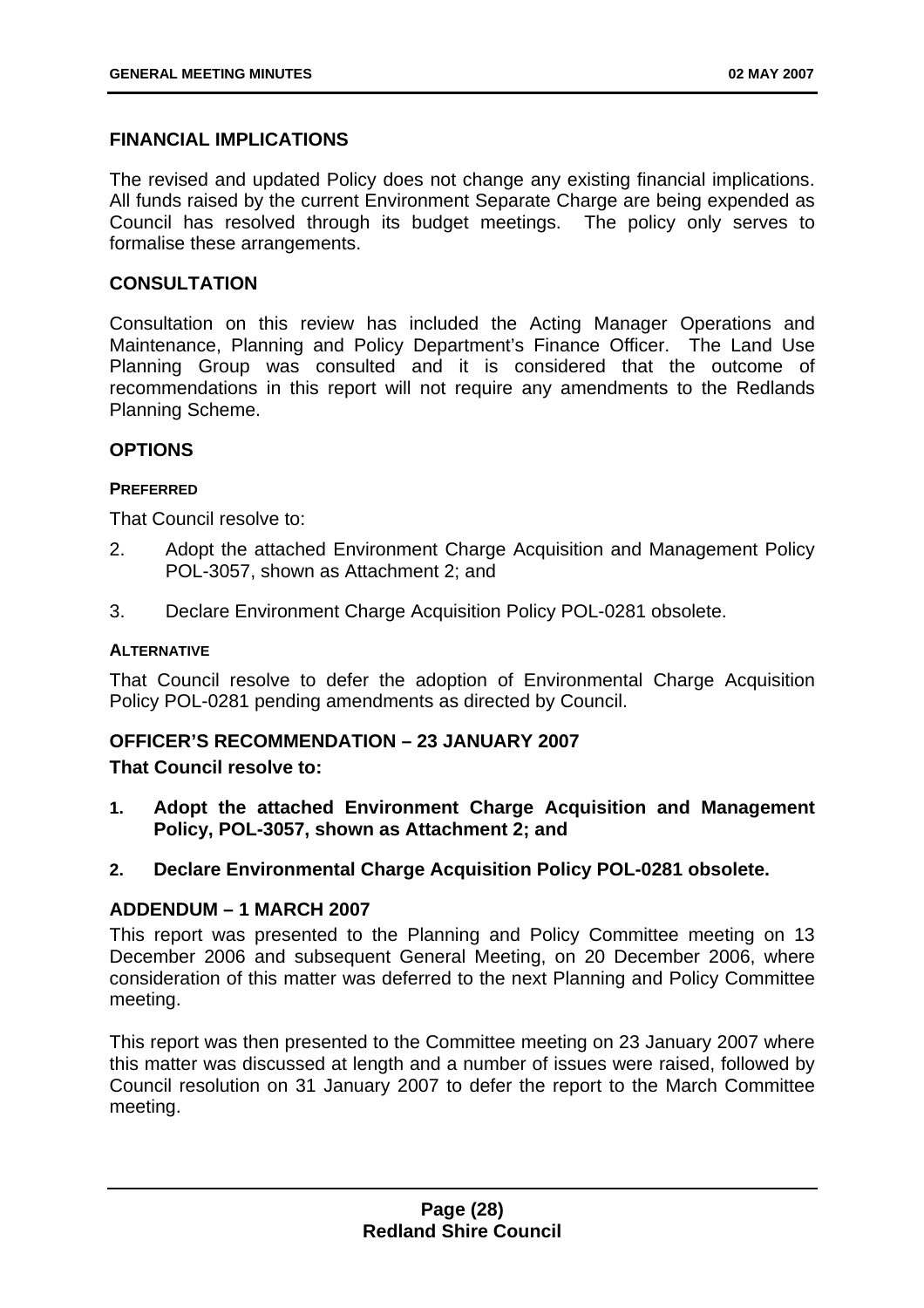Further consultation was undertaken with Councillors, General Managers and the Environmental Education Unit. As a result of this consultation, a revised version of the Environment Charge Acquisition Policy, POL-3057 (Attachment 3), has been prepared, together with new assessment guidelines (Attachment 5). This addendum provides information on the additions included in the revised version of the Policy.

# CHANGE OF POLICY POSITION: ASSISTING CONSERVATION ON PRIVATE PROPERTY

A consistent message from the consultation process was that the Policy should reflect greater flexibility in the use of the Environment Separate Charge money to deal with environmental issues specifically with urban areas.

At present, the capital component of the money is used to purchase properties and designate them as conservation reserves. The operational component of the money is then spent on managing these new reserves and managing established reserves.

The inclusion of an additional Policy Statement in the revised version (Attachment 3) identifying the commitment to contribute funds to the management and conservation of habitat and biodiversity on private land has the potential to broaden the scope of Shire-wide environmental outcomes. This represents a change of the policy position which widens the scope for the protection and enhancement of environmental values on both public and private lands.

Redland Shire Council has four extension programs for achieving environmental outcomes on private property. These programs cater for rural land-owners and urban householders. If these programs are used to spearhead initiatives for improving habitat and biodiversity using Environment Separate Charge money there is an inbuilt flexibility to accomplish the desired outcome in both the rural and urban parts of the Shire.

#### NEW LAND ASSESSMENT GUIDELINE

A number of Councillors expressed concerns that the process for the assessment and selection of properties that Council wished to purchase was inflexible and limited opportunities for acquiring properties that became available on the market.

While the existing policy has a degree of flexibility, a new land assessment guideline has been developed to confirm and supplement the policy's flexibility in the acquisition of property (Attachment 5).

The guideline is based on the same assessment criteria used for properties for inclusion in the 'Watch List'. In addition, the requirement to spend money raised by the Environment Separate Charge to achieve environmental outcomes is maintained.

The Policy Statement indicates that the prioritisation of acquisitions will include the assessment of the environmental significance of the site and the threat posed to it, the community benefits that would be achieved and the ultimate cost of the land. To emphasise this, the guideline places equal value upon these 'four pillars' or criteria.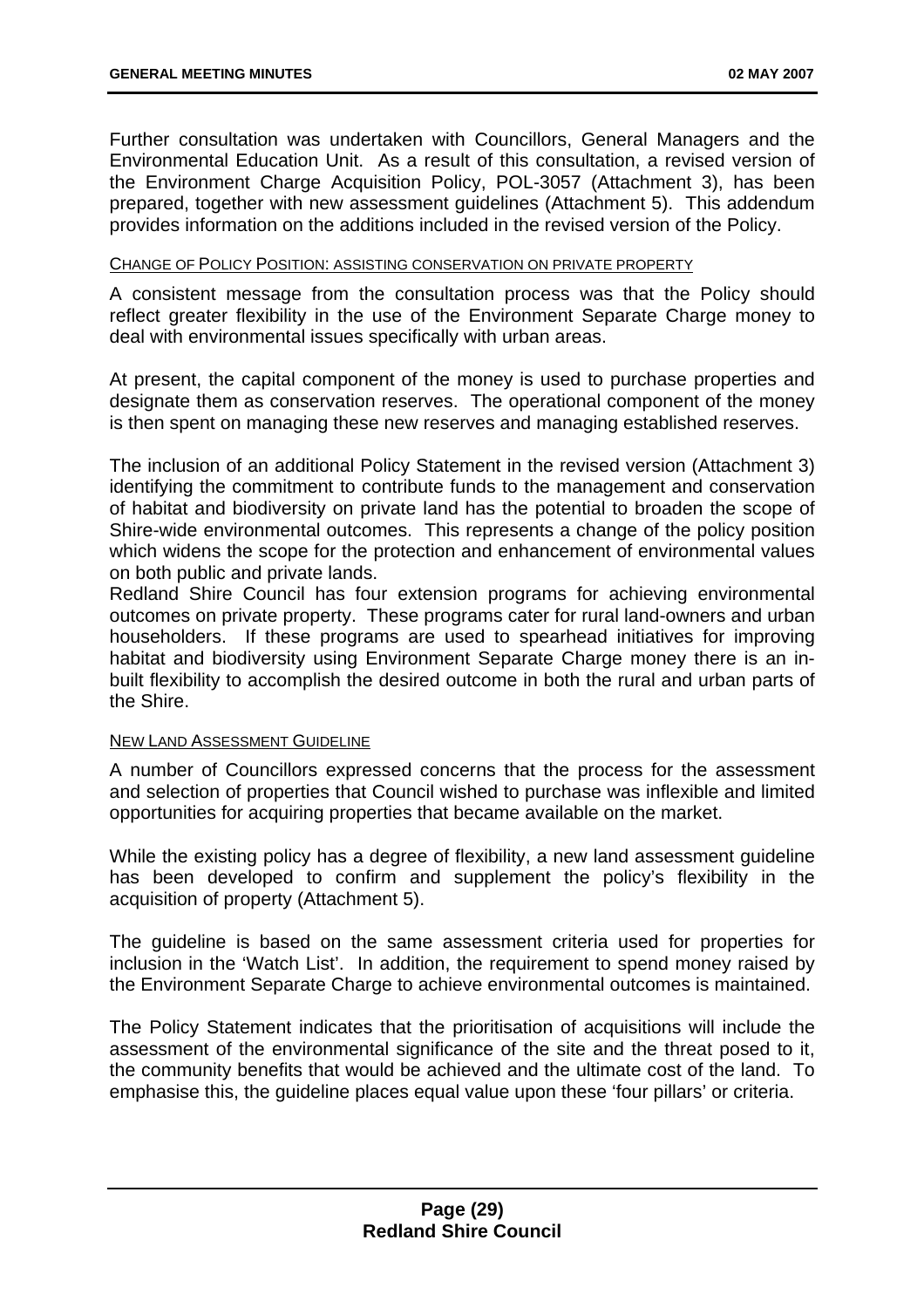If the Policy Statement regarding the spending of funds on private property and the guideline for assessing properties is included in the Policy as a whole, the options or, mix of options, can formulated and are shown in Attachment 4.

# **REVISED OPTIONS**

#### **PREFERRED**

That Council resolve to:

- 1. Adopt the revised version of the Environment Charge Acquisition and Management Policy POL-3057 (Attachment 3); and
- 2. Declare Environment Charge Acquisition Policy, POL-0281, obsolete.

#### **ALTERNATIVE**

That Council resolve to:

- 1. Adopt the Environment Charge Acquisition and Management Policy, POL-3057 (Attachment 2) ; and
- 2. Declare Environment Charge Acquisition Policy, POL-0281, obsolete.

# **REVISED OFFICER'S RECOMMENDATION**

That Council resolve to:

- 1. Adopt the Environment Charge Acquisition and Management Policy, POL-3057, shown as Attachment 3; and
- 2. Declare Environment Charge Acquisition Policy, POL-0281, obsolete.

# **PROCEDURAL MOTION**

Moved by Cr Seccombe

That the item lie on the table.

#### CARRIED

In accordance with part 3, Division 5, Section 29(7) of Subordinate Local Law No 5 (Meetings), a procedural motion is required, *"that the item be taken from the table"* before the matter can be reconsidered and concluded.

# **PROCEDURAL MOTION**

Moved by Cr Seccombe

That the item be taken from the table and discussed.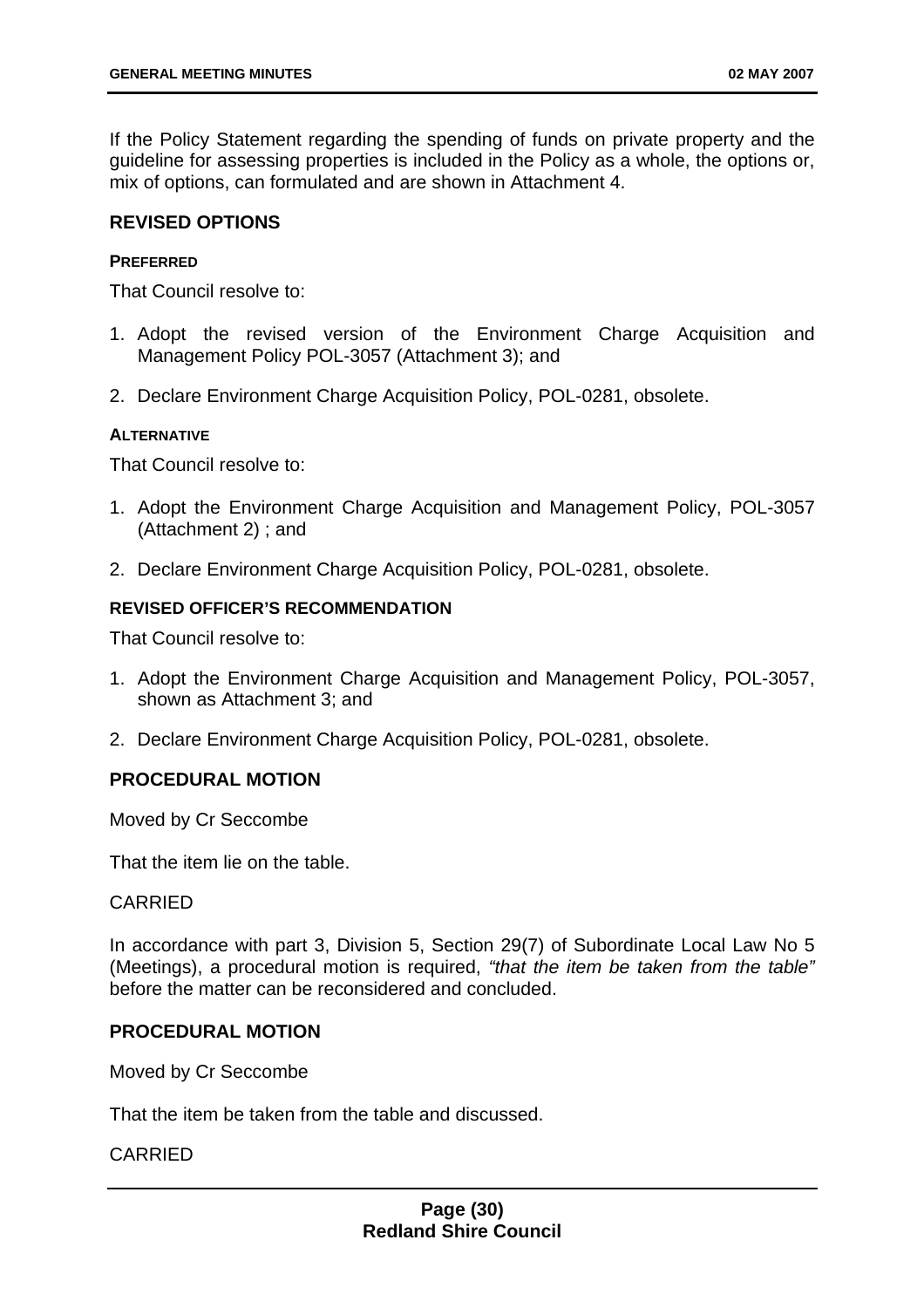# **COMMITTEE RECOMMENDATION/ COUNCIL RESOLUTION**

Moved by: Cr Dowling Seconded by: Cr Elliott

# **That Council resolve to:**

- **1. Adopt the attached Environment Charge Acquisition and Management Policy, POL-3057, shown as Attachment 2; and**
- **2. Declare Environmental Charge Acquisition Policy POL-0281 obsolete.**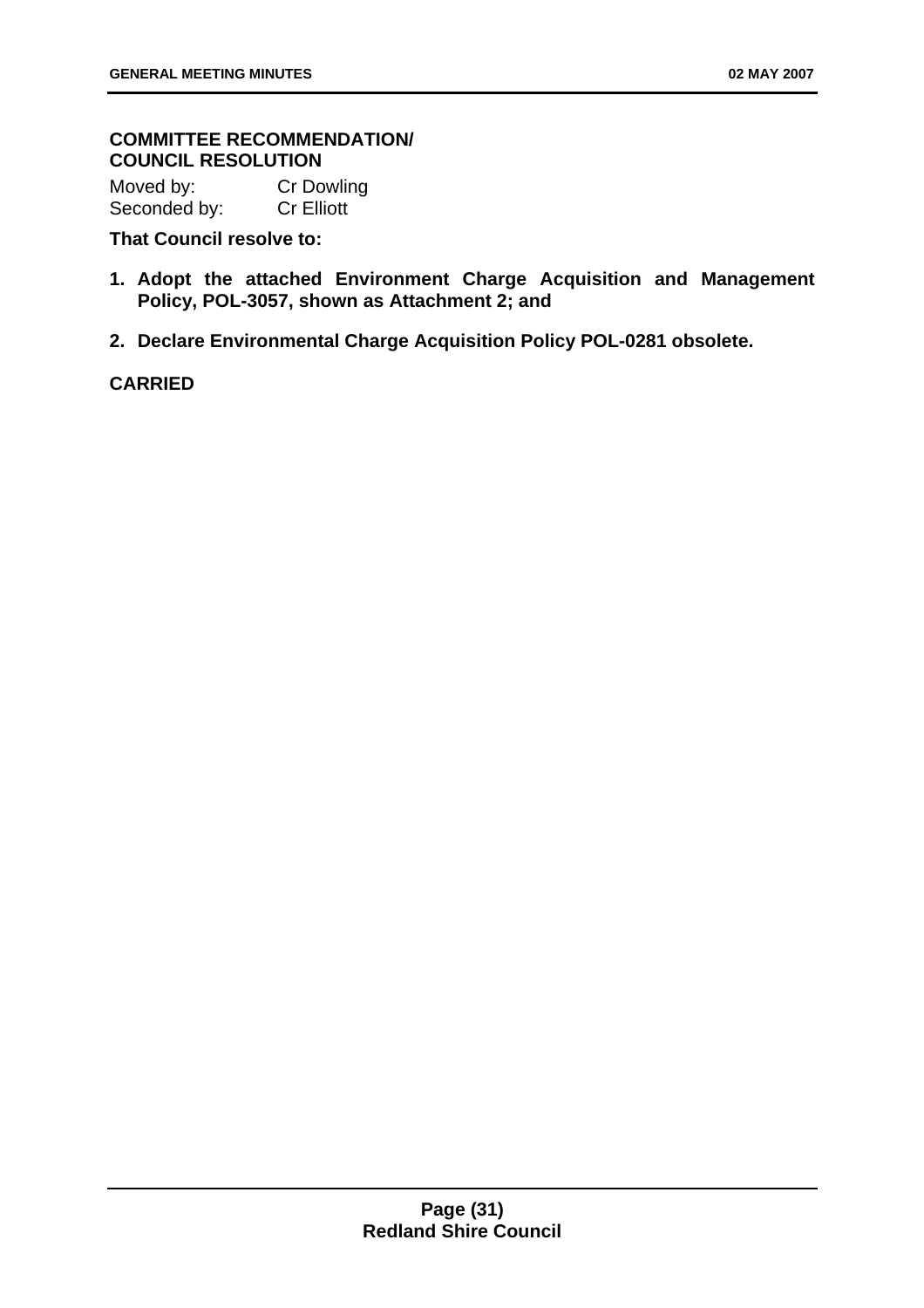# **10.3.3 AMENDMENT TO PLANNING SCHEME POLICY 3 - CHAPTER 2 – CAR PARKING**

| <b>Dataworks Filename:</b>       | LUP Policy Cash in Lieu of Car Parking Policy                                              |
|----------------------------------|--------------------------------------------------------------------------------------------|
| <b>Attachment:</b>               | <b>Planning Scheme Policy 3 - Contributions and</b><br><b>Security Bonding - Chapter 2</b> |
| <b>Responsible Officer Name:</b> | <b>Wayne Dawson</b><br><b>Manager Land Use Planning</b>                                    |
| <b>Author Name:</b>              | <b>Sean Collingwood</b><br><b>Strategic Planning Advisor, Land Use Planning</b><br>Group   |

# **EXECUTIVE SUMMARY**

Planning Scheme Policy 3 – Contributions and Security Bonding, specifically Chapter 2 - Car Parking, has been recommended for amendment to simplify its implementation; to reduce the excessive number of contribution rates applicable and to incorporate comments received from legal review. The amendment to Planning Scheme Policy 3 has undergone community consultation as required by the *Integrated Planning Act 1997*, S 2.1.19, and in conjunction with Schedule 3. No submissions were received within the public notification period of 20 business days.

# **PURPOSE**

To seek a resolution of Council under the *Integrated Planning Act 1997* (as amended) to adopt an amendment to Planning Scheme Policy 3, Contributions and Security Bonding - Chapter 2 – Car Parking outlined in the attachment.

# **BACKGROUND**

On the 15 November 2006, Council at its Planning and Policy Committee considered a report to amend the *Planning Scheme Policy 3- Contributions and Security Bonding – Chapter 2 – Car Parking*. Council at the General Meeting, held on the 29 November 2006, resolved to propose to amend the Planning Scheme Policy.

#### **RELATIONSHIP TO CORPORATE PLAN**

The recommendation primarily supports Council's strategic priority to provide and maintain water, waste services, roads, drainage and support the provision of transport and waterways infrastructure to sustain our community.

#### **FINANCIAL IMPLICATIONS**

The proposed amendments to the Planning Scheme Policy 3, Contributions and Security Bonding - Chapter 2 – Car Parking are unlikely to affect the rate of contribution receipts in any significant manner. The developer's offer of cash contributions in lieu of on-site car parking requirement is discretionary to Council. Each development application will be assessed on their merits.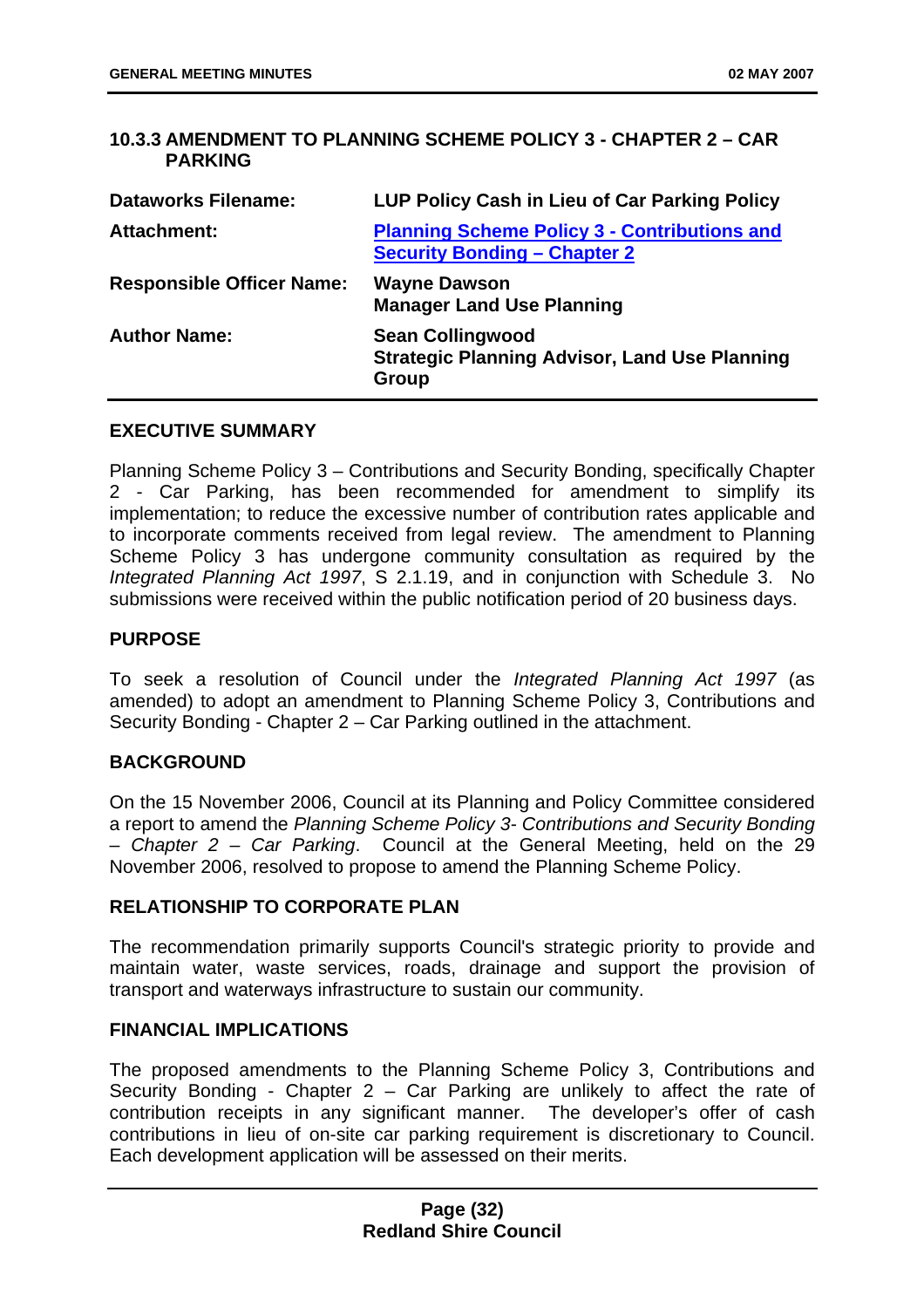# **PLANNING SCHEME IMPLICATIONS**

The outcome of recommendations made in this report will result in amendments to the Planning Scheme Policy contained in Part 11 – Planning Scheme Policy 3 – Contributions and Security Bonding – Chapter 2 – Car Parking only. It does not affect the scheme's current outcomes. The proposed amendments are as detailed in the attachment.

# **CONSULTATION**

*Planning Scheme Policy 3 – Contributions and Security Bonding – Chapter 2 – Car Parking*, was advertised in the Bayside Bulletin on the 27 February 2007 for the purposes of community consultation. There were no submissions received within the public notification period from the 27 February 2007 to the 26 March 2007.

# **OPTIONS**

#### **PREFERRED**

That Council resolve in accordance with Schedule 3, Part 3, S 5(a), of the *Integrated Planning Act 1997*, to adopt the amendment to *Planning Scheme Policy 3 – Contributions and Security Bonding, Chapter 2 – Car Parking* as attached.

#### **ALTERNATIVE**

That Council not adopt the amendments to Planning Scheme Policy 3, Contributions and Security Bonding, Chapter 2 – Car Parking, in accordance with Schedule 3, Part 3, S 5(a), of *Integrated Planning Act 1997*.

# **OFFICER'S/COMMITTEE RECOMMENDATION/ COUNCIL RESOLUTION**

| Moved by:    | <b>Cr Dowling</b> |
|--------------|-------------------|
| Seconded by: | <b>Cr Elliott</b> |

**That Council resolve to adopt the amendment to** *Planning Scheme Policy 3 – Contributions and Security Bonding, Chapter 2 – Car Parking* **as outlined in the attachment; in accordance with Schedule 3, Part 3, S 5(a), of the** *Integrated Planning Act 1997***.**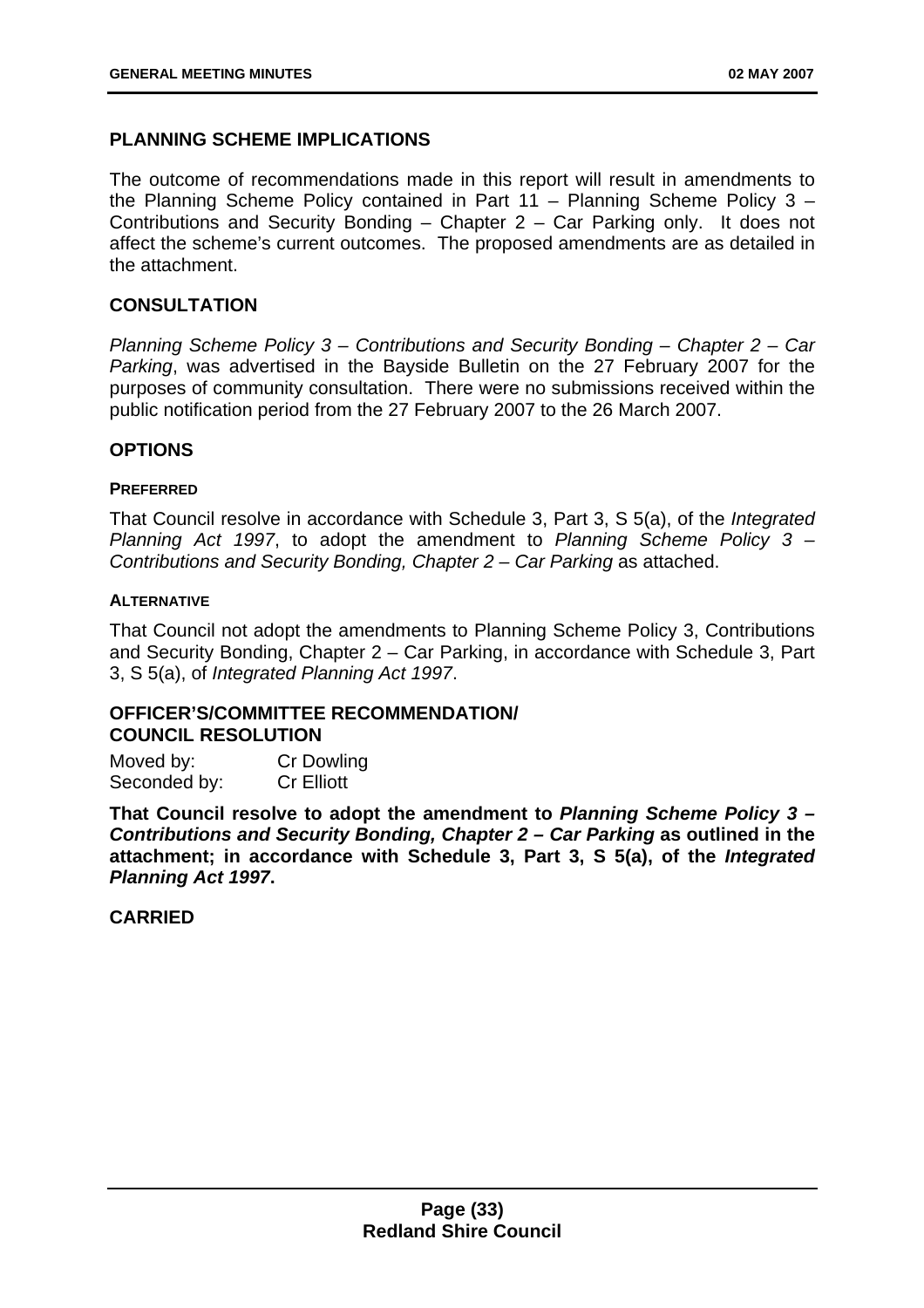# **10.3.4 WATERFRONT STRUCTURES - POLICY IMPLICATIONS**

| <b>Dataworks Filename:</b>       | <b>Prescribed Tidal Works</b>                                       |
|----------------------------------|---------------------------------------------------------------------|
| Attachment:                      | <b>Waterfront Structures Policy &amp; Guideline</b>                 |
| <b>Responsible Officer Name:</b> | <b>Wayne Dawson</b><br><b>Manager Land Use Planning</b>             |
| <b>Author Name:</b>              | <b>Julian Bunting</b><br><b>Senior Advisor - Strategic Planning</b> |

# **EXECUTIVE SUMMARY**

With the adoption of the Redlands Planning Scheme [RPS] on 15 March 2006, a number of transitional planning and existing policies were made obsolete, including the Waterfront Structures transitional planning scheme policy.

The obsolete Waterfront Structures policy contained important provisions in relation to the construction of structures such as swimming pools, decks and other works within 9m of a revetment wall to artificial waterways such as canals. These provisions were designed to maintain the structural integrity of revetment walls and embankments, and access for repair and maintenance of canal and revetment walls.

To ensure the continued implementation of these provisions, it is recommended that a new corporate Waterfront Structures Policy and Guideline, as attached, be adopted in accordance with Section 32(1)(b) of the *Building Act 1975,* as amended.

The new policy is similar to the obsolete Waterfront Structures policy and includes additional matters to ensure consistency with the recently introduced IDAS Code for Prescribed Tidal Works. The policy is an interim measure until such time as the Private Waterfront Structures Code of the Redlands Planning Scheme can be redrafted and the scheme amended.

# **PURPOSE**

The purpose of this report is to adopt the Waterfront Structures Policy and Guideline, as attached, in accordance with Section 32(1)(b) of the *Building Act 1975,* as amended.

The report also seeks endorsement of Council to amend the Private Waterfront Structures Code of the RPS to ensure it includes provisions relating to artificial waterways, and consistency with the state IDAS Code for Prescribed Tidal Work.

# **BACKGROUND**

The obsolete waterfront structures policy applied to the design and construction of jetties, pontoons, boat ramps, decks and piling for private use on tidal land and canals and swimming pools, decks and works within 9m of a revetment wall. The policy aimed to ensure: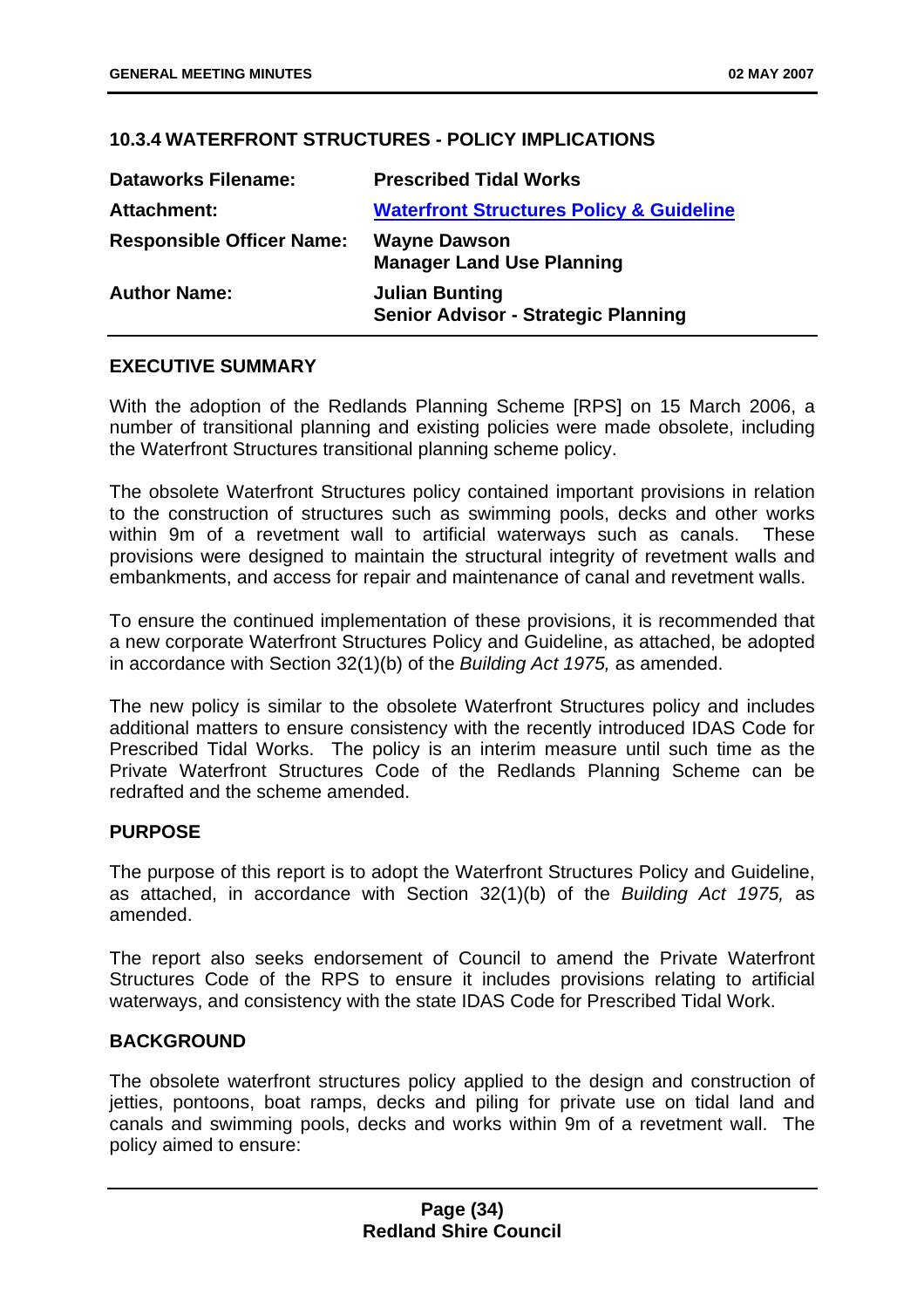- <span id="page-35-0"></span>• structural stability of the waterfront structure, waterway, embankment or revetment wall;
- waterfront structures do not restrict the maintenance, hydraulic and flood carrying capacity of the waterway; and
- waterfront structures do not interfere with public access or usage of the waterway or inter-tidal zone.

This policy was effectively replaced in part by the Private Waterfront Structures Code of the RPS, and the IDAS Code for Prescribed Tidal Works that became operational on 18 November, 2005.

Prescribed tidal works are tidal works that are completely or partly within a local government tidal area and includes parts of the structure that extends onto land above high water mark. It includes private waterfront structures and other works that are not regulated under the proposed waterfront structures policy such as tidal work used for a commercial purpose, or not associated with a residential use such as bridges, boat ramps, and underground services.

Under the Integrated Planning Regulation, 1998 (as amended), prescribed tidal work in a local government tidal area is assessable development (operational works) under Schedule 8, Part 1, Table 4, Item 5 of the *Integrated Planning Act, 1997*.

Local Government is the assessment manager for private waterfront structures (prescribed tidal works) that are located within the local government tidal area. The local government tidal area includes canal estates and 50 metres seaward of the high water mark when the boundary of the Redland Shire local government area adjoins Moreton Bay or the open coast.

Activities that previously required approval under the *Coastal Act* and repealed coastal legislation (*Canals Act 1958, Beach Protection Act 1968*, and the *Harbours Act 1955*) has become assessable development under Schedule 8 of IPA. The amendment allows an applicant to submit a single development application to deal with all planning and building aspects of such development, including the State Government's coastal management requirements.

# **ISSUES**

Importantly, the obsolete Waterfront Structures policy contained provisions relating to the construction of structures such as swimming pools, decks and other works within 9m of a revetment wall. These provisions were designed to prevent excessive loadings on revetment walls, maintain structural stability of the revetment wall or embankment, and ensure access is available for repair and maintenance of canal and revetment walls.

It is recognised that the IDAS code for Prescribed Tidal Works contain provisions that ensure waterfront structures do not adversely affect the structural integrity of revetment or sea walls. However, the IDAS code for Prescribed Tidal Work does not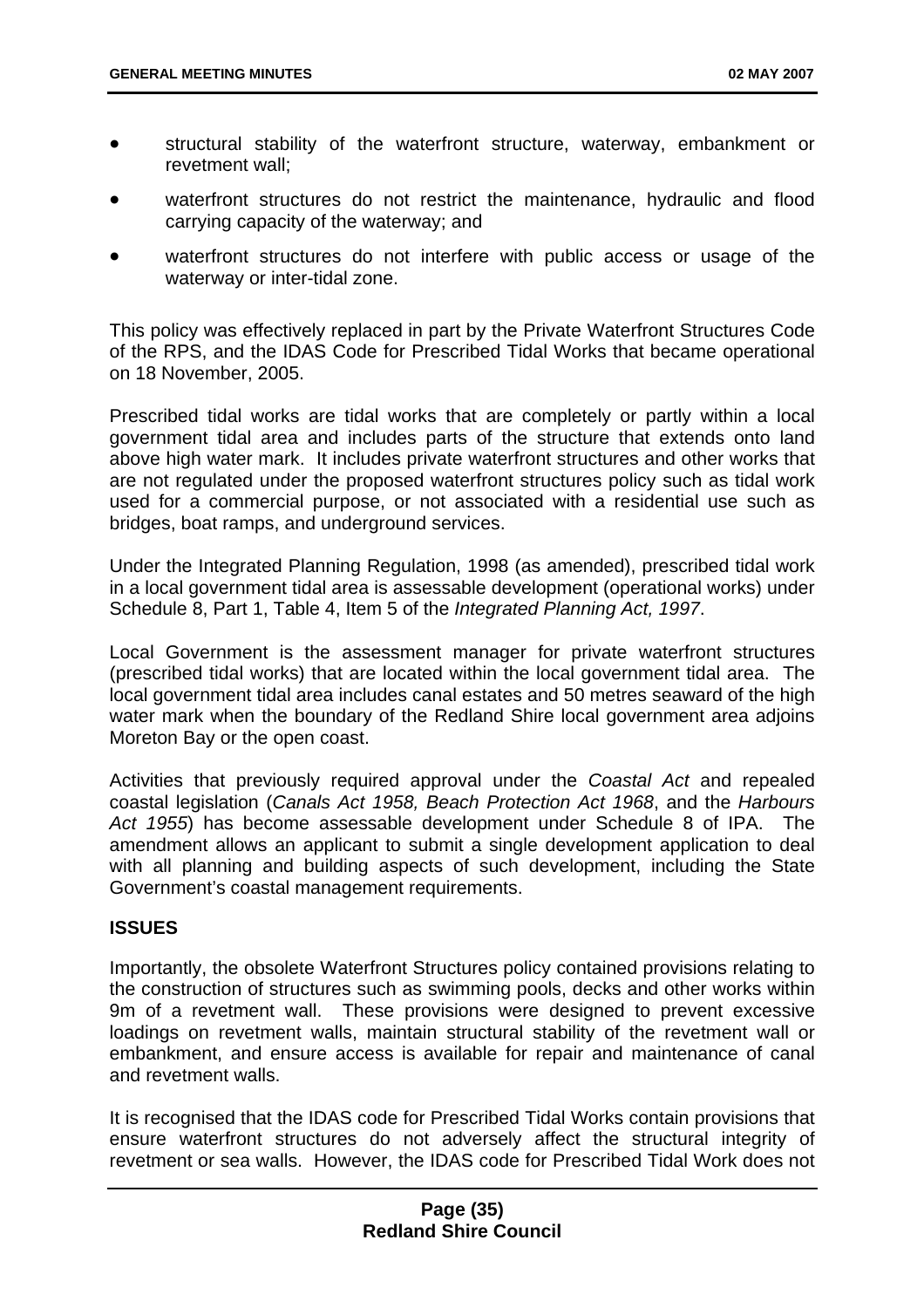address impacts of other building matters such as swimming pools, decks and other structures on revetment walls that are outside the definition of prescribed tidal works.

Additionally the Redlands Planning Scheme Policy Waterfront Structures does not apply to structures or works on artificial waterways such as canals, as defined under the *Coastal Protection and Management Act 1995*. This had been envisaged to occur when Council was finalising adoption of the RPS in late 2005 / early 2006.

To ensure the continued implementation of these provisions, it is recommended that Council adopt the Waterfront Structures Policy and Guideline as attached in accordance with Section 32(1)(b) of the *Building Act, 1975 (*as amended).

## *Key changes to the obsolete Waterfront Structures policy*

The majority of the new waterfront structures policy is identical to the obsolete policy. However, the new policy ensures consistency with the State IDAS code for Prescribed Tidal Works and recognises that:

- private waterfront structures form part of prescribed tidal works which is now assessable development (operational work) under Schedule 8 of the *Integrated Planning Act 1997;*
- local government is the assessment manager for prescribed tidal works; and
- the process for seeking a development permit for a private waterfront structure involves a development application to Council (carrying out operational work), and this replaces the superseded process of the Environmental Protection Agency administering the development permit for waterfront structures with Council providing comment to the application in the form of a Building Works preliminary approval.

It is noted that the new policy includes similar provisions to the IDAS code for Prescribed Tidal Works. Provisions of the IDAS code for prescribed tidal works have been incorporated in the new policy where they include more detail or adopt higher standards. This ensures best practice design, safety and construction techniques are applied to waterfront structures.

# *Other Matters*

The Private Waterfront Structures Code of the RPS will need to be amended to achieve consistency with the IDAS Code for Prescribed Tidal Works, and incorporate provisions relating to swimming pools and works within 9m of a revetment wall. The new corporate waterfront structures policy is intended to provide an interim measure only, until such time as the Private Waterfront Structures Code of the RPS is amended. The Private Waterfront Structures Code will be amended as part of the second RPS amendment process expected to commence in the second half of 2007.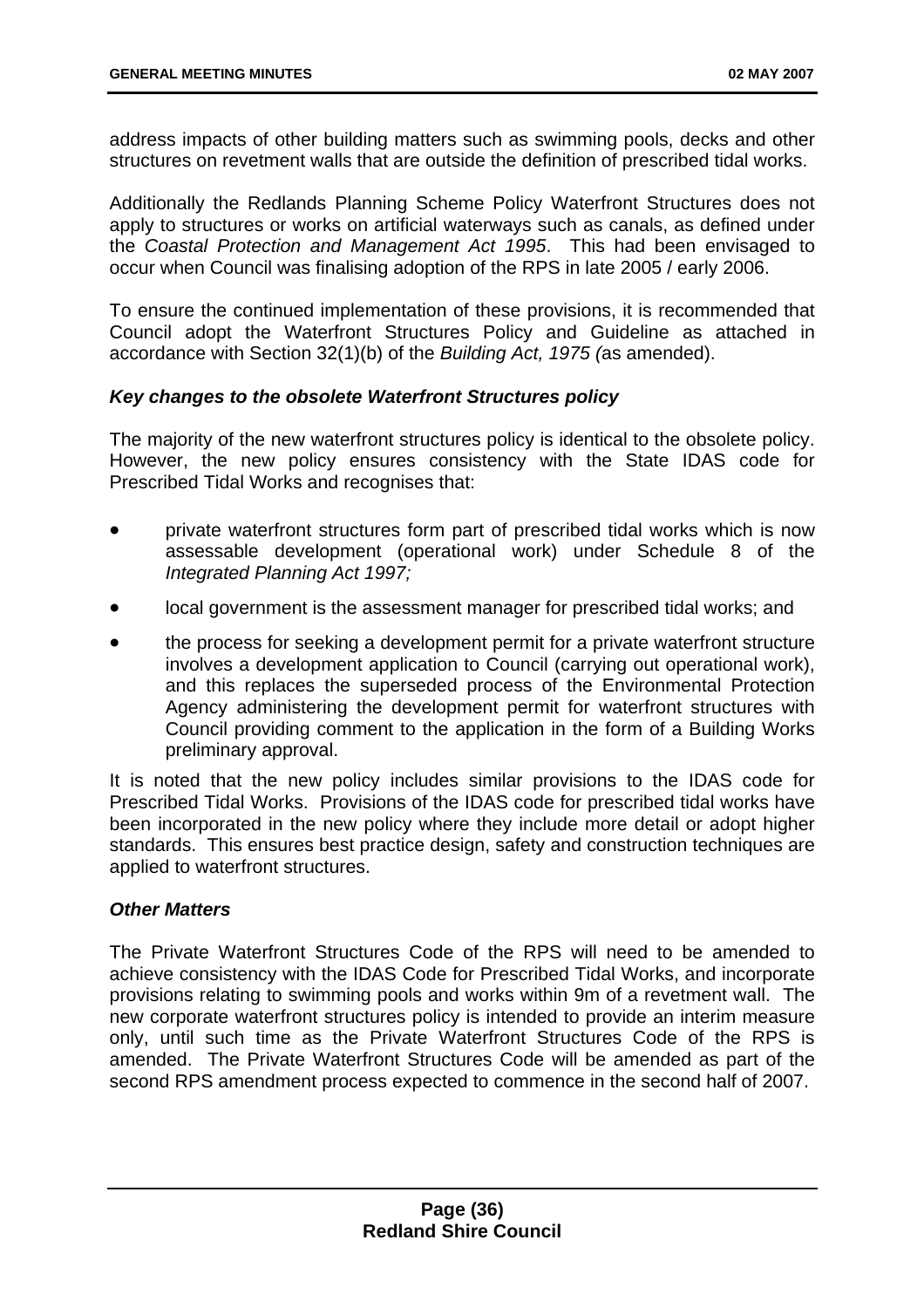## **RELATIONSHIP TO CORPORATE PLAN**

The recommendation primarily supports Council's strategic priority to preserve a balance with urban, rural, bushland, village, coastal and island character of the Redlands by managing growth.

#### **FINANCIAL IMPLICATIONS**

The recommendations within this report do not provide any short or long term financial implications to Council.

### **PLANNING SCHEME IMPLICATIONS**

The outcome of recommendations in this report will result in amendments to the Private Waterfront Structures Code of the Redlands Planning Scheme.

#### **CONSULTATION**

Consultation has occurred with Infrastructure Planning and Assessment Services Groups in relation to the content of the new waterfront structures policy and its consistency with the State IDAS code for Prescribed Tidal Work.

### **OPTIONS**

#### **PREFERRED**

That Council resolve to adopt the Waterfront Structures Policy and Guideline as attached in accordance with Section 32(1)(b) of the *Building Act 1975,* as amended.

#### **ALTERNATIVE**

That Council resolve to adopt the Waterfront Structures Policy and Guideline in accordance with Section 32(1)(b) of the *Building Act 1975*, as amended with changes as determined by Council.

#### **OFFICER'S/COMMITTEE RECOMMENDATION/ COUNCIL RESOLUTION**

| Moved by:    | <b>Cr Dowling</b> |
|--------------|-------------------|
| Seconded by: | <b>Cr Elliott</b> |

**That Council resolve to adopt the Waterfront Structures Policy and Guideline as attached in accordance with Section 32(1)(b) of the** *Building Act 1975,* **as amended.**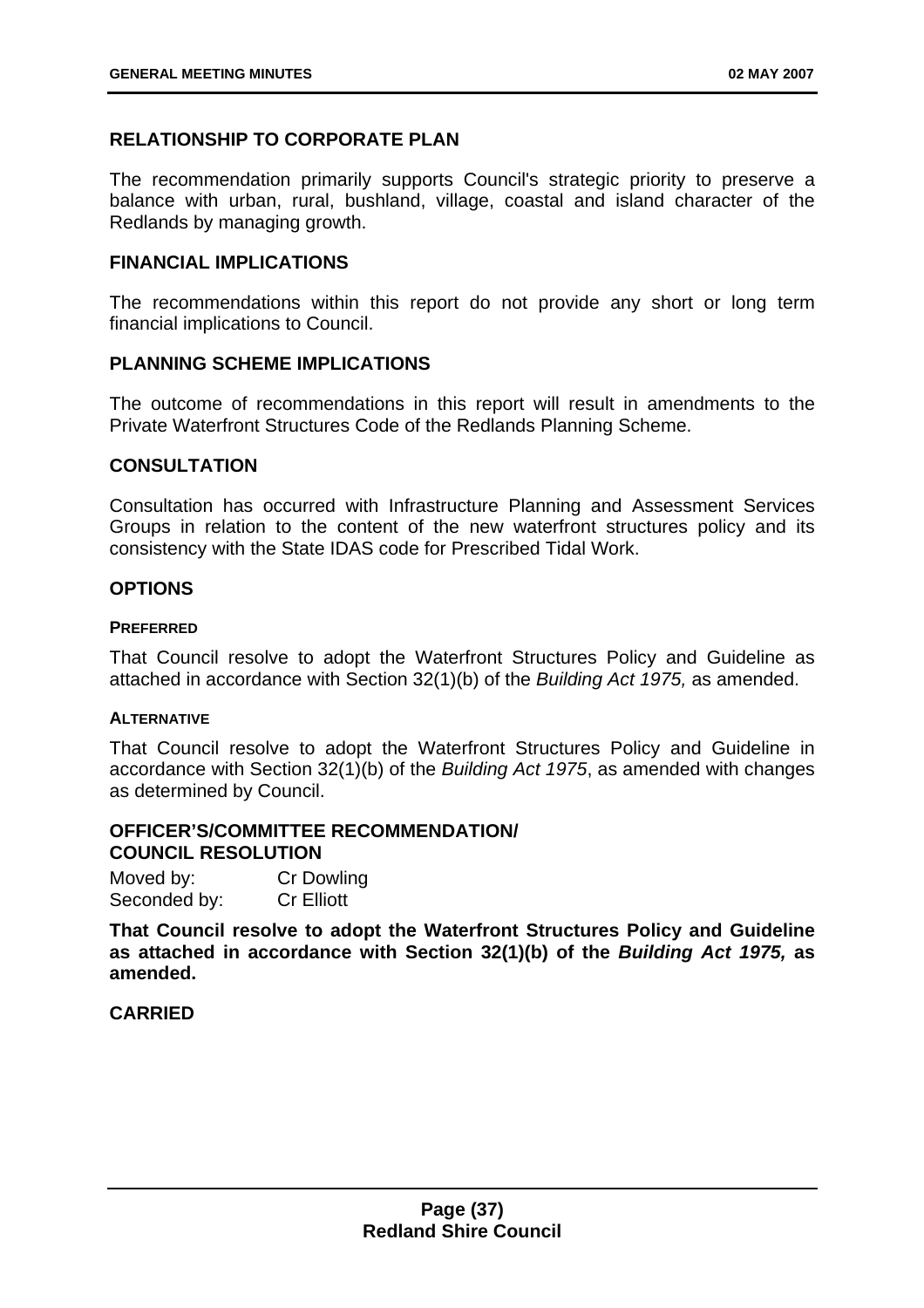# **10.3.5 AUDIT OF REDLAND SHIRE'S SPORTSFIELD LIGHTING**

| <b>Dataworks Filename:</b>       | <b>P&amp;R Sportsfield Lighting Audit</b>                                                                                                    |
|----------------------------------|----------------------------------------------------------------------------------------------------------------------------------------------|
| <b>Attachments:</b>              | <b>Sportsfield Lighting Audit Report</b><br><b>Appendix 1 - Summary of Maintenance Costs</b><br><b>Appendix 2 - Summary of Capital Costs</b> |
| <b>Responsible Officer Name:</b> | <b>Roberta Bonnin</b><br><b>Manager Community &amp; Social Planning</b>                                                                      |
| <b>Author Name:</b>              | <b>Paul Mayes</b><br><b>Senior Advisor Sport and Recreation</b><br><b>Ellen Irving</b><br><b>Project Officer</b>                             |

### **EXECUTIVE SUMMARY**

A sportsfield lighting audit was recently undertaken to determine if the Shire's sportsfield lighting complies with Australian Standards. The report also sought to develop a schedule for future maintenance and upgrades with all works prioritised and budget estimates provided.

The results of the audit are attached in the Sportsfield Lighting Audit and in addition a summary of both capital and maintenance costs for each sportsfield is also attached as Appendices 1 & 2. In summary the audit found that just around 45% of the lit fields did not meet the required lighting standard.

# **PURPOSE**

To advise Council of the results of the Sportsfield lighting audit and to recommend a strategy which adopts a risk management and partnership approach to addressing the audit outcomes.

### **BACKGROUND**

Consulting Engineers, Ashburner and Francis, were recently engaged by Council to undertake an audit of the Shire's sportsfield lighting.

The objective of the audit was to undertake a comprehensive audit and assessment of the Shire's sportsfield lighting to:

- Ensure all the Shire's sportsfield lighting complies with Australian Standards;
- Develop a schedule for future maintenance and upgrades for Council/Clubs with all works prioritised and budget estimates provided; and
- Investigate and provide practical solutions for any identified issues.

The Audit included the following components: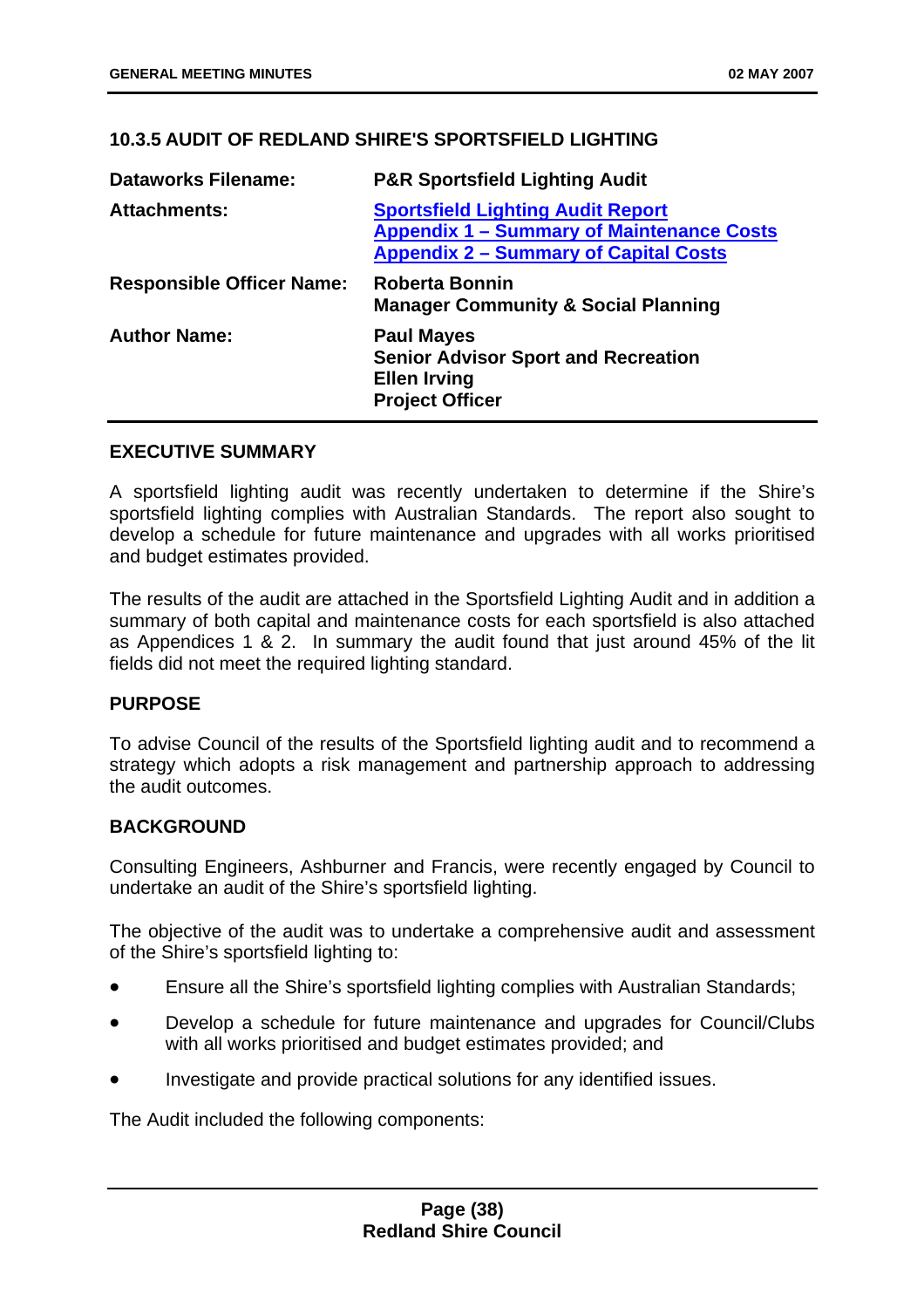- Measurement of the luminance level (lux) and the uniformity level of each sportsfield for compliance with the relevant Australian Standard (for both training and competition);
- A visual inspection of all lighting poles. The report indicated that all poles inspected appeared to be in good condition. However, a structural engineer would need to be consulted should structural information be required;
- A prioritised list of maintenance, inclusive of re-lamping, re-aiming of existing fittings and additional fittings and replacement of fittings;
- A report on the condition and capacity of the sportsfield's electrical supply.

The audit included an assessment of 69 sportfields across 16 parks. In summary, more than half, i.e. around 55% of the fields, meet the required lux level under the Australian Standard for the particular code of sport. It is intended that those sportsfields that do not meet Australian Standards will be prioritised and programmed for either future maintenance or lighting upgrade, whichever is required.

The total budget as detailed in the Audit Report is estimated at \$651,000, of which \$259,400 is for re-aiming/re-lamping of lights, which is considered maintenance expenditure and \$391,600 is for new fittings and switchboard modifications which are considered capital expenditure.

Appendix 1 provides a list of sportsfields which require re-aiming and re-lamping of light fittings to achieve the uniformity of light required under the Australian Standard. Appendix 2 provides a list of sportsfields which require new fittings or switchboard modifications to comply with the Australian Standards.

# **ISSUES**

There are a number of factors which potentially impact on the lighting levels of each light fitting. Some of these include age, maintenance, e.g. cleaning, type of fitting, design, hours of use, vegetation and power supply.

Some State Sporting Organisations (SSO's) require clubs to undertake an annual audit to demonstrate that the lights meet the Australian Standards before the commencement of the season. There has also been a recent move by some SSO's to increase the required standard of lighting which has resulted in the need to upgrade lights. These issues contribute to inconsistent management of lighting levels across the Shire.

# **Responsibility for Upgrades/Maintenance of Sportsfield Lighting**

The responsibility for the upgrade and maintenance of sportsfield lighting is currently not well defined, due in part to the fact that most clubs lease their clubhouses only and do not hold tenure over the sportsfield. The current arrangement is an informal understanding requiring clubs to manage and maintain their lights.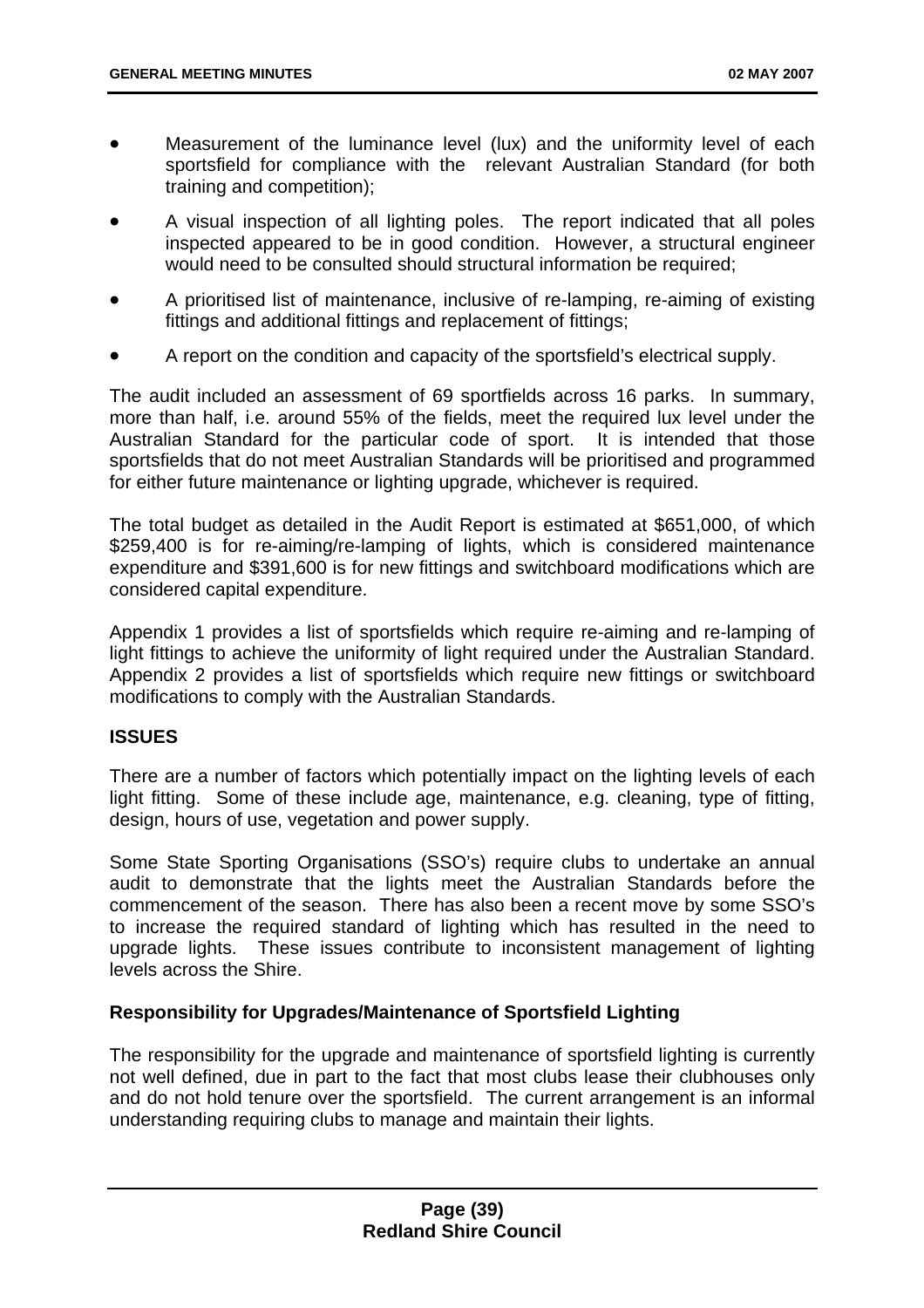### **Risk Management**

The Sportsfield Lighting Audit was identified as a risk management strategy, given that the lights are located on Council land and are registered Council assets.

Advice received from Risk Management indicates that, should an incident occur on a sportsfield which results in personal injury, of which poor lighting which did not meet the required Australian Standard was considered to be a contributing factor, Council as landowner could become a party to any claim for injury. The primary level of responsibility rests with the Club, as they have direct management control of the lights and also permitted the activity to occur.

### **Implementation Plan**

To reduce the potential risks to Council from lighting not meeting the required standard, it is proposed that an Implementation Plan be developed in partnership with clubs.

In general, it is recommended Council should plan for any capital upgrades, as identified in the audit and included in Appendix 2, and clubs should address the maintenance actions as indicated in Appendix 1. Maintenance actions include all reaiming and re-lamping, whereas capital is provision of additional fittings, poles or power supply. Council would work with clubs to seek funding from the State Government for the capital upgrades.

The Implementation Plan would include the following:

- Development of Permits to Occupy over the sporting fields between Council and Clubs to define the responsibility of each party for maintenance and upgrade of sportsfield lighting and other assets;
- Prioritised Schedule of Works for Capital upgrades;
- Financial plan for detailed design and works, inclusive of funding options;
- Roles and responsibilities of Council staff in implementing the plan;
- Development of document requirements, ie. Policies, Guidelines and Procedures including input from Legal Services and Risk and Liability Unit.

It is proposed that Leisure and Recreation Services would contact each of the clubs and provide a copy of the audit results for their facility. This process would also include discussions regarding the necessary actions to address lighting which did not meet the Standards.

# **RELATIONSHIP TO CORPORATE PLAN**

The recommendation primarily supports Council's strategic priority to build safe, strong and self reliant communities with access to community services, infrastructure and opportunities for participation in community life.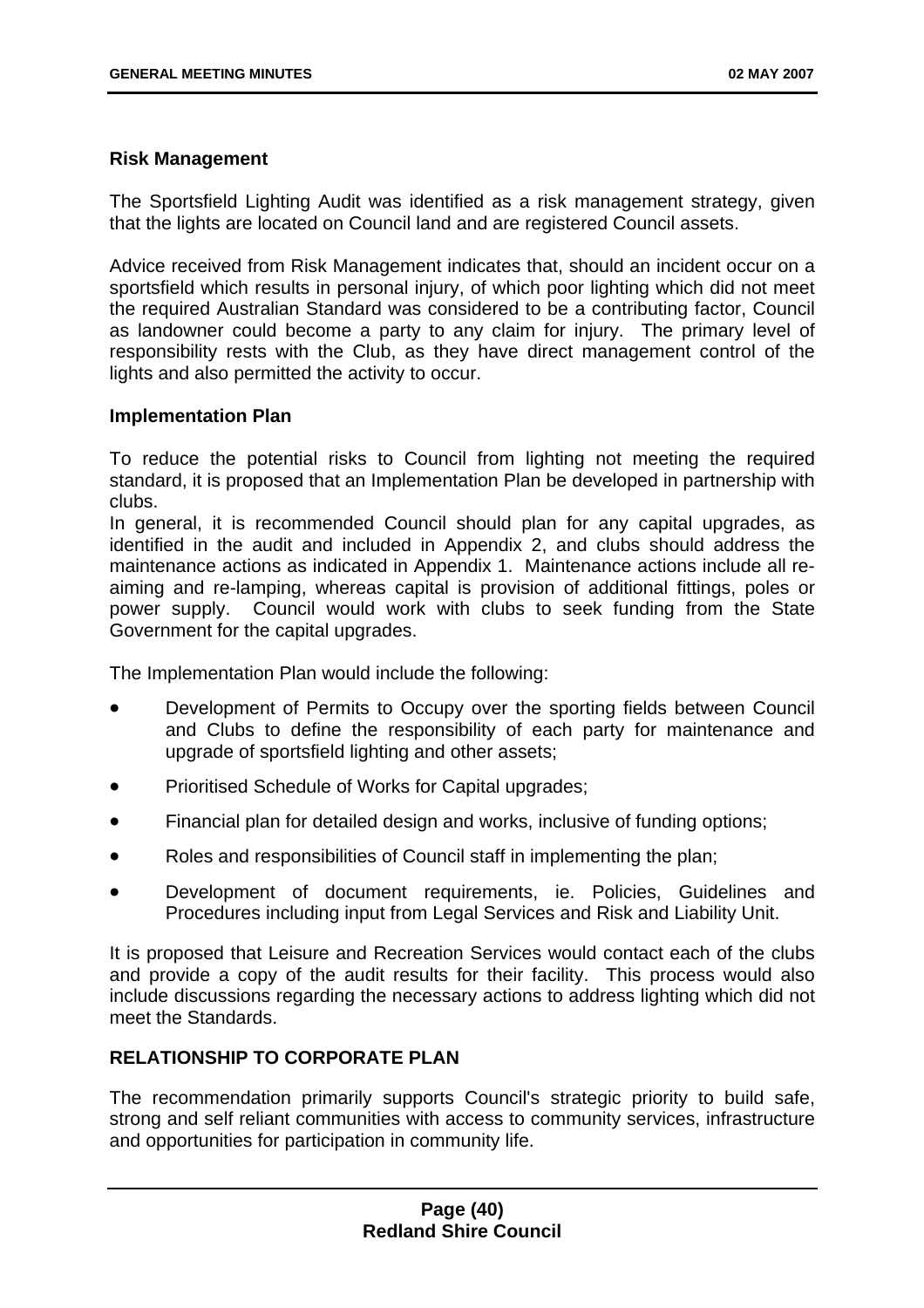# **FINANCIAL IMPLICATIONS**

The audit report has provided a preliminary estimate of approximately \$500,000 in capital upgrades. It is recommended this funding be considered within the next round of the 10 year capital works program, as well as subsidy from the State Government.

## **CONSULTATION**

Consultation has occurred with the following:-

- General Manager, Planning and Policy;
- Manager, Customer and Community Services;
- Service Manager, Risk and Liability;
- Service Manager, Leisure and Recreation;
- Service Manager, Parks and Conservation; and
- Senior Advisor, Landscape Design.

## **OPTIONS**

#### **PREFERRED**

That Council resolve as follows:

- 1. To adopt the Sportsfield Lighting Audit for planning purposes; and
- 2. To endorse the development of an Implementation Plan which would adopt a partnership / risk management approach to address the audit results.

#### **ALTERNATIVE**

Council undertake the ongoing maintenance of sportsfields and consider introducing a field usage charge as a contribution towards the maintenance costs.

### **OFFICER'S RECOMMENDATION**

That Council resolve as follows:

- 1. To adopt the Sportsfield Lighting Audit for planning purposes; and
- 2. To endorse the development of an Implementation Plan which would adopt a partnership/risk management approach to address the audit results.

### **COMMITTEE DISCUSSION**

An amended attachment - Appendix 2 – Summary of Capital Costs was distributed at the meeting. The amendment to this document was the inclusion under Laurie Burns Reserve of Tennis Court 2, resulting in additional costing of \$32,000 reflected in an amended Grand Total of \$423,600.00.

During discussion on the lighting audit report, it was noted that the priority listings contained in this report may alter and will be determined in the development of an implementation plan; therefore it was agreed to delete the word 'adopt' and replace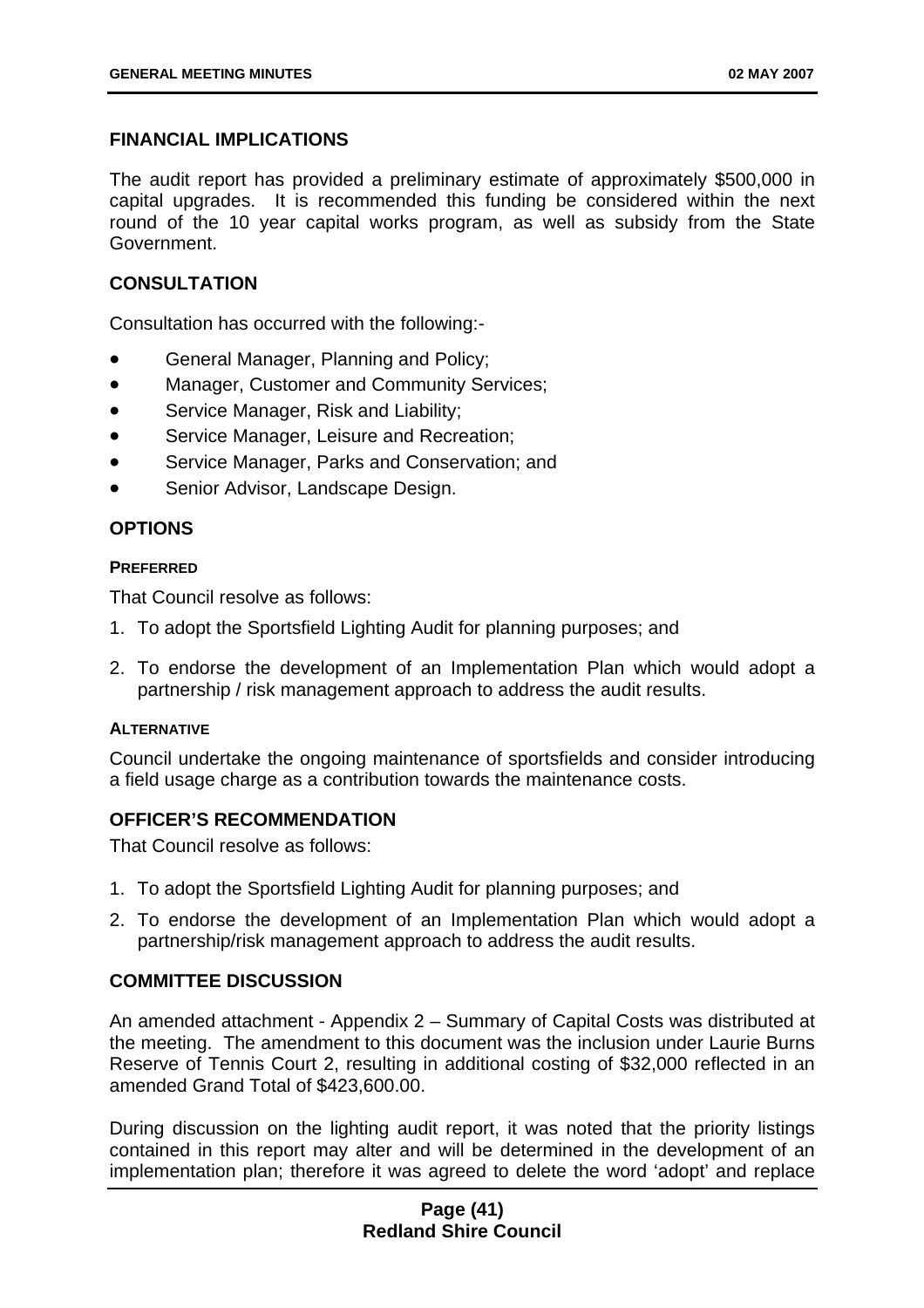with the word 'note' and to delete the words 'for planning purposes' from recommendation 1.

# **COMMITTEE RECOMMENDATION/ COUNCIL RESOLUTION**

| Moved by:    | <b>Cr Dowling</b> |
|--------------|-------------------|
| Seconded by: | <b>Cr Elliott</b> |

**That Council resolve as follows:** 

- **1. To note the Sportsfield Lighting Audit; and**
- **2. To endorse the development of an Implementation Plan which would adopt a partnership/risk management approach to address the audit results.**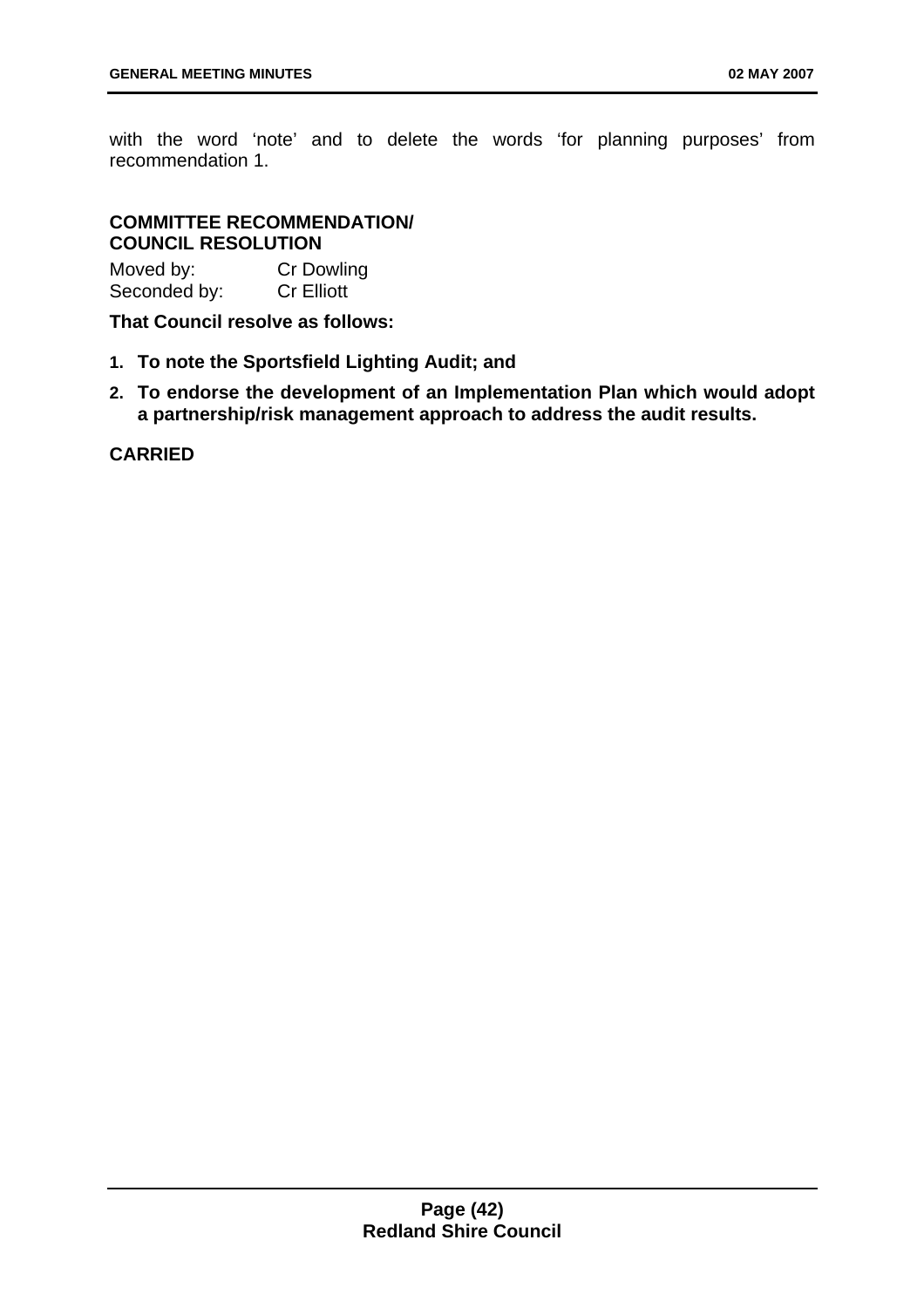# **10.3.6 PROPOSED AMENDMENT OF LOCAL LAW NO 2 (KEEPING AND CONTROL OF ANIMALS)**

| <b>Dataworks Filename:</b>       | Local Law No 2 (Keeping and Control of Animals)                                                                                                         |
|----------------------------------|---------------------------------------------------------------------------------------------------------------------------------------------------------|
| <b>Attachments:</b>              | <b>Amendment Local Law</b><br><b>Subordinate Local Law</b><br><b>Second Public Consultation Submission Review</b><br><b>Public Interest Test Report</b> |
| <b>Responsible Officer Name:</b> | <b>Roberta Bonnin</b><br><b>Manager Community and Social Planning</b>                                                                                   |
| <b>Author Name:</b>              | <b>Trevor Green</b><br><b>Senior Advisor Environmental Health</b>                                                                                       |

#### **EXECUTIVE SUMMARY**

Council is seeking to amend the Local Law and Subordinate Local Law for the keeping and control of animals, to enhance the management of koala / wildlife interactions with dogs and cats, with subsequent greater protection of the Shire's koala and wildlife populations.

Additionally, a number of amendments have also been recommended to upgrade the laws to reflect the changing needs of the Redlands and contemporary animal management local law making practices.

At the General Meeting on 31 May 2006, Council resolved to make a number of amendments to the proposed laws and conduct a second round of public consultation.

The report details the result of the second public consultation process and provides recommended direction for progression of the local law making process for these proposed laws.

### **PURPOSE**

- 1. To propose that Council accepts the Second Public Consultation Submission Review;
- 2. To propose that pursuant to section 891 of the Local Government Act 1993, Council implement the recommendations of the Public Interest Test Report, a copy of which is attached, in relation to Redland Shire Council Keeping and Control of Animals (Amendment) Local Law (No 1) 2007 (previously Redland Shire Council Keeping and Control of Animals (Amendment) Local Law (No 1) 2006) and Redland Shire Council Subordinate Local Law No 2 (Animal Management) 2007 (previously Redland Shire Council Subordinate Local Law No 2 (Animal Management) 2006);
- 3. To resolve to proceed with the making of Redland Shire Council Keeping and Control of Animals (Amendment) Local Law (No 1) 2007 (previously Redland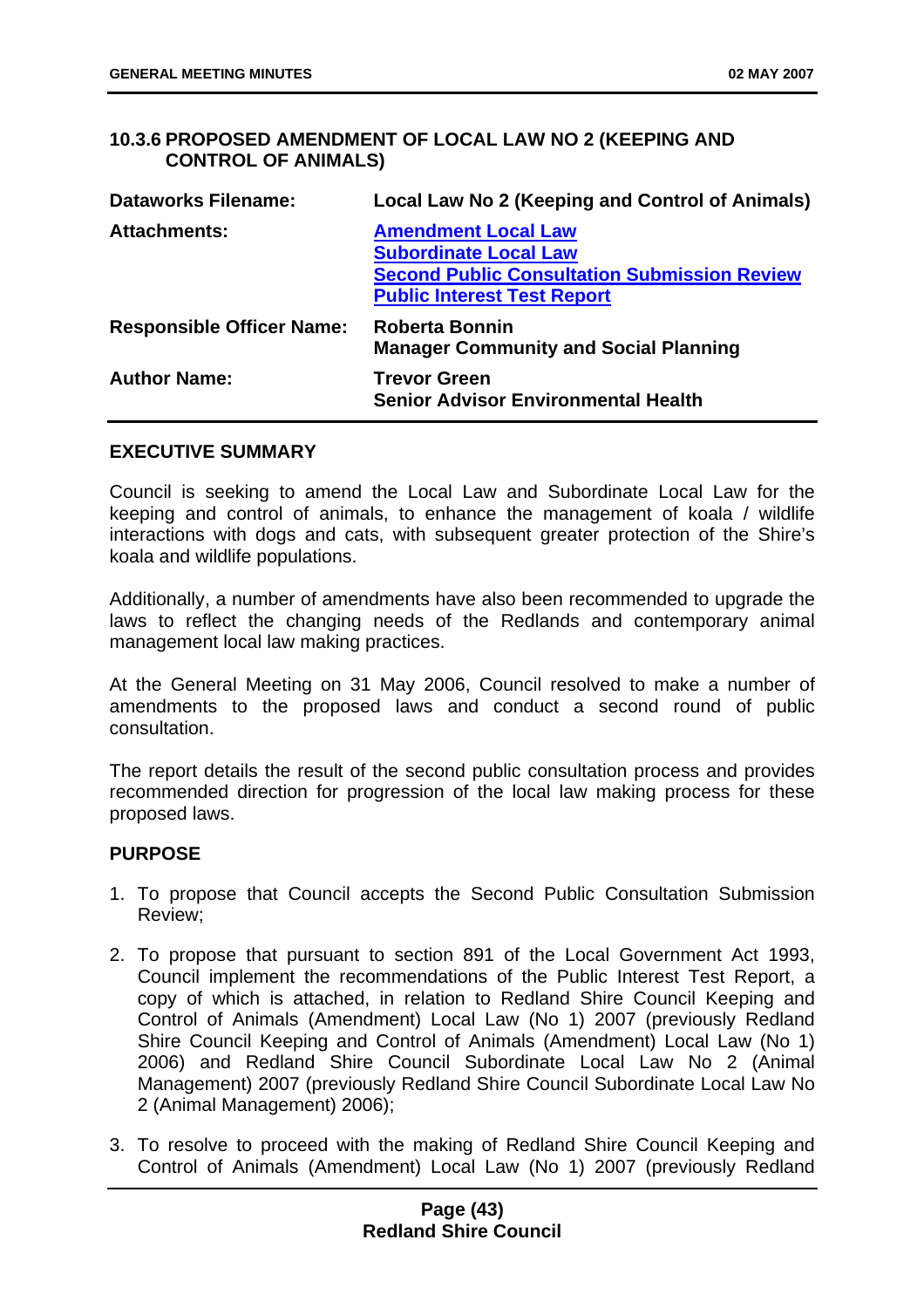Shire Council Keeping and Control of Animals (Amendment) Local Law (No 1) 2006); and

4. To again ensure that Redland Shire Council Keeping and Control of Animals (Amendment) Local Law (No 1) 2007 (previously Redland Shire Council Keeping and Control of Animals (Amendment) Local Law (No 1) 2006) satisfactorily deals with any State interest in accordance with the requirements of section 872 of the Local *Government Act 1993* and, in particular, advise the Minister of Council's decision under step 6 of the other local law making process.

## **BACKGROUND**

Council is seeking to amend the Local Law and Subordinate Local Law for the keeping and control of animals and to protect the Redland Shire's koala and wildlife populations by managing koala / wildlife interactions with dogs and cats, with subsequent greater protection of the Shire's koala and wildlife populations.

Additionally, as it has been a number of years since the laws have been amended, a number of amendments have been recommended to upgrade the laws to reflect the changing needs of the Redlands and contemporary animal management local law making practices.

At the General Meeting 20 December 2006, Council resolved:

- 1. *To accept the Public Consultation Submission Review;*
- 2. *That the Keeping and Control of Animals (Amendment) Local Law (No 1) 2006 and Subordinate Local Law No 2 (Animal Management) 2006 be redrafted in accordance with the recommendations of the Public Consultation Submission Review and the following amendments:* 
	- a) *That a provision be drafted requiring geese and turkeys to be kept on areas greater than 2000 square metres;*
	- b) That horses be excluded from the two sections relating to collecting animal *faeces;*
	- c) *That Ferntree Park be listed for review for possible inclusion in the next local law amendment process (scheduled to start within six months of the inclusion of this amendment process);*
	- d) *That a provision be drafted to make guard dog compounds Koala proof; and*
- 3. *To conduct a second consultation phase of the local law making process for the redrafted Keeping and Control of Animals (Amendment) Local Law (No 1) 2006 and Subordinate Local Law No 2 (Animal Management) 2006.*

The proposed laws were subsequently redrafted in accordance with the above resolutions.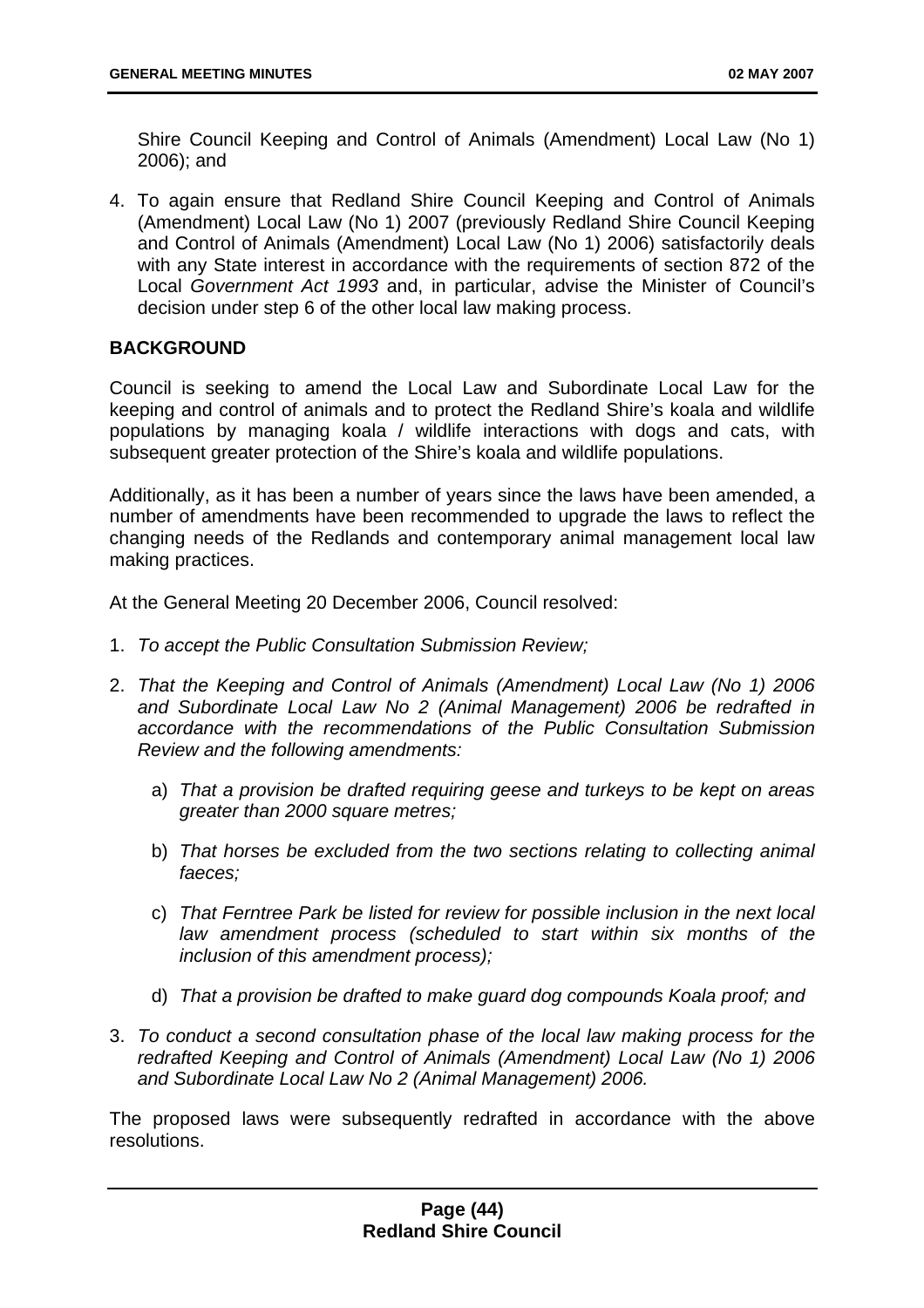### **Public Consultation**

The second public consultation for the proposed laws was conducted between 6 -27 February 2007, in accordance with requirements of the *Local Government Act 1993*.

77 written submissions were received. All submissions were read. Each submission was then recorded with details relating to the sections of the laws they addressed and the associated theme of the points raised. Many submissions addressed multiple sections and raised multiple points.

A number of submissions addressed matters which are outside this local law making process. These include matters which either do not specifically relate to this local law, or which propose new amendments or changes which have not been included in this review and local law making process.

The four main areas addressed by the submissions were:

- Declaration of Koala Management Areas;
- Prohibition on keeping livestock;
- Persons to clean up animal faeces when in public places;
- Shared beach off leash area – Coochiemudlo Island.

A document entitled Second Public Consultation Review for Local Law No. 2 - Animal Management has been prepared (attached). This document details each section of Keeping and Control of Animals (Amendment) Local Law (No. 1) 2007 and Subordinate Local Law No. 2 (Animal Management) 2007 to which public submissions were received. The review provides a summary of the total submissions received and provides recommended direction to guide the decision making process for the making of Keeping and Control of Animals (Amendment) Local Law (No. 1) 2007 and Subordinate Local Law No. 2 (Animal Management) 2007. All matters raised outside this local law making process have been listed. Council may wish to consider any of these matters in future reviews of the laws.

# **ISSUES**

### **Recommended process to progress law making**

# Possible changes to the proposed laws

From the results of the second public consultation process, no changes are recommended to the proposed laws. If no changes are made to the proposed laws, Council can proceed directly to referring the proposed laws back to the Department of Local Government, Planning, Sport and Recreation for a second State Interest Check, before making the laws and subsequent gazettal.

Should Council decide to make changes to the proposed laws, Council will probably need to conduct a third public consultation process, to ensure compliance with the local law making process (*Local Government Act 1993*). If such changes were grammatical or considered to be only minor (with only small changes to direction),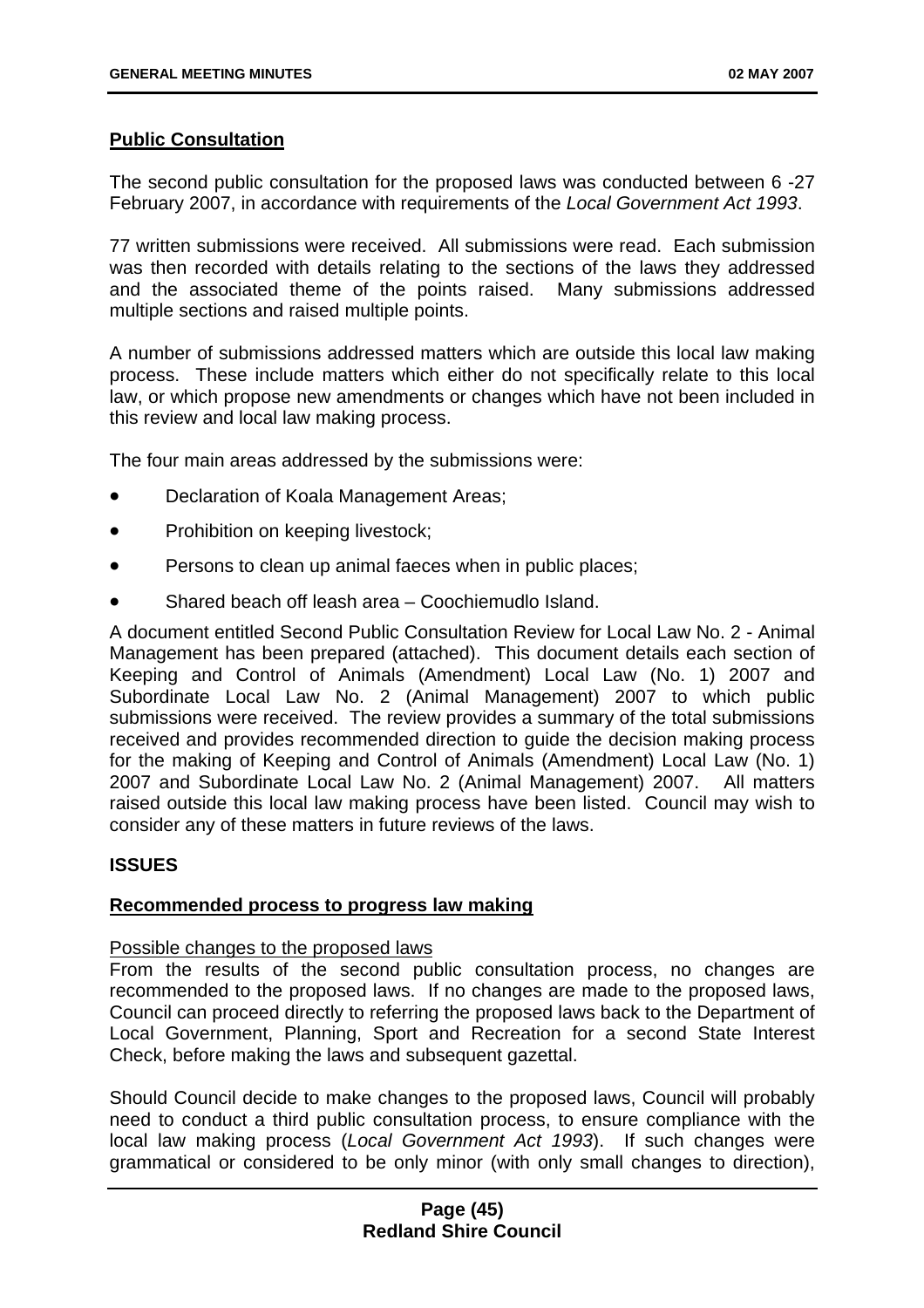further public consultation may not be considered necessary; however if significant changes are made, legal advice should be sought regarding further consultation.

### Second State Interest Check

The Department of Local Government, Planning, Sport and Recreation has advised that a second State Interest Check will be required before Council can resolve to make the laws.

#### Making of the Laws

After the second State Interest Check, the laws would be presented to Council with the intended outcome for Council to make the laws.

### **Public Interest Test**

No submissions were received. A Public Interest Test Report has been prepared and included as an attachment.

The Public Interest Test Report recommends that although each possible anticompetitive provision reviewed is an anti-competitive provision, each should be retained in the public interest.

# **RELATIONSHIP TO CORPORATE PLAN**

The recommendation primarily supports Council's strategic priority to build safe, strong and self reliant communities with access to community services, infrastructure and opportunities for participation in community life.

The recommendations also support Council's strategic priority to ensure the enhancement of biodiversity including koala habitat, bushland, greenspace, waterways, catchments, air and costal ecosystems in recognition of our unique location on Moreton Bay.

### **FINANCIAL IMPLICATIONS**

Expenses incurred in conducting the second public consultation process have been absorbed from the 2006/2007 Environmental Health Administration budget.

### **PLANNING SCHEME IMPLICATIONS**

The Land Use Planning Group was consulted and it is considered that the outcome of recommendations in this report will not require any amendments to the Redlands Planning Scheme.

# **CONSULTATION**

Community consultation has occurred through the second public consultation process. Consultation has also occurred with Environmental Management, Land Use Planning, Assessment Services, Corporate Communications, Legal Services and King and Company Solicitors.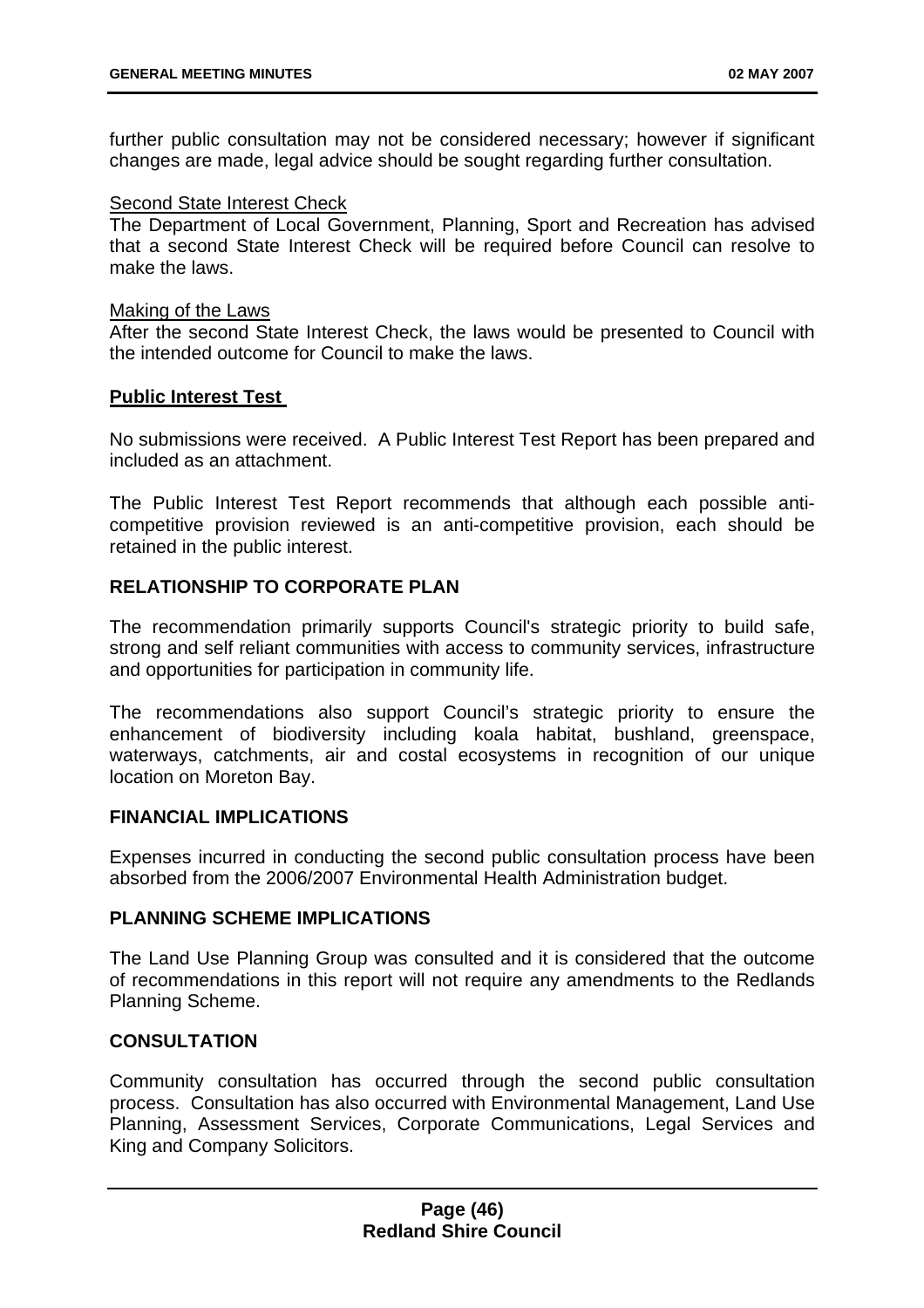# **OPTIONS**

#### **PREFERRED**

That Council resolve as follows:

- 1. To accept the Second Public Consultation Submission Review;
- 2. That pursuant to section 891 of the *Local Government Act 1993*, Council resolve to implement the recommendations of the Public Interest Test Report about Redland Shire Council Keeping and Control of Animals (Amendment) Local Law (No 1) 2007 (previously Redland Shire Council Keeping and Control of Animals (Amendment) Local Law (No 1) 2006) and Redland Shire Council Subordinate Local Law No 2 (Animal Management) 2007 (previously Redland Shire Council Subordinate Local Law No 2 (Animal Management) 2006);
- 3. That Council proceed with the making of Redland Shire Council Keeping and Control of Animals (Amendment) Local Law (No 1) 2007 (previously Redland Shire Council Keeping and Control of Animals (Amendment) Local Law (No 1) 2006) as advertised; and
- 4. That Council again ensure that Redland Shire Council Keeping and Control of Animals (Amendment) Local Law (No 1) 2007 (previously Redland Shire Council Keeping and Control of Animals (Amendment) Local Law (No 1) 2006) satisfactorily deals with any State interest in accordance with the requirements of section 872 of the *Local Government Act 1993* and, in particular, advise the Minister of Council's decision under step 6 of the other local law making process.

### **ALTERNATIVE**

That further amendments be made to the draft laws and that a third round of public consultation be conducted.

# **OFFICER'S/COMMITTEE RECOMMENDATION/ COUNCIL RESOLUTION**

| Moved by:    | <b>Cr Dowling</b> |
|--------------|-------------------|
| Seconded by: | <b>Cr Elliott</b> |

**That Council resolve as follows:** 

- **1. To accept the Second Public Consultation Submission Review;**
- **2. That pursuant to section 891 of the** *Local Government Act 1993***, Council resolve to implement the recommendations of the Public Interest Test Report about Redland Shire Council Keeping and Control of Animals (Amendment) Local Law (No 1) 2007 (previously Redland Shire Council Keeping and Control of Animals (Amendment) Local Law (No 1) 2006) and Redland Shire Council Subordinate Local Law No 2 (Animal Management) 2007 (previously Redland Shire Council Subordinate Local Law No 2 (Animal Management) 2006);**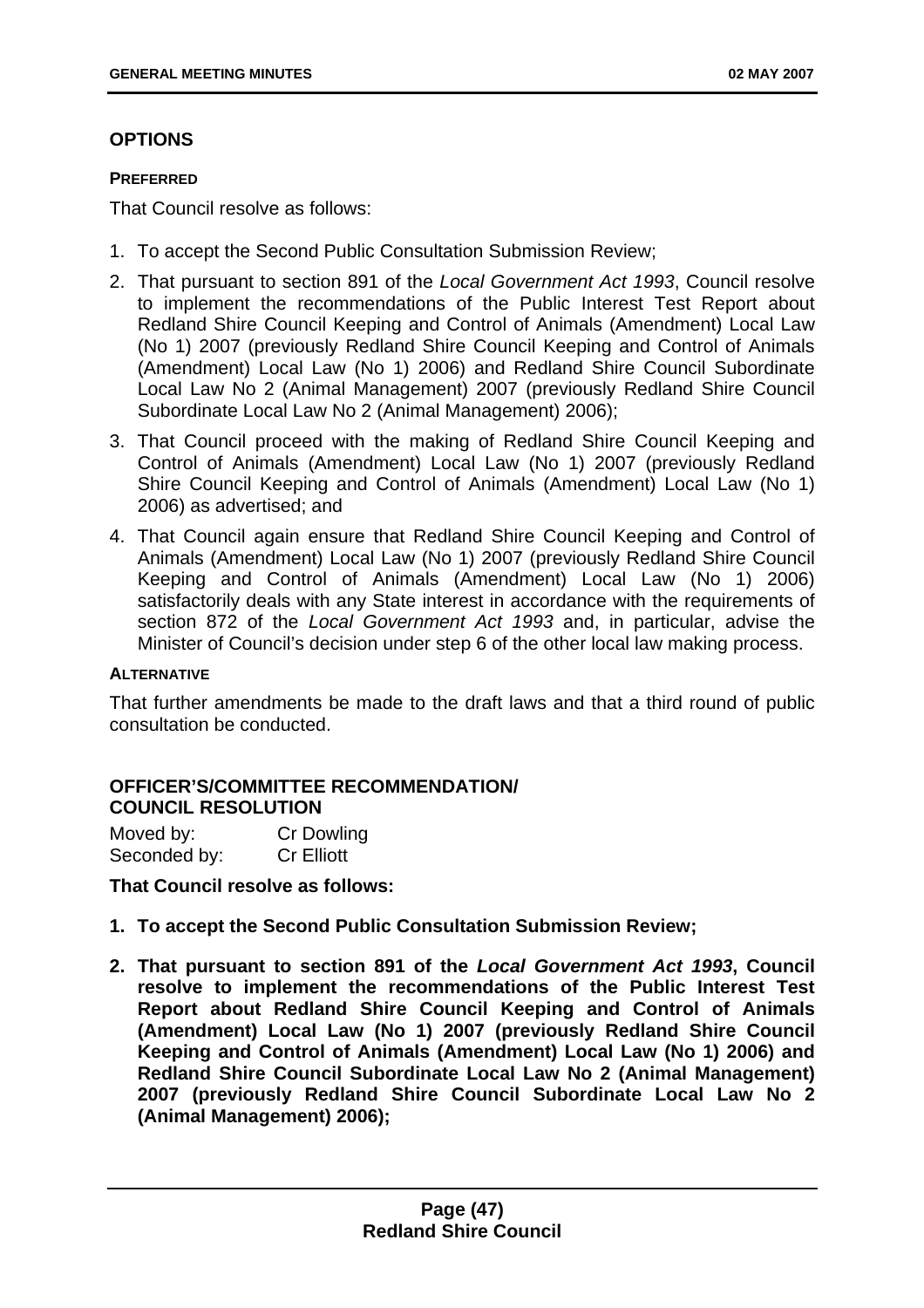- **3. To proceed with the making of Redland Shire Council Keeping and Control of Animals (Amendment) Local Law (No 1) 2007 (previously Redland Shire Council Keeping and Control of Animals (Amendment) Local Law (No 1) 2006) as advertised; and**
- **4. To again ensure that Redland Shire Council Keeping and Control of Animals (Amendment) Local Law (No 1) 2007 (previously Redland Shire Council Keeping and Control of Animals (Amendment) Local Law (No 1) 2006) satisfactorily deals with any State interest in accordance with the requirements of section 872 of the** *Local Government Act 1993* **and, in particular, advise the Minister of Council's decision under step 6 of the other local law making process.**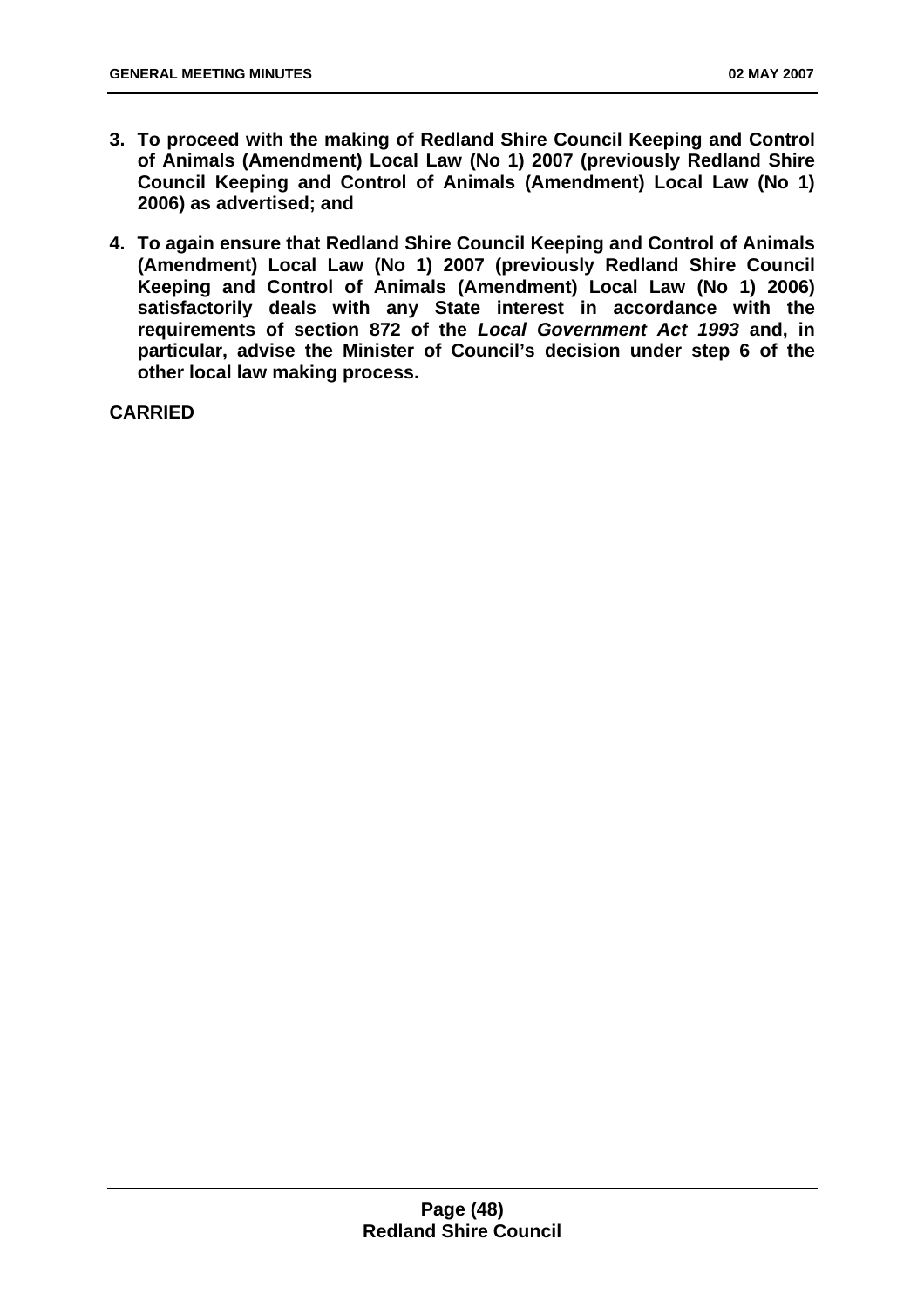### **10.4 GENERAL BUSINESS**

The following items of general business were raised:

- 1. Cr Elliott asked that the following statements from him, in response to comments made by the Mayor regarding the absence of Cr Bowler, be noted in the minutes:
	- a) There is no requirement on Councillors to advise of absences;
	- b) Statements made about the length of Cr Bowler's absence is heresay;
	- c) Ultimately the community will judge whether Cr Bowler has served them well.
- 2. Cr Williams requested that the submission letter sent to Translink regarding the Eastern Busway also be sent to the three State Members.

Cr Seccombe provided an update to Committee from Council of Mayors (SEQ) Regional Plan Committee where Translink had spoken to the group. A time frame was not available at that point in time, however, Translink will be working on the issue and will provide an answer within the next three months with a more definite timetable.

# **COMMITTEE RECOMMENDATION/ COUNCIL RESOLUTION**

| Moved by:    | <b>Cr Dowling</b> |
|--------------|-------------------|
| Seconded by: | <b>Cr Elliott</b> |

**That the General Business items be noted.**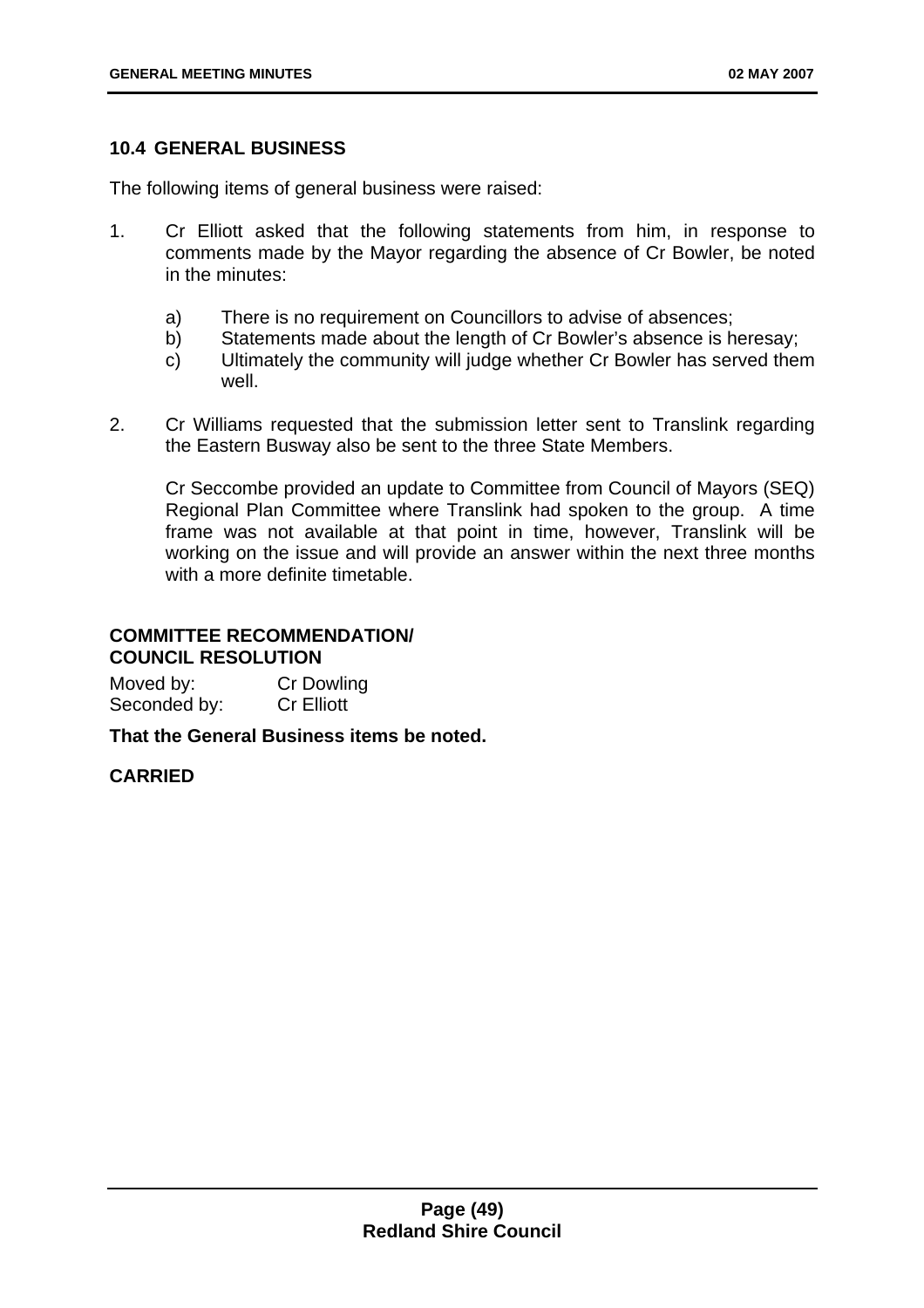# **11 REDLAND WATER AND WASTE COMMITTEE 18/04/07 - RECEIPT AND ADOPTION OF REPORT**

| Moved by:    | <b>Cr Barker</b> |
|--------------|------------------|
| Seconded by: | Cr Williams      |

That the following Redland Water and Waste Committee Report of 18 April 2007 be received:

### CARRIED

# **Declaration of Opening**

The Chair, Cr Barker, declared the meeting open at 9.00 am.

## **Record of Attendance and Leave of Absence**

| <b>Members Present</b>   |                                                                             |
|--------------------------|-----------------------------------------------------------------------------|
| Cr A G Barker            | <b>Chair and Councillor Division 1</b>                                      |
| Cr D H Seccombe          | Mayor - entered at 10.29 am                                                 |
| Cr C B Ogilvie           | <b>Councillor Division 2</b>                                                |
| Cr D A Henry             | <b>Councillor Division 3</b>                                                |
| Cr P J Dowling           | Deputy Mayor and Councillor Division 4                                      |
| Cr J L Burns             | <b>Councillor Division 5</b>                                                |
| Cr A R Beard             | <b>Councillor Division 8</b>                                                |
| Cr K M Williams          | Councillor Division 9 - entered at 9.03 am                                  |
| Cr H J Murray            | <b>Councillor Division 10</b>                                               |
| <b>Committee Manager</b> |                                                                             |
| Mr J Pruss               | General Manager Redland Water & Waste                                       |
| <b>Officers</b>          |                                                                             |
| Ms E Bray                | <b>Manager Customer Service and Business Performance</b>                    |
| Mr T Kasper              | <b>Manager Technical Support</b>                                            |
| Mr B Taylor              | <b>Manager Treatment Operations</b>                                         |
|                          |                                                                             |
| <b>Minutes</b>           |                                                                             |
| Mrs J Thomas             | Corporate Meetings & Registers Officer                                      |
|                          |                                                                             |
| Leave of Absence         |                                                                             |
|                          | Leave of absence from the Committee meeting was approved for Cr Seccombe.   |
|                          | (Cr Seccombe entered the meeting at 10.29am during discussion on Item 1.2.) |

Absent

Cr T Bowler Councillor Division 6 Cr M A Elliott Councillor Division 7

# **Public Participation at Meeting**

Nil.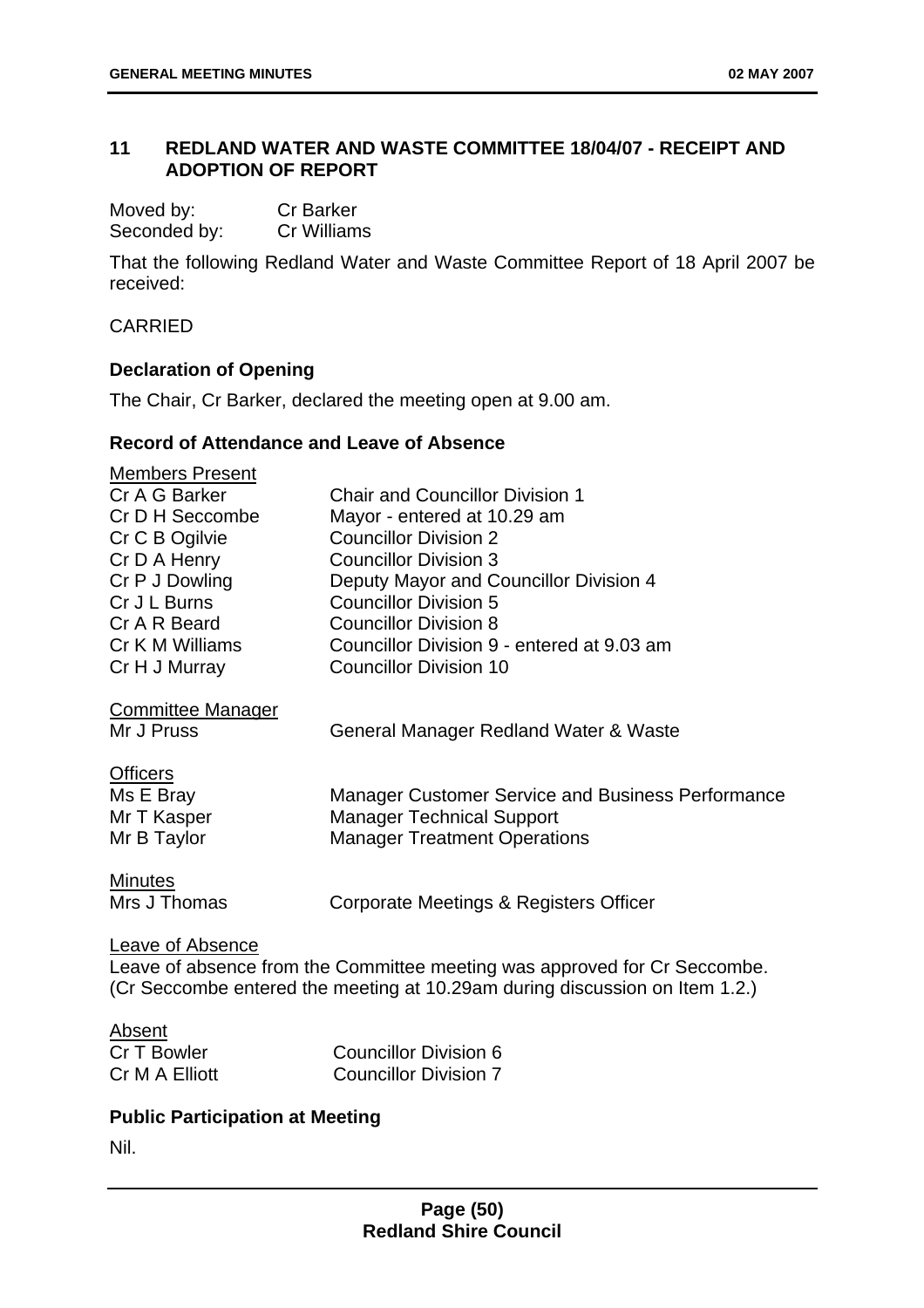### **Declaration of Interest**

Nil

# **Motion to Alter the Order of Business**

Nil.

Cr Burns left the Committee meeting at 9.12 am (during item 1.1) and returned at 9.26 am (during item 1.1); Cr Burns left the Committee meeting at 9.49 am (during item 1.2) and returned at 10.13 am (during item 1.2).

## **11.1 REPORTS FROM REDLAND WATER AND WASTE**

## **11.1.1 REDLAND WATER & WASTE COUNCIL BUSINESS UNIT REPORT - MARCH 2007**

| <b>Dataworks Filename:</b>       | <b>WW Redland Water &amp; Waste Committee</b><br><b>WM Redland Water &amp; Waste Committee</b><br><b>WS Redland Water &amp; Waste Committee</b>                                                        |
|----------------------------------|--------------------------------------------------------------------------------------------------------------------------------------------------------------------------------------------------------|
| <b>Attachments:</b>              | <b>Business Unit Report - March 2007</b><br><b>Appendix A - Additional Water Quality Indicators</b><br><b>Appendix B - Wastewater Treatment Plants</b><br><b>Supplementary Performance Information</b> |
| <b>Responsible Officer Name:</b> | <b>Brad Taylor</b><br><b>Acting General Manager, Redland Water &amp; Waste</b>                                                                                                                         |
| <b>Author Name:</b>              | <b>Brad Taylor</b><br><b>Acting General Manager, Redland Water &amp; Waste</b>                                                                                                                         |

### **EXECUTIVE SUMMARY**

The Redland Water & Waste (RWW) Council business unit report is presented to Council for noting. The report provides the business unit's performance for the month of March 2007 and covers financial and non-financial indicators for water, wastewater and waste.

It is expected that, most of the time the report findings will be "business as usual". Where exceptions occur, these will be highlighted.

The report provides a regular opportunity for Council to consider the performance of RWW and to respond to any exceptional reporting.

Council is provided with the option to accept the report or, accept it and request additional information or a review of performance.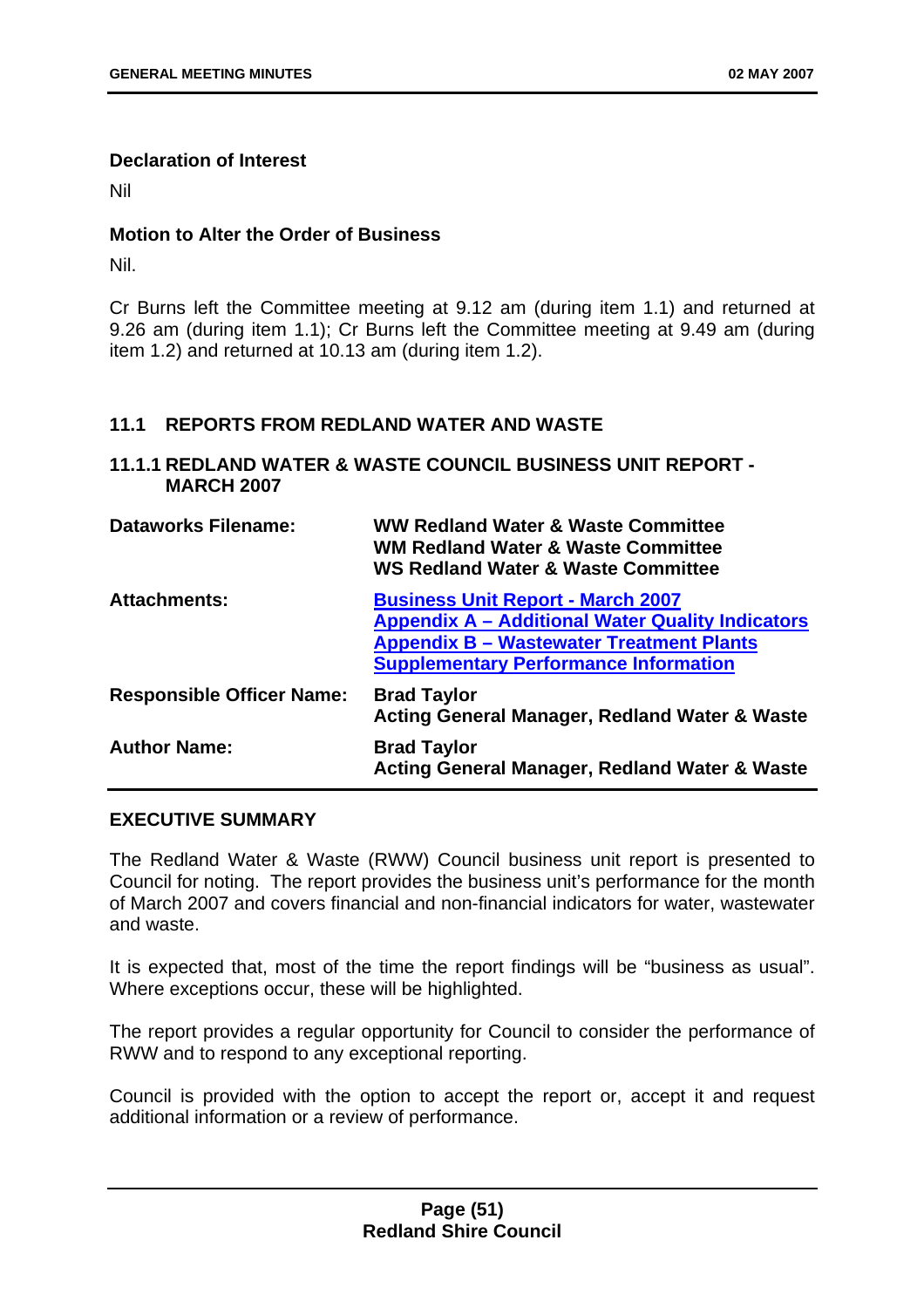### **PURPOSE**

To report on the ongoing performance of the business unit against key performance indicators (KPIs).

### **BACKGROUND**

RWW's performance plan identifies KPIs for which performance targets have been agreed with Council. Reporting is done each month through the RWW Committee.

#### **ISSUES**

The report is provided to Council as a means of monitoring the performance of RWW for the activities of water, wastewater and waste.

The first part of the report comprises a "snapshot" of the business unit's achievement in meeting KPIs (year-to-date) and financial report card.

The report then provides specific financial report and commentary, capital expenditure (graphically) and a detailed customer overview.

The main body of the report focuses on actual levels of achievement against the KPIs for the month. Where exceptions have occurred and targets not met, an explanation is given as well as action taken to improve performance.

The report closes with a summary of the major issues for each group during the month.

## **RELATIONSHIP TO CORPORATE PLAN**

The recommendation primarily supports Council's strategic priority to provide and maintain water, wastewater and waste services to sustain our community.

Providing this report also supports the organisational leadership goal of good governance by providing accountability of RWW's performance in a way that is open to the public.

### **FINANCIAL IMPLICATIONS**

There are no direct financial implications resulting from this report. Financial implications may result where Council requests a performance review or requests an increase in performance standards.

### **CONSULTATION**

Consultation has occurred with:

- Manager Customer Service & Business Performance, RWW;
- Manager Treatment Operations, RWW;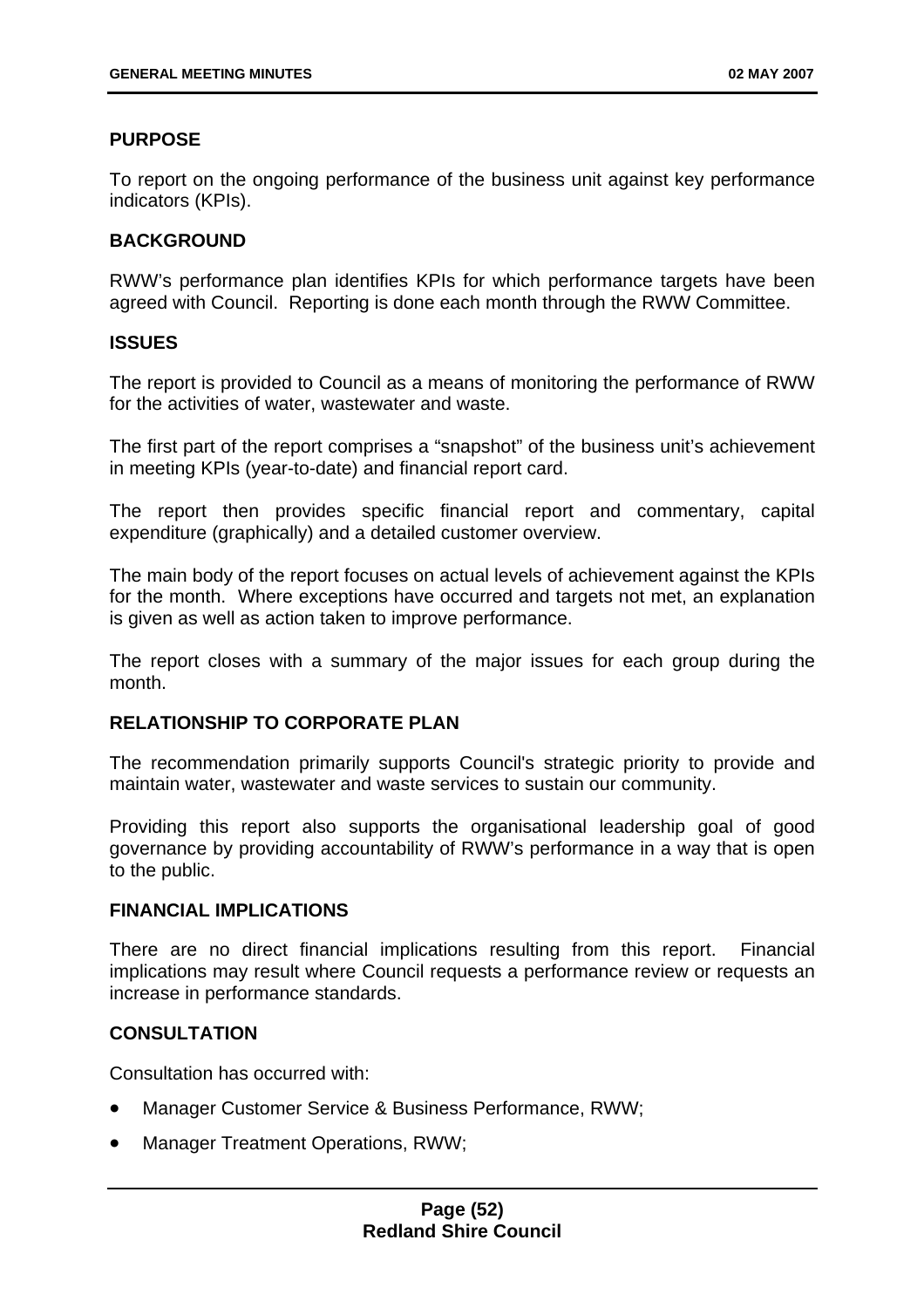- Manager Technical Support, RWW; and
- Senior Advisor, Financial Management, RWW.

### **OPTIONS**

#### **PREFERRED**

That Council resolve to accept the Redland Water & Waste Council business unit report for March 2007, as presented in the attachment.

#### **ALTERNATIVE**

That Council accepts the report and requests additional information or a review of performance.

### **OFFICER'S/COMMITTEE RECOMMENDATION/ COUNCIL RESOLUTION**

Moved by: Cr Barker Seconded by: Cr Beard

**That Council resolve to accept the Redland Water & Waste Council Business Unit Report for March 2007, as presented in the attachment.**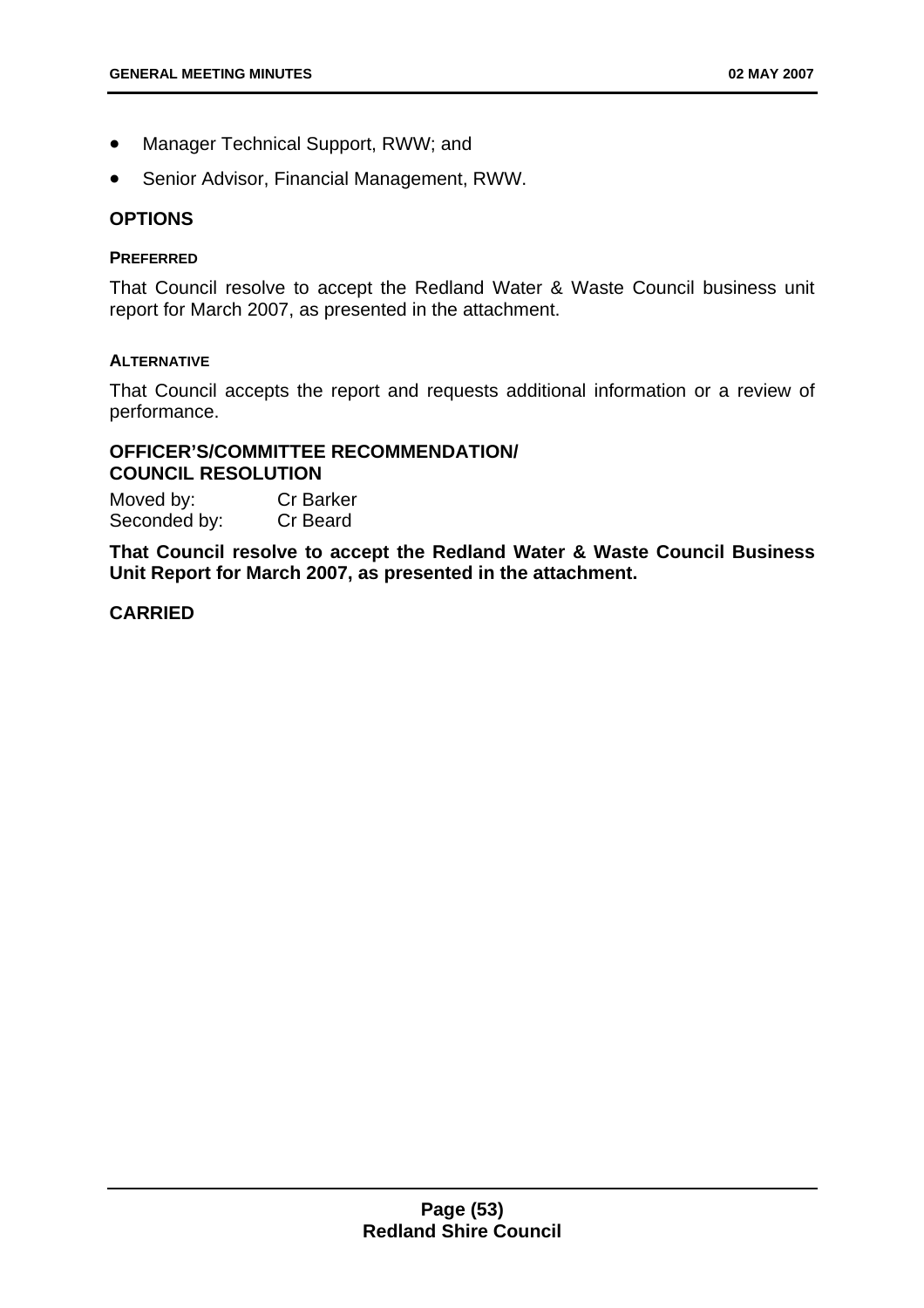# **11.1.2 RECYCLED WATER CARRIERS**

| <b>Dataworks Filename:</b>       | <b>Water Supply - Water Supply Pricing Policy</b>                                           |
|----------------------------------|---------------------------------------------------------------------------------------------|
| <b>Responsible Officer Name:</b> | <b>Eleanor Bray</b><br><b>Manager Customer Service &amp; Business</b><br><b>Performance</b> |
| <b>Author Name:</b>              | <b>Eleanor Bray</b><br><b>Manager Customer Service &amp; Business</b><br><b>Performance</b> |
|                                  | <b>Michelle Vanyai</b><br><b>Senior Project Officer</b>                                     |

### **EXECUTIVE SUMMARY**

In the past Council has only made recycled water available for its own use - for example on gardens, roadside plants, landscaping and roadworks.

Offering recycled water to commercial water carriers is part of Council's water demand management strategy. The continued drought in south-east Queensland and resulting restrictions have also brought pressure on Councils to offer this service.

It is proposed to initially offer recycled water at 2 locations (Victoria Point and Cleveland wastewater treatment plants [WWTPs]) expanding as capacity and demand for recycled water increases.

It is proposed to set middle of the road benchmark pricing to encourage take up of recycled water while, at the same time, giving value to recycled water as a product in its own right.

Liability issues have been met through the purchase of insurance, setting contractual conditions of use for water carriers; and training for water carriers on the correct use of recycled water.

It is recommended that:

- 1. recycled water be made available at Council's wastewater treatment plants to commercial water carriers from 24 April 2007;
- 2. the cost of recycled water be equivalent to the cost of the first tier domestic potable water for the 2006/07 financial year;
- 3. charges for hydrant standpipe bond and rental be fixed in line with hydrant permits for potable water for the 2006/07 financial year.

### **PURPOSE**

To seek Council's endorsement of the proposal to commence offering recycled water to commercial water carriers and to set pricing for the sale of recycled water.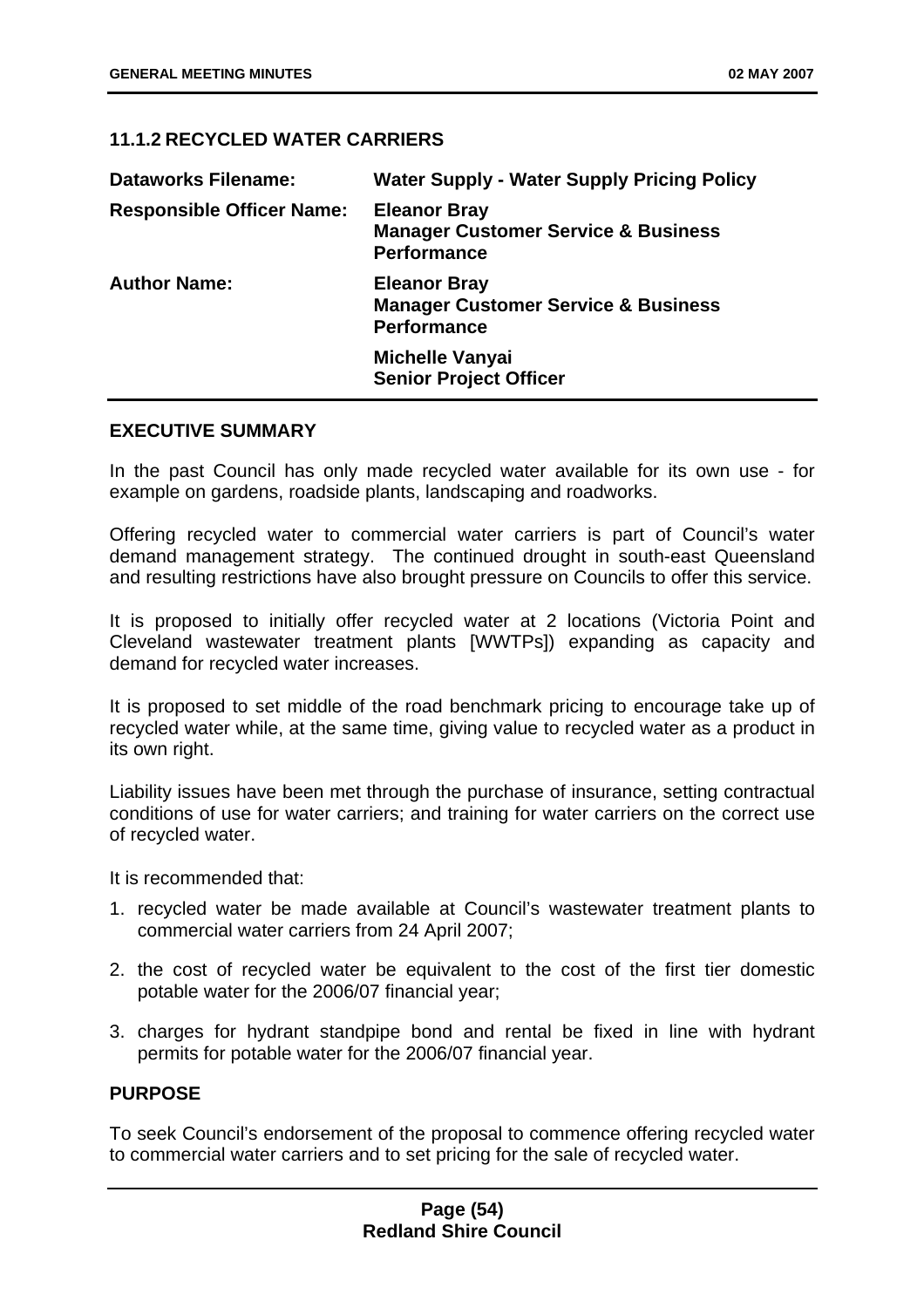# **BACKGROUND**

Since October 2005, Council has used recycled water to water community gardens, roadside plants, landscaping and roadworks.

From 24 April 2007, it is intended to make recycled water available to commercial water carriers at a number of Shire wastewater treatment plants (WWTPs).

Recycled water will made available to service the construction and development sector for activities such as:

- dust suppression;
- earthworks;
- road and service construction;
- landscaping;
- slope stabilisation or erosion control.

Initially recycled water will be available from Council's WWTPs at Cleveland and Victoria Point. Additional mainland WWTPs will be brought on line as demand for recycled water increases.

Commercial water operators needing to use recycled water must first:

- complete a certificate course in recycled water use;
- display designated signage on their vehicle advising recycled water is being used;
- apply for a recycled water hydrant permit for which fees apply.

Charges which will apply include:

- hydrant standpipe bond;
- hydrant standpipe rental fee;
- water usage charge.

Other potential uses for recycled water include:

- $\checkmark$  irrigating parks, golf courses, open space areas;
- $\checkmark$  irrigating pasture and fodder crops for dairy and animals;
- $\checkmark$  irrigating some food crops (but not those food crops consumed raw or minimally processed);
- $\checkmark$  industrial purposes (but not food processing).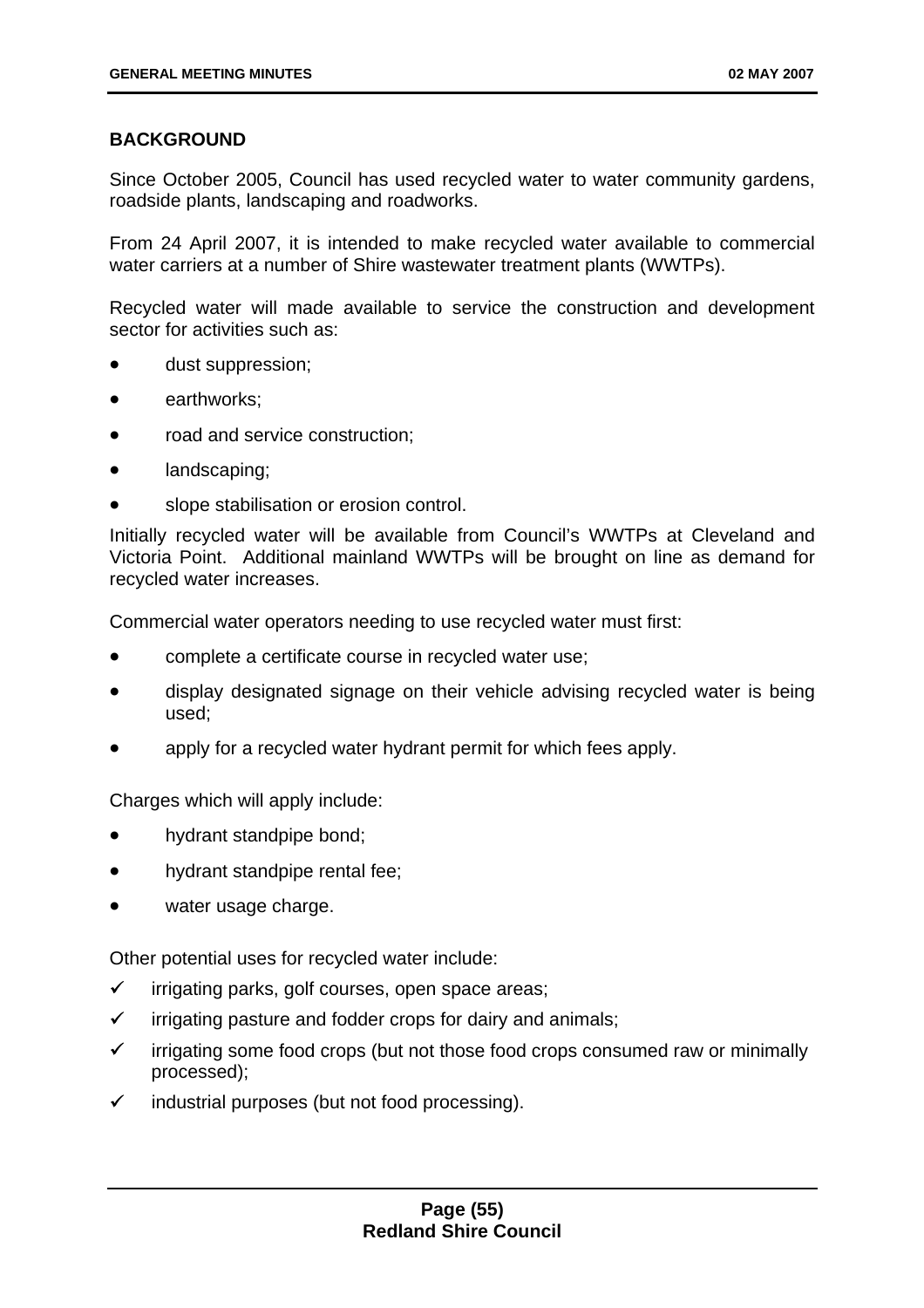Recycled water CANNOT be used for:

- **×** filling ponds, lakes, or water bodies of any description unless a specific Agreement for the Use of Recycled Water is sighted by the tanker operator;
- **×** filling tanks (unless Agreement for the Use of Recycled Water is sighted);
- **×** drinking or showering;
- **×** commercial/ industrial food processing;
- **×** watering stock;
- **×** irrigation of edible food crops.

### **ISSUES**

#### RECYCLED WATER QUALITY

basis, it often produces effluent equivalent to Class A quality. Minor works are required to upgrade the Cleveland WWTP to bring the quality to Class A standard. Currently only one WWTP (Victoria Point) provides Class A water. From discussions held with water carriers, it will be desirable to provide other outlets of Class A as soon as possible. Cleveland WWTP is certified as Class B, however, on a day-to-day

Planning work is currently being undertaken by Technical Support to determine the most appropriate systems and costs.

LIABILITY

Liability is addressed through:

- 1. the purchase of Effluent Reuse Legal Liability coverage;
- 2. a signed agreement with the carrier covering conditions of collection, transport and use.

#### PRICE RECOVERY

In recovering the cost of the scheme, the following issues need to be considered:

- 1. cost of capital amendments approximately \$40,000 over 5 WWTPs;
- 2. costs of education and insurance \$39,000 year 1, \$34,000 for each year following;
- 3. likely annual recycled water volume of 50 million litres (ML);
- 4. limitation on pricing can't be above commercial potable;
- 5. actual cost to supply customer is around \$1.74 per kilolitre;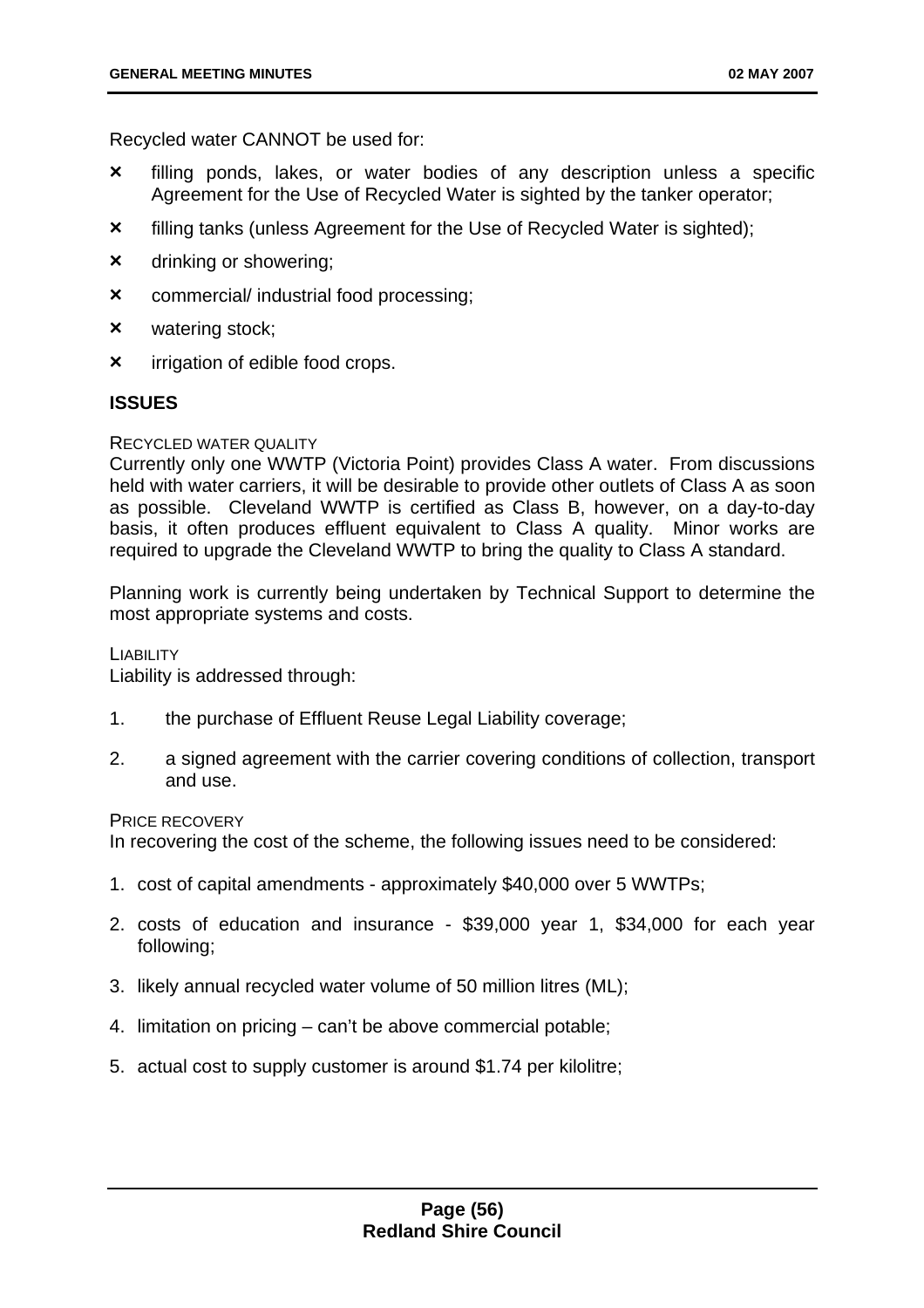The following table benchmarks current recycled water pricing from other local governments.

| <b>Local Government</b> | Price per kilolitre |
|-------------------------|---------------------|
|                         | for recycled water  |
| Logan City              | \$0.00              |
| <b>Brisbane City</b>    | \$0.89              |
| <b>Caboolture Shire</b> | \$0.00              |
| Ipswich City            | \$0.80              |
| <b>Gold Coast City</b>  | \$0.00              |
|                         |                     |

| Redland Shire 1 <sup>st</sup> tier | 69.63 cents |
|------------------------------------|-------------|
| domestic potable                   |             |
| water                              |             |

Although under 50% full cost recovery, the option of aligning to the  $1<sup>st</sup>$  tier of domestic potable water is favoured.

This is for a number of reasons:

- recycled water at full cost is not likely to be taken up by carriers as it is significantly above the cost of potable water;
- There are significant outlays in purchasing insurance and administering the scheme.
- setting the price in line with tier 1 domestic also places real value on recycled water instead of it being seen as a waste. If adopted by Council, it is planned to use this pricing method for 2007/08.

A bond and rental charge also applies for the use of Council's metered hydrant standpipes.

For ease of administering the permit scheme, it is proposed that fees for the hydrant bond and rental be the same as for potable water standpipe permits.

# **RELATIONSHIP TO CORPORATE PLAN**

The recommendation primarily supports Council's strategic priority to provide and maintain water services and support the provision of infrastructure.

# **FINANCIAL IMPLICATIONS**

All costs with initial set-up can be met by the Redland Water & Waste (RWW) 2006/07 operational budget. However, ongoing costs of capital to upgrade treatment plants to class A will be part of budget discussions for 2007/08.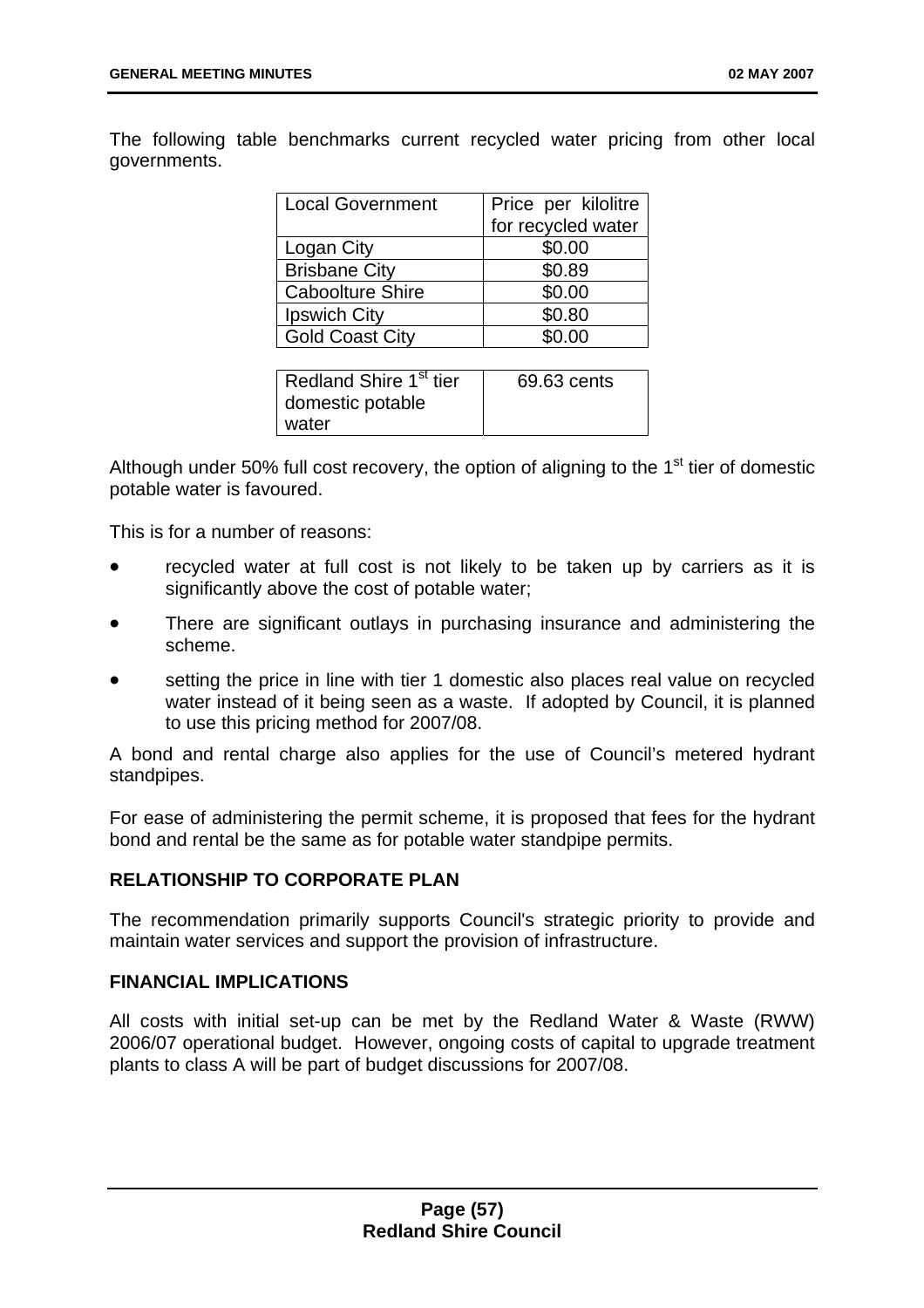# **PLANNING SCHEME IMPLICATIONS**

The Land Use Planning Group was consulted and it is considered that the outcome of recommendations in this report does not conflict with the Redlands Planning Scheme.

# **CONSULTATION**

Consultation has occurred with:

- Manager Customer Service & Business Performance;
- Manager Treatment Operations;
- Manager Legal Services;
- Service Manager Water Reticulation Services;
- Service Manager Risk & Liability;
- Senior Advisor Financial Management;
- Senior Project Officer RWW.

# **OPTIONS**

## **PREFERRED**

That Council resolve as follows:

- 1. That recycled water be made available at Council's wastewater treatment plants to commercial water carriers from 24 April 2007;
- 2. That the cost of recycled water shall be equivalent to the cost of the first tier domestic potable water; and
- 3. That charges for hydrant standpipe bond and rental be fixed in line with hydrant permits for potable water for the 2006/07 financial year.

### **ALTERNATIVE**

That Council resolve to not proceed with offering recycled water to commercial water carriers or offer recycled water at a different price.

# **OFFICER'S/COMMITTEE RECOMMENDATION**

**That Council resolve as follows:** 

- **1. That recycled water be made available at Council's wastewater treatment plants to commercial water carriers from 24 April 2007;**
- **2. That the cost of recycled water shall be equivalent to the cost of the first tier domestic potable water; and**
- **3. That charges for hydrant standpipe bond and rental be fixed in line with hydrant permits for potable water for the 2006/07 financial year.**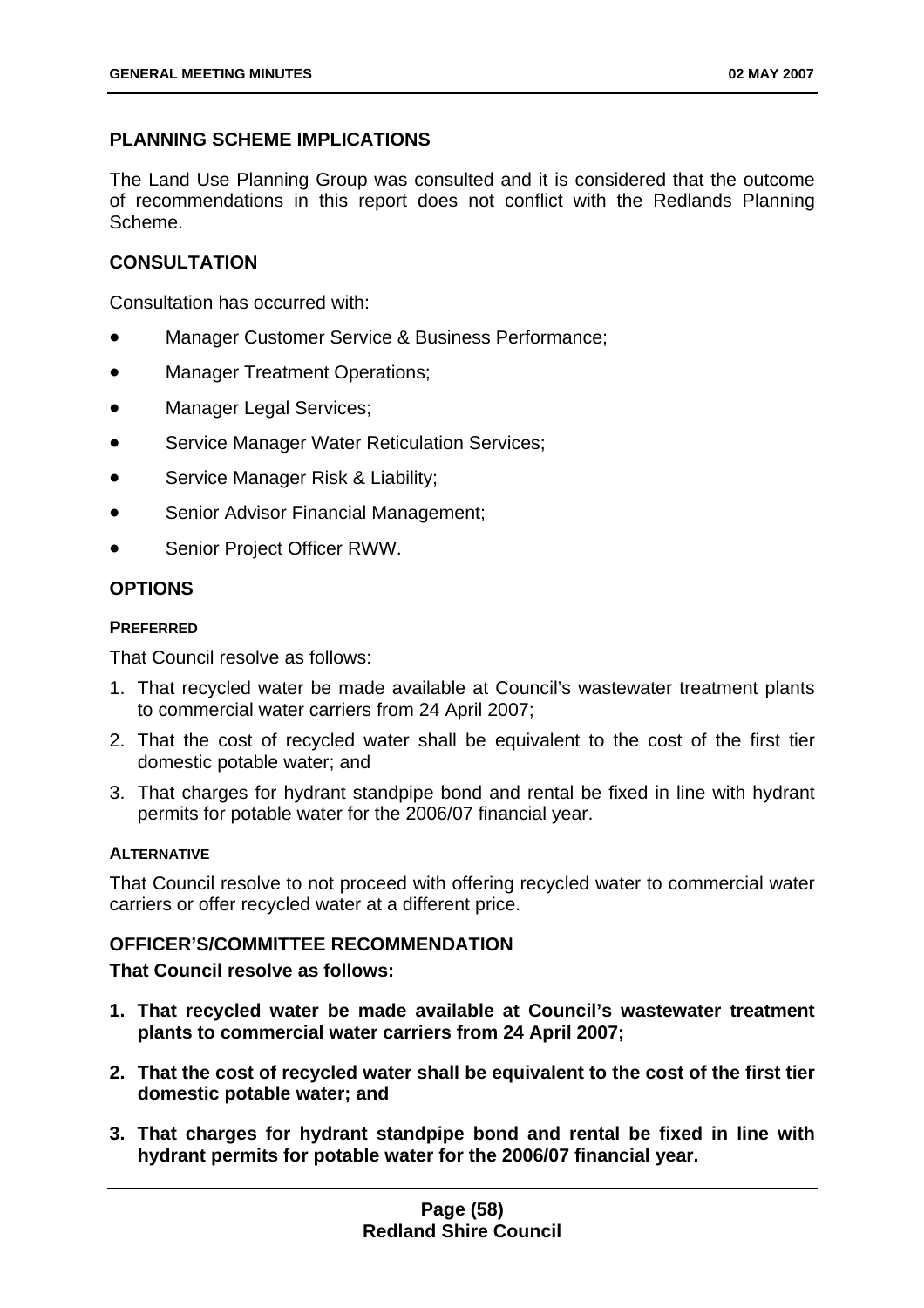### **COUNCIL RESOLUTION**

| Moved by:    | <b>Cr Barker</b> |
|--------------|------------------|
| Seconded by: | Cr Beard         |

**That the Committee Recommendation be adopted with an amendment that the date mentioned in resolution number 1 be 3 May 2007, not 24 April 2007, as this resolution applies after today's meeting.** 

The motion was put as follows:

#### **That Council resolve as follows:**

- **1. That recycled water be made available at Council's wastewater treatment plants to commercial water carriers from 3 May 2007;**
- **2. That the cost of recycled water shall be equivalent to the cost of the first tier domestic potable water; and**
- **3. That charges for hydrant standpipe bond and rental be fixed in line with hydrant permits for potable water for the 2006/07 financial year.**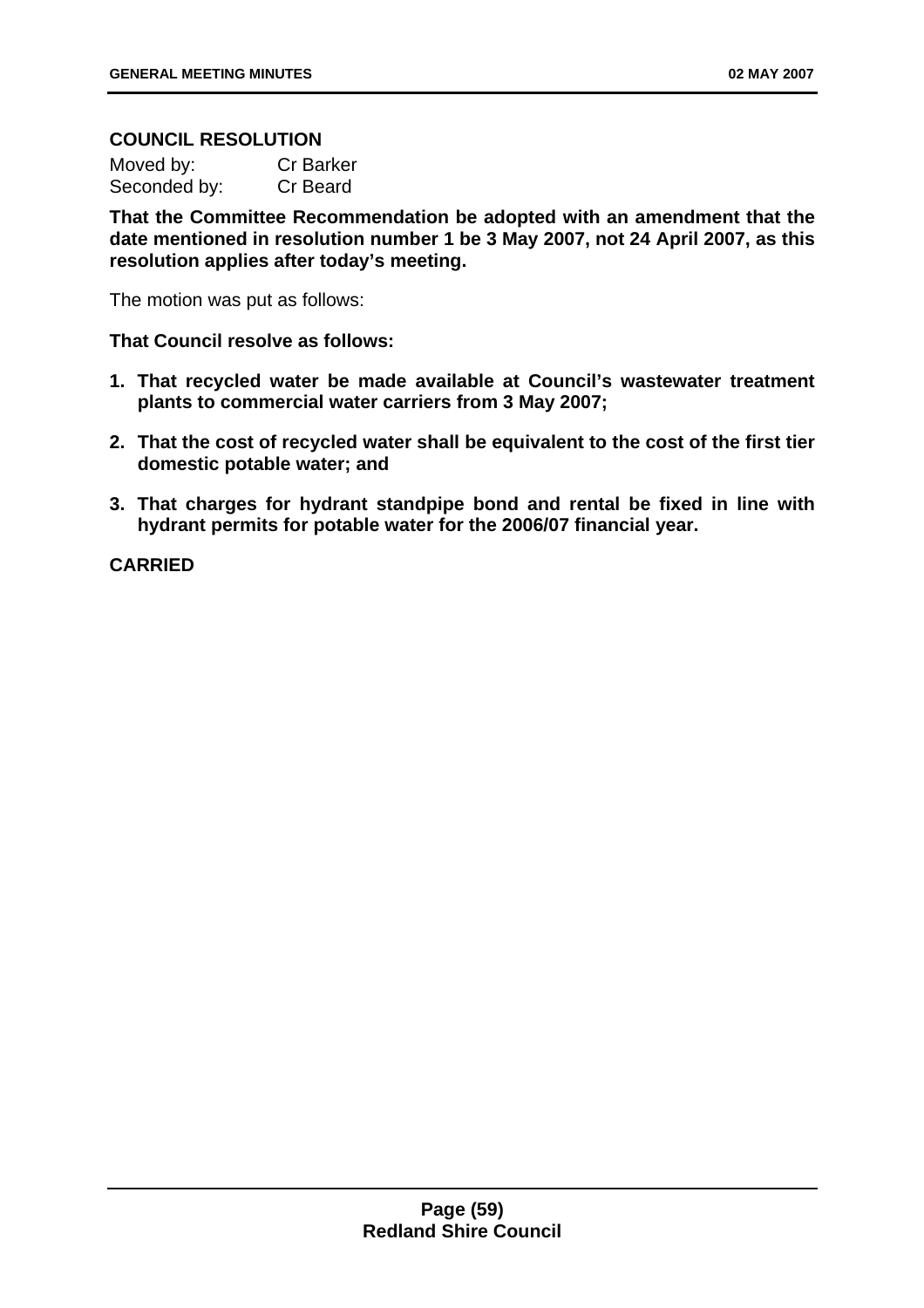### **11.2 CLOSED SESSION**

### **MOTION TO CLOSE MEETING**

| Moved by:    | <b>Cr Dowling</b> |
|--------------|-------------------|
| Seconded by: | Cr Ogilvie        |

That the meeting be closed to the public under Section 463(1) of the *Local Government Act 1993* to discuss the following item:

11.2.1 Findings of an EOI for the Operation of a Construction and Demolition Facility;

The reason that is applicable in this instance is as follows:

"*(e) contracts proposed to be made by it. (Council)* 

### CARRIED

#### **MOTION TO REOPEN MEETING**

| Moved by:    | Cr Ogilvie |
|--------------|------------|
| Seconded by: | Cr Beard   |

That the meeting be again opened to the public.

#### CARRIED

## **11.2.1 FINDINGS OF EXPRESSIONS OF INTEREST FOR THE OPERATION OF A CONSTRUCTION AND DEMOLITION WASTE FACILITY**

| <b>Dataworks Filename:</b>       | WM – Expressions of Interest C&D (Construction<br>and Demolition) Facility |
|----------------------------------|----------------------------------------------------------------------------|
| <b>Responsible Officer Name:</b> | <b>Troy Kasper</b><br><b>Manager Technical Support</b>                     |
| <b>Author Name:</b>              | <b>Steven Cantrill</b><br><b>Senior Waste Planner</b>                      |

### **EXECUTIVE SUMMARY**

At the General Meeting on 1 November 2006, Council resolved to invite Expressions of Interest (EOI) for the operation of a Construction and Demolition (C&D) facility. The purpose of the EOI was to identify suitable proposals for the sustainable management of C&D waste which is currently being landfilled.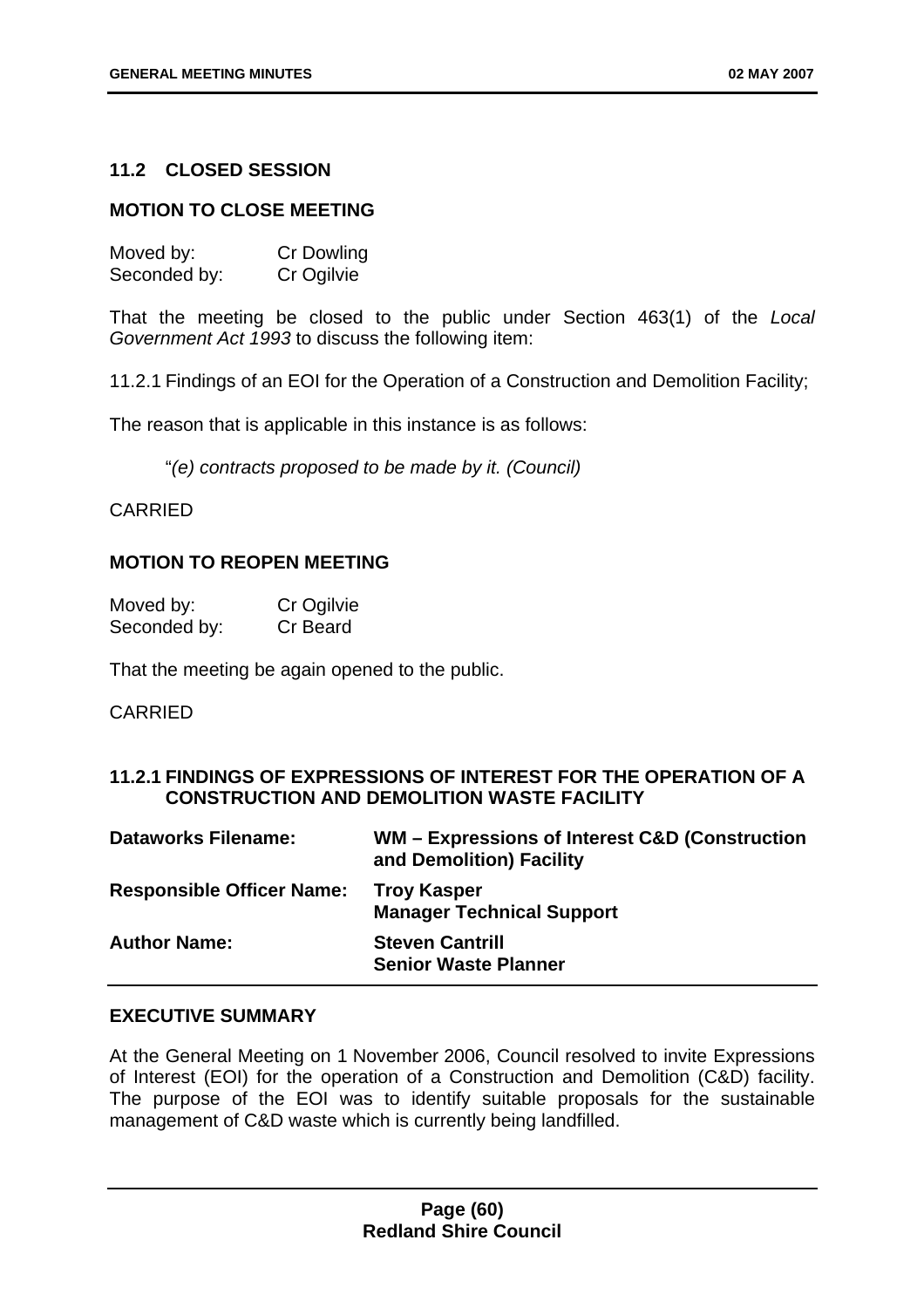EOI documents were advertised in the paper media on 18 November 2006 and notification distributed via the construction and demolition working group membership. A total of 6 submissions were received by Council, although 21 organisations requested an EOI document.

Consulting engineers, GHD, were engaged to develop the EOI document and report on the suitability of proposals. This report details the findings of their evaluation and recommends further actions by Council in regard to the ongoing handling of C&D waste.

## **PURPOSE**

To advise Council of the findings of an EOI for the operation of a C&D waste recovery facility in accordance with Section 489 of the *Local Government Act 1993*.

### **BACKGROUND**

At the General Meeting of 1 November 2006, Council resolved to call for EOIs for the ongoing management of C&D waste. It was considered developing a strategy for this waste stream would involve a 2-stage process being the calling for and evaluation of an EOI (stage 1) followed by a tender (stage 2).

The EOI was advertised in the Courier Mail on 18 November 2006. Notification of the EOI was also distributed through the construction and demolition working group comprising private and public sector industry representatives. Twenty-one requests for a copy of the EOI document were received.

Submissions closed at 11.30am on 18 December 2006. A total of 6 submissions were received, one of which was 26 minutes after the deadline for submissions.

Each submission was assessed against a pre-established set of evaluation criteria and conformity with the specified requirements of the EOI document. The evaluation criterion was developed to identify:

- suitability of the proposed resource recovery process, its inputs and outputs and the environmental benefits;
- the types of resources recovered for reuse/recycling, the likely demand for the products and market reliability for these markets to be sold;
- the experience of the service provider;
- the proposed delivery method, i.e. contract structure;
- proposed financial implications for Redland Shire Council (RSC);
- waste quantities and reliance on external waste streams;
- estimated lead-time for project;
- contract duration;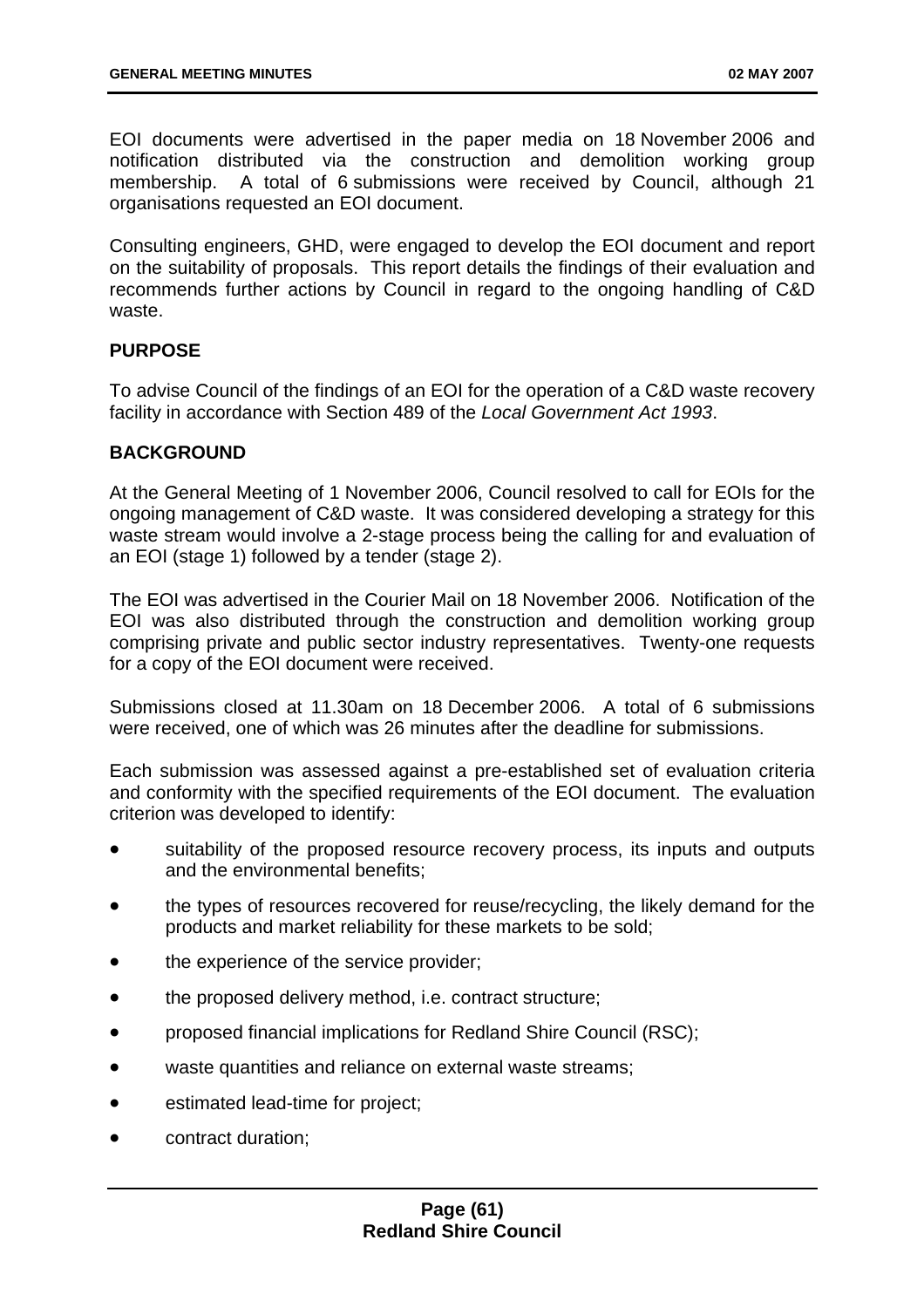• potential environmental impacts including impacts on local residents of the operation.

A commentary on each submission is contained within the GHD report titled "Expression of Interest – Operation of a C&D Resource Recovery Facility" March 2007.

## **ISSUES**

#### CONFORMANCE WITH INVITATION DOCUMENT

Of the 6 submissions received, only 3 provided fully compliant submissions. The remaining 3 (one of which was the late submission) failed to provide the required information on the appropriate forms, or only provided a single copy of the submission. Given the fact this is an EOI and not a tender, GHD evaluated each submission to provide Council with a wider range of C&D waste management options.

#### FACILITY LOCATION

The EOI allowed proponents to undertake operation on their own land or the possible use of the existing waste sites at Giles Road or Days Road, Redland Bay. Only one proposed the use of their own land which currently operates as a quarry. The remaining respondents identified using either of the 2 Council sites. In regard to tenure, most proposed some form of lease in the order of 10-15 years (dependent upon the level of capital investment) with periodic payments to Council at market rates.

#### ENVIRONMENTAL ISSUES/RESOURCE RECOVERY

Detail provided on the resource recovery potential for the offered technologies indicate most intend to recover similar recyclable products from the waste stream including concrete and masonry products, timber, metals and soils. Recovery operations typically involve mechanical and hand sorting, crushing and screening. These activities generally produce emissions such as noise, dust and litter that require environmental controls. Several proponents intended to house their operations within an enclosed facility while others failed to identify environmental controls in adequate detail. The proposal utilising an existing quarry stated they already had environmental controls in place covering the quarrying activities. While the level of environmental detail provided was generally poor, activities such as those proposed are normally covered by a development approval that will state environmental performance levels.

Likely resource recovery rates varied across the submissions. Three submissions indicated potential resource recovery in the order of 70% while 2 others were in the lower order of 35-45%. The remaining submissions did not provide adequate detail to establish the likely recovery rates. Generally it would be considered that 35%-45% recovery is lower than what is readily achievable.

While most intended to produce its recycled products for sale, one submission stated that a proportion of the recycled concrete product would be used to neutralise the effects of "acid rock" currently being landfilled within the quarry. It is considered this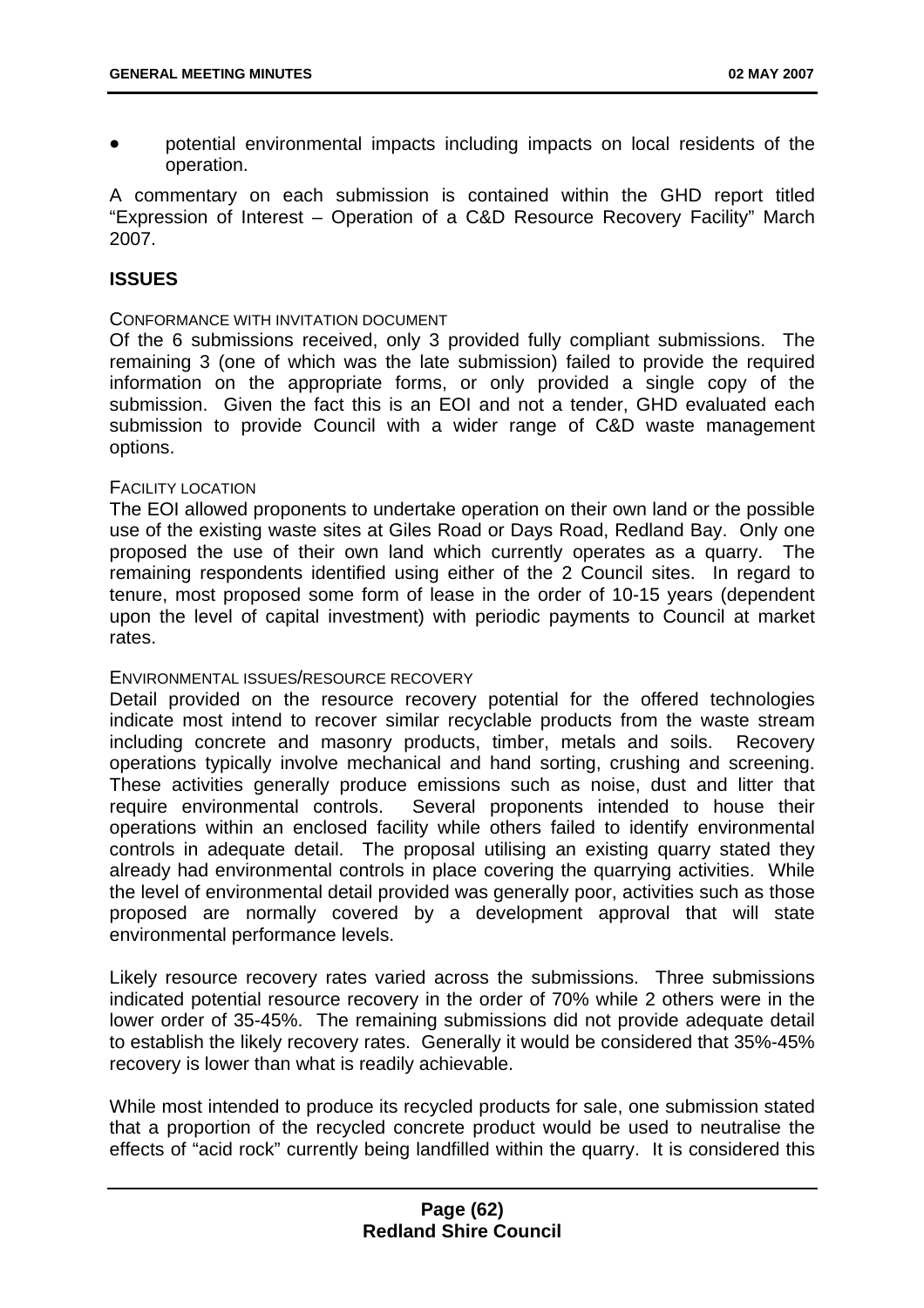application is of a lower order of the waste hierarchy and could be argued that this application is a form of "landfilling".

#### PREFERRED CONTRACTUAL ARRANGEMENTS

Submissions indicate the preferred contract structure for any operation would include the tenderer having access to Council land under a lease arrangement. Gate fees for disposal of the waste material (including gate fees paid by Council) would be recovered by the tenderer to aid in funding the operation of the facility. Council would expect some form of lease payment for use of its land. The submission where an existing private site was offered would see Council paying a simple gate fee for the disposal of its C&D waste.

#### CAPACITY WITHIN EXISTING C&D WASTE FACILITIES

RSC currently handles in the order of 40,000 tonnes per annum (tpa) of C&D wastes at its mainland facilities. Of this, approximately 30,000 tpa is landfilled at the Giles Road hardfill facility with the remaining quantity landfilled at Birkdale. There are no known private facilities currently operating within Redland Shire. The nearest private facilities are at Murrarie and Nudgee.

Given the pending closure of both Birkdale landfill and Giles Road hardfill facilities, Council has identified the need to develop a strategy for the future handling of C&D waste.

While the EOI, undertaken as the initial phase of this exercise, has identified that there are a number of suitably qualified companies that could manage such an operation, Council should also note that it is currently assessing a development application (DA) for a waste recovery facility at Mount Cotton. This proposed development targets the acceptance and recovery of C&D wastes, which if approved, may provide a suitable facility for the ongoing management of this particular waste stream.

Given the current situation, it is considered unlikely that a tenderer would risk entering into a contract requiring significant capital and operational outlay until the outcomes of the DA are known. For this reason it is recommended that Council awaits the outcomes of the development application before considering its future actions in regard to calling tenders for the operation of a C&D waste recovery operation.

To provide for the ongoing receipt of C&D waste in the interim, Council will need to implement operational strategies to provide for ongoing disposal opportunities at both Birkdale and Giles Road sites. Typically these strategies will include resource recovery options to increase the diversion of C&D waste from landfill and potential design changes to increase the available storage capacity of the Giles Road site.

### **SUMMARY**

The EOI process has identified a number of organisations with the capability and appropriate technology to operate a C&D resource recovery facility. Generally following an EOI, Council would shortlist and call for tenders. However, it is not likely that Council could attract the most beneficial tenders until a determination on the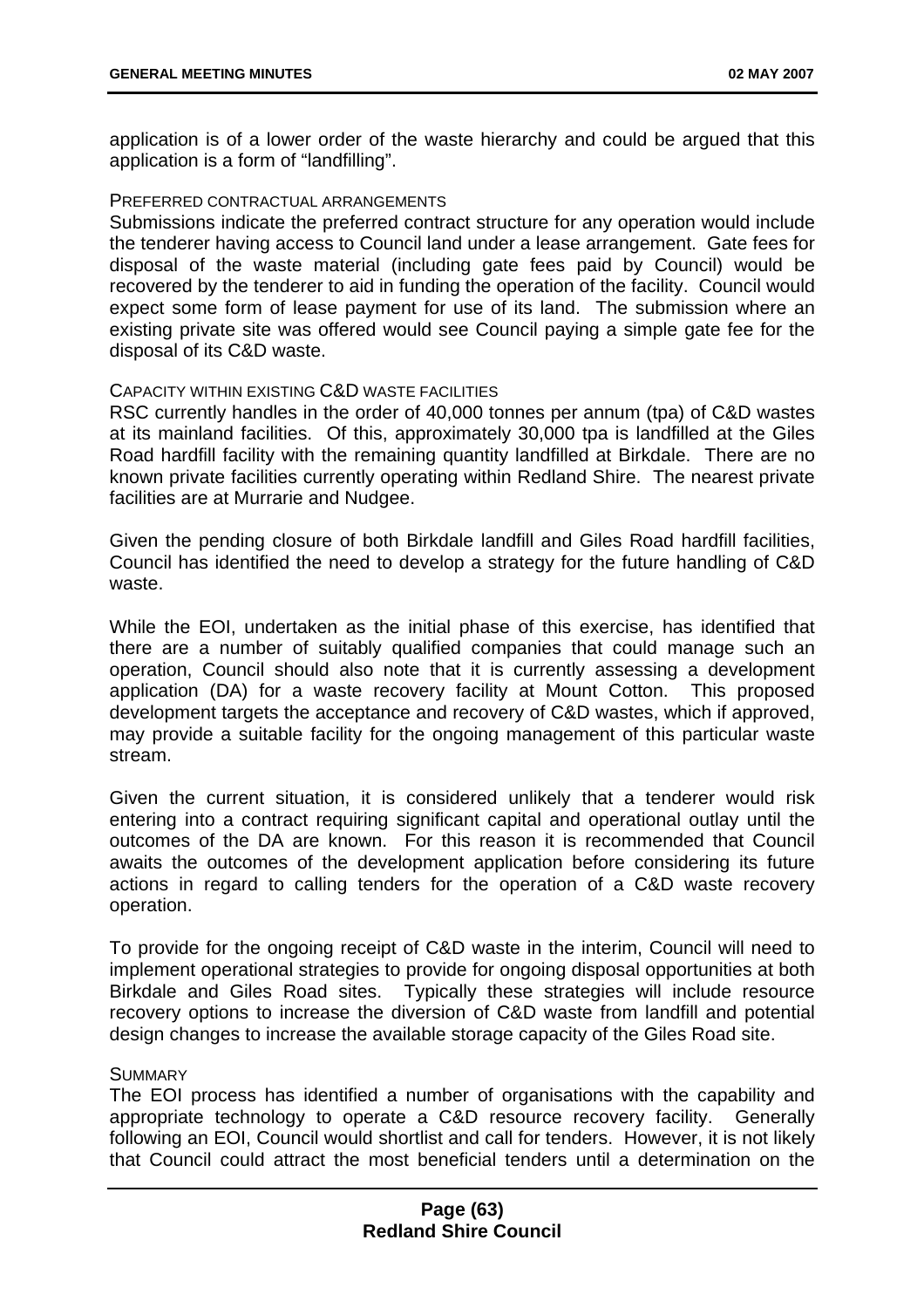current development application before Council is known. To this end it is considered appropriate to delay proceeding to shortlist and tender until the outcomes of the development application are known.

## **RELATIONSHIP TO CORPORATE PLAN**

The recommendation primarily supports Council's strategic priority to provide and maintain water, waste services, roads, drainage and support the provision of transport and waterways infrastructure.

### **FINANCIAL IMPLICATIONS**

There are no financial implications resulting from the EOI as there is adequate provision within the current 2006/07 budget to cover the cost of any future tender process.

#### **PLANNING SCHEME IMPLICATIONS**

Any new facility will likely require a DA assessed under the *Integrated Planning Act*.

### **CONSULTATION**

Redland Water & Waste (RWW) has consulted with the Environmental Protection Agency regarding potential strategies to provide for the ongoing receipt of C&D waste in the short term.

## **OPTIONS**

#### **PREFERRED**

That Council resolve as follows:

- 1. To acknowledge the findings of the consultant's submission assessment report titled "Expression of Interest – Operation of a C&D Resource Recovery Facility" dated March 2007;
- 2. That the contents of the EOI submissions and the consultant's report remain confidential; and
- 3. To delay proceeding to tender until the outcomes of the development application for the private waste facility are known.

#### **ALTERNATIVE**

That Council resolve as follows:

- 1. To acknowledge the findings of the consultant's submission assessment report titled "Expression of Interest – Operation of a C&D Resource Recovery Facility" March 2007;
- 2. That the contents of the EOI submissions and the consultant's report remain confidential; and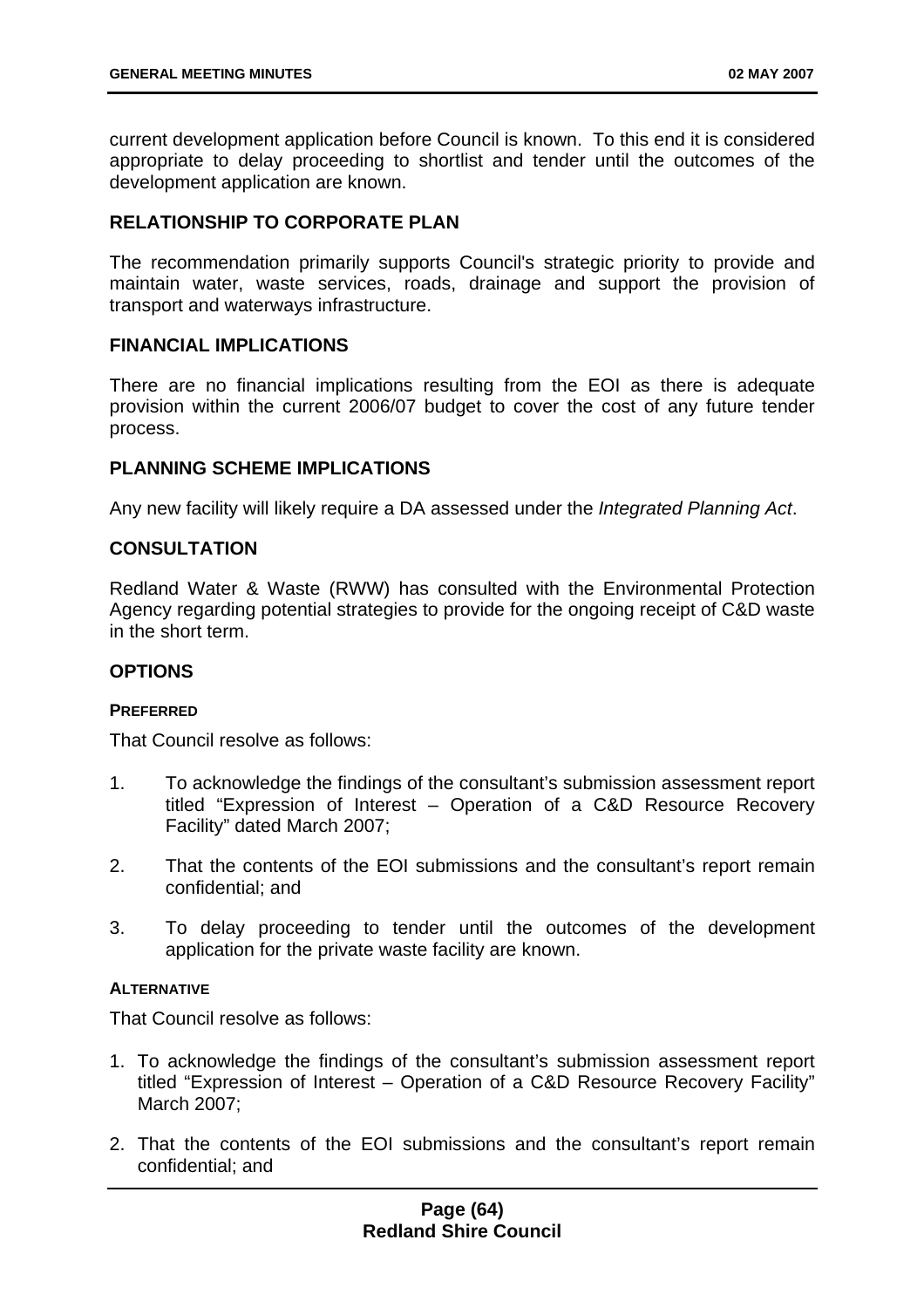3. To prepare a shortlist from the EOI submissions received and to call for tenders for the operation of a construction and demolition waste recovery facility.

# **OFFICER'S/COMMITTEE RECOMMENDATION/ COUNCIL RESOLUTION**

| Moved by:    | <b>Cr Barker</b> |
|--------------|------------------|
| Seconded by: | Cr Beard         |

**That Council resolve as follows:** 

- **1. To acknowledge the findings of the consultant's submission assessment report titled "Expression of Interest – Operation of a C&D Resource Recovery Facility" dated March 2007;**
- **2. That the contents of the EOI submissions and the consultant's report remain confidential; and**
- **3. To delay proceeding to tender until the outcomes of the Development Application for the private waste facility are known.**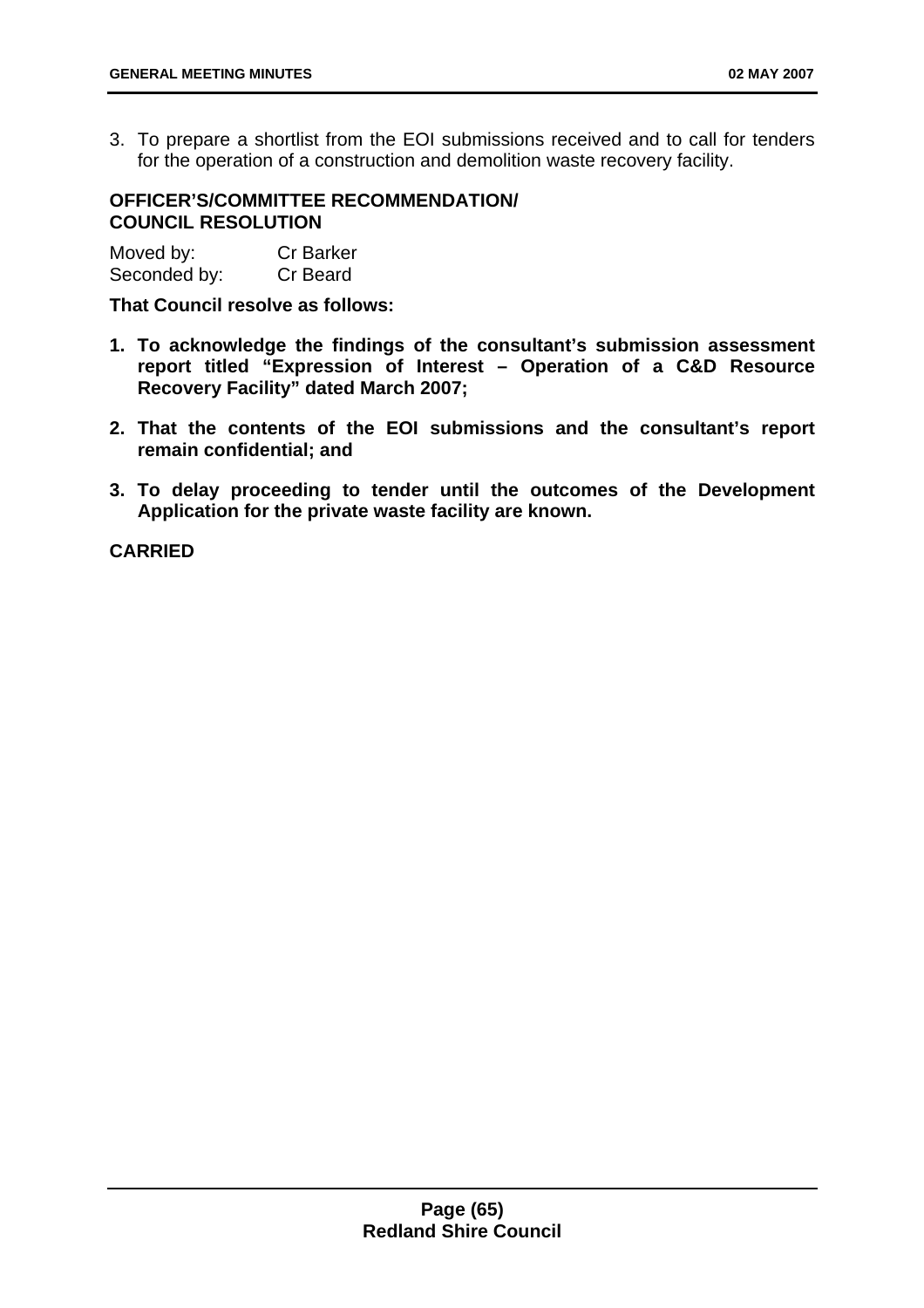# **11.3 GENERAL BUSINESS**

The following items of general business were raised:

- 1. Cr Ogilvie requested that details be provided to Councillors at the next budget workshop in respect to the amount of money planned to be spent on the Water Demand Management Strategy in the upcoming budget;
- 2. Cr Henry raised the issue of information being circulated by the Federal Member regarding the implications to the water table on Stradbroke Island due to extraction processes.

#### **COMMITTEE RECOMMENDATION/ COUNCIL RESOLUTION**

| Moved by:    | <b>Cr Barker</b> |
|--------------|------------------|
| Seconded by: | Cr Beard         |

**That the general business items be noted.**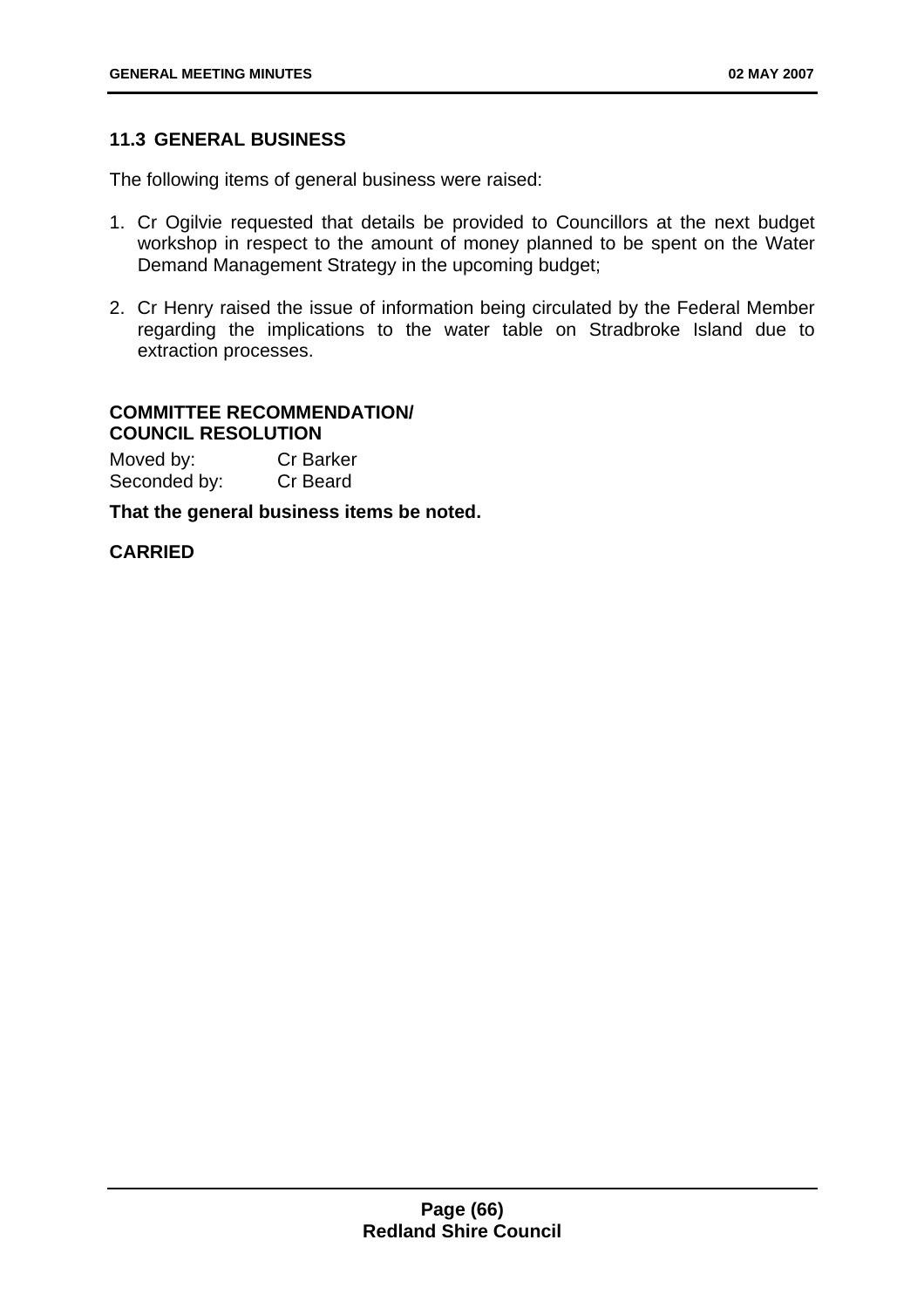# **12 FINANCE AND CORPORATE MANAGEMENT COMMITTEE 1/05/07 - RECEIPT AND ADOPTION OF REPORT**

| Moved by:    | Cr Williams |
|--------------|-------------|
| Seconded by: | Cr Beard    |

That the following Finance and Corporate Management Committee Report of 1 May 2007 be received:

CARRIED

# **Declaration of Opening**

The Chair, Cr Williams, declared the meeting open at 2.00 pm.

# **Record of Attendance and Leave of Absence**

| <b>Members Present</b>   |                                                      |
|--------------------------|------------------------------------------------------|
| Cr K M Williams          | <b>Chair and Councillor Division 9</b>               |
| Cr D H Seccombe          | Mayor                                                |
| Cr A G Barker            | <b>Councillor Division 1</b>                         |
| Cr C B Ogilvie           | <b>Councillor Division 2</b>                         |
| Cr P J Dowling           | Deputy Mayor and Councillor Division 4               |
| Cr J L Burns             | Councillor Division 5 Entered at 2.07 pm             |
| Cr T Bowler              | <b>Councillor Division 6</b>                         |
| Cr A R Beard             | <b>Councillor Division 8</b>                         |
| <b>Committee Manager</b> |                                                      |
| Mr R Turner              | <b>General Manager Corporate Services</b>            |
| <b>Officers</b>          |                                                      |
| Mr M Goode               | <b>General Manager Customer Services</b>             |
| Mr G Underwood           | <b>General Manager Planning &amp; Policy</b>         |
| Mr J Pruss               | General Manager Redland Water & Waste                |
| Mrs K Phillips           | <b>Manager Financial Services</b>                    |
| Mr G Bennett             | Acting Manager Corporate Planning Performance & Risk |
| Mr P Tragardh            | <b>Manager Human Resources</b>                       |
| Mr I Waters              | <b>Risk &amp; Liability Services Manager</b>         |
| <b>Minutes</b>           |                                                      |
| Mrs J Thomas             | Corporate Meetings & Registers Officer               |
| <b>Apologies</b>         |                                                      |
| Cr D A Henry             | <b>Councillor Division 3</b>                         |
| Cr H J Murray            | <b>Councillor Division 10</b>                        |
| Absent                   |                                                      |
| Cr M A Elliott           | <b>Councillor Division 7</b>                         |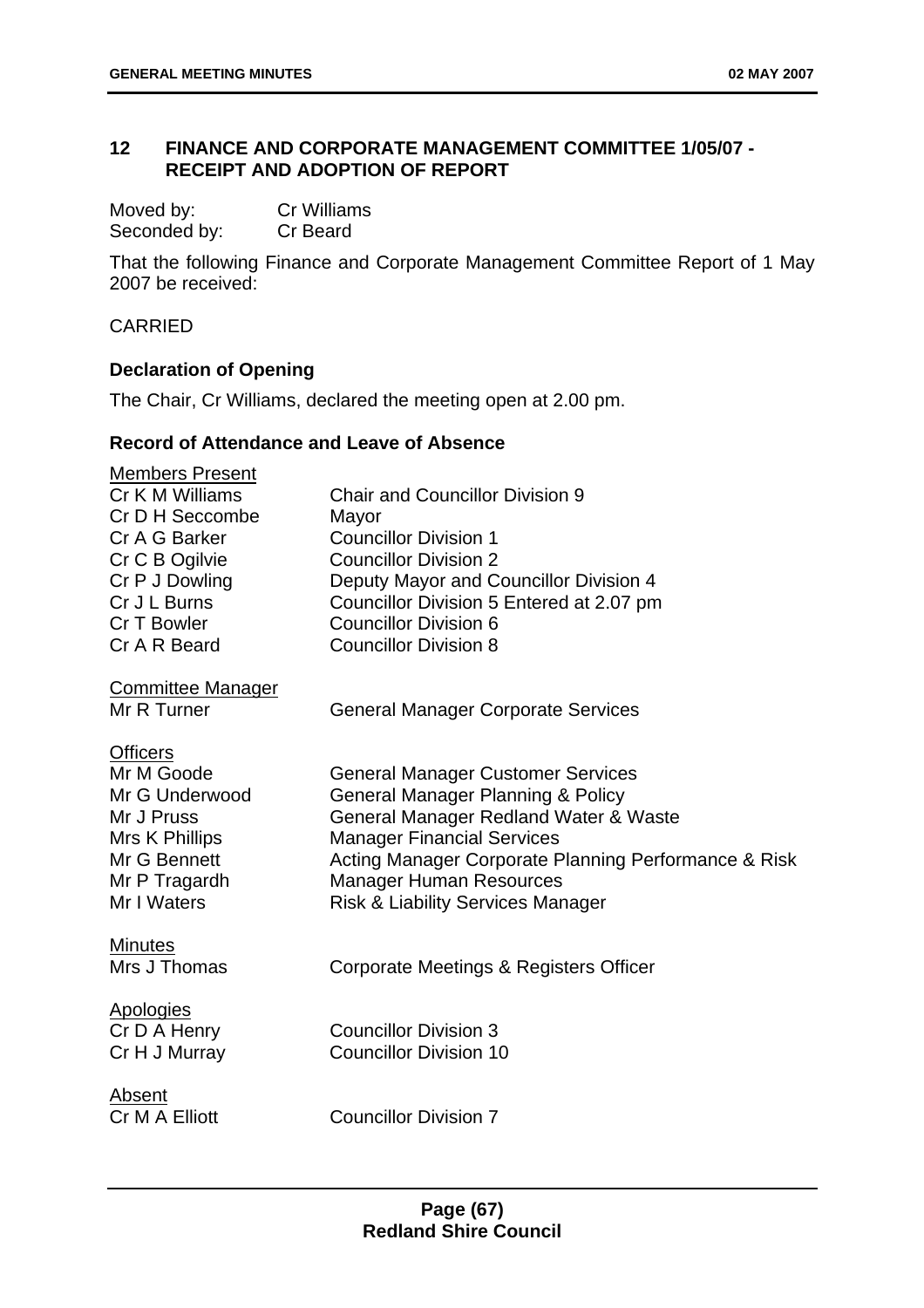## **Public Participation at Meeting**

Nil.

# **Declaration of Interest**

Nil.

## **Motion to Alter the Order of Business**

Nil.

Cr Burns left the Committee meeting at 2.07 pm (during item 2.1) and returned at 2.12pm (during 2.2); Cr Burns left the Committee meeting at 2.57 pm (during General Business discussion).

# **12.1 REPORTS FROM OFFICE OF CEO**

## **12.1.1 REPORT ON THE AUDIT COMMITTEE MEETING – 3 APRIL 2007**

| <b>Dataworks Filename:</b>       | <b>GOV Audit Committee</b>                            |
|----------------------------------|-------------------------------------------------------|
| <b>Responsible Officer Name:</b> | <b>Susan Rankin</b><br><b>Chief Executive Officer</b> |
| <b>Author Name:</b>              | <b>Kylie Fernon</b><br><b>Manager Internal Audit</b>  |

# **EXECUTIVE SUMMARY**

In line with the Audit Committee Charter, the Audit Committee meeting of 3 April 2007 was scheduled to enable discussion and consideration of the following:

- Receipt and Confirmation of Minutes of 17 October 2006;
- Business Arising from Previous Minutes;
- Balanced Scorecard Reports for the Months of December 2006 and January 2007;
- Corporate and Operational Plan Report for December 2006;
- Council Financial Report for December 2006;
- Local Government Finance Standard 2005 – Section 15 Requirements;
- Compliance Certificates;
- Review of Compliance Questionnaire;
- Internal Audit Plan Status;
- Rescheduling of Two Planned Audits on 2006/2007 Audit Plan;
- Internal Audit Recommendations Due for Implementation;
- QAO Recommendations Due for Implementation;
- Internal Audit Reports;
- 2007/2008 Audit Plan – External Audit;

## **Page (68) Redland Shire Council**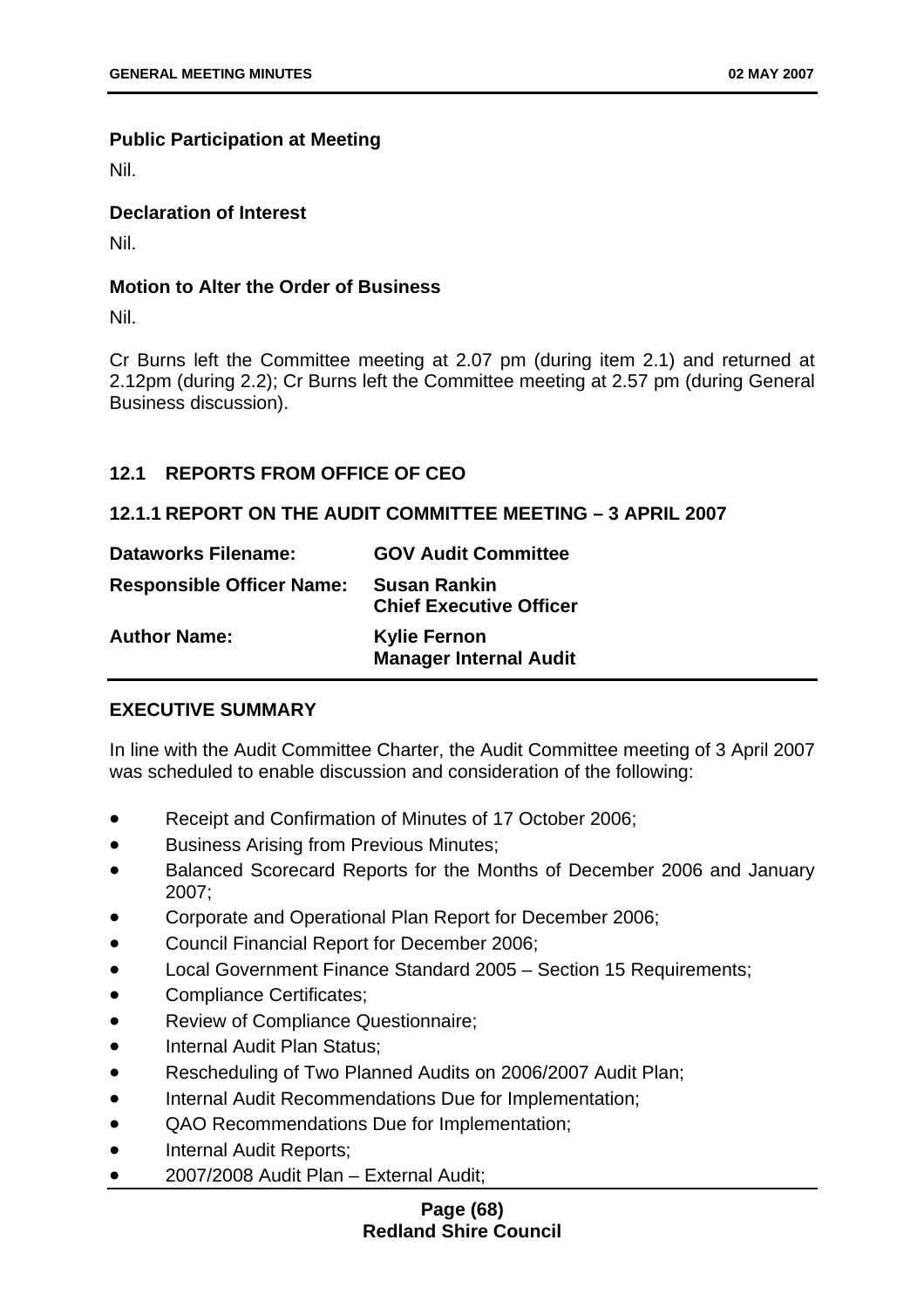- Emerging Issues; and
- Other Business.

### **PURPOSE**

The authority for the establishment of an Audit Committee is provided for under Section 502 of the *Local Government Act 1993*. It operates in accordance with Part 2, Section 7 of the *Local Government Finance Standard 2005*.

The purpose of this report is to provide a summary of the issues discussed at the meeting on 3 April 2007.

## **BACKGROUND**

The primary objective of the Audit Committee is to assist Council in fulfilling its corporate governance role and oversight of financial measurement and reporting responsibilities imposed under the *Financial Administration and Audit Act 1997*, the *Local Government Act 1993* and other relevant legislation.

To fulfil this objective, it is necessary that a report on discussions and deliberations of the Audit Committee be submitted to Council to enhance the ability of Councillors to discharge their legal responsibility.

### **ISSUES**

The following is a summary of the issues discussed at the meeting of 3 April 2007:

The Chair, Mr Scanlan, declared the meeting open (item 1), with all members and invitees present, with the exception of Mrs S Rankin, Cr P J Dowling, Mr J Pruss and Ms J Richards who sent their apologies (Item 2).

### **3. Receipt and Confirmation of Minutes**

The minutes of the Audit Committee meeting of 17 October 2006 were confirmed as a true and accurate record of proceedings.

# **3.1 Business Arising from Previous Minutes**

### 3.1.1 Compliance Certificates

As per item 4.5 of the minutes of the Audit Committee meeting of 17 October 2006, the General Manager Planning and Policy was to provide further information to the Committee regarding the status of Individual Asset Management Plans and Strategies (question 51 – Planning and Policy Department)

Mr Turner reported that the Manager Corporate Planning, Performance & Risk is in the process of conducting a review of the compliance certificates.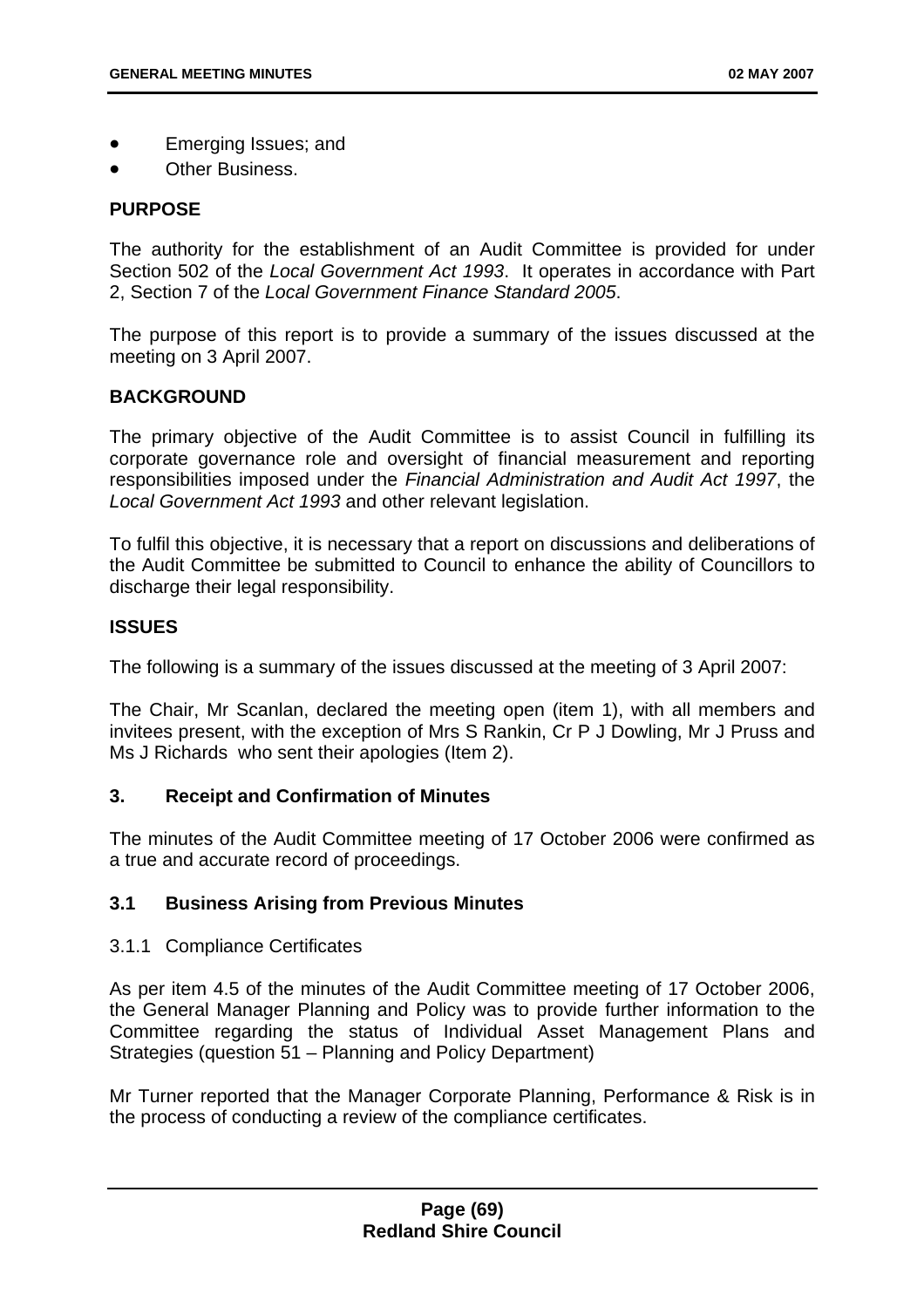# 3.1.2 Proposed Meeting Dates for 2007

As per item 10.1 of the minutes of the Audit Committee meeting of 17 October 2006, the Manager Internal Audit reported that meeting dates have been set and distributed to members.

## **4. Council Financial and Performance Reports**

## **4.1 Balanced Scorecard**

The Balanced Scorecard Report for the month of December 2006 as presented to the General Meeting on 31 January 2007 and for the month of January 2007 as presented to the General Meeting on 28 February 2007 were presented to the Audit Committee.

Mr Turner reported on the number of development and assessment decisions within statutory timeframes showing KPIs as unsatisfactory and reported that this KPI is a cumulative figure and year to date to the end of January. January monthly result was 100% on time.

The Mayor said that it should be noted that it has been difficult across all local governments in Queensland to source planners and that resourcing will continue to be a problem in development assessment and land use planning areas. If there were to be an influx of development applications, councils will have difficulties in meeting timeframes.

The Audit Committee noted the report.

# **4.2 Corporate and Operational Plan**

The Corporate and Operational Plan Report – December Quarter as presented to the General Meeting on 28 February 2007 was presented to the Audit Committee.

Mr Turner reported on the Financial Management scorecard which is showing in the red – it was noted that this was not a reflection on Council's financial position. These results include the review of the financial strategy, master accommodation plan and an overall framework for revenue and charging of Council services. These are due for completion by the end of June 2007.

The Audit Committee noted the report.

### **4.3 Council Financial Report**

The Financial Report for December 2006 as presented to the General Meeting on 31 January 2007 was presented to the Audit Committee.

The following points were noted by the Audit Committee: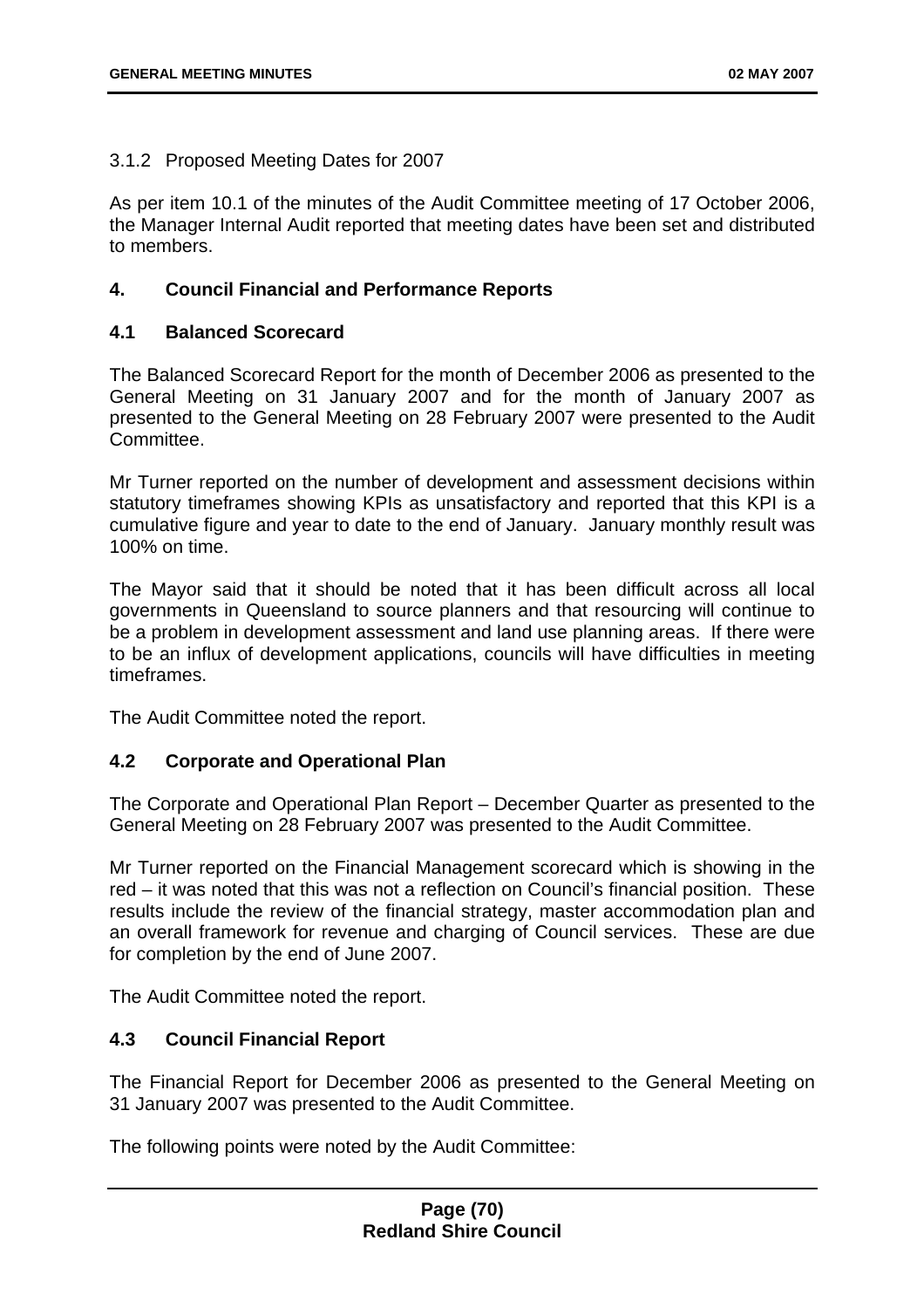- Second reading by Redland Water & Waste for the year has resulted in a drop in revenue, which is likely to be a continuing trend given the current water restrictions. This will have significant impact on Council and is likely to carry forward into future years' pricing.
- Principal payments were paid early reflecting on December quarter results.
- Redland Shire Council remains on level 2 water restrictions with some modifications. It was noted that with level 5 restrictions in other local government areas, there has been a corresponding drop in usage in this Shire.
- Council is comfortable with the overall financial statements.

## **4.4 Local Government Finance Standard 2005 – Section 15 Requirements**

In the Chief Executive Officer's absence, Mr Turner reported to the Audit Committee on matters covered under the *Local Government Finance Standard 2005, Section 15(2)(b)(i)* and *(ii)*, as follows:

• **Section 15(2)(b)(ii***) the risks to which the local government's operations are exposed*

**-** The Audit Committee noted that the State Government's current process of having Price Waterhouse Coopers review and provide a report on possible takeover of all water and sewerage operations of councils would be a significant risk and financial implication for this Council.

• **Section 15(2)(b)(i***) the local government's organisational structure and its systems and procedures for carrying out its functions and duties under the Act* – there were no organisational structure changes to report under this section.

Council's decision to establish an office in China was noted by the Audit Committee.

The Mayor stated that as a result of this initiative, there has been great success from the Shire's point of view.

Mr Scanlan said he raised this matter at this Committee to ensure that Council had all the procedures and controls in place in view of this strategic direction of Council.

This matter was noted as an emerging issue for monitoring by the Audit Committee.

The Audit Committee noted the report.

### **4.5 Compliance Certificates**

Compliance Certificates for the Office of CEO, Customer Services, Planning and Policy, Corporate Services and Redland Water and Waste are presented to the Audit Committee.

The Compliance Certificates were presented as attached.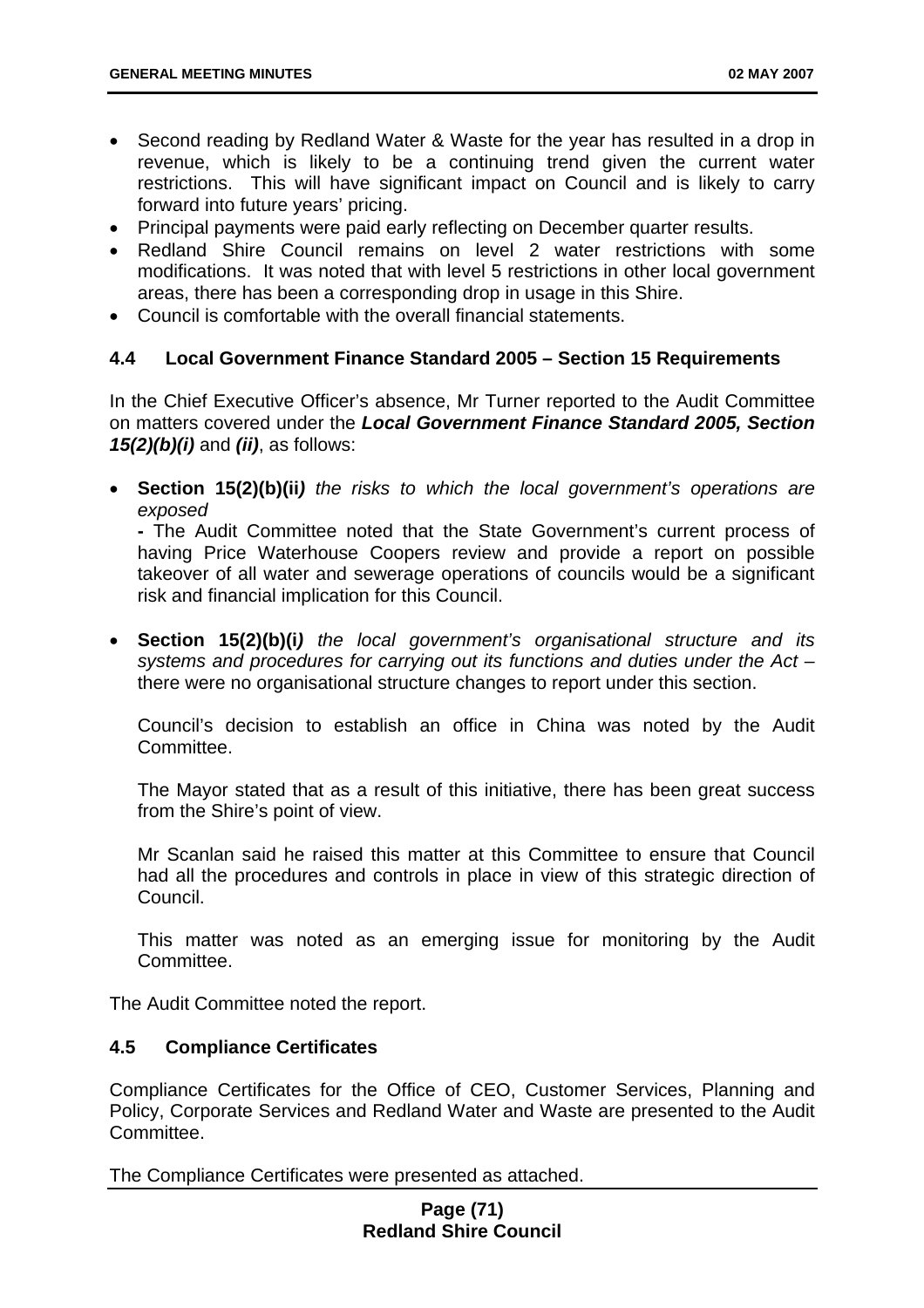Comments made by the General Manager Redland Water & Waste in relation to waste policies not meeting the review deadline of December 2006 due to water initiatives were noted by the Committee. Mr Scanlan complimented the General Manager on the thorough report.

The information provided in the attached Compliance Certificates was noted by the Committee.

### **4.6 Review of Compliance Questionnaire**

The progress to date of the review being undertaken by the Corporate Planning, Performance and Risk Group in relation to the compliance questionnaire was presented to the Audit Committee.

The status of the review was noted, as presented, by the Audit Committee.

# **5. Internal Audit Plan**

## **5.1 Audit Plan Status**

The status of the Audit Plan was presented to the Committee. Ms Fernon reported that since the attachment was prepared, progress had been made and that all audits were on target.

The Audit Committee noted the Status of the Audit Plan, as presented.

# **5.2 Rescheduling of Two Planned Audits on 06/07 Audit Plan**

The Manager Internal Audit presented a briefing note seeking approval from the Audit Committee to reschedule two planned audits for 2006/07 to next financial year.

The Audit Committee approved the rescheduling of the planned audits on the 2006/07 Audit Plan, namely the Library Services (Horizon Software) and Disaster Recovery Plan, to 2007/08 financial year, in accordance with the reasons presented in the attached briefing note.

### **6. Audit Recommendations Due for Implementation**

### **6.1 Internal Audit Recommendations**

The Manager Internal Audit presented a progress report of audit recommendations due for implementation to the Committee.

The Audit Committee noted the excellent result shown on the attached Audit Recommendations Due for Implementation report.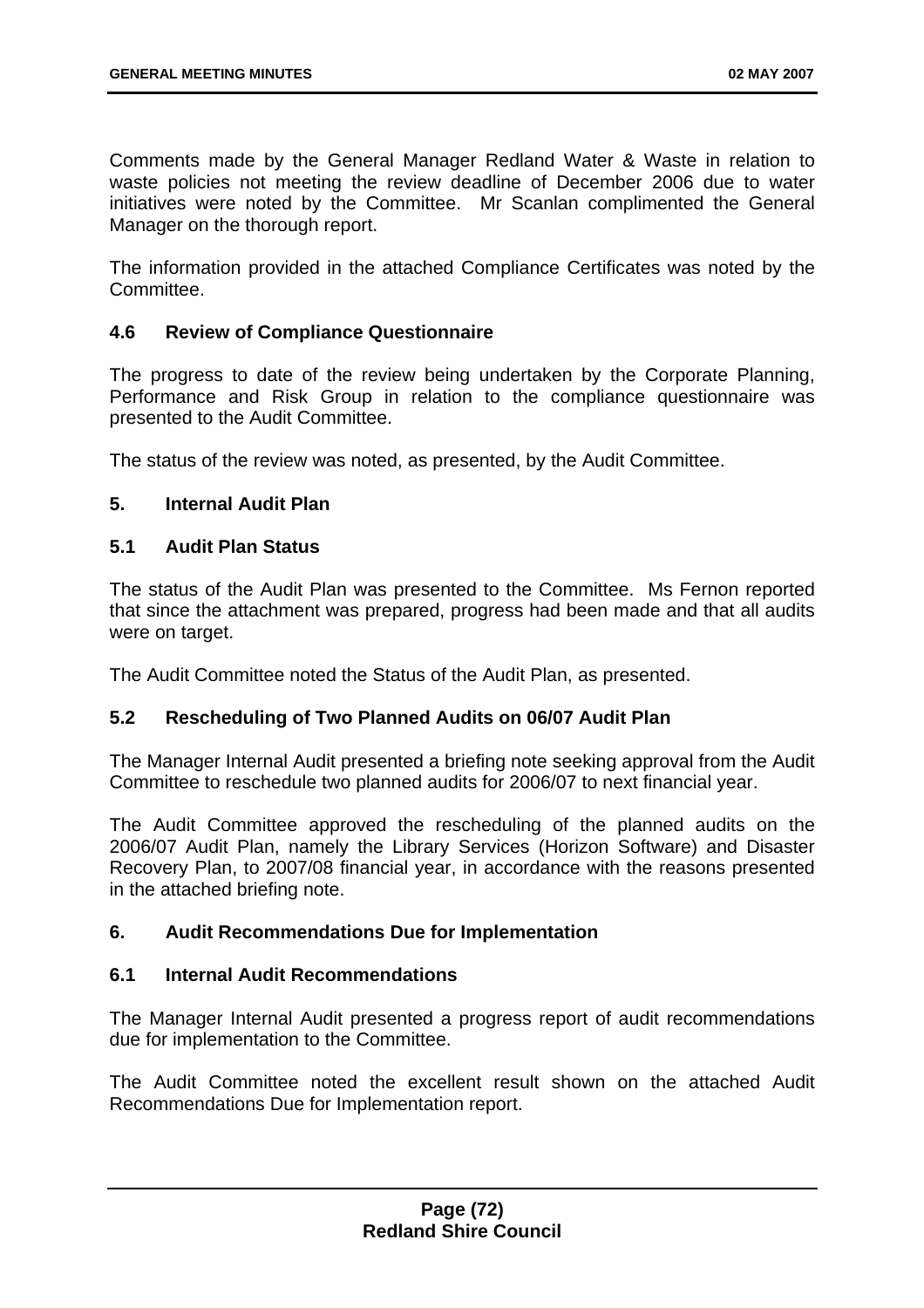## **6.2 QAO Recommendations**

The Manager Internal Audit presented a progress report of external audit recommendations due for implementation.

The following matters were raised:

- 3.1 Change in the Useful Life of RWW's Assets it was noted that Opus New Zealand/Australia are conducting a short condition assessment and the revaluation of infrastructure assets will be undertaken by Cardno and Davies. It was also noted that this will be nearly completed by the end of this financial year. Mr Turner confirmed that the new valuations will be included in Council's accounts for the end of year.
- 4 Government Grants process and coordination to be conducted in March/April 2007 – Mr Turner reported that this was nearing completion.

The Audit Committee noted –

- 1. The Audit Recommendations that have been completed, as presented; and
- 2. The progress to date on items 3.1 and 4, to be reviewed by the Committee after completion date of June 2007.

### **7. Internal Audit Reports**

The following reports were presented for Audit Committee consideration:

### **7.1 Customer Services**

• Internal Audit Report 27/11/06 – Review of the Reservation Booking System for North Stradbroke Holiday Parks (distributed separately)

### **7.2 Redland Water and Waste**

- Internal Audit Report 18/10/06 Review of RWW's Work Order Management System (distributed separately)
- Internal Audit Report 30/03/07 Review of Capital Project Justification and Long-Term Planning (distributed separately)

# **7.3 Planning and Policy**

• Nil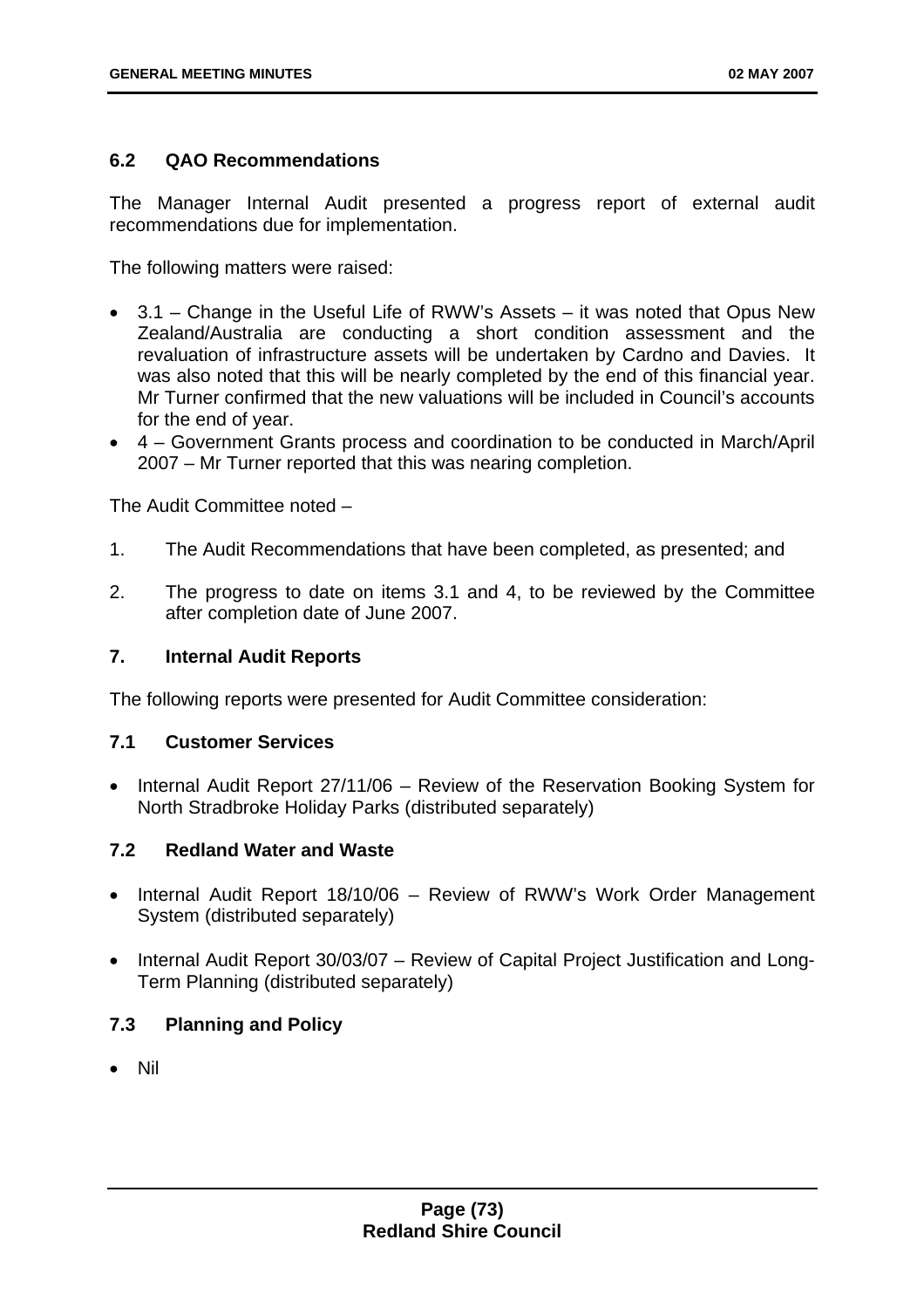# **7.4 Corporate Services**

- Internal Audit Report 06/11/06 Review of Payment Processing through Electronic Funds Transfer (distributed separately)
- Internal Audit Report 04/12/06 Post-Implementation Review of Aurion (distributed separately)
- Internal Audit Report 14/12/06 Review of External Security (distributed separately)

# **7.5 Across Council**

- Internal Audit Report 16/11/06 Review of Workflows across Council (distributed separately)
- Internal Audit Report 12/12/06 Review of Work in Progress Assets across Council (distributed separately)
- Internal Audit Report 21/12/06 Review of the Management of Land Assets (distributed separately)
- Internal Audit Report 21/12/06 Review of Performance Reporting Operational Plan (distributed separately)
- Internal Audit Report 14/03/07 Review of EDMS (distributed separately)
- Internal Audit Report 26/02/07 Review of Corporate Assets (distributed separately)
- Internal Audit Report 06/03/07 Review of Entertainment and Hospitality (distributed separately)

In response to questions from Mr Scanlan, general discussion took place on the internal audit reports as presented.

The reports were received and noted as presented.

# **8. Update from External Auditors**

### **8.1 2007/2008 Audit Plan**

The attached QAO KPMG 2007/08 Audit Plan was presented to the Audit Committee.

Mr Turner requested that a process be considered by KPMG/QAO whereby if there are likely to be additional charges to Council as a result of unplanned audit activity during the course of an external audit, that Council be consulted at that time, rather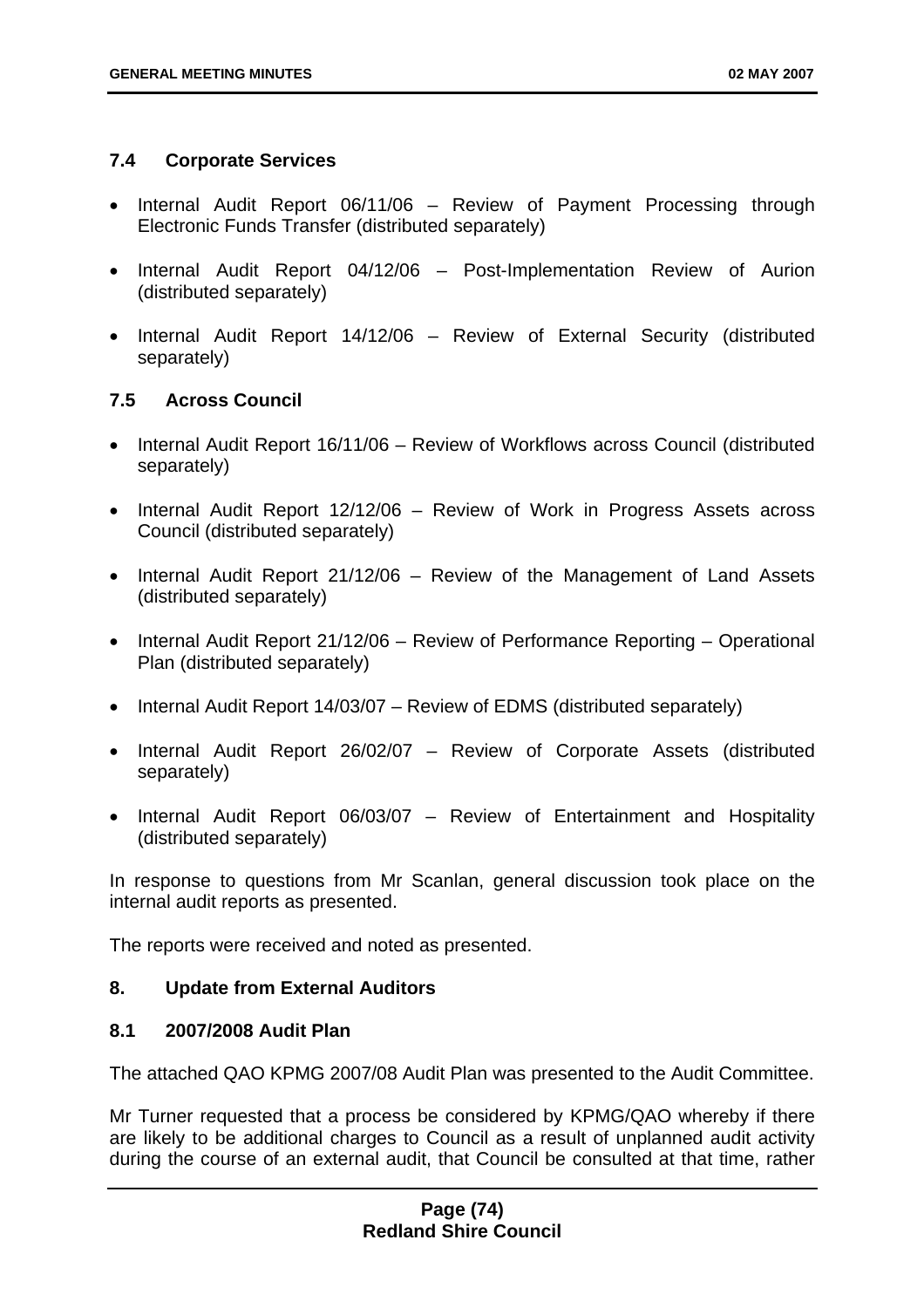than at the conclusion of the audit. Ms Ailwood advised that she will discuss the possibility of such a process with QAO.

The 2007/08 Audit Plan as attached was endorsed by the Audit Committee.

### **9. Emerging Issues**

The following issues were noted by the Audit Committee:

- 1. The opening of the Redland Shire Council office in China.
- 2. AURION payroll system monitoring and upgrade.
- 3. Emerging water issue as a potential change in the way Council conducts business.

### **10. Other Business**

Nil.

# **RELATIONSHIP TO CORPORATE PLAN**

The recommendation primarily supports Council's strategic priority to ensure the long term financial viability of the Shire and provide public accountability in financial management.

### **FINANCIAL IMPLICATIONS**

The cost to Council for the attendance of the independent Committee Chair is \$5,000 per annum. This is provided for in the Internal Audit Group Budget.

### **CONSULTATION**

The Audit Committee minutes are presented for confirmation as a true and accurate record of proceedings at its next meeting.

### **OPTIONS**

#### **PREFERRED**

That Council accept this report, which summarises the issues discussed at the Audit Committee meeting of 3 April 2007.

### **ALTERNATIVE 1**

That Council accept this report and request additional information; or

### **Alternative 2**

That Council not accept this report and request an alternate method of reporting.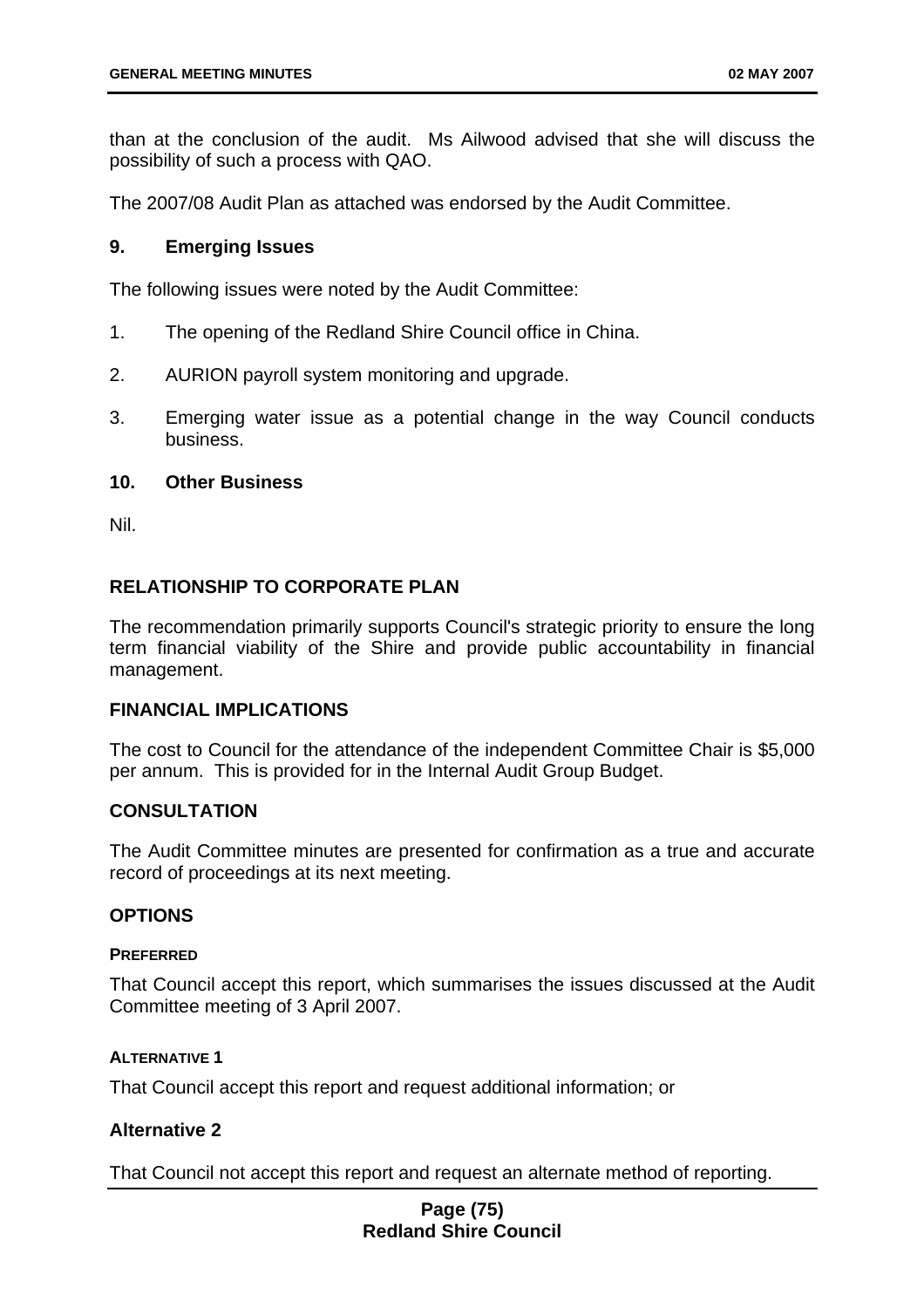# **OFFICER'S/COMMITTEE RECOMMENDATION/ COUNCIL RESOLUTION**

Moved by: Cr Williams<br>Seconded by: Cr Barker Seconded by:

**That Council resolve to accept this report, which summarises the issues discussed at the Audit Committee Meeting of 3 April 2007.**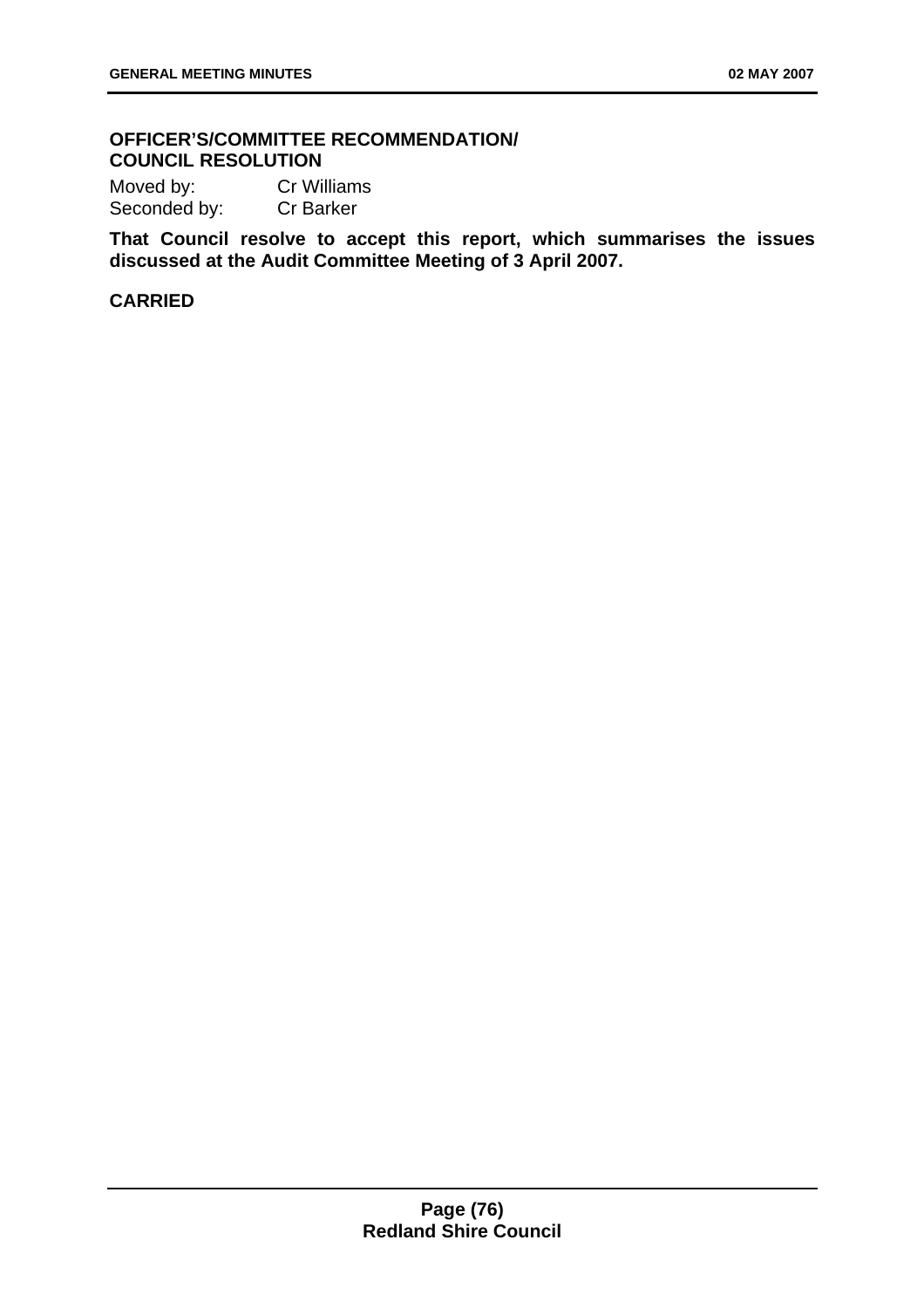## **12.2 REPORTS FROM CORPORATE SERVICES**

#### **12.2.1 ENTERTAINMENT AND HOSPITALITY POLICY AND GUIDELINE REVIEW**

| <b>Dataworks Filename:</b>       | <b>FM Annual Financial Reports</b>                             |
|----------------------------------|----------------------------------------------------------------|
| <b>Attachments:</b>              | <b>POL-3023</b><br>GL-3023<br>PR-3023-001                      |
| <b>Responsible Officer Name:</b> | <b>Ray Turner</b><br><b>General Manager Corporate Services</b> |
| <b>Author Name:</b>              | <b>Kerry Phillips</b><br><b>Manager Financial Services</b>     |

#### **EXECUTIVE SUMMARY**

A policy and guideline for Entertainment and Hospitality expenditure were developed and adopted by Council prior to 1 July 2006, in order to comply with the impact of the revised *Local Government Finance Standard 2005*. Internal Audit recently completed a review of the operation of this framework since 1 July 2006. In addition, the Local Government Accountants' Association (LGAA) sponsored the drafting of a policy framework to support new requirements in this area. Their work has been endorsed by the Queensland Audit Office and was circulated for use in November 2006.

Both bodies of work identified potential opportunities for improvement to Council's framework.

### **PURPOSE**

The purpose of this submission is to provide context for the recommended changes to the policy framework surrounding the record keeping for Entertainment and Hospitality and to seek adoption by Council of the revised Policy and for Council to note the Guideline.

### **BACKGROUND**

Internal Audit recently completed a review of the operation of this framework since 1 July 2006. In addition, the Local Government Accountants' Association (LGAA) sponsored the drafting of a policy framework to support new requirements in this area. Their work has been endorsed by the Queensland Audit Office and was circulated for use November 2006.

Both bodies of work identified potential opportunities for improvement to Council's framework.

### **ISSUES**

The Internal Audit provided sample evidence when scrutinised that provided comfort that expenditure sampled was for official purposes. However, compliance with the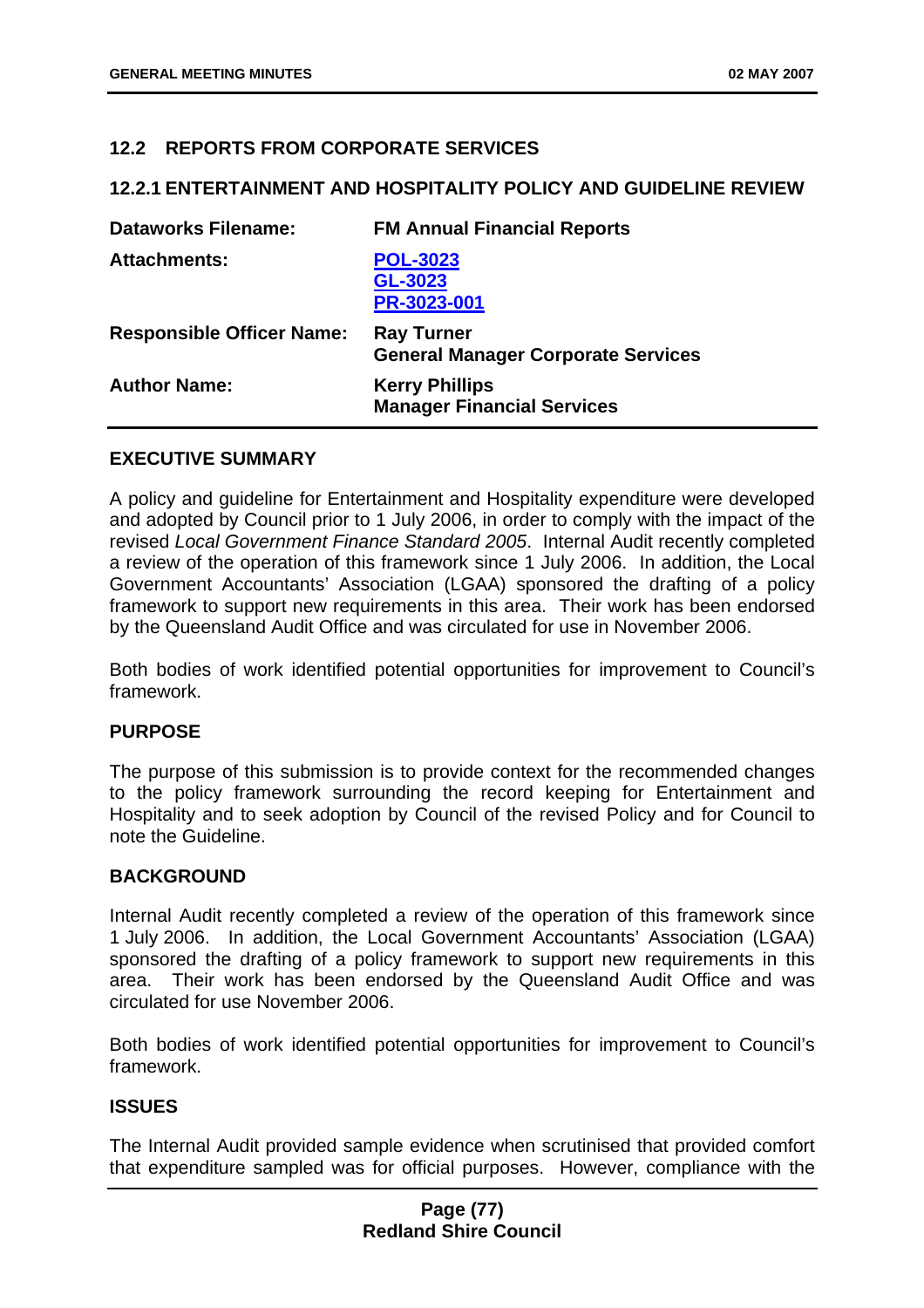additional layer of authorisation and approval provided for in the current guideline and policy was significantly deficient.

The original guideline has been substantially amended and the procedural elements have been largely included in a Procedure document as an addition to the framework.

This procedure document is attached for reference.

The Internal Audit review also identified a significant gap in compliance with account coding requirements. The framework has been restructured and simplified in an attempt to have staff focus on one of the critically important procedural components, namely the coding of Task 4000. In developing the procedure, more explicit examples have been provided. It is expected that the revised, and in many ways simplified framework, will support the capture of the data to support the new reporting regime that has come about as a consequence of the changes to the *Local Government Finance Standard 2005.* 

## **RELATIONSHIP TO CORPORATE PLAN**

The recommendation primarily supports Council's strategic priority to ensure the long term financial viability of the Shire and provide public accountability in financial management.

#### **FINANCIAL IMPLICATIONS**

There will be no financial implications to flow from this revision.

### **CONSULTATION**

The Executive Leadership Group on review of the audit report requested that the Senior Management Group (SMG) determine what was appropriate and reasonable expenditure. In addition, the LGAA sponsored framework set out a number of items for consideration. SMG has met twice based on these meetings and a Consultation paper was drafted. A number of changes are included in the Guideline to clarify what is appropriate and reasonable entertainment and hospitality expenditure for Council to fund.

## **OFFICER'S/COMMITTEE RECOMMENDATION/ COUNCIL RESOLUTION**

| Moved by:    | <b>Cr Williams</b> |
|--------------|--------------------|
| Seconded by: | <b>Cr Barker</b>   |

**That Council resolve to adopt the revised Entertainment and Hospitality Policy POL-3023 and note the Guideline GL-3023, as attached.**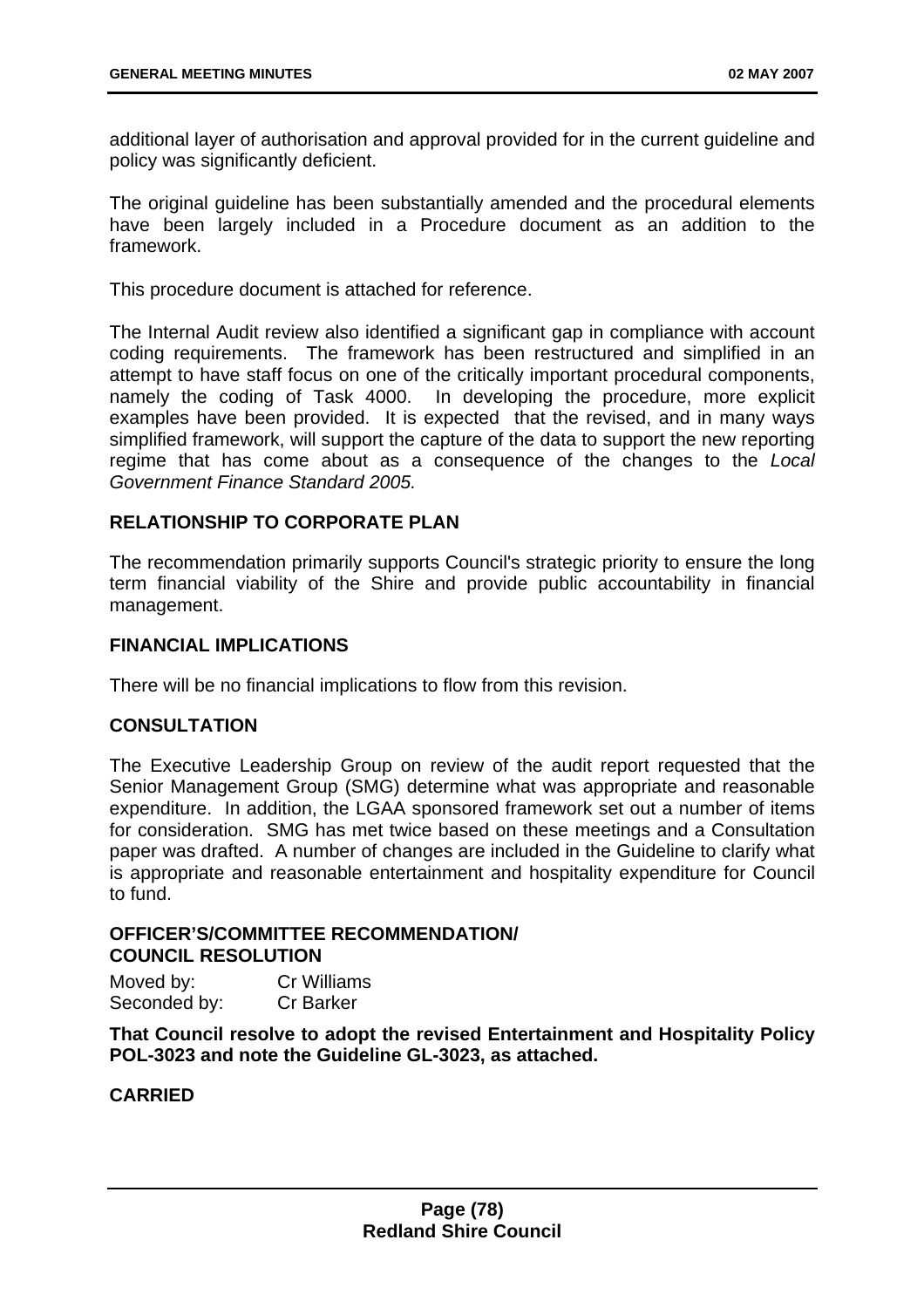## **12.2.2 MARCH 2007 - MONTHLY FINANCIAL REPORTS**

| <b>Dataworks Filename:</b>       | <b>FM - Monthly Financial Reports to Committee</b>                 |
|----------------------------------|--------------------------------------------------------------------|
| Attachment:                      | <b>EOM Report</b>                                                  |
| <b>Responsible Officer Name:</b> | <b>Kerry Phillips</b><br><b>Manager Financial Services</b>         |
| <b>Author Name:</b>              | <b>Kevin Lamb</b><br><b>Services Manager - Financial Reporting</b> |

### **EXECUTIVE SUMMARY**

Section 528(1) of the *Local Government Act 1993* requires that Council's statement of accounts be presented at an ordinary monthly meeting.

The attachments to this report present the March 2007 statement of accounts to Council and provide detailed analytical commentary. Six of the seven Key Financial Performance Indicators exceeded targets set at the beginning of the financial year. These related to:

- level of dependence on rate revenue;
- ability to pay bills current ratio;
- cash balance;
- cash balance  $-$  cash capacity in months:
- longer term financial stability debt to assets ratio; and
- operating performance

One key Financial Performance Indicator fell outside Council's set parameters. This related to the ability to repay Council's debt indicator. This indicator was 20.9% for March which is outside Council's set target of below 17%. This is solely due to the early repayment of QTC loans. This indicator will fall back within the comfort zone before year end.

The operating financial result (Earnings Before Interest, Tax and Depreciation – EBITD) is ahead of budget by \$6.7 million, with operating expenditure favourable by \$7.1 million and operating revenue unfavourable by \$0.4 million.

Capital expenditure is \$6.6 million or 18.2% behind budget expenditure levels at the end of March.

The cash flow position for the year is ahead of forecast levels by \$8.1 million at 31 March 2007. This is principally due to favourable variances experienced in relation to higher receipts for operating grants and subsidies \$0.5 million and lower payments for investment in property, plant and equipment \$6.6 million, materials and services \$4.0 million and employee costs \$0.7 million. Unfavourable variances were experienced with respect to lower receipts from sale of fixed assets \$1.0 million, rates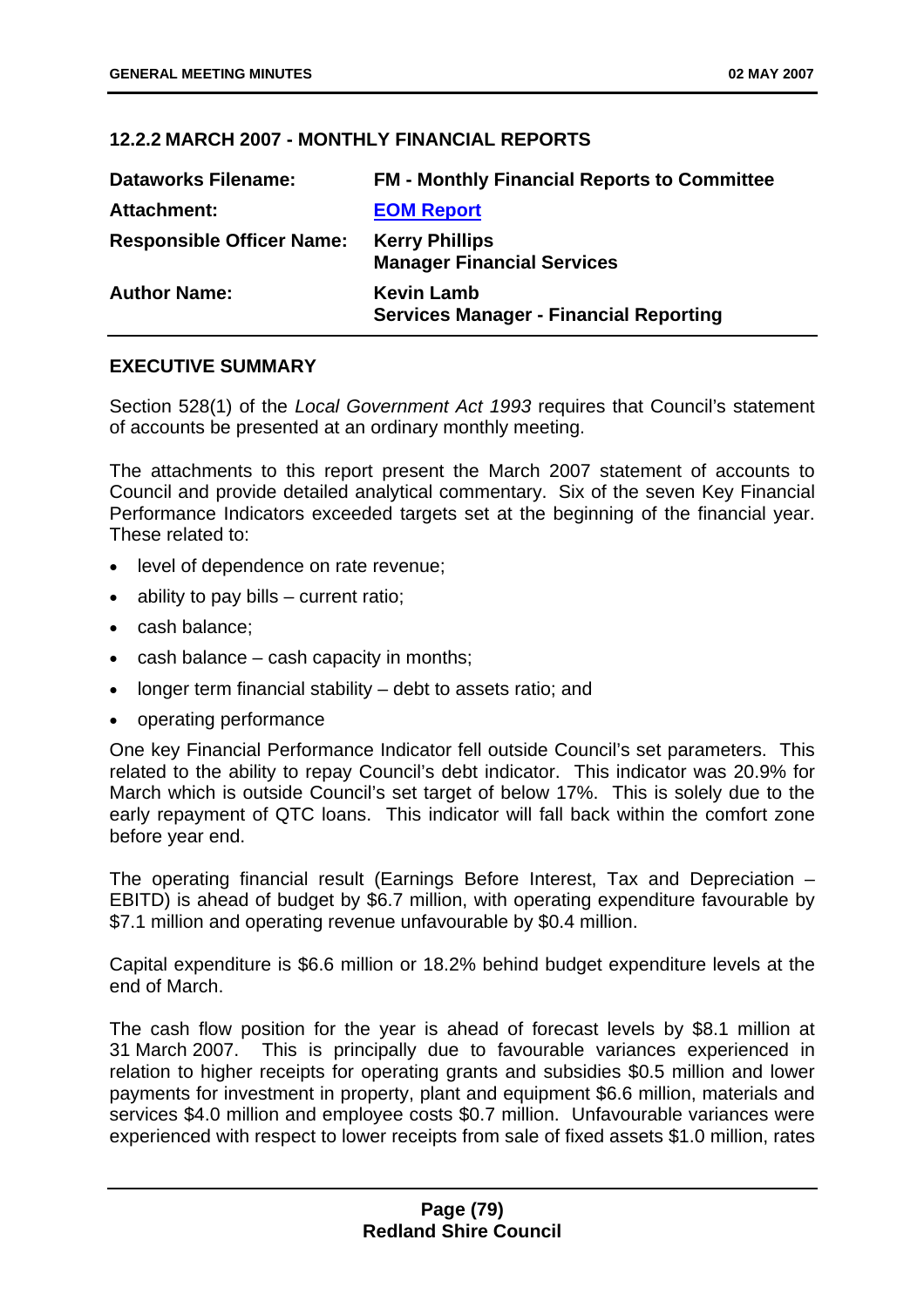and charges \$1.3 million, fees and charges \$0.8 million and capital grants and subsidies \$0.3 million.

## **PURPOSE**

The purpose is to present the March 2007 report to Council and explain the content and analysis of the report. Section 528 of the *Local Government Act 1993* requires the Chief Executive Officer of a local government to present statements of its accounts to the local government.

## **BACKGROUND**

The Corporate Plan contains a strategic priority to ensure the long term financial viability of the Shire and provide public accountability in financial management. For organisational effectiveness, it is important that Council receive and understand the monthly financial statements.

### **ISSUES**

The following elements, shown in the attachments, comprise the End of Month Financial Reports for March 2007:

# **Corporate Financial Report Card (A)**

- Operating Revenue compared with Budget;
- General Operating Costs compared with Budget;
- Capital Expenditure compared with Budget;
- Cash Position; and
- Employee Costs compared with Budget.

# **Report Card Analysis (B)**

### **Council Financial Report 1 (C)**

Shows the percentage variance of year to date actual results compared with year to date budget by colour indicators.

### **Council Financial Report 2 (D)**

Shows year to date actual results compared with annual and year to date budgets. This report has a brief commentary on all year to date variances greater than \$20,000.

A **Balance Sheet (E)**, an **Investment Summary (F)**, a **Statement of Cash Flows (G)**, **Financial Stability Ratios report (H) and**, a **Community Benefit Fund Report (I)** and a **Type III Business Activity Report (J)** have been included to provide the complete picture of Council's Finances.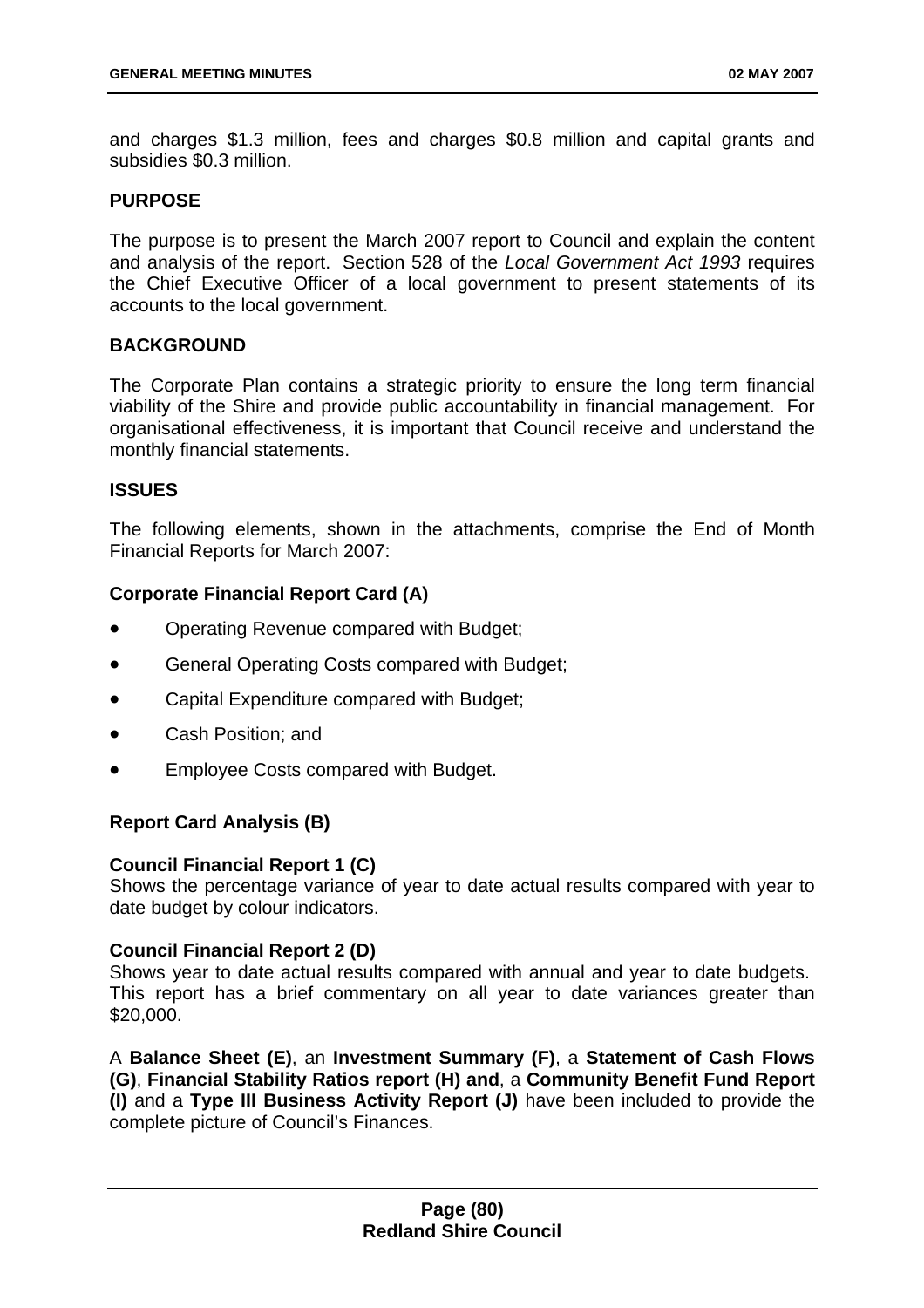## **RELATIONSHIP TO CORPORATE PLAN**

The recommendation primarily supports Council's strategic priority to ensure the long term financial viability of the Shire and provide public accountability in financial management.

### **FINANCIAL IMPLICATIONS**

The overall financial position remains strong with EBITD of \$28.0 million (\$6.7 million ahead of budget). This result is due to total operating revenue of \$108.9 million (\$0.4 behind budget) and total operating costs of \$80.9 million (favourable variance of \$7.1 million).

The Capital expenditure program is \$6.6 million or 18.2% behind targeted expenditure levels at the end of March.

The investment of surplus funds for the month returned a weighted average rate of return of 6.54% that compares favourably to the benchmark UBSWA Bank Bill Index of 6.35%.

The cash balance remains strong at \$46.5 million, equivalent to 4.5 months cash capacity.

## **PLANNING SCHEME IMPLICATIONS**

The Land Use Planning Group was consulted and it is considered that the outcome of recommendations in this report will not require any amendments to the Redlands Planning Scheme.

### **CONSULTATION**

Consultation has taken place amongst the Executive Leadership Group.

### **OPTIONS**

#### **PREFERRED**

That Council note the End of Month Financial Reports for March 2007 and explanations as presented in the attachments.

#### **ALTERNATIVE**

That Council requests additional information.

### **OFFICER'S/COMMITTEE RECOMMENDATION/ COUNCIL RESOLUTION**

Moved by: Cr Williams Seconded by: Cr Barker

**That Council resolve to note the End of Month Financial Reports for March 2007 and explanations as presented in the following attachments:**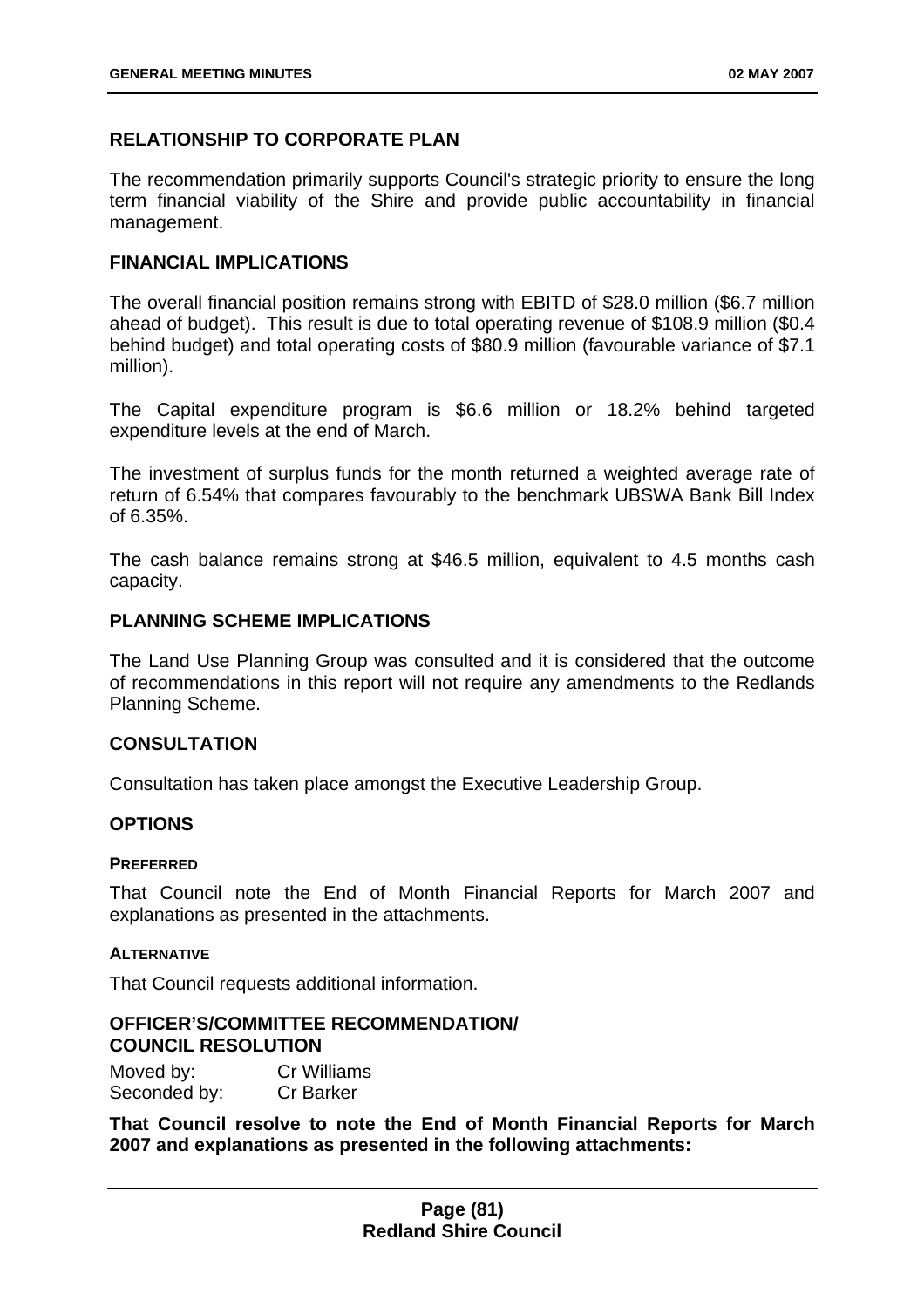- **Corporate Financial Report Card;**
- **Report Card Analysis;**
- **First Council Financial Report;**
- **Second Council Financial Report;**
- **Balance Sheet;**
- **Investment Summary;**
- **Statement of Cash Flows;**
- **Financial Stability Ratios report;**
- **Community Benefit Fund report; and**
- **Type 3 Business Activity Statements.**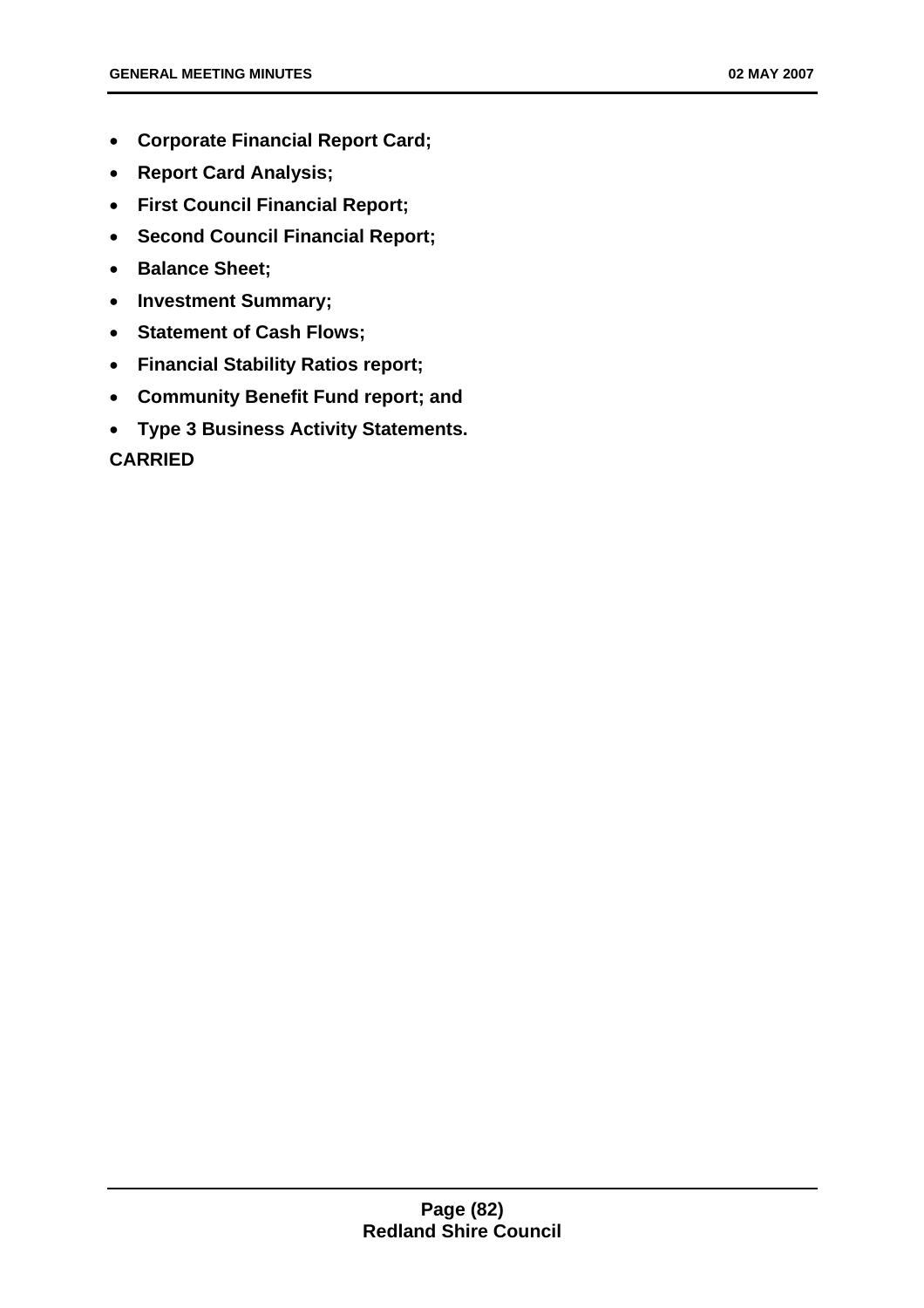# **12.2.3 STAFF PASSENGER FLEET GUIDELINE – REVISION TO GUIDELINE GL-2812**

| <b>Dataworks Filename:</b>       | <b>HRM Council Vehicles</b>                                    |
|----------------------------------|----------------------------------------------------------------|
| Attachment:                      | GL-2812                                                        |
| <b>Responsible Officer Name:</b> | <b>Ray Turner</b><br><b>General Manager Corporate Services</b> |
| <b>Author Name:</b>              | <b>Ray Turner</b><br><b>General Manager Corporate Services</b> |

#### **EXECUTIVE SUMMARY**

At the General Meeting held 20 December 2006, Council approved the Staff Passenger Vehicle Fleet Guideline, GL-2812 including the selection criteria weightings and schedule of available vehicles as Schedules 1.1 and 1.2 of the guideline.

Since that meeting, a review has been undertaken of the operational fleet requirements.

#### **PURPOSE**

The purpose of this submission is to request Council approval of a revision to the Staff Passenger Fleet Guideline GL-2812.

### **BACKGROUND**

- Under GL-2812 Council approval is required to amend the standard of vehicles for varying levels of vehicle usage (clauses 1.1 and 1.2) and the schedule of selection criteria and vehicles available for each usage level (Schedules 1.1 and 1.2).
- Council approved the latest schedule of available vehicles at the General Meeting on 20 December 2006.
- A comprehensive review has been undertaken of the operational fleet requirements and an amended guideline is presented to Council for consideration.

#### **ISSUES**

A comprehensive review has been undertaken of the operational fleet requirements for Council. This review:

- Considered the use and availability of diesel utilities;
- Standardised the types of utilities for similar operational uses;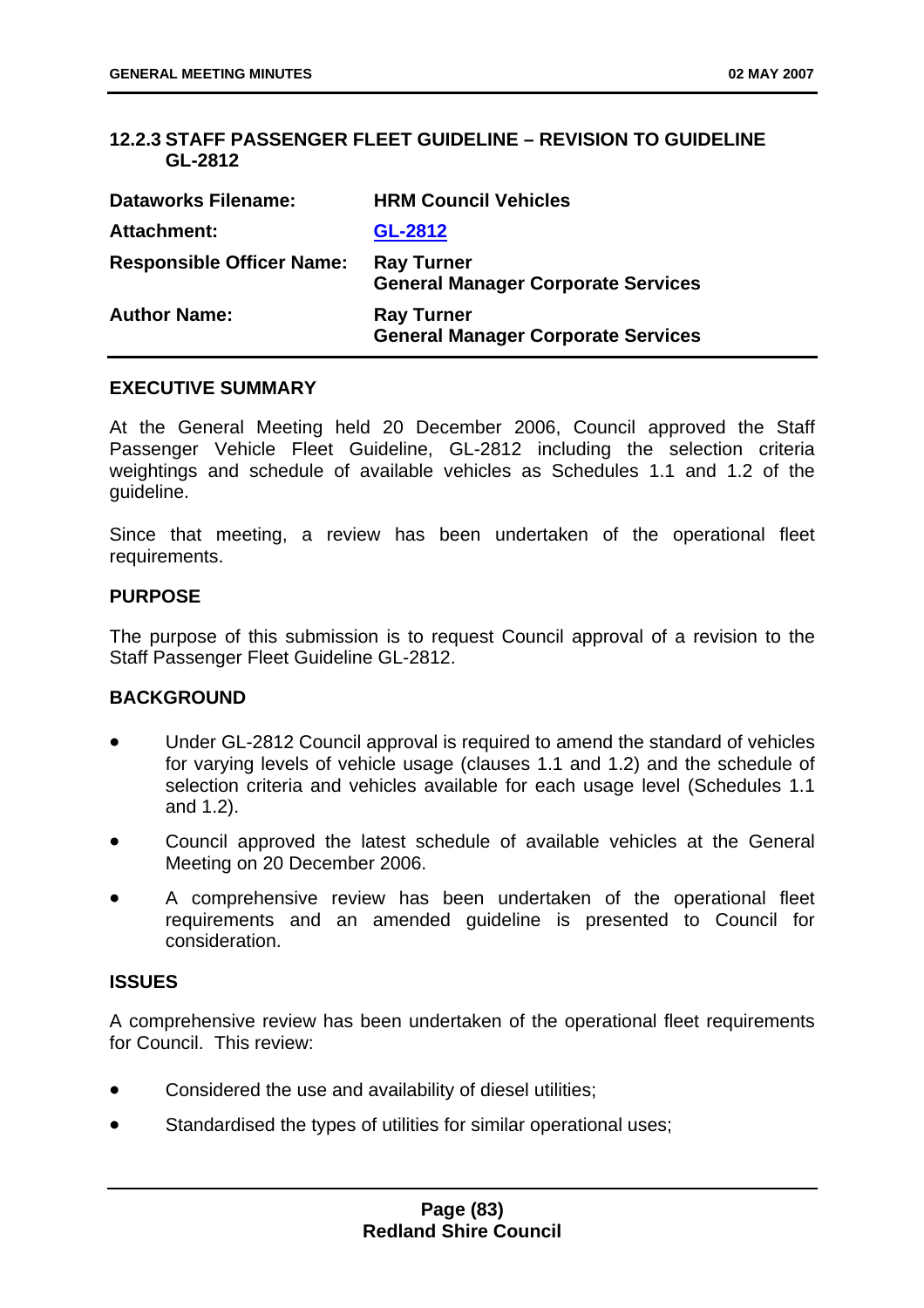• Identified the most efficient number of years to hold various classes of operational vehicles.

The review recommended that four cylinder diesel utilities be used as the standard operational vehicle and that these vehicles be replaced after five years of service.

Quotes were obtained from the approved panel of vehicle suppliers and a schedule of vehicles was determined.

Clause 1.1 and Schedules 1.1 and 1.2 of the Guideline have been amended to reflect the new operational vehicles.

The selection of the operational vehicles in Schedule 1.2 of the Guideline will result in:

- In excess of \$5 million in savings on the capital works program over ten years due to the revised life of the vehicles, the move to four cylinder vehicles, and the lower prices of vehicles as a result of standardisation;
- Savings of in excess of \$70,000 per year in fuel because of the more efficient fuel economy of four cylinder diesel utilities against four and six cylinder petrol utilities;
- Savings of approximately 126 tonnes of  $CO<sub>2</sub>$  emissions per year from the reduced fuel used.

## **RELATIONSHIP TO CORPORATE PLAN**

The recommendation primarily supports Council's strategic priority to ensure the long term financial viability of the Shire and provide public accountability in financial management.

### **FINANCIAL IMPLICATIONS**

The amendments in Clause 1.1 and Schedules 1.1 and 1.2 of GL-2812 will result in savings for Council of \$70,000 per annum for fuel and in excess of \$5 million of capital expenditure over ten years.

#### **CONSULTATION**

Consultation has occurred with Executive Leadership Group, Senior Managers and operational areas of Council.

### **OPTIONS**

### **PREFERRED**

That Council resolve to adopt the revisions to clause 1.1 and Schedules 1.1 and 1.2 of the attached Staff Passenger Vehicle Fleet Guideline GL-2812 to reflect the provision of four cylinder diesel utilities as standard operational vehicles in the fleet.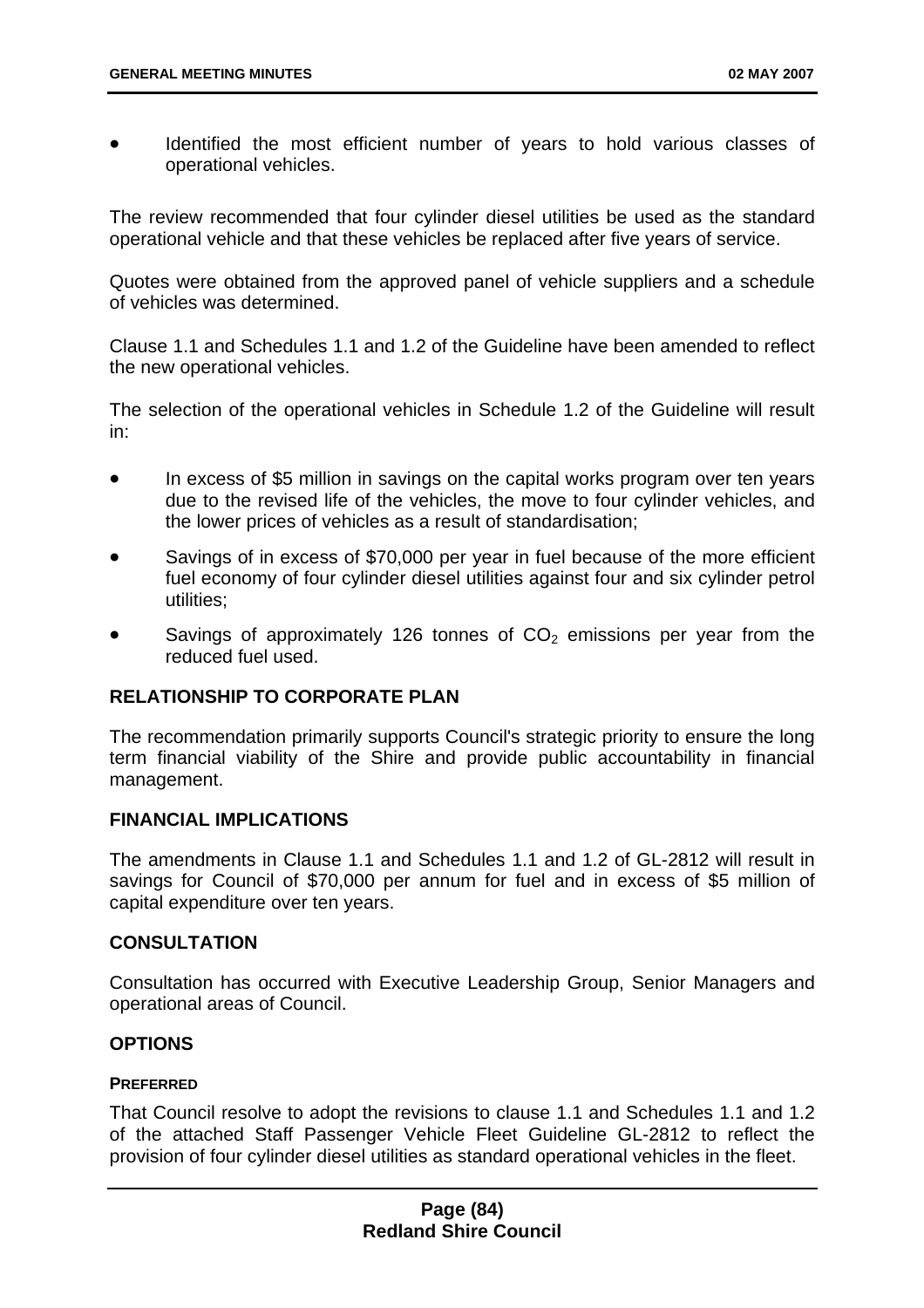#### **ALTERNATIVE**

That Council does not adopt the revisions to clause 1.1 and Schedules 1.1 and 1.2 of the Staff Passenger Vehicle Fleet Guideline GL-2812 to reflect the provision of four cylinder diesel utilities as standard operational vehicles in the fleet.

#### **OFFICER'S/COMMITTEE RECOMMENDATION/ COUNCIL RESOLUTION**

Moved by: Cr Williams Seconded by: Cr Beard

**That Council resolve to adopt the revisions to clause 1.1 and Schedules 1.1 and 1.2 of the attached Staff Passenger Vehicle Fleet Guideline GL-2812 to reflect the provision of four cylinder diesel utilities as standard operational vehicles in the fleet.**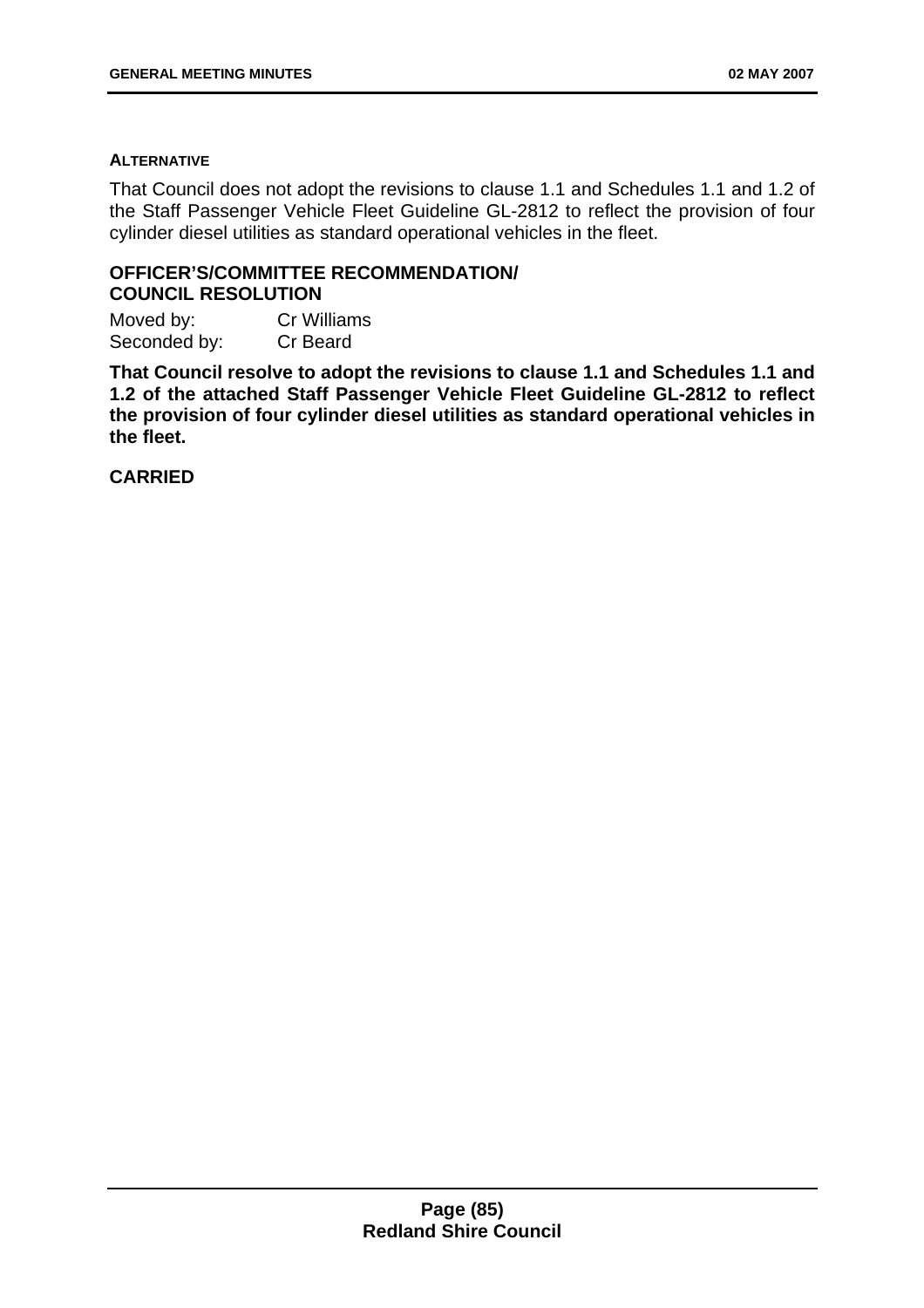# **12.3 REPORTS FROM PLANNING AND POLICY**

### **12.3.1 MONTHLY BALANCED SCORECARD REPORT FOR MARCH 2007**

| <b>Dataworks Filename:</b>       | <b>Gov - Corporate Balanced Scorecard Monthly</b><br><b>Reporting to Committee</b>            |
|----------------------------------|-----------------------------------------------------------------------------------------------|
| <b>Attachment:</b>               | <b>Balanced Scorecard Report - March 2007</b>                                                 |
| <b>Responsible Officer Name:</b> | <b>Warren Van Wyk</b><br><b>Manager Corporate Planning Performance &amp; Risk</b>             |
| <b>Author Name:</b>              | <b>Grant Bennett</b><br><b>Service Manager Corporate Planning &amp;</b><br><b>Performance</b> |

#### **EXECUTIVE SUMMARY**

The monthly Corporate Balanced Scorecard report, as attached, provides a high level overview of Council's performance in key areas of Council business.

This report provides the performance results and comments for the month of March 2007. Performance is shown in one of four ranges: Outstanding (green), above standard (yellow), satisfactory (orange) or unsatisfactory (red). The overall rating for each Perspective is determined by the relative weightings of each KPI it includes.

The overall rating for Redland Shire Council for the month of March is Outstanding.

### **PURPOSE**

To provide Council with the Corporate Balanced Scorecard report for the month of March 2007.

### **BACKGROUND**

The performance management framework for Redland Shire Council includes the requirement for reports to Council on a monthly and quarterly basis as follows:

- The monthly Corporate Balanced Scorecard (BSC) report to Council of overall organisational performance. This report comprises a concise set of high level KPI's that have been developed to reflect organisational performance against financial, customer, internal/business processes, and people and learning perspectives. This report provides Council with a monthly snapshot on how the organisation is performing in key areas of our business.
- A more detailed quarterly operational plan performance report that focuses on performance at a program level. This report comprises a summary of performance against all KPI's and more detailed comments from Managers about performance that falls above or below an acceptable range.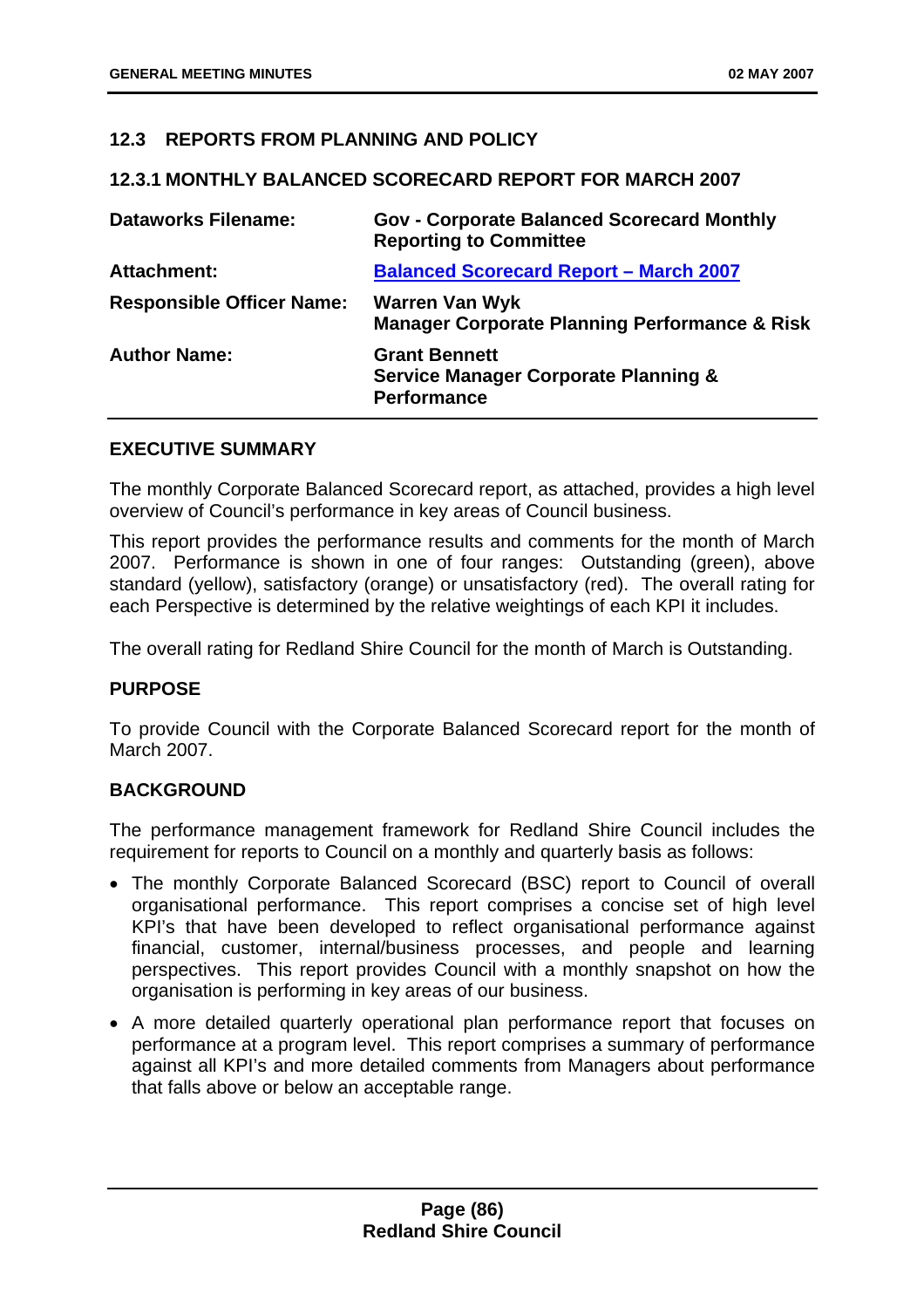## **ISSUES**

The following comments provide an overview of performance under each scorecard perspective and the associated key performance indicators.

#### **Financial Perspective**

#### March Rating: Outstanding

Proven Earnings Before Interest Tax & Depreciation (EBITD) Savings to Budget (weighting 20%) rated at the outstanding level, with a favourable variance to budget at the end of March.of \$6.7 million, with operating expenditure favourable by \$7.1 million and operating revenue unfavourable by \$0.4 million. Full details are provided in the monthly finance report.

Cash Levels within Targets (weighting 8%) rated in the above standard range with the result of 4.5 months comparing favourably to the target of 4 months cash available.

The Capital Works Program Financial Performance KPI (weighting 12%) compares expenditure on finalised projects with budget. The budget for projects that have been completed to date this financial year was \$13,497,739 and actual expenditure on these projects was \$12,805,732.

#### **Customer Perspective**

### March Rating: Outstanding

Capital works program practical completion (weighting 15%) reports on the % of capital project milestones achieved compared to plan and continues to rate in the outstanding range. The result year to date of 124% indicates that milestones overall are being achieved ahead of schedule. Project Delivery Group continues to be well ahead of target with 639 milestones achieved of 465 planned, representing 166 out of 237 capital projects having reached practical completion so far this year. Corporate Services is also ahead of schedule with 271 achieved against 255 due and Planning and Policy is also on target. Redland Water and Waste achieved 12 milestones this month, and YTD 54 milestones (100%) have been achieved as planned.

Compliance with the Australian Drinking Water Guidelines (ADWG, weighting 2.5%): Drinking water quality fully complied (100%) with all 4 key ADWG parameters: e-coli levels, turbidity, pH levels, and manganese levels.

Compliance with our EPA Licence for Wastewater (weighting 2.5%) rated as outstanding, with no non-compliances during March. The YTD result is that 100% of the volume of effluent discharged year to date was compliant with the EPA's requirements.

% of development assessment, integrated commercial and land development applications processed within IPA timeframes (weighting 10%) achieved a 100% result of decisions made within statutory timeframes in March, and as a result the YTD result improved to 95% and met the target for a satisfactory result. This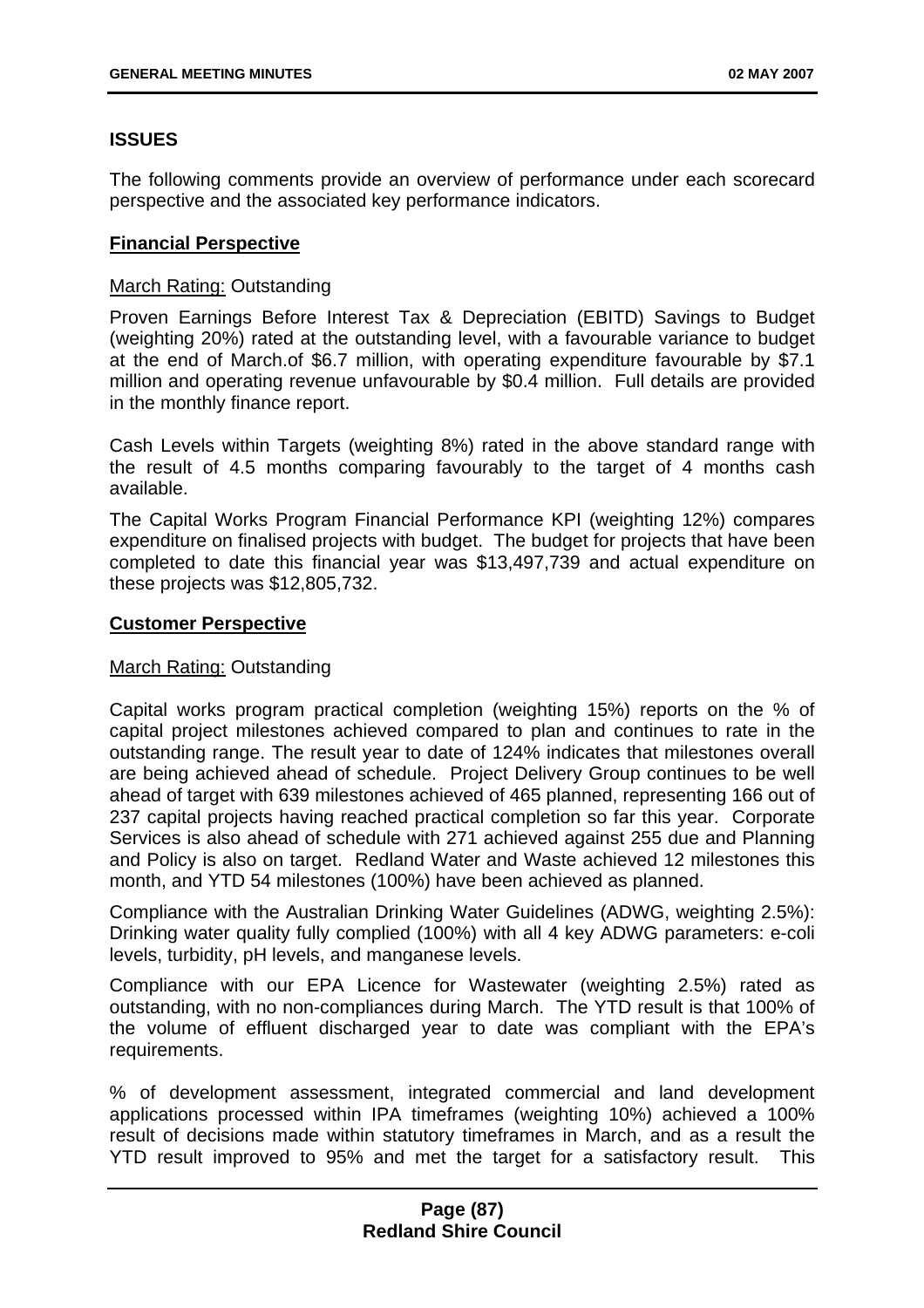continues the excellent results achieved over the past months. This is a significant achievement representing substantial efforts from all teams.

### **Internal Perspective**

#### March Rating: Above Standard

Asset Management Plans Actions Completed (weighting 7.5%) fell slightly to 88% and rated as satisfactory for March.

% of Internal Audit Actions completed within agreed timeframes (weighting 7.5%), continues to rate as outstanding with 100% of audit recommendations completed on schedule.

### **People & Learning Perspective**

#### March Rating: Outstanding

The Lost Time Injury Frequency Rate (weighting 5%) YTD result increased slightly from last month with 2 LTI's reported in March.

% implementation of the Tri-Safe audit action plan (weighting 10%) remains at the outstanding level with all actions due completed in readiness for the interim audit.

## **RELATIONSHIP TO CORPORATE PLAN**

The recommendation primarily supports Council's strategic priority to provide effective organisational leadership through strategic planning and accountable and ethical standards of practice.

### **FINANCIAL IMPLICATIONS**

No direct financial implications arise from this report. The report does contain several indicators that either reflects financial performance to date, or which will have had a direct or indirect impact on financial performance.

# **PLANNING SCHEME IMPLICATIONS**

The Land Use Planning Group was consulted and it is considered that the outcome of recommendations in this report will not require any amendments to the Redlands Planning Scheme.

# **CONSULTATION**

The data and comments in the report were provided by relevant managers and were compiled by the Corporate Planning, Performance and Risk Group.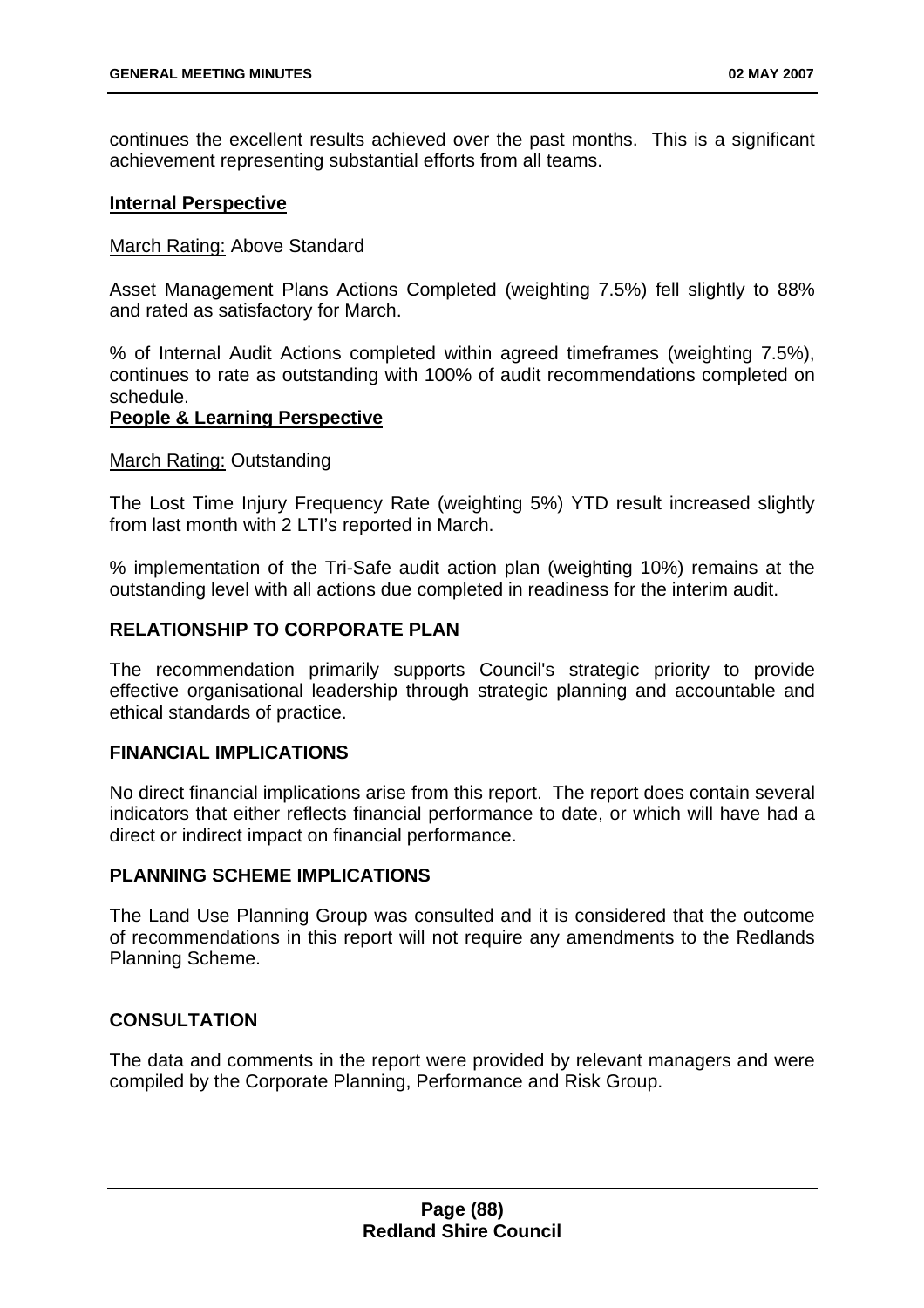# **OPTIONS**

### **PREFERRED**

That Council resolve to note the Corporate Balanced Scorecard for the month of March 2007.

### **ALTERNATIVE**

That Council resolve to note the Corporate Balanced Scorecard for March 2007 and request additional information.

### **OFFICER'S/COMMITTEE RECOMMENDATION/ COUNCIL RESOLUTION**

Moved by: Cr Williams Seconded by: Cr Barker

**That Council resolve to note the Corporate Balanced Scorecard for the month of March 2007, as attached.**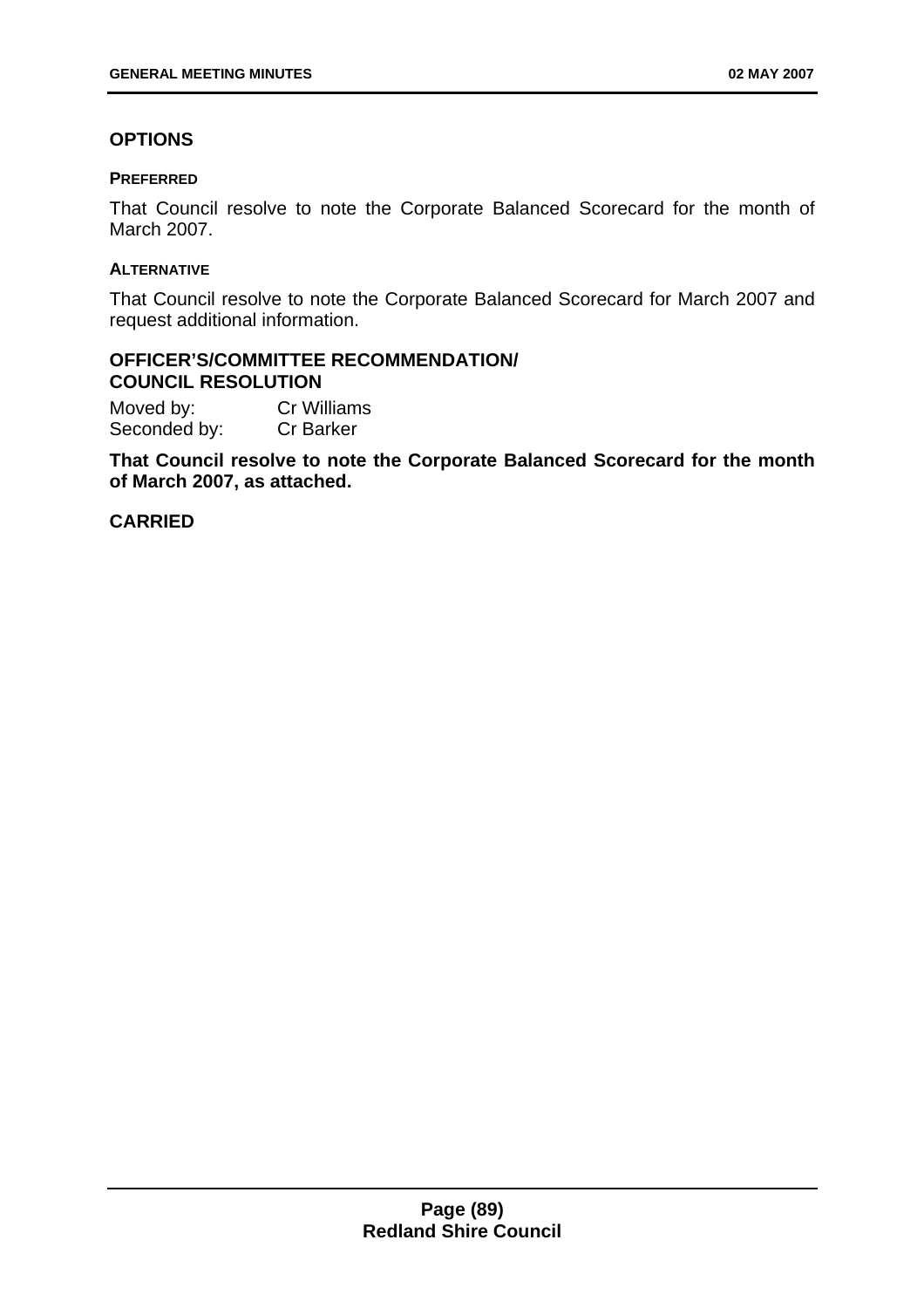## **12.3.2 QUARTERLY OPERATIONAL PLAN REPORT FOR MARCH 2007**

| <b>Dataworks Filename:</b>       | <b>GOV</b> - Corporate Performance Reporting -<br>Quarterly                                   |
|----------------------------------|-----------------------------------------------------------------------------------------------|
| <b>Attachment:</b>               | Quarterly Operational Plan Report - March 2007                                                |
| <b>Responsible Officer Name:</b> | Warren van Wyk<br><b>Manager Corporate Planning Performance &amp; Risk</b>                    |
| <b>Author Name:</b>              | <b>Grant Bennett</b><br><b>Service Manager Corporate Planning &amp;</b><br><b>Performance</b> |

### **EXECUTIVE SUMMARY**

Council adopted a new Corporate Plan for 2006 – 2010 on 21 December 2005. Implementation of the Corporate Plan occurs through the annual Operational Plan.

The 2006/07 Operational Plan adopted on 31 May 2006 (and amended to reflect some minor changes in September 2006 and February 2007), highlights to the Council and the community the key initiatives that Council will pursue this financial year towards achievement of the Corporate Plan's long term objectives.

In line with the *Local Government Finance Standard 2005*, the 2006-07 Operational Plan sets out the Key Outputs that will be delivered during the 2006/07 year for each of the Strategies in the Corporate Plan, and the Key Performance Indicators (KPI's) for those Outputs. This quarterly report shows the actual achievements to date towards delivering on those KPI's, and by doing so also ensures that Council meets its obligations to monitor progress on delivering its Corporate and Operational Plans as required by t*he Local Government Act 1993.* 

The reporting system is designed to rate performance against each KPI in one of four ranges:

- Outstanding – Green (or  $\dot{x}$  in the summary)
- Above Standard – Yellow  $(\checkmark)$
- Satisfactory – Orange  $($ \blacktriangle )
- Unsatisfactory – Red  $(x)$

### **PURPOSE**

This report ensures Council complies with the requirements of the *Local Government Act* and enables Council to monitor its business performance against its approved Operational Plan.

# **BACKGROUND**

The Corporate Plan 2006 – 2010 includes 129 Strategies. To ensure a more strategic focus is maintained and reports are manageable, Council identified in this year's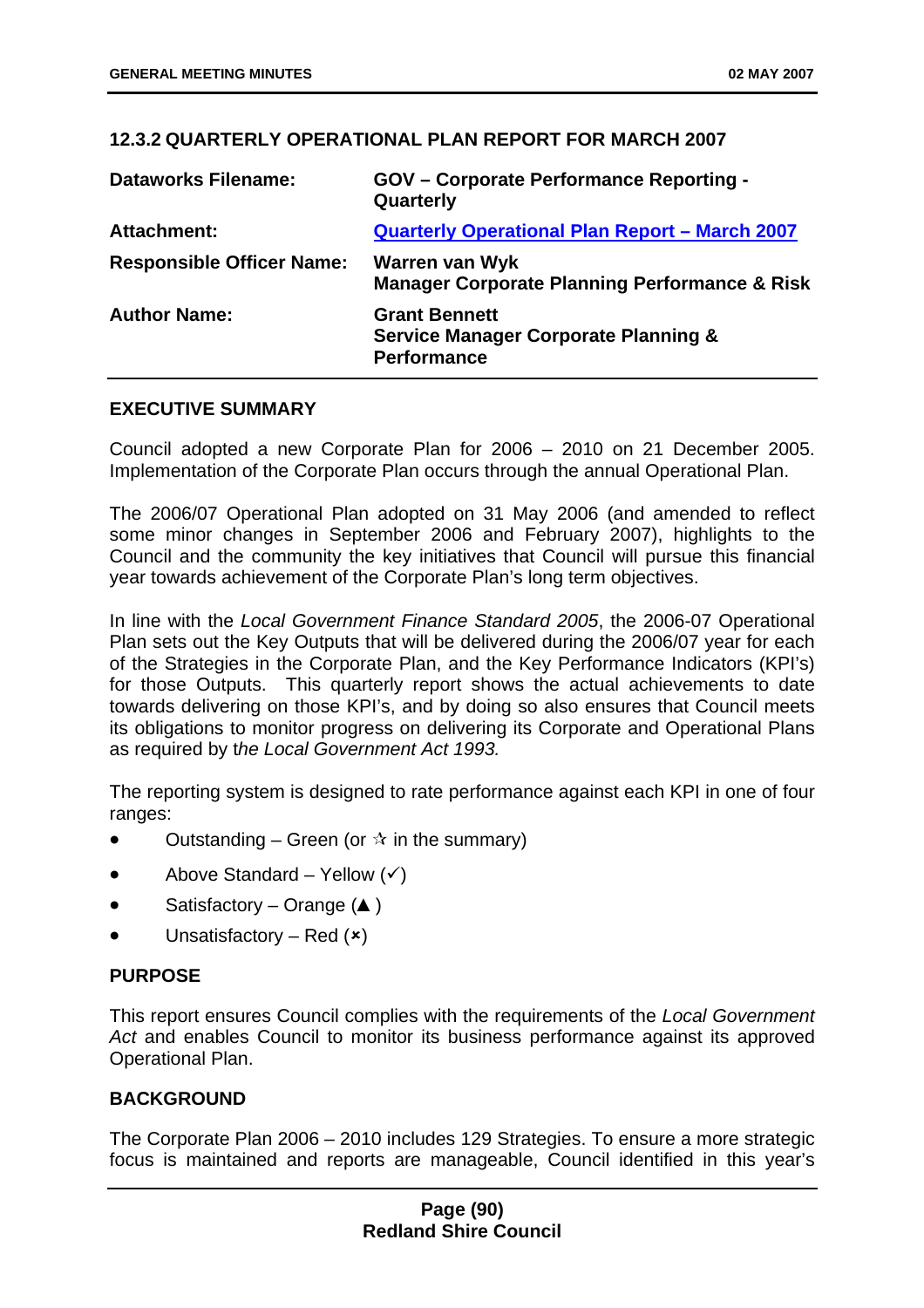Operational Plan only the most significant outputs scheduled to occur this year for each Strategy. For some Strategies there are no Key Outputs identified this year because they are scheduled to be delivered in later years of the Corporate Plan.

This is the normal "exceptions" based report which focuses on KPI's performing in the unsatisfactory or outstanding ranges. A full report detailing results for all KPI's is available from the Corporate Planning Performance & Risk Group (CPPR) and will be posted on the intranet. A copy of the KPI Register; which includes comprehensive details of all KPI's including detailed definitions, sources of data, calculation methodology, targets each quarter, responsible officers and associated information; is available from CPPR and has been provided in the Councillors resource area for information.

## **ISSUES**

Overall Performance – March Quarter (refer to the Attachment pp.3-7)

Performance against the Operational Plan as a whole rated in the above standard range for the quarter. The overall range of performance against each Strategic Priority is:

- Outstanding Community Health & Wellbeing, Economic Prosperity and Organisational Leadership.
- Above Standard Natural Environment and Essential Services.
- Satisfactory Physical Character, Financial Management and People Management.
- Unsatisfactory Knowledge Management.

### KPI performance summary

There are a total of 120 KPI's that are reportable in the 2006-07 Operational Plan. For the March quarter these KPI's rated as follows:

- Outstanding  $-63$  KPI's (52%)
- Above Standard 8 KPI's (7%)
- Satisfactory 29 KPI's (24%)
- Unsatisfactory 20 KPI's (17%) performed below expected levels.

Councillors will note that the targets for some KPI's are shown in the report as Satisfactory 0, Above Standard 1 and outstanding 2. This indicates that there was no planned action/s in the relevant quarter. However, these ranges are required to allow the reporting system to assign scores when an actual result is entered.

Summary comments on the performance against each Strategic Priority follow. Comments on specific KPI's are included where an unsatisfactory result has occurred this quarter.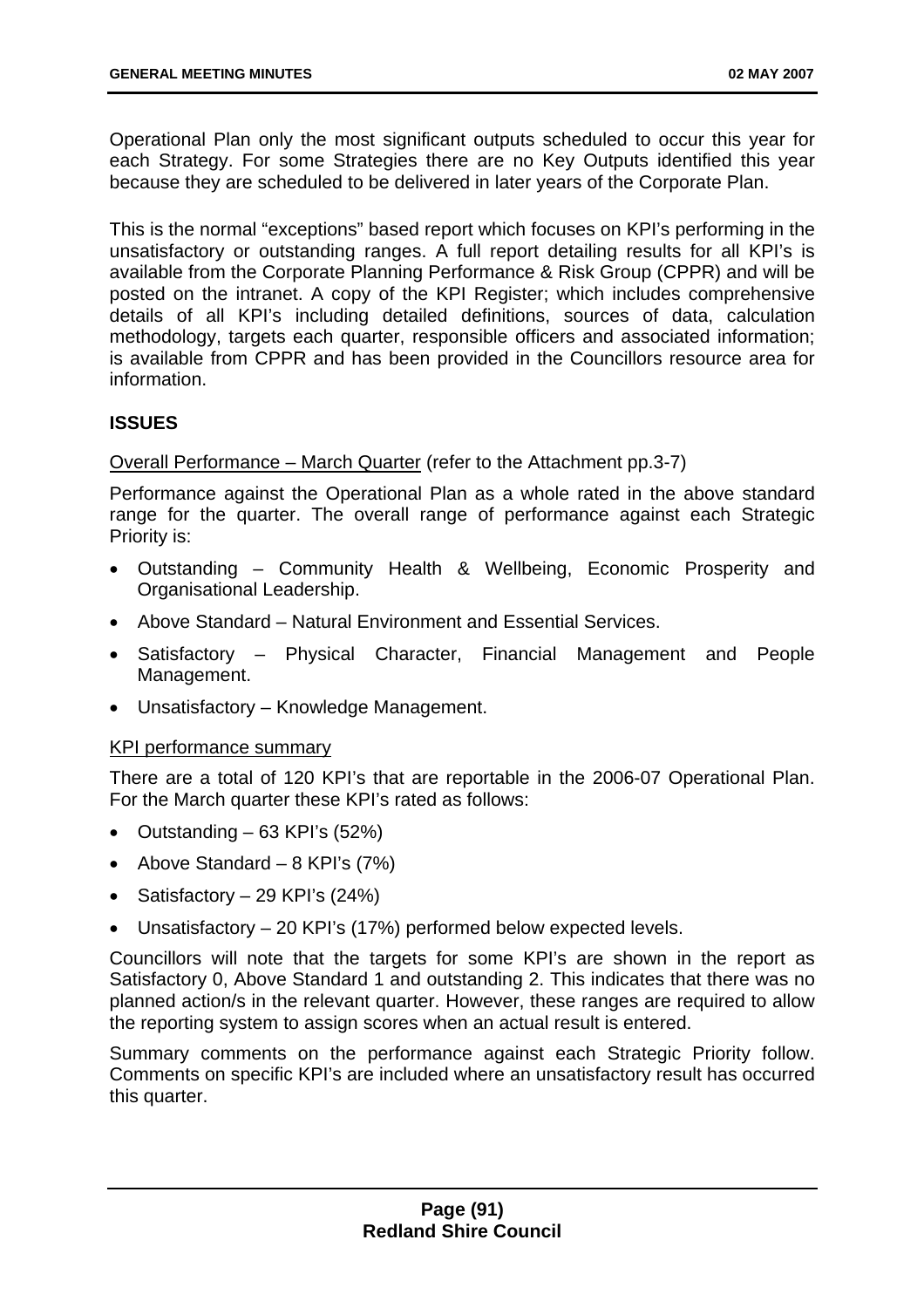Natural Environment (refer to the Attachment pp. 9 - 10)

• Coastal and Waterways, Biodiversity, and Environmental Performance Programs all performed at an above standard level with all key initiatives either on or ahead of their delivery schedule.

Physical Character (refer to the Attachment pp. 11 - 15)

- Development Assessment achieved an outstanding result this quarter with DA approvals and RRIF projects all meeting targets as planned.
- Local Area Planning and Open Space Programs achieved a satisfactory rating this quarter with the majority of initiatives progressing as planned. The only exceptions are: the completion of the Dunwich and Cleveland Town Centres which is behind schedule and administrative action is being taken to rectify this issue; and the review of the RPS provisions for compatibility with SEQ Regional Plan re Capalaba and Cleveland major business centres projects which is deferred pending completion of a DMR study.
- Land Use & Infrastructure Planning Program achieved a below satisfactory result.
	- The result of 50% for the completion of six-monthly RPS amendment actions was below satisfactory. All actions under the control of Land Use Planning Group have been completed on time, with the project being behind schedule due to delays with responses from the Department and Minister.
	- Although behind the original schedule, completion of the PIP and ICS is meeting the revised project plan timeframes and is on track to achieve a final draft in April/May 2007, and this is expected to enable referral to the State Government for the first State Interest check in June, 2007.
	- The Local Growth Management Plan is behind schedule due to delays in completing background studies. The draft document has been circulated for internal officer comment and to OUM for feedback on structure and formatting. The next stage will be a workshop with Councillors programmed for April, 2007.

Essential Services (refer to the Attachment pp.16-30)

- Roads & Drainage, Transport and Marine Facilities Programs achieved an outstanding rating, with the vast majority of their KPI's performing at the outstanding level.
- Water Supply, Wastewater and Waste Management Programs achieved an above standard rating this quarter. The only KPI rating unsatisfactory is the completion of the Waste Infrastructure Planning report which was delayed while further investigations were carried out on sites.
- The KPI's that performed below satisfactory in Essential Services in some cases reflect the impact of State Government actions concerning regional water supply and planning. As a consequence, these projects have been delayed until next quarter or deferred until next financial year.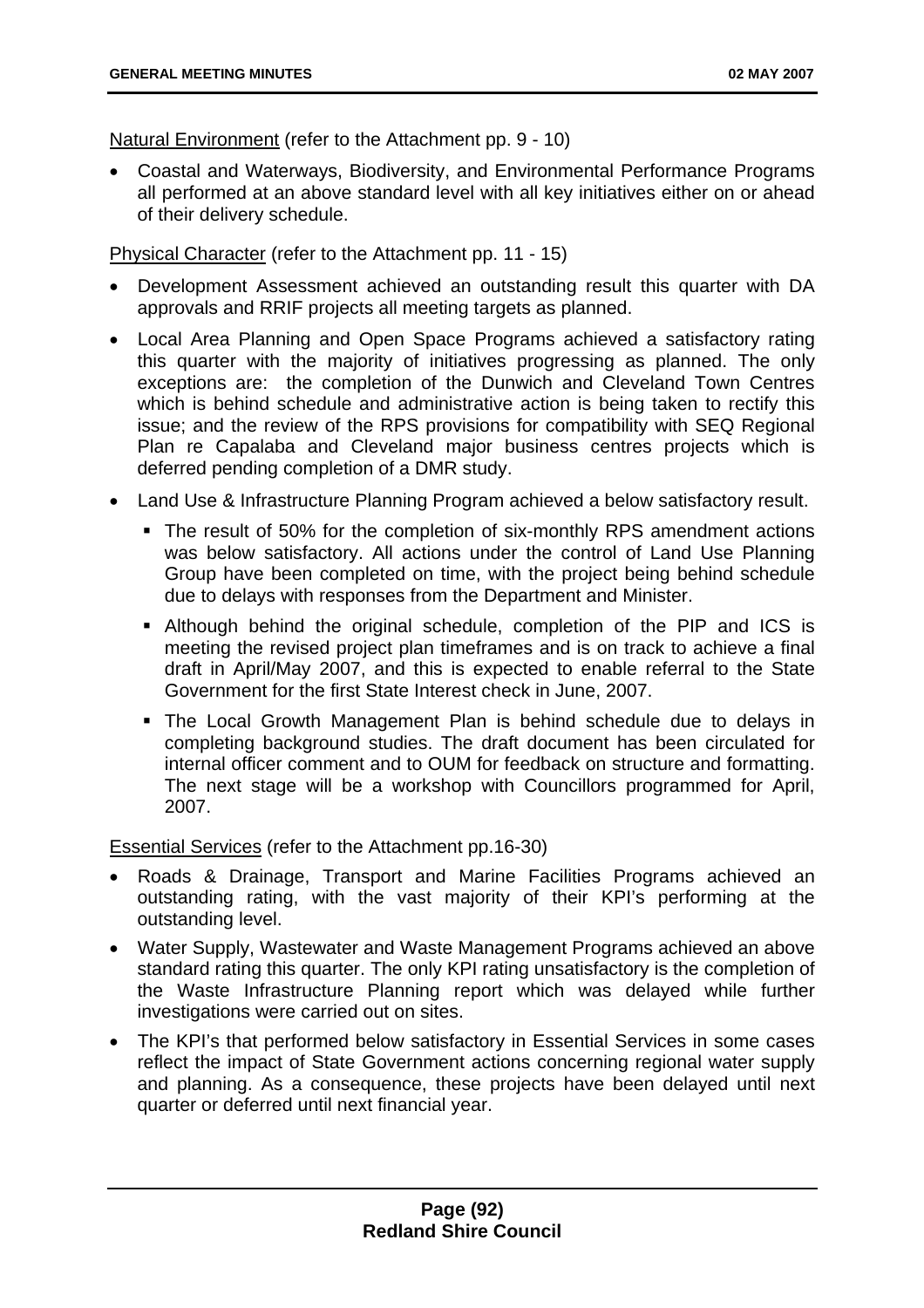Community Health & Wellbeing (refer to the Attachment pp.31 - 35)

- Strong Communities and Disaster Management Programs both achieved an outstanding rating, with the vast majority of their KPI's performing at the outstanding level.
- Sport & Recreation, Arts & Culture and Community Health & Safety Programs all achieved an above standard rating with all KPI's (except one) performing satisfactorily or better. The development of the partnership agreement to support the Cultural Plan is behind schedule due to the new Senior Adviser taking up duty later than anticipated.

Economic Prosperity (refer to the Attachment pp. 39- 44)

- Business Attraction and Tourism Development Programs and all their KPI's rated in the outstanding range. All initiatives are well ahead of schedule.
- Business Retention & Expansion rated above standard with all KPI's except one rating outstanding.
	- Although progress was achieved this quarter, we remain behind schedule. A new supplier (Allegro) has been appointed as the wireless provider for Connect SEQ.

Organisational Leadership (refer to the Attachment pp. 45 - 49)

- Governance; and Marketing & Communications Programs rated in the outstanding range. All initiatives are either on or ahead of schedule.
- Strategic Planning; and Regional Collaboration Programs performed at an above standard level with all initiatives on schedule or better.

Financial Management (refer to the Attachment pp. 50 - 52)

- Asset Management program rated outstanding with all KPI's on target or better.
- Financial Planning & Disclosure Program rated above standard and all KPI's rated satisfactory or better.
- Treasury Program achieved a below satisfactory result. This was due to work on researching an overall framework for revenue and charging of council services being behind the original schedule as available resources were reallocated to other projects such as the planning & policy core services review.

Knowledge Management (refer to the Attachment pp. 53 - 56)

- Information Management Program rated satisfactory with all KPI's on track except:
	- The installation and commissioning of wireless infrastructure in Chambers is behind schedule with a result of 60% against a target of 95%. However the project continues to progress and equipment is purchased and ready to install.
	- **Implementation of the "As designed as constructed system for as constructed** plans is underway, however the implementation stage is currently slightly behind the planned schedule.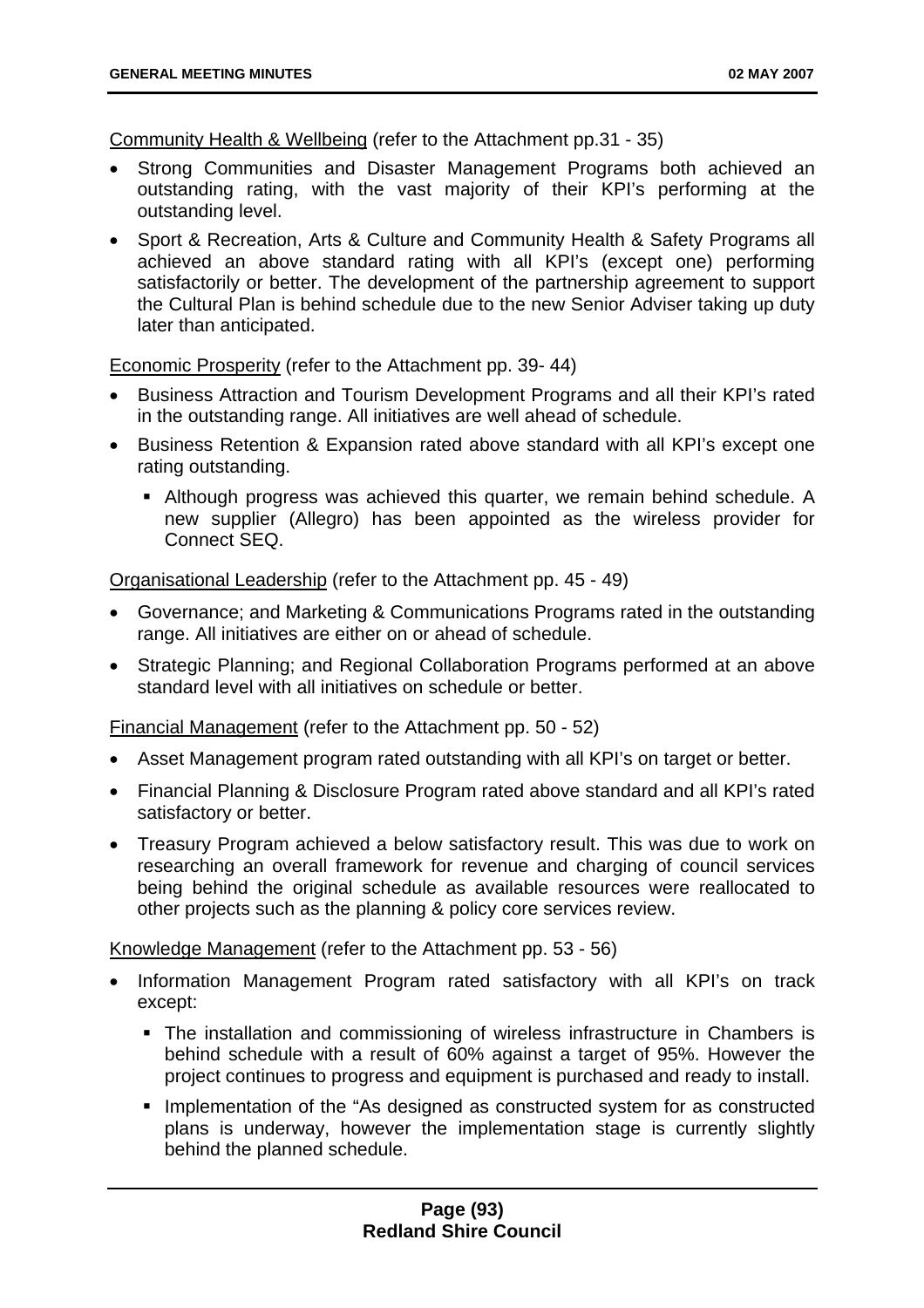- The implementation of the Dataworks browser interface has been deferred until 07/08 as was foreshadowed in last quarter's report.
- The Learning Program rated unsatisfactory mainly due to the e-learning strategy being deferred until work on the Aurion L&D module is completed, however the project is expected to be completed by Q4.

People Management (refer to the Attachment pp. 57 - 60)

- Both the Organisational Improvement and Human Resource Management Programs rated satisfactory this quarter. KPI's that did not achieve a satisfactory result included:
	- The development of the organisational climate change management strategy has been deferred pending decisions on the priority/timing of a culture/climate survey.
	- % completion of the RSC employee value proposition and inclusion in the recruitment process has been deferred until Q4.
	- Development of a reward and recognition program, although behind schedule, has made progress with key elements being addressed and a recruitment agency engaged and a review of remuneration structure for critical positions completed.

# **RELATIONSHIP TO CORPORATE PLAN**

The recommendation primarily supports Council's strategic priority to provide effective organisational leadership through strategic planning and accountable and ethical standards of practice.

# **FINANCIAL IMPLICATIONS**

No direct financial implications arise from this report. The report does contain several indicators that either reflects financial performance to date or which will have had a direct or indirect impact on financial performance.

# **PLANNING SCHEME IMPLICATIONS**

The Land Use Planning Group was consulted and it is considered that the outcome of recommendations in this report will not require any amendments to the Redlands Planning Scheme.

# **CONSULTATION**

The data and comments in the report were provided by relevant managers and were compiled by the Corporate Planning, Performance and Risk Group.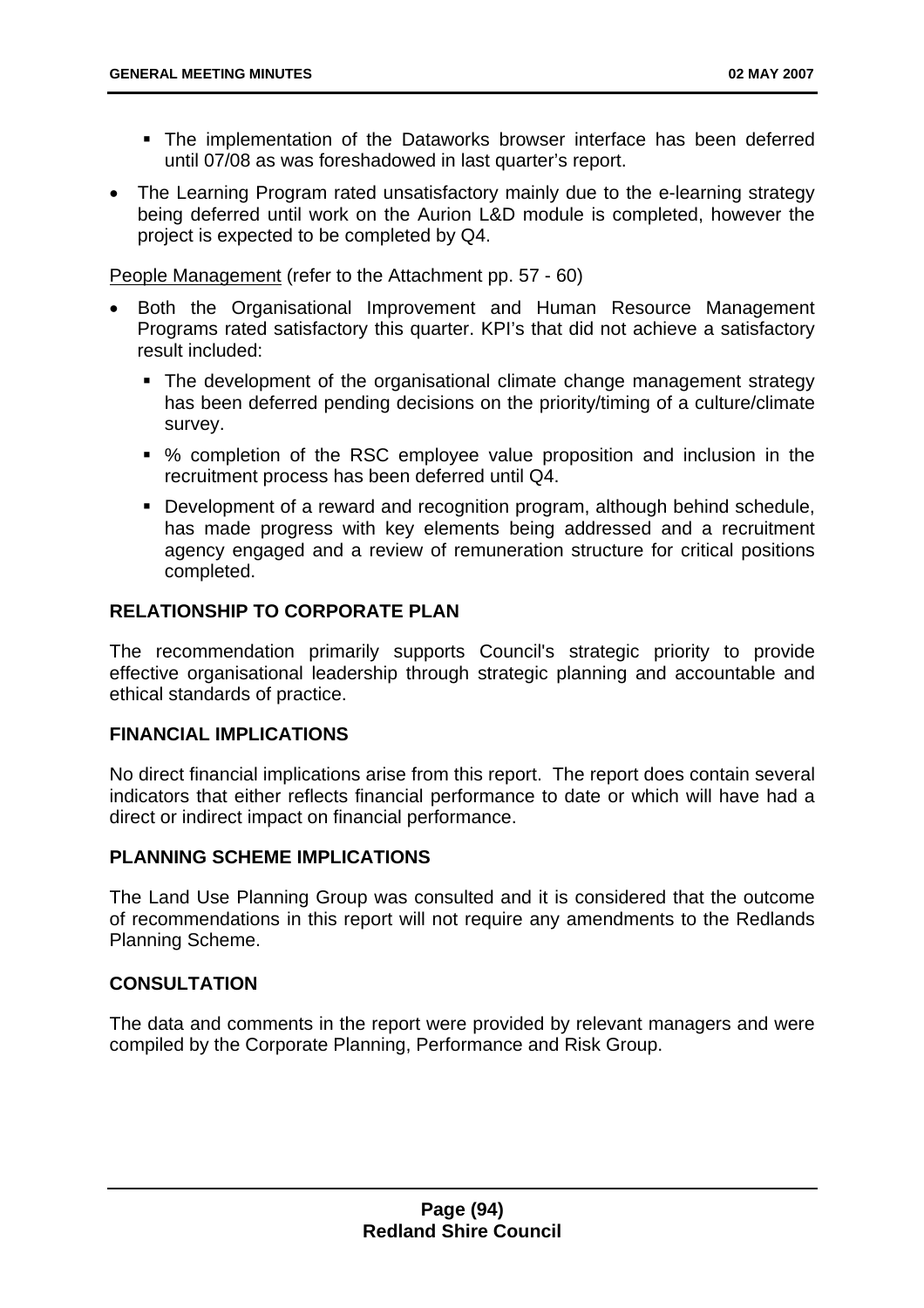# **OPTIONS**

#### **PREFERRED**

That Council resolve to note the Operational Plan Report for the March Quarter 2007.

#### **ALTERNATIVE**

That Council resolve to note the Operational Plan Report for the March Quarter 2007 and seek additional information.

## **OFFICER'S/COMMITTEE RECOMMENDATION/ COUNCIL RESOLUTION**

Moved by: Cr Williams Seconded by: Cr Barker

**That Council resolve to note the Operational Plan Report for the March Quarter 2007, as attached.**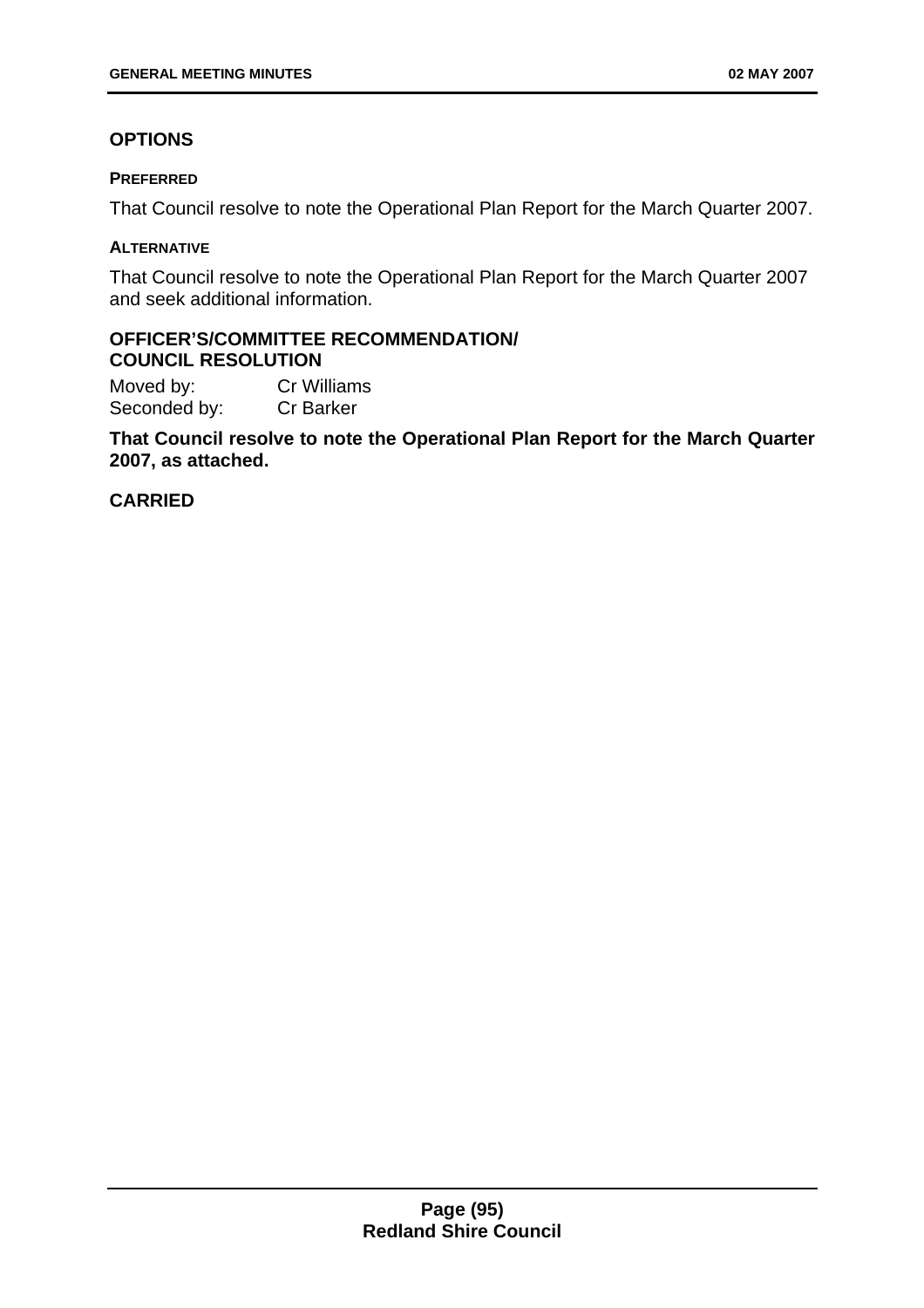# **12.3.3 CORPORATE PLAN REVIEW 2007**

| <b>Dataworks Filename:</b>       | GOV Corporate Plan 2006-2010 - Review 2007                                 |
|----------------------------------|----------------------------------------------------------------------------|
| <b>Responsible Officer Name:</b> | Warren van Wyk Manager Corporate Planning<br><b>Performance &amp; Risk</b> |
| <b>Author Name:</b>              | Warren van Wyk Manager Corporate Planning<br><b>Performance &amp; Risk</b> |

## **EXECUTIVE SUMMARY**

In January 2007, Executive Leadership Group (ELG) initiated a review of the 2006- 2010 Corporate Plan's strategic priorities and programs with the aim to identify overlaps, simplify terminology and reduce the number of strategic priorities and programs wherever feasible.

This review is a refinement of the structure of the Corporate Plan and continues the strategic direction set by Council with the adoption of the plan.

### **PURPOSE**

The purpose of this report is to recommend changes to the 2006-10 Corporate Plan aimed at eliminating overlaps, simplifying terminology and reducing the number of strategic priorities and programs.

### **BACKGROUND**

On 15 January 2007, ELG initiated a review of the 2006-10 Corporate Plan's strategic priorities and programs with the aim to identify overlaps, simplify terminology and reduce the number of strategic priorities and programs wherever feasible.

Extensive research was undertaken of the Corporate Plan's of other councils in most Australian states and in New Zealand. The Corporate Plan for each Council is different, but in many ways the same.

In effect, 15 Corporate Plans of other councils were reviewed as follows:

- Queensland (5) – Logan, Maroochy, Gold Coast, Cairns, Johnstone;
- New South Wales (2) – Newcastle, Wollongong;
- Victoria (3) – Melbourne, Geelong, Frankston;
- South Australia (2) – City of Holdfast Bay, City of Salisbury;
- Western Australia (1) – City of Stirling;
- New Zealand (2) – Auckland, Wellington.

On 27 March and 16 April, the suggested changes to the Corporate Plan were considered and endorsed by ELG for further consideration by Council.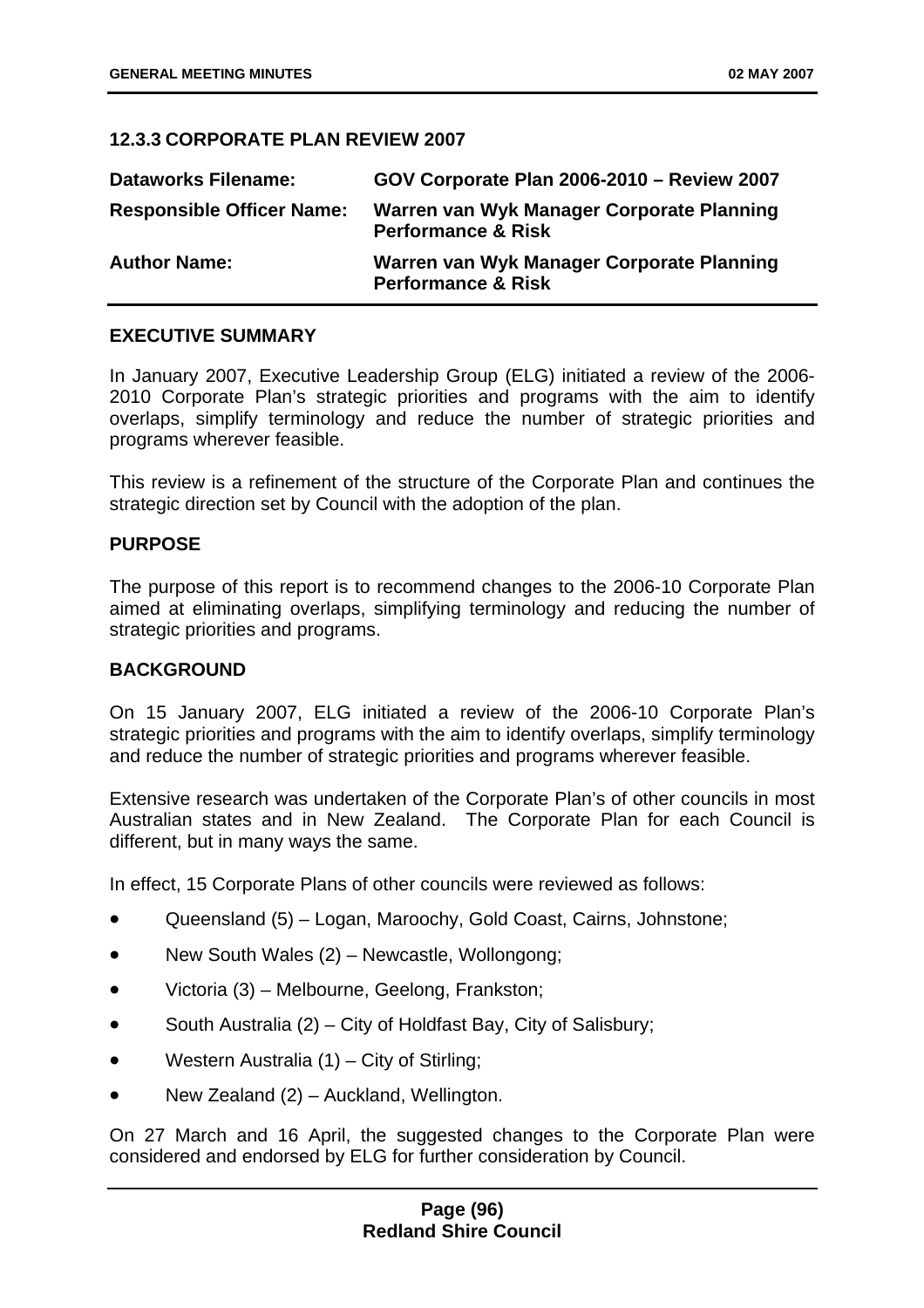## **ISSUES**

Each Strategic Priority is briefly reviewed below with the aim of identifying improvements.

## **1. Natural Environment**

All fifteen councils consider the management of the environment as a significant strategic issue and have a Strategic Priority focused on the environment. The terminology used by Redland Shire Council (RSC) is simple to understand and Natural Environment identifies the focus in this Strategic Priority as different from the Built Environment and should remain unchanged.

## **2. Physical Character**

Nine councils focus on land use planning and management as a significant strategic issue. Other councils refer to it more vaguely or not at all. The current term used by RSC is not used by other councils and is not readily understood by the community. It is proposed that this Strategic Priority should have a change in name as follows:

• *Strategic Priority Name* – Land Use.

### 2.1 Open Space Program

There is currently a perceived duplication of programs and / or strategies relating to open space under two strategic priorities as follows:

- Physical Character Open Space Program:
- Community Health & Wellbeing Sport and Recreation Program includes a strategy that focuses on 'providing open space areas'.

The Manager Land Use Planning advised that "open space" is perceived to include sports fields, urban parks and similar areas. A more accurate term is "greenspace" since this Strategic Priority encompasses the urban footprint as well as rural, bushland and conservation areas.

It is proposed that this program be changed as follows:

- *Program Name* Greenspace;
- *Program Description* Create, manage and enhance the Shire's rural land uses and greenspace areas inclusive of rural, bushland and conservation land;
- *Objective*  To create, manage and enhance greenspace, rural, bushland and conservation spaces that contribute to the Shire's scenic landscape amenity and natural, physical and cultural character;
- *Strategy* Develop and implement greenspace acquisition and enhancement initiatives.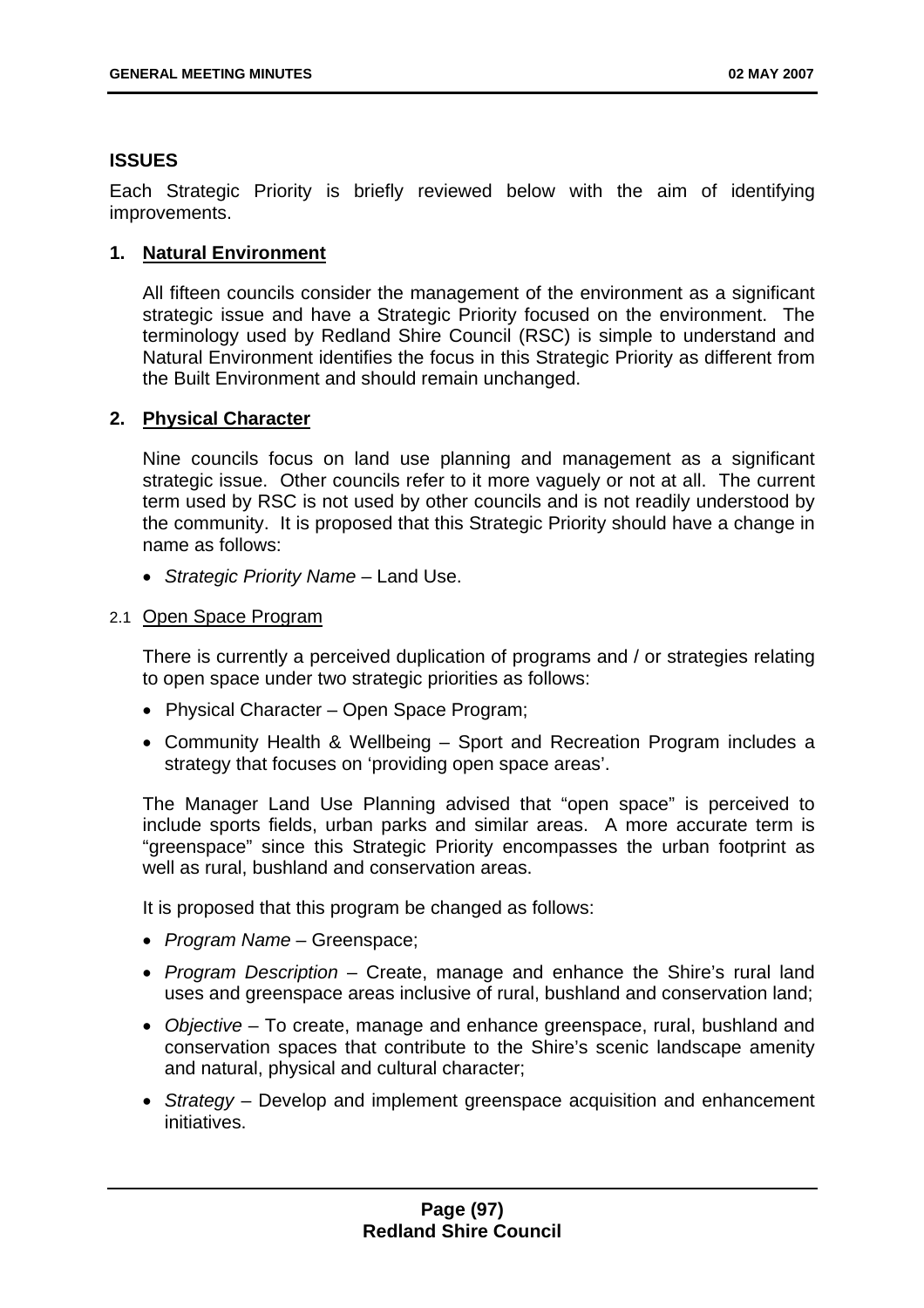### 2.2 Local Area Planning Program

A strategy currently under the Open Space Program is more appropriate to the Local Area Planning Program. This strategy "to implement a Centre Improvement and Streetscape enhancement program" should be deleted from the Open Space Program, modified and included under the Local Area Planning Program which focuses on centre improvement through master planning.

It is proposed that this program be amended to include the following strategy:

• *Strategy* – Master planning of the Shire's centres;

#### 2.3 Land Use and Infrastructure Planning Program

The planning undertaken through this program has a wider focus than land use and infrastructure planning. In fact, it integrates all planning that takes place through other groups in the Planning and Policy Department, for example through the Redland Planning Scheme.

It is proposed that this program be changed as follows:

• *Program Name* – Integrated Planning.

#### **3. Essential Services**

There is some variety in the way that councils focus on their essential services through the Corporate Plan. Some focus on the delivery of basic services as an integrated whole, while others separate this Strategic Priority into two or more Strategic Priorities such as Infrastructure or Assets, their commercialised business units such as Water and waste, and Transport and Mobility.

In the Redlands context, the commercialised business unit and transport are all important elements of Essential Services and it is proposed that this Strategic Priority remain unchanged.

### 3.1 Roads & Drainage Program

The core services review currently being undertaken in the Planning and Policy Department has identified that streetscapes are a more appropriate fit with the functions of the Infrastructure Planning Group. Streetscapes will therefore be included under this program.

It is proposed that this program be amended to include the following strategy:

• *Strategy* – Develop streetscape planning for Shire centres and localities.

#### **4. Community Health & Wellbeing**

All councils have a Strategic Priority focused on Community Health & Wellbeing with the emphasis on health, safety, wellbeing, social development, strong partnerships, and lifestyle. There is strong support for the term health and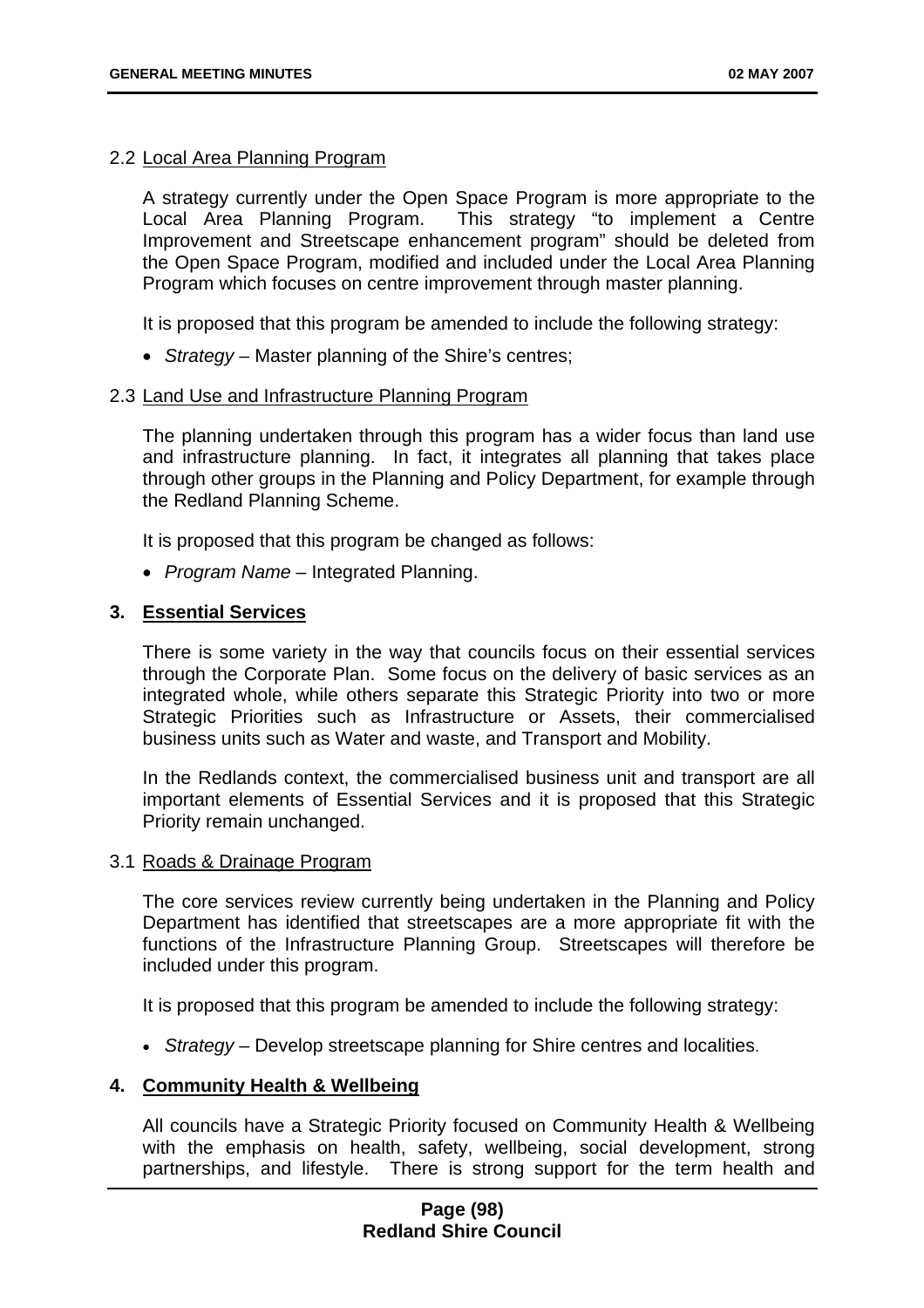wellbeing among the councils surveyed. It effectively captures the functions included under the Strategic Priority and is relatively easy to understand. It is proposed that this Strategic Priority remain unchanged.

#### 4.1 Sport & Recreation Program

A strategy currently under the Open Space Program (Physical Character Strategic Priority) is more appropriate to the Sport and Recreation Program. This strategy "to deliver quality open space experiences for the local community and visitors through Open Space, Recreation, and Community Facility Plans" should be deleted from the Open Space Program, modified and included under the Sport and Recreation Program.

This strategy will replace the current strategy under the Sport and Recreation Program "to plan and provide land and facilities for sport and recreation activities". This has been discussed and is supported by the Manager Community and Social Planning.

It is proposed this program be amended to include the following strategy:

• *Strategy* – Develop recreation and community facility plans and provide land and facilities that enhance sport and recreation opportunities.

#### **5. Economic Prosperity**

Eleven councils have a Strategic Priority focused on economic development. This indicates that there is strong support for this as a significant strategic issue. It is proposed that this Strategic Priority remain unchanged.

#### **6. Organisational Leadership**

Most councils consider this as a significant strategic issue with a focus on governance, government, and/ or leadership. The terminology used is similar across all of these councils with the addition of qualifying terms such as good, effective, efficient, and accountable.

Governance is a significant issue for all public organisations and it is proposed that the name of this Strategic Priority be changed as follows:

• *Strategic Priority Name* – Governance.

#### 6.1 Strategic Planning, Governance, and Financial Planning & Disclosure Programs

Generally, the elements of governance are considered to be performance, conformance and probity. Based on the elements of governance, it is proposed that the Programs to be included under this Strategic Priority are:

- Strategic Planning (currently under this Strategic Priority)
- Governance (currently under this Strategic Priority)
- Financial Planning & Disclosure (to be moved from the Financial Management Strategic Priority)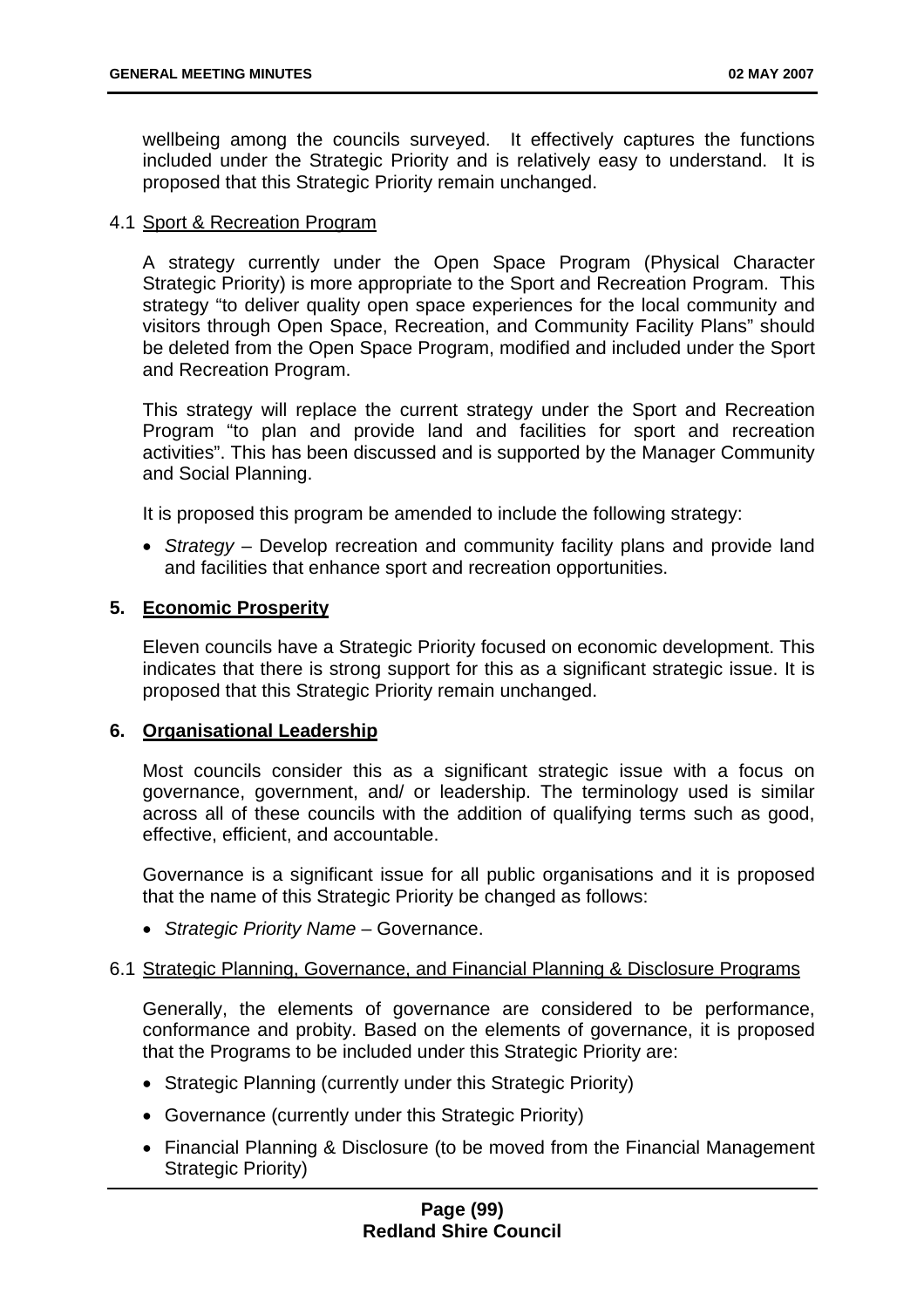#### 6.2 Marketing and Communications Program

Generally a substantial part of Marketing and Communications is operational in nature and is focussed on service provision. The Program should therefore be deleted from this Strategic Priority and moved to the new Strategic Priority Corporate Services that focuses on the provision of internal services.

#### 6.3 Governance Program

There are aspects of Marketing and Communications that impact at a strategic and governance level. It is therefore proposed that a strategy focusing on strategic communications and probity be included under the Governance program as follows:

• *Strategy* – Develop and implement proactive stakeholder communications standards and strategies to ensure highest levels of openness and accountability in Council activities.

### 6.4 Regional Collaboration

Generally, the RSC role of regional facilitation and advocacy is included in a number of programs in the Corporate Plan. Regional Cooperation is not a discrete function and this is highlighted through the identification of Regional Cooperation as a key regional issue in the published Corporate Plan.

It is proposed that this Program be deleted.

### **7. Financial, Knowledge and People Management**

Seven councils have one or more Strategic Priorities focused on internal council services. Most have just one Strategic Priority at the strategic level and only one council has a split of internal services similar to RSC.

Historically, RSC focused on each of these internal service areas individually as there was a perceived need to make large improvements in these areas. Over the past few years significant progress has been made in these internal services and there is no longer a need to draw specific reference to one of more of these services at the strategic level.

It is proposed that Financial Management, Knowledge Management, and People Management be integrated under one Strategic Priority and reflect the nature of Council's internal services as follows:

• *Strategic Priority Name* – Corporate Services.

It is proposed that the following programs would be included unchanged under this new Strategic Priority:

• Marketing and Communications (to be moved from the Governance Strategic Priority);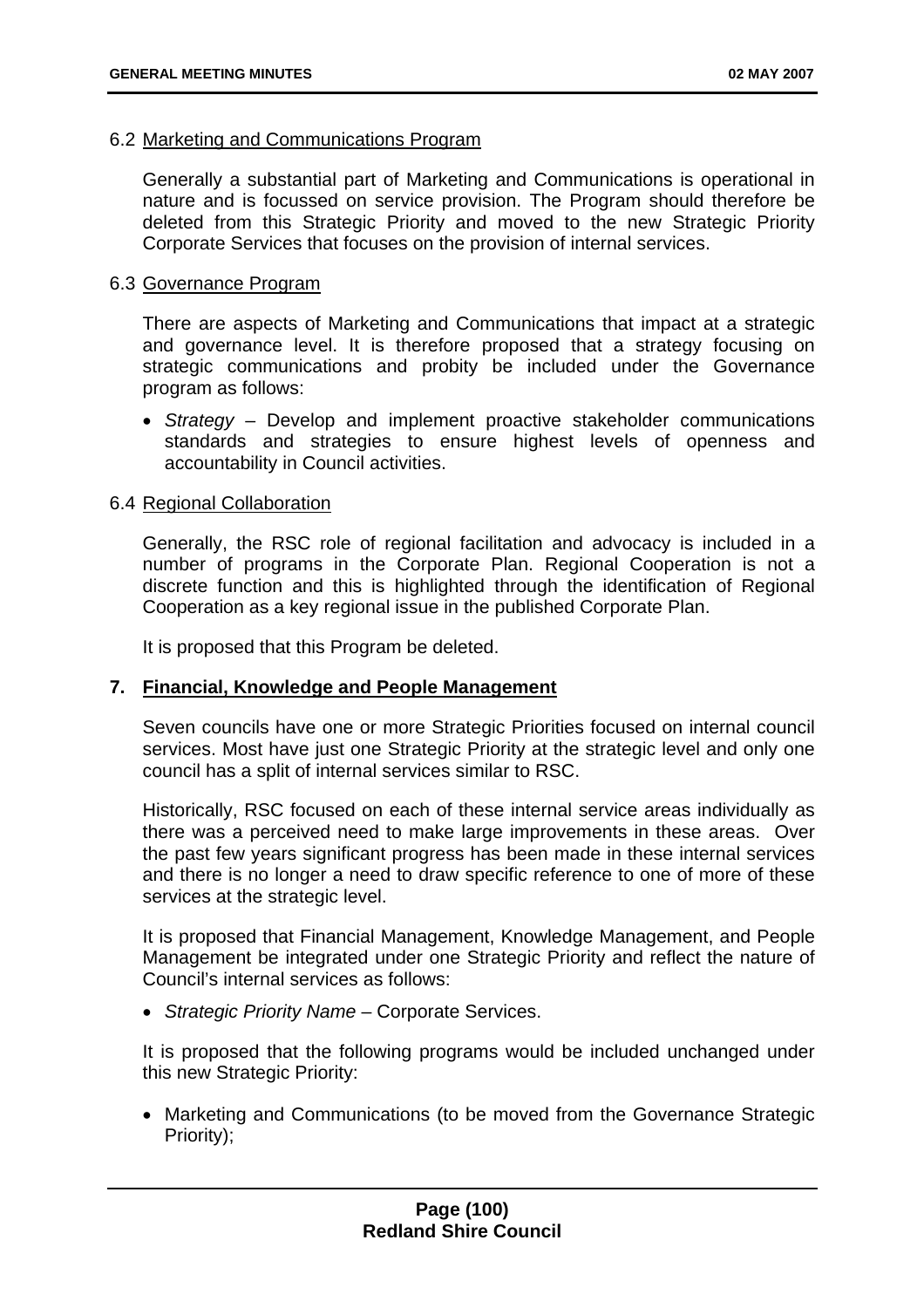- Asset Management (currently under the Financial Management Strategic Priority);
- Treasury (currently under the Financial Management Strategic Priority);
- Information Management (currently under the Knowledge Management Strategic Priority);
- Learning (currently under the Knowledge Management Strategic Priority);
- Organisational Improvement (currently under the People Management Strategic Priority):
- Human Resource Management (currently under the People Management Strategic Priority).

# **RELATIONSHIP TO CORPORATE PLAN**

The proposed changes primarily supports Council's strategic priority to provide effective organisational leadership through strategic planning and accountable and ethical standards of practice.

## **FINANCIAL IMPLICATIONS**

The direct financial implications of the proposed changes are the cost of printing a nominal number of hard copies of the plan for distribution to councillors, managers, the Corporate Library, and Customer Service Centres. The updated Corporate Plan will primarily be made available to staff via the intranet, and to the community and stakeholders via CD and the internet.

# **PLANNING SCHEME IMPLICATIONS**

No amendments to the Redlands Planning Scheme are anticipated.

# **CONSULTATION**

The following key stakeholders were consulted in the development of these proposed changes to the 2006-10 Corporate Plan:

- Executive Leadership Group;
- All Planning and Policy Department Group Managers;
- Manager Marketing and Communications;
- Manager Finance.

The *Local Government Act* requires that the community be provided with a 30-day period to comment on changes to the Corporate Plan. As this review is a refinement of the structure of the Corporate Plan and continues the strategic direction set by Council with the adoption of the plan, it is not proposed to undertake extensive community engagement on these changes. The proposed engagement will be through notification in the Bayside Bulletin's Redlands Report and RSC's internet of the changes to the Corporate Plan and inviting comments on these changes.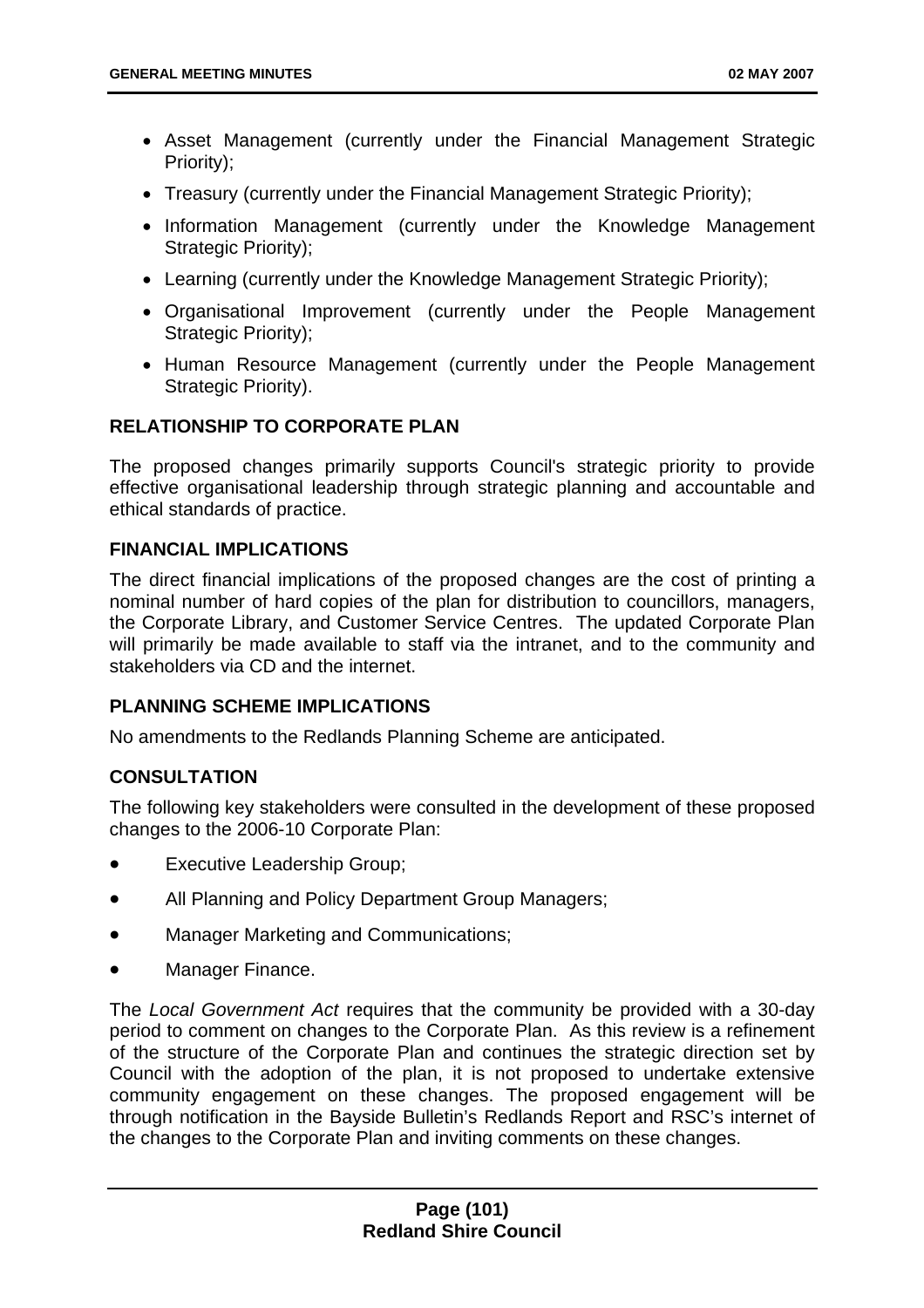It is anticipated that in June 2007 the results of this community engagement and a proposal for Council to adopt the amended Corporate Plan will be tabled.

### **OPTIONS**

#### **PREFERRED**

That the proposed changes to the 2006-10 Corporate Plan, as outlined above, be endorsed for a 30-day period of community engagement.

#### **ALTERNATIVE**

That the 2006-10 Corporate Plan, with some amendments to the proposed changes, be endorsed for a 30-day period of community engagement.

### **OFFICER'S/COMMITTEE RECOMMENDATION/ COUNCIL RESOLUTION**

Moved by: Cr Williams Seconded by: Cr Barker

**That Council resolve that the changes to the 2006-10 Corporate Plan as outlined in this report be endorsed for a 30-day period of community engagement:**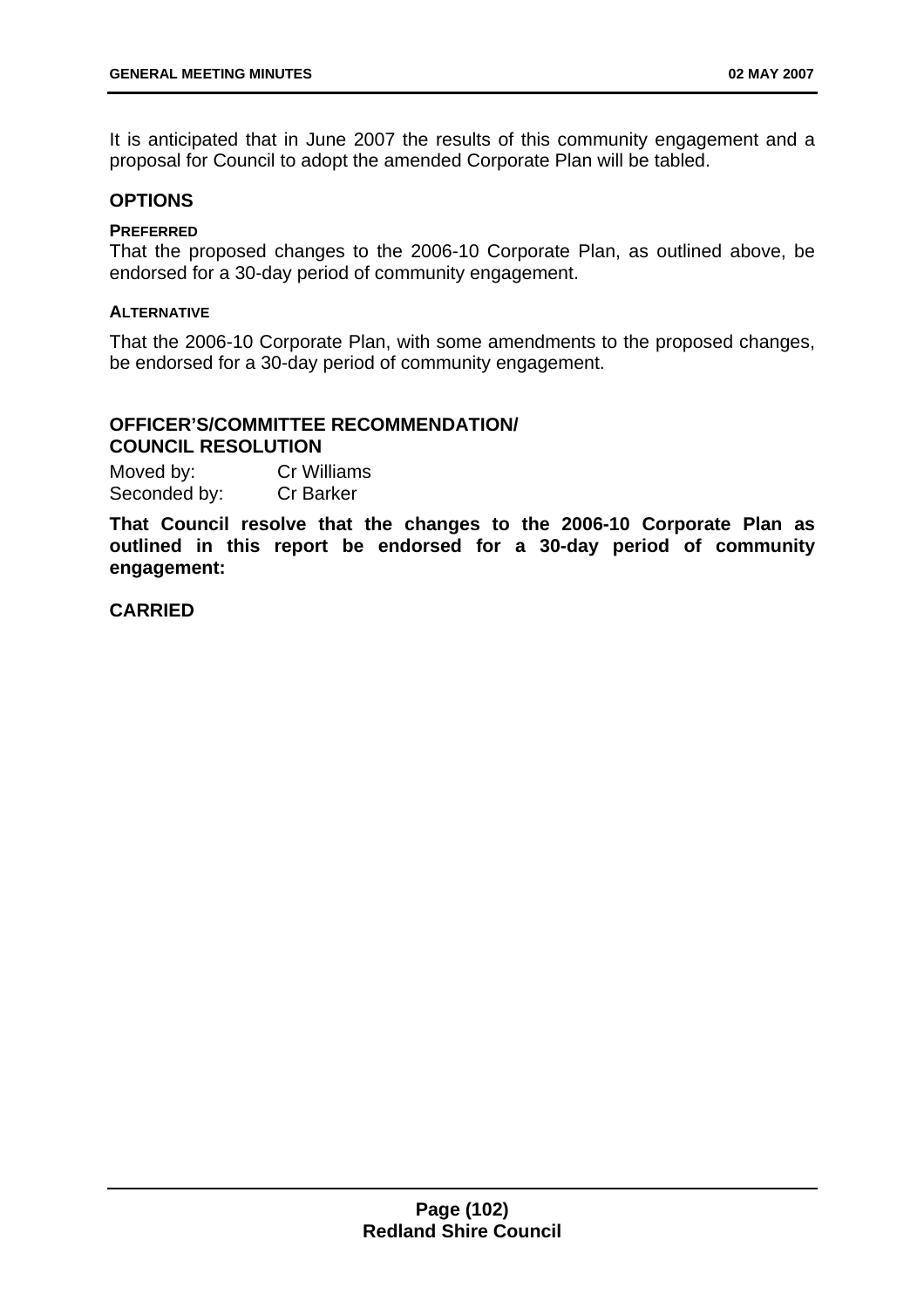### **12.4 CLOSED SESSION**

### **MOTION TO CLOSE THE MEETING**

| Moved by:    | Cr Beard   |
|--------------|------------|
| Seconded by: | Cr Dowling |

That the meeting be closed to the public under Section 463 (1) of the *Local Government Act 1993* to discuss the following item:

12.4.1 Strategic Risk Register

The reason that is applicable in these instances is as follows:

*"(h) other business for which a public discussion would be likely to prejudice the interests of the local government or someone else, or enable a person to gain a financial advantage."* 

#### CARRIED

## **MOTION TO REOPEN THE MEETING**

| Moved by:    | <b>Cr Dowling</b> |
|--------------|-------------------|
| Seconded by: | Cr Seccombe       |

That the meeting be again opened to the public.

#### CARRIED

### **12.4.1 STRATEGIC RISK REGISTER**

| <b>Dataworks Filename:</b>       | <b>RM Risk Registers</b>                                                                   |
|----------------------------------|--------------------------------------------------------------------------------------------|
| <b>Responsible Officer Name:</b> | <b>Warren Van Wyk</b><br><b>Manager Corporate Planning, Performance and</b><br><b>Risk</b> |
| <b>Author Name:</b>              | <b>Sharon Coffey</b><br><b>Risk Management Coordinator</b>                                 |

#### **EXECUTIVE SUMMARY**

This report provides Council with the Strategic Risk Register, which identifies the risks and treatments associated with delivering the strategic priorities, objectives, programs and strategies in the Corporate Plan 2006-2010.

The Strategic Risk Register comprises 8 strategic risks, with the relevant risk information used to analyse each risk.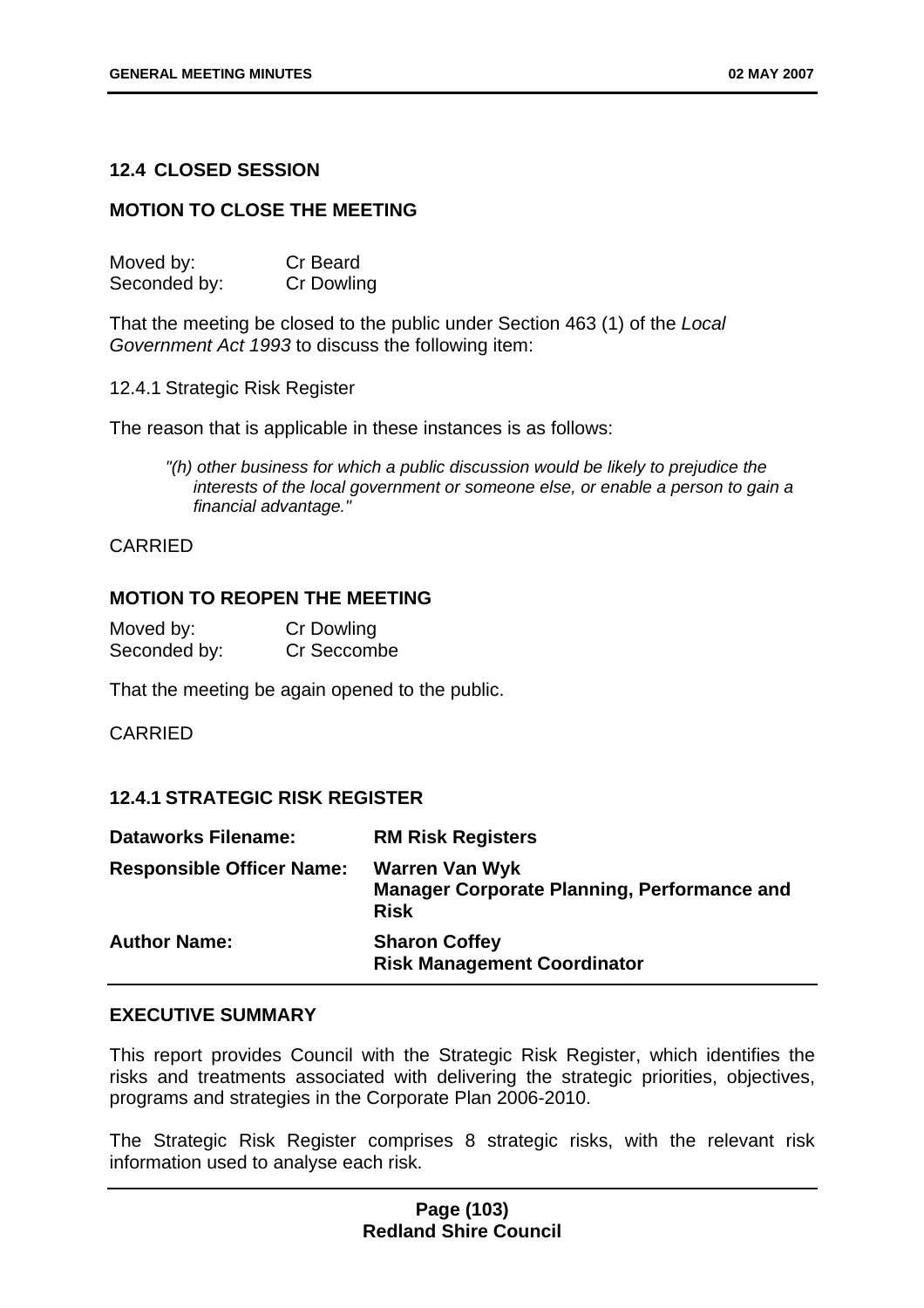Strategic risks are challenges or opportunities that affect the sustainability of the organisation or its ability to deliver on its corporate objectives.

### **PURPOSE**

The purpose of this confidential report is to provide Council with the Strategic Risk Register for consideration and noting.

### **BACKGROUND**

#### Risk management and risk registers

Risk management is a key to effective governance. It involves consideration of all activities of the organisation and focuses on risks in terms of what is done, as well as risks of lost opportunities if something is not done.

Risks are identified in terms of what risks could reasonably occur, why they might occur, under what circumstances, and the likelihood and consequences of the risk occurring.

It is defined by AS/NZS 4360:2004 as "the culture, processes and structures that are directed towards the effective management of potential opportunities and adverse effects".

Risk management exists on three levels within Council: strategic, operational and activity. In line with AS/NZS 4360:2004, Council has developed risk registers at each of these levels which are designed to be dynamic documents that are regularly reviewed and amended.

The purpose of the risk register is to provide a documented process for managing risks across the organisation and that reflect Council's current risk position – which could change or be amended as Council direction changes, major planning developments occur, etc.

The strategic and operational risk registers reflect the management of risks associated with delivering the Corporate Plan (strategic priorities) and Operational Plan (programs) respectively. These risk registers are signed off by the Chief Executive Officer and monitored and reviewed by Executive Leadership Group (ELG).

The activity risk registers reflect the management of risks at a project level and complement and adhere to the strategic and operational risk registers. They are managed by the individual group managers.

### Assessment of risks

In the Strategic Risk Register, each risk is assessed by identifying the:

• consequences if the risk occurs;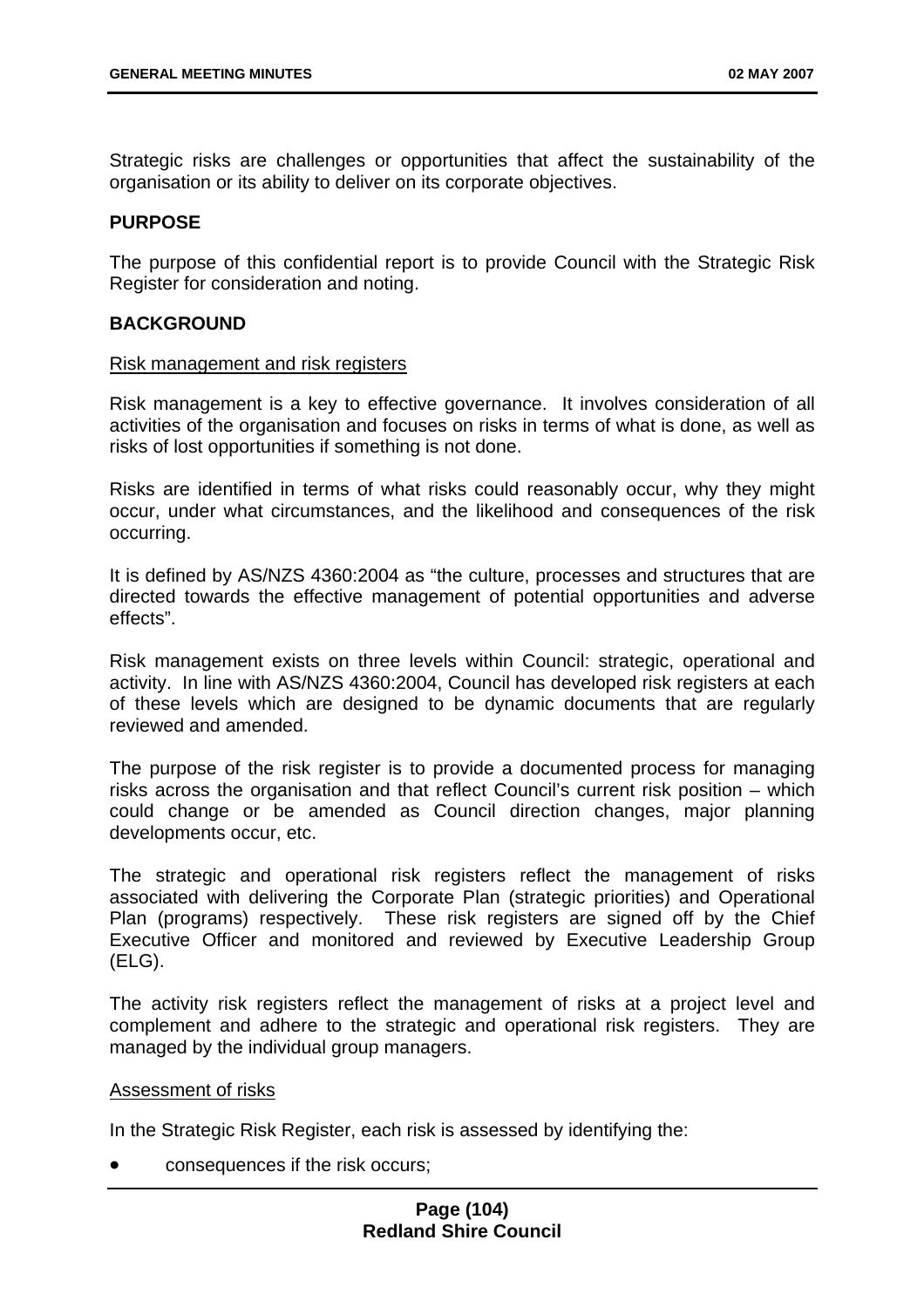- existing risk treatments;
- likelihood of the risk occurring and the consequences or impact should it take place;
- current risk rating associated with each risk (each risk is priority rated based on its likelihood and consequence ratings) in order of priority with extreme risks (red), high risks (green), medium risks (blue) and low risks (yellow);
- future treatments to enable Council to mitigate each risk;
- timeframes and specific budgetary requirements; and
- responsible department for managing each risk.

The Strategic Risk Register contains a total of 8 risks, which have been assessed by ELG and Managers as follows:

| Rating        | <b>Strategic</b> |
|---------------|------------------|
| Extreme (Red) |                  |
| High (Green)  | З                |
| Medium (Blue) |                  |
| Low (Yellow)  |                  |

The risks identified as extreme and high will be the focus of additional treatment strategies with the view to reducing the risk.

Based on the risk's priority rating, medium and low risks are not required to have future treatment strategies at this point in time. However, this does not mean that these should not be reviewed and improved where possible.

# **ISSUES**

There are a number of challenges in the review of risk registers, including:

- the potential for overstatement and understatement of the risks (this should always remain a pivotal concern during each review cycle as Council strives to provide the most realistic risk position possible); and
- whether the risk itself is being adequately treated and ensuring the most effective treatments are implemented (through the consultative process all parties have had the opportunity to discuss these treatments and there is therefore high confidence that the treatments represent the most effective means to manage these strategic risks).

In order to sign off, the organisation needs to be satisfied that:

• The identified risks are relevant to Council, as an organisation;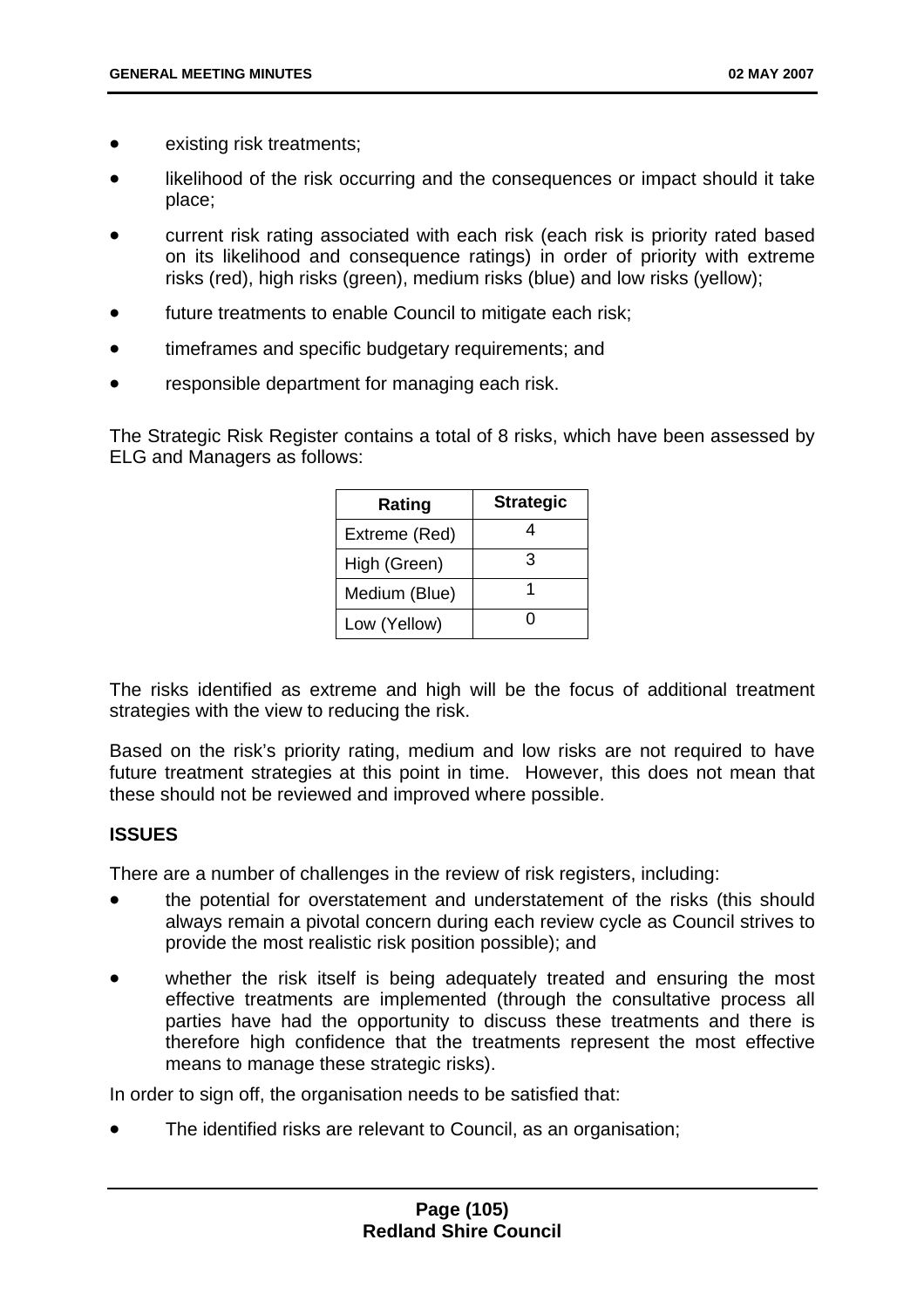- The reduction of the identified risks, particularly those rated extreme or high, will not adversely impact upon the direction set out in Corporate and Operational Plan; and
- The rating assigned to the risks reflects the consequence and likelihood of the risk occurring (refer to Appendices 1, 2 and 3).

#### **RELATIONSHIP TO CORPORATE PLAN**

Risk management is a key element of the Governance Program in the Organisational Leadership Strategic Priority. The Strategic Risk Register consists of the strategic risks that need to be effectively managed to ensure Council achieves its strategic priorities contained within the Corporate Plan.

#### **FINANCIAL IMPLICATIONS**

No specific budget has been assigned to manage these strategic risks. However, the ongoing management of these risks could involve a budget being allocated for the management of these risks in the next or subsequent financial years.

#### **PLANNING SCHEME IMPLICATIONS**

The Land Use Planning Group was consulted and it is considered that the outcome of recommendations in this report will not require any amendments to the Redlands Planning Scheme.

#### **CONSULTATION**

The development and review of the Strategic Risk Register commenced in October 2006 with Corporate Planning, Performance & Risk conducting a review of the existing Strategic and Operational Risk Registers and identifying the risks associated with the delivery of the 2006-2010 Corporate Plan and the 2006-2007 Operational Plan.

An extensive consultative process was undertaken fully involving ELG and Group Managers.

The Strategic Risk Register was endorsed by ELG on 2 February 2007 for consideration and noting by Council.

#### **OPTIONS**

#### **PREFERRED**

That Council resolve as follows:

- 1. To note the Strategic Risk Register; and
- 2. That the register and appendices remain confidential.

#### **ALTERNATIVE**

None suggested.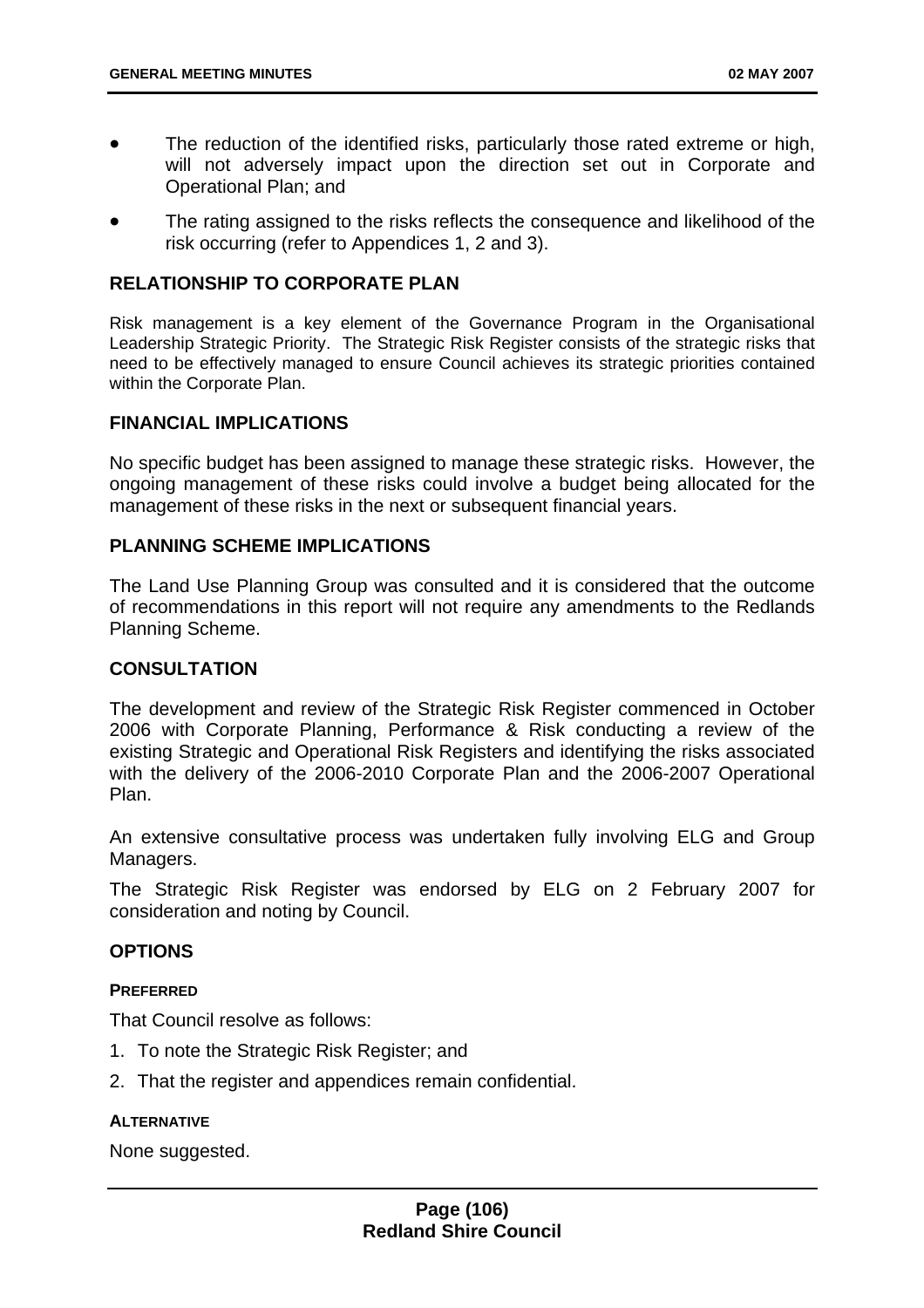# **OFFICER'S RECOMMENDATION**

That Council resolve as follows:

- 1. To note the Strategic Risk Register; and
- 2. That the register and appendices remain confidential.

# **COMMITTEE DISCUSSION**

It was agreed to also endorse the Strategic Risk Register.

## **COMMITTEE RECOMMENDATION/ COUNCIL RESOLUTION**

Moved by: Cr Williams Seconded by: Cr Barker

**That Council resolve as follows:** 

- **1. To note and endorse the Strategic Risk Register; and**
- **2. That the register and appendices remain confidential.**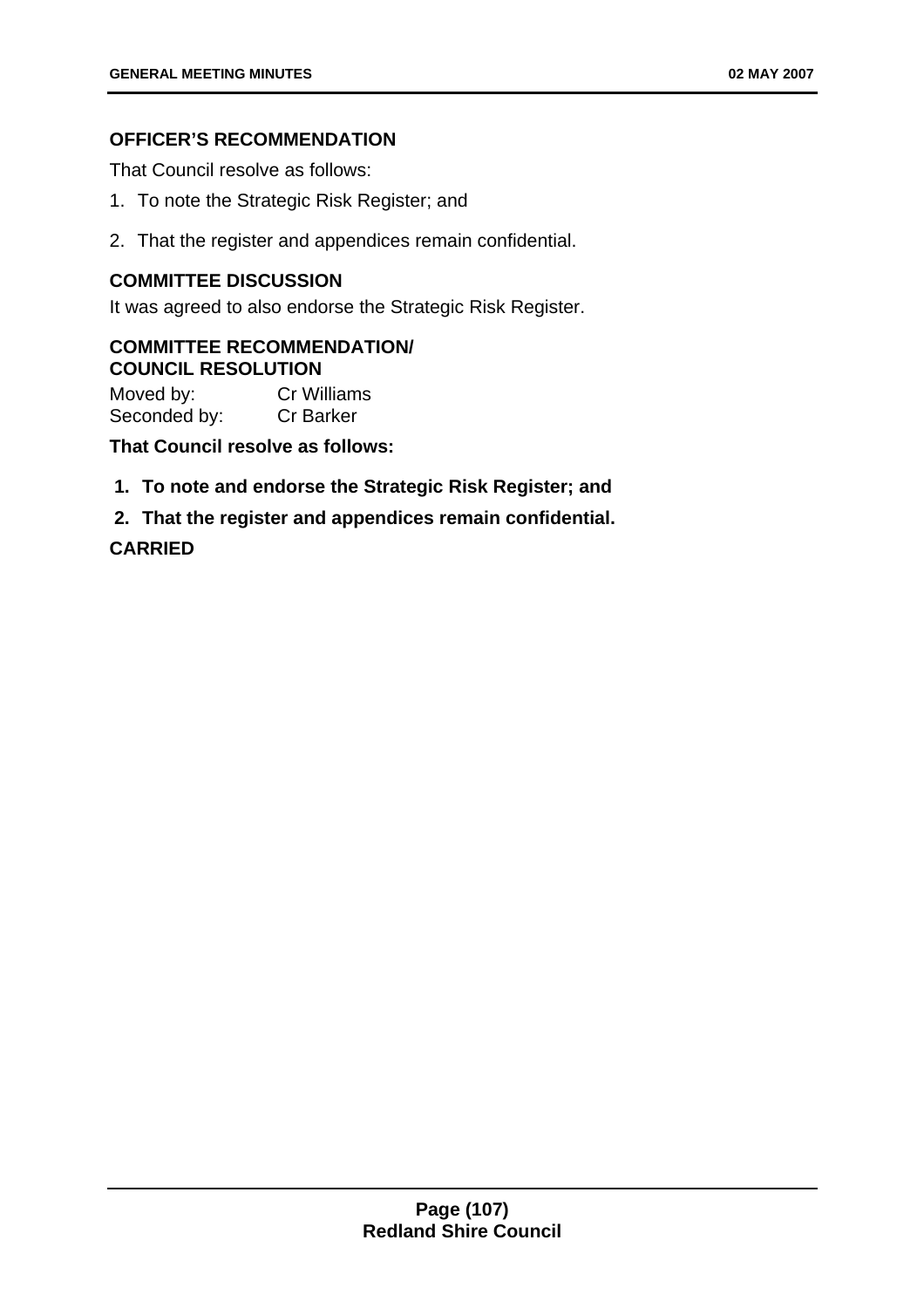# **12.5 GENERAL BUSINESS**

## **12.5.1 SUBMISSION TO THE REFORM COMMISSION**

## **COMMITTEE RECOMMENDATION/ COUNCIL RESOLUTION**

Moved by: Cr Williams Seconded by: Cr Barker

**That Council resolve to make a formal submission to the Reform Commission in regards to the electoral arrangements.**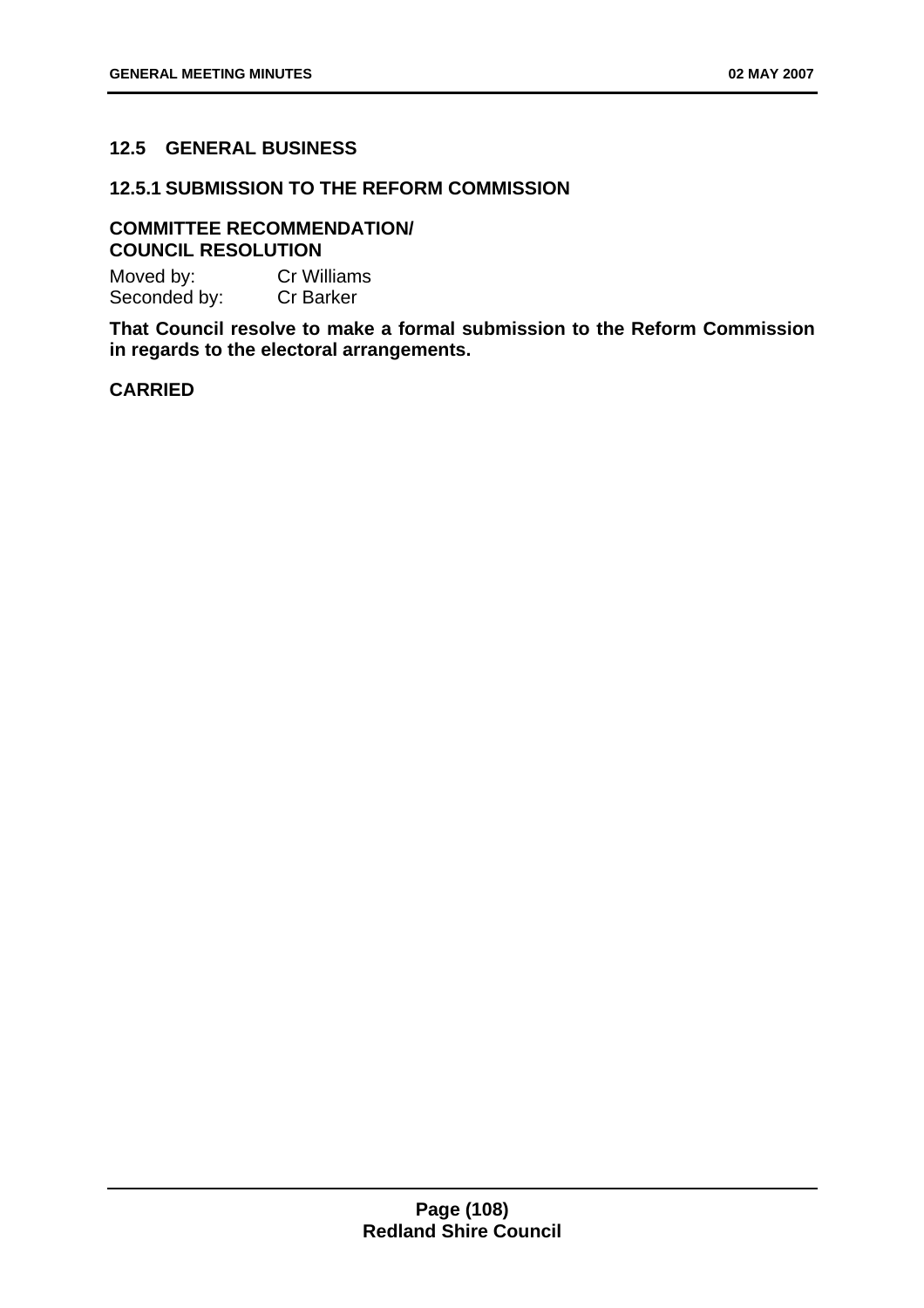### **13 DIRECT TO COUNCIL REPORTS**

#### **13.1 OFFICE OF CEO**

## **13.1.1 VICTORIA POINT SHARKS SPORTING CLUB - COUNCILLORS' CBF REQUEST DIVISION 4**

| <b>Dataworks Filename:</b>       | <b>G&amp;S COMMUNITY BENEFIT FUND</b>                    |
|----------------------------------|----------------------------------------------------------|
| <b>Responsible Officer Name:</b> | <b>Susan Rankin</b><br><b>Chief Executive Officer</b>    |
| <b>Author Name:</b>              | <b>Tina Robinson</b><br><b>Executive Support Officer</b> |

## **EXECUTIVE SUMMARY**

Council annually allocates in its budget an amount for discretionary spending by Divisional Councillors known as the Councillors' Community Benefit Fund (CCBF). All requests for funding individual projects with a greater expenditure than \$5,000 requires approval from Council.

This request is for the amount of \$6,152.65 (GST exclusive) to be allocated from the Division 4 portion of the CCBF to assist the Victoria Point Sharks Sporting Club to improve lighting by replacing six existing field flood lights at the Ern Dowling Field at Victoria Point.

### **PURPOSE**

The purpose of this report is to seek Council approval for an allocation of \$6,152.65 (GST exclusive) from the Division 4 portion of the CCBF to replace six of the existing field flood lights by re-building the old light fitting heads at the Ern Dowling Sports Field, Victoria Point.

### **BACKGROUND**

- The Victoria Point Sharks Sporting Club has made application to replace six of the existing Ern Dowling Sports Field;
- Cr Dowling wishes to allocate \$6,152.65 (excluding GST) from the Division 4 CCBF for this purpose;
- Council approval is required for allocations over \$5,000.

### **ISSUES**

The Division 4 Councillor has held discussions with the General Manager of the Victoria Point Sharks Sporting Club regarding the need to replace six of the existing field flood lights by re-building the old light fitting heads at the Ern Dowling Sports Field, Victoria Point.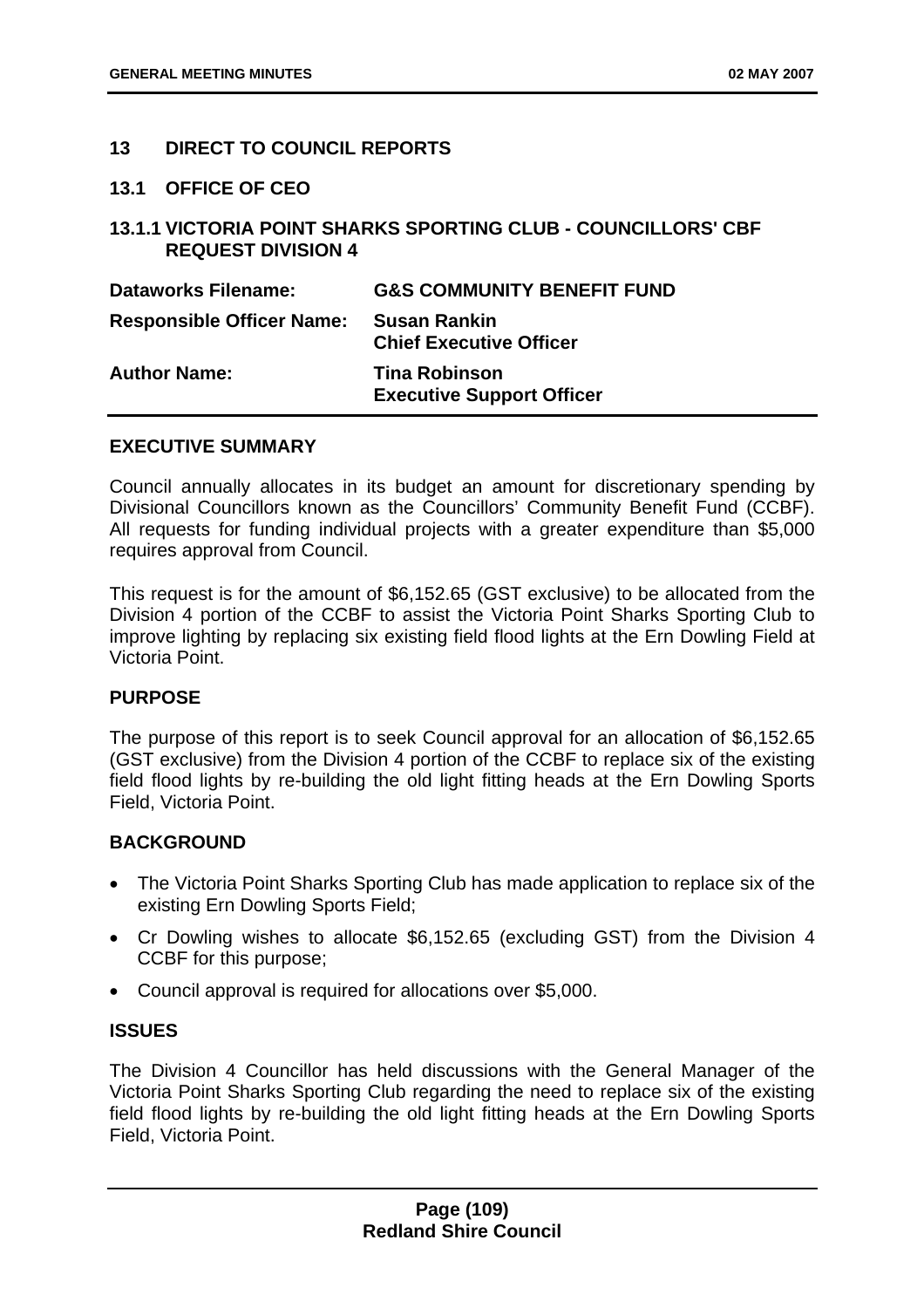The lighting upgrade will allow the Club to host night junior sporting games and provide training facilities in line with the governing sporting associations' lighting recommendations.

## **RELATIONSHIP TO CORPORATE PLAN**

The recommendation primarily supports Council's strategic priority to build safe, strong and self reliant communities with access to community services, infrastructure and opportunities for participation in community life.

### **FINANCIAL IMPLICATIONS**

Cr Dowling has sufficient funds in the Division 4 portion of the CCBF to allocate \$6,152.65 (GST exclusive) towards the upgrade of existing lighting to the Ern Dowling Sportsfield.

As per CCBF Guidelines, GL-2034, two written quotations have been received.

## **CONSULTATION**

The Division 4 Councillor has held discussions with the General Manager of the Victoria Point Sharks Sporting Club regarding the need to replace six of the existing field flood lights at the Ern Dowling Sports Field, Victoria Point.

The Office of the CEO has consulted with the General Manager of the Victoria Point Sharks Sporting Club with regards to quotation requirements.

Council's Community and Social Planning Group have no issues with the upgrade of existing field flood lights.

### **OPTIONS**

#### **PREFERRED**

That Council resolve to approve the allocation of \$6,152.65 (GST exclusive) from the Division 4 portion of the CCBF to replace six of the existing field flood lights by rebuilding the old light fitting heads at the Ern Dowling Sports Field, Victoria Point.

#### **ALTERNATIVE**

That Council resolve not to approve the allocation of \$6,152.65 (GST exclusive) from the Division 4 portion of the CCBF to replace six of the existing field flood lights by rebuilding the old light fitting heads at the Ern Dowling Sports Field, Victoria Point.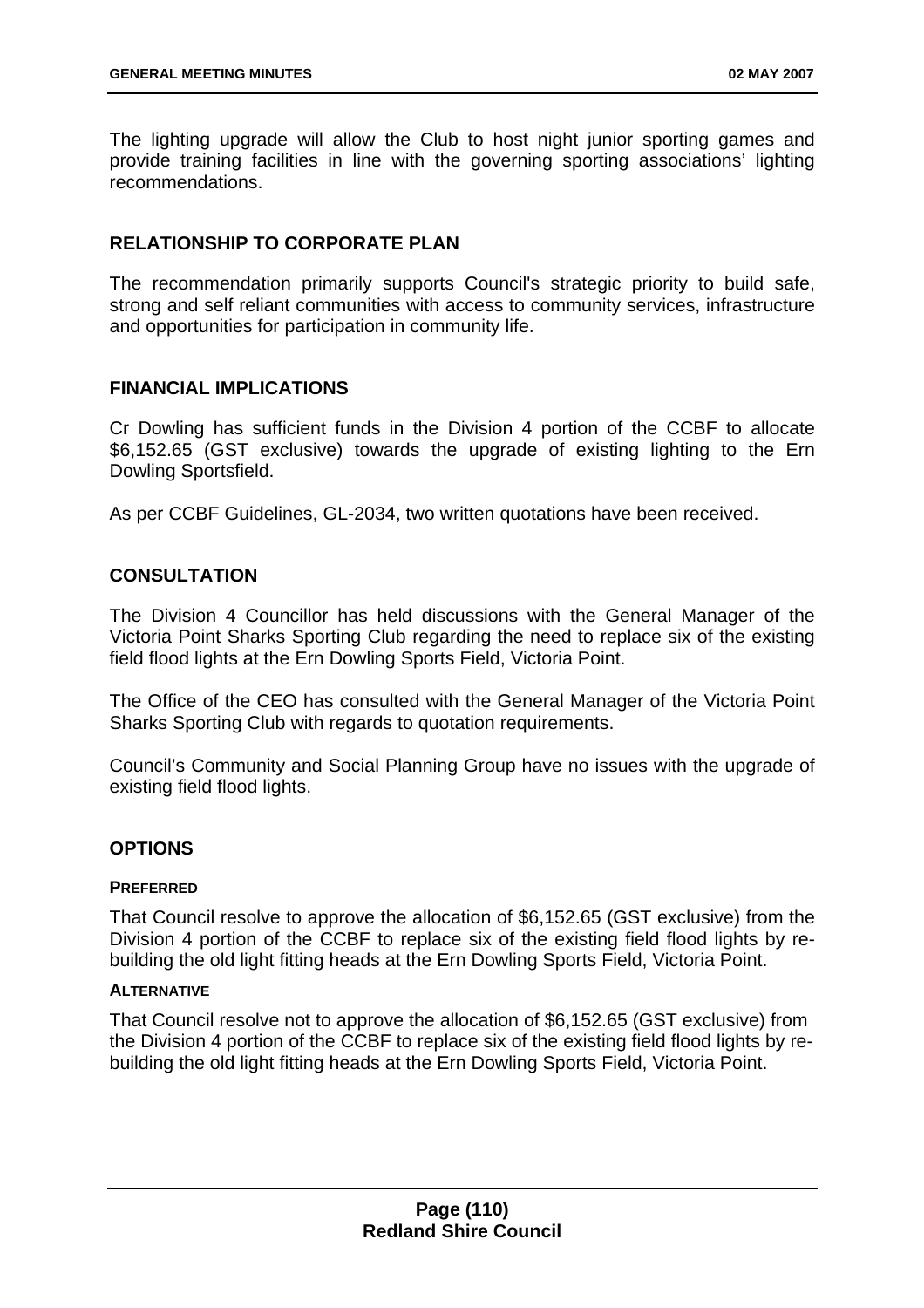# **OFFICER'S RECOMMENDATION/ COUNCIL RESOLUTION**

Moved by: Cr Dowling Seconded by: Cr Burns

**That Council resolve to approve the allocation of \$6,152.65 (GST exclusive) from the Division 4 portion of the CCBF to replace six of the existing field flood lights by re-building the old light fitting heads at the Ern Dowling Sports Field, Victoria Point.**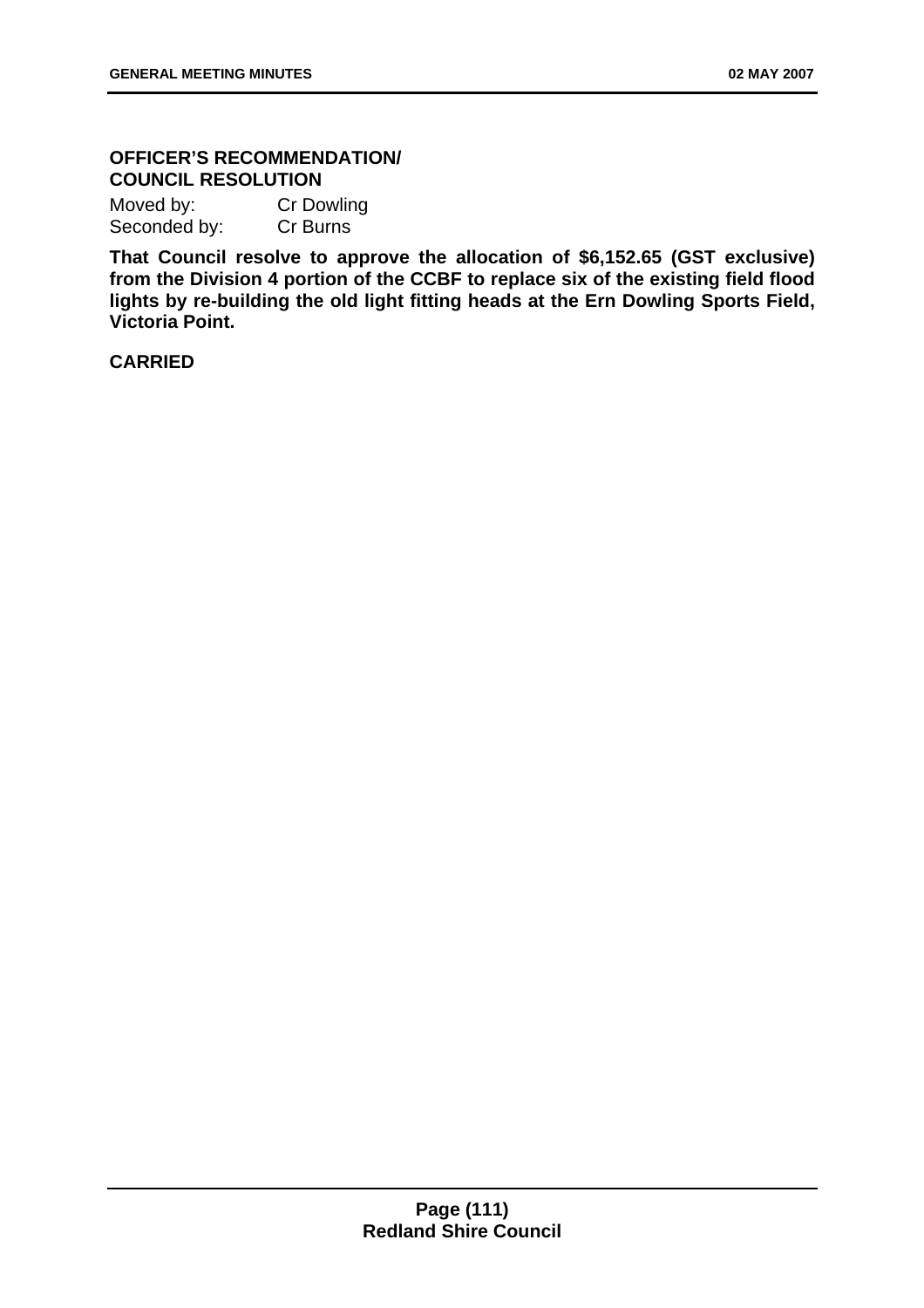## **13.1.2 LGAQ UK SHARED SERVICES STUDY TOUR 2007 - ATTENDANCE REQUEST - CR JOHN BURNS**

| <b>Dataworks Filename:</b>       | <b>GOV Councillors - Conferences</b>                     |
|----------------------------------|----------------------------------------------------------|
| <b>Responsible Officer Name:</b> | <b>Susan Rankin</b><br><b>Chief Executive Officer</b>    |
| <b>Author Name:</b>              | <b>Jenny Axford</b><br><b>Executive Officer to Mayor</b> |

### **EXECUTIVE SUMMARY**

The Local Government Association of Queensland (LGAQ) and QPC (LG Shared Services) are conducting a study tour to the United Kingdom from 10 to 18 June 2007 to examine shared services in large and small government; public/private partnerships; and joint venture arrangements; to learn how shared services have helped improve levels of service, removed duplication and contributed to sustainability in local government.

Cr Burns wishes to attend this conference with his wife, Mrs Sharen Burns, and seeks Council approval.

### **PURPOSE**

Cr Burns seeks Council approval for himself and his wife to attend the LGAQ UK Shared Services Study Tour 2007 from 10 to 18 June 2007.

### **BACKGROUND**

Councillors' Entitlements Guideline GL-248-002 / 3.4, 3.5 "Conference Allocation Conditions of Use", 3.6 "Overseas Travel" and 3.7 "Spouse/Partner Travel" are applicable to this request.

### **ISSUES**

Approval for Cr Burns and his wife to attend the LGAQ UK Share Services Study Tour 2007 from 10 to 18 June 2007 is requested in accordance with Councillors' Entitlements Guideline GL-248-002 / 3.4 / 3.5 "Conference Allocation Conditions of Use" / 3.6 "Overseas Travel" / 3.7 "Spouse/Partner Travel" which state:

- 3.4 When the individual Councillor approved allocation has been exhausted, the Councillor is personally liable for all such costs incurred.
- 3.5 (c) Where there are no funds available until the following budget, a Councillor may bear the cost of an approved Conference and obtain a refund the following financial year if and when Council approves the next allocation.
- 3.6 (a) Overseas travel is permitted for conferences, seminars and training sessions relevant to the role and function of Council at locations outside Australia;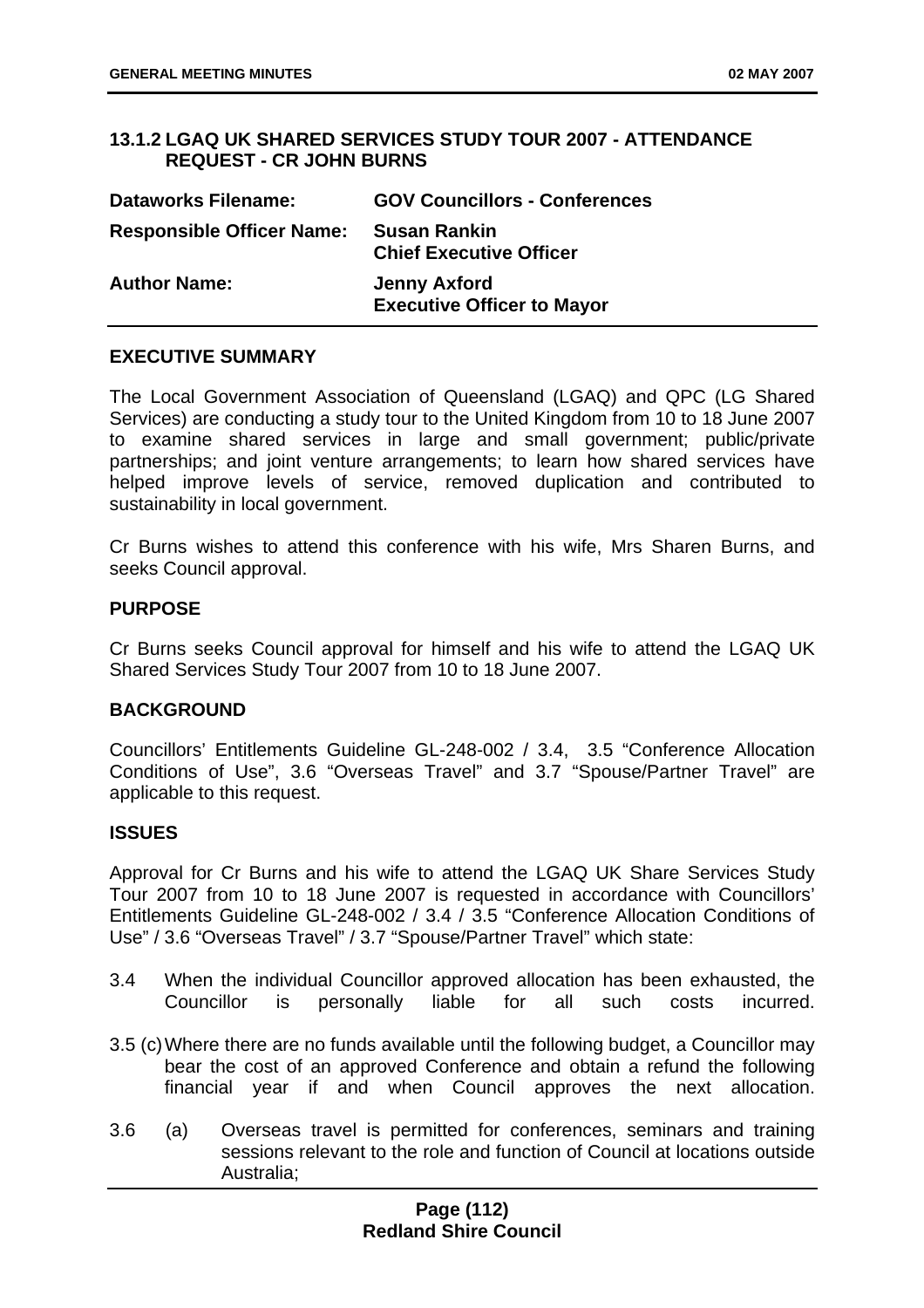- (b) all overseas travel and the extent of Council funding allocation must be approved by a resolution of Council;
- (c) the cost of overseas travel will be met from the Councillor's conference reserve allocation.
- 3.7 (a) A spouse/partner may accompany a Councillor to a conference.
	- (c) The cost of the spouse's/partner's travel, shared accommodation and official "Partner's programme" shall be provided out of the individual Councillor's entitlement.
	- (d) The cost of the spouse/partner travel may be met from the individual Councillor's conference reserve entitlement.

Cr Burns has provided all the relevant information necessary to process his request.

Cr Burns has insufficient funds remaining in his current financial year conference allocation to meet all costs associated with this Study Tour. Cr Burns seeks that funding be approved on the following basis:

- Cr Burns requests that the Study Tour costs be funded from his current financial year conference allocation in the amount that currently remains in that account in accordance with GL-248-002 / 3.6.
- Cr Burns will personally meet all costs associated with the Study Tour over and above the amount that currently remains in his current financial year conference allocation in accordance with GL-248-002 / 3.4.
- Cr Burns will claim, from the budgeted 2007/8 conference allocation if and when approved, a reimbursement of Study Tour related costs personally met by him up to and not exceeding the amount allocated for his use in that budgeted conference allocation, in accordance with GL-248-002/3.5(c).

Cr Burns also seeks approval for his wife to accompany him on this Study Tour in accordance with GL-248-002 / 3.7

# **RELATIONSHIP TO CORPORATE PLAN**

The recommendation primarily supports Council's strategic priority to provide effective organisational leadership through strategic planning and accountable and ethical standards of practice.

# **FINANCIAL IMPLICATIONS**

Cr Burns has insufficient funds remaining in his current financial year conference allocation to meet all costs associated with this Study Tour. Cr Burns seeks funding approval on the following basis:

- Cr Burns requests that the Study Tour costs be funded from his current financial year conference allocation to the amount that is currently available in accordance with GL-248-002/3.6.
- Cr Burns will personally meet the remaining costs associated with the Study Tour in accordance with GL-248-002/3.4.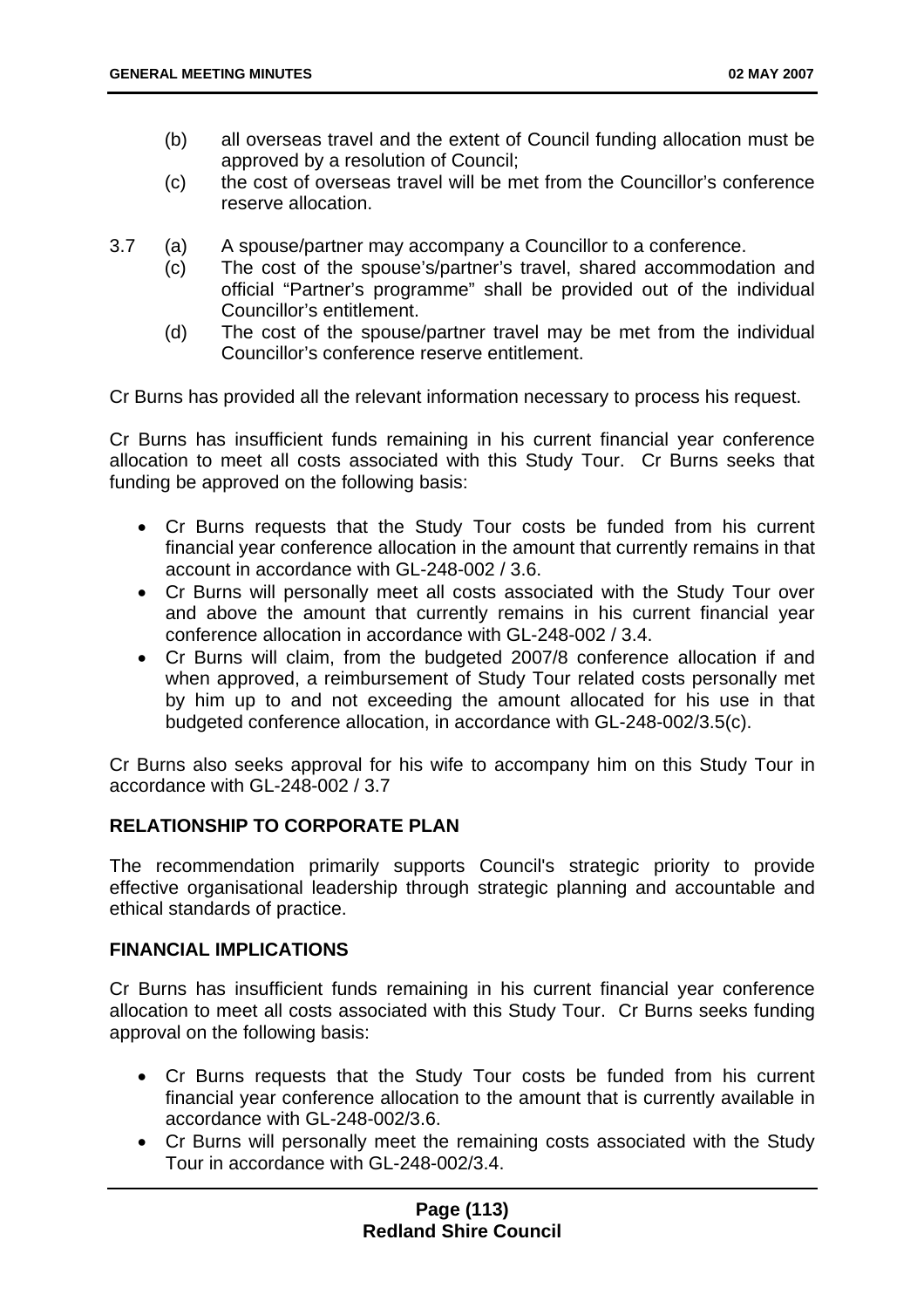• Cr Burns will claim, from the budgeted 2007/8 conference allocation if and when approved, a reimbursement of Study Tour related costs personally met by him up to and not exceeding the amount allocated for his use in that budgeted conference allocation, in accordance with GL-248-002/3.5(c).

It is estimated the total cost of Cr Burns and Mrs Burns attendance at this Study Tour will be A\$14,500.

## **CONSULTATION**

The Mayor and Chief Executive Officer have been consulted in regard to this matter.

### **OPTIONS**

#### **PREFERRED**

That Council resolve to approve Cr Burns and his wife attending the LGAQ UK Shared Services Study Tour from 10 to 18 June 2007 with costs for this Study Tour to be borne out of Cr Burns (Division 5) Conference Reserve Allocation up to and not exceeding the amount allocated for his use in accordance with Council policies and guidelines.

#### **ALTERNATIVE**

That Council not approve Cr Burns and his wife attending the LGAQ UK Shared Services Study Tour from 10 to 18 June 2007.

### **OFFICER'S RECOMMENDATION/ COUNCIL RESOLUTION**

| Moved by:    | <b>Cr Barker</b> |
|--------------|------------------|
| Seconded by: | Cr Beard         |

**That Council resolve to approve Cr Burns and his wife attending the LGAQ UK Shared Services Study Tour from 10 to 18 June 2007 with costs for this Study Tour to be borne out of Cr Burns (Division 5) Conference Reserve Allocation up to and not exceeding the amount allocated for his use in accordance with Council policies and guidelines.**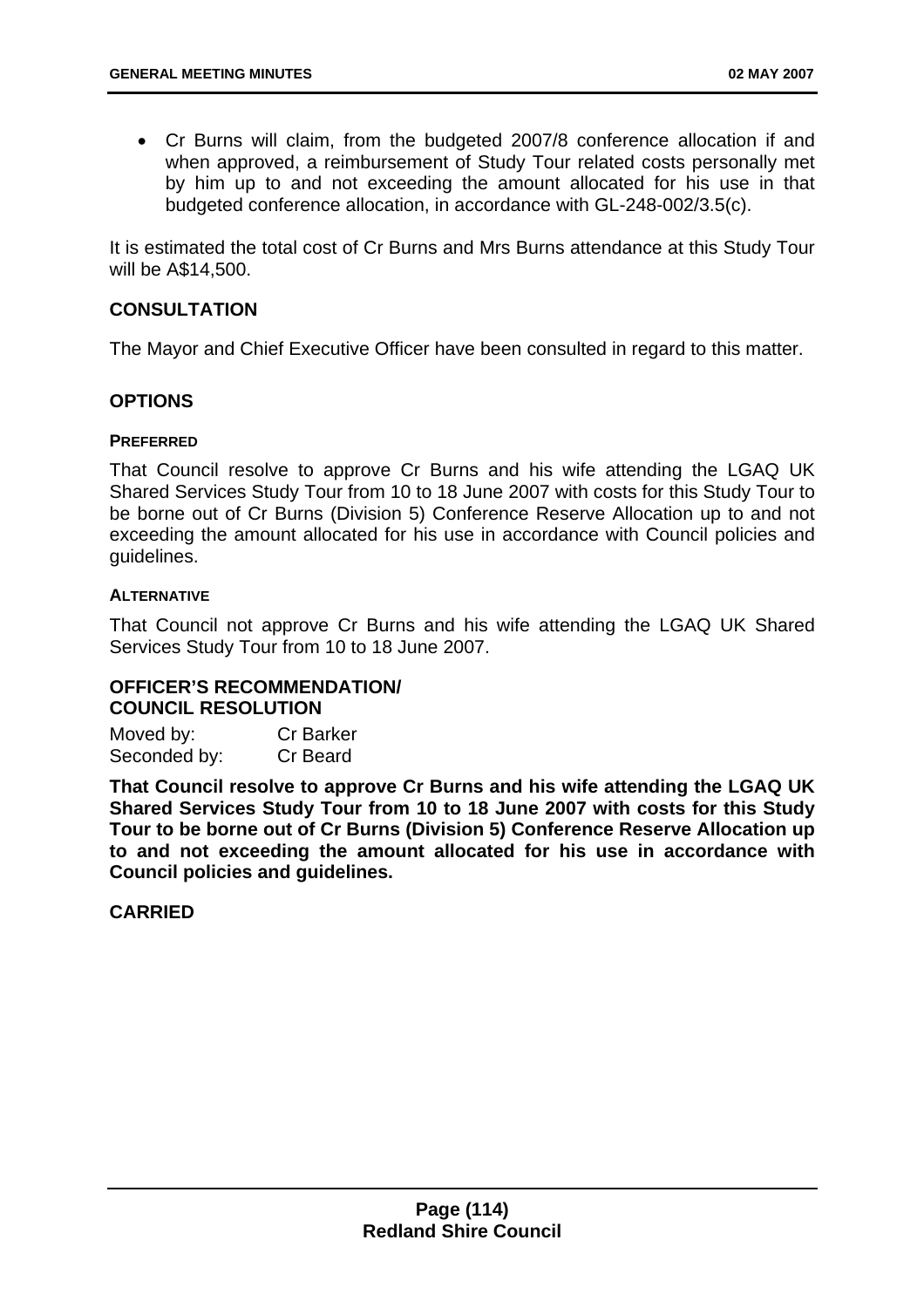# **13.1.3 8TH ICTC CONFERENCE, AUCKLAND NEW ZEALAND – ATTENDANCE REQUEST - CR PETER DOWLING**

| <b>Dataworks Filename:</b>       | <b>GOV Councillors - Conferences</b>                     |
|----------------------------------|----------------------------------------------------------|
| <b>Responsible Officer Name:</b> | <b>Susan Rankin</b><br><b>Chief Executive Officer</b>    |
| <b>Author Name:</b>              | <b>Jenny Axford</b><br><b>Executive Officer to Mayor</b> |

## **EXECUTIVE SUMMARY**

The 8<sup>th</sup> International Cities Town Centres Communities Society (ICTC) Conference is being held in Auckland New Zealand from 26 to 29 June 2007. The aims of the conference are to-

- discuss the latest developments in urban design, planning, development, project management and sustainability on an international and domestic basis
- provide access to and hands on experience with regional and international specialists
- provide case studies from Australia, New Zealand and around the world

Cr Dowling wishes to attend this conference and seeks Council approval.

## **PURPOSE**

Cr Dowling seeks Council approval to attend the  $8<sup>th</sup>$  International Cities Town Centres Communities Society (ICTC) Conference is being held in Auckland New Zealand from 26 to 29 June 2007.

# **BACKGROUND**

Councillors' Entitlements Guideline GL-248-002 / 3.6 "Overseas Travel" requires Council approval for all overseas conferences, seminars and training.

### **ISSUES**

Approval for Cr Dowling's attendance at the ICTC Conference in New Zealand from 26 to 29 July 2007 is requested in accordance with Councillors' Entitlements Guideline GL-248-002 / 3.6 "Overseas Travel" which states that:

- a) overseas travel is permitted for conferences, seminars and training sessions relevant to the role and function of Council at locations outside Australia;
- b) all overseas travel and the extent of Council funding allocation must be approved by a resolution of Council;
- c) the cost of the overseas travel will be met from the Councillor's conference reserve allocation.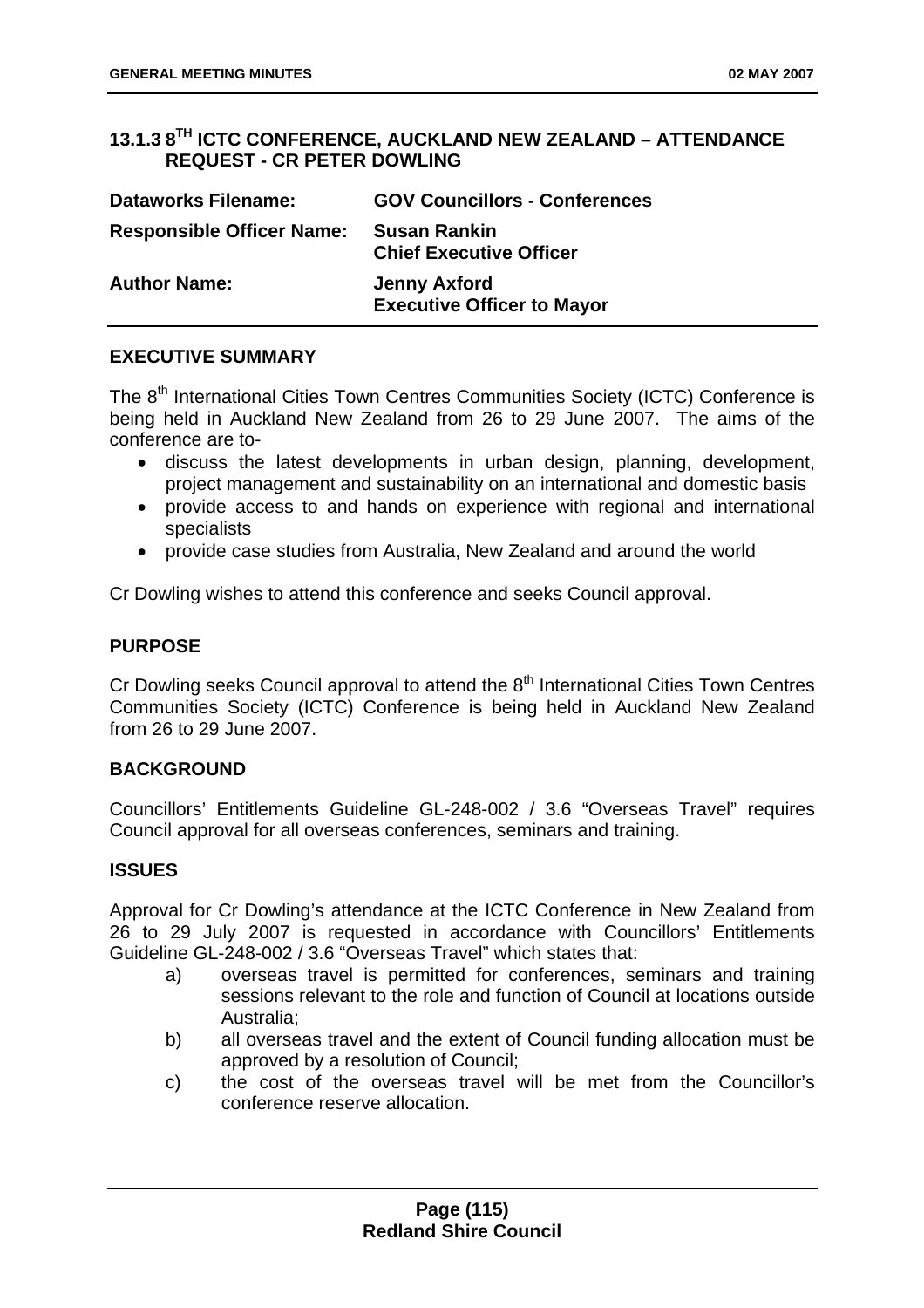Cr Dowling has sufficient funds in his conference account to meet costs associated with this conference and has provided all the relevant information necessary to process his request.

### **RELATIONSHIP TO CORPORATE PLAN**

The recommendation primarily supports Council's strategic priority to provide effective organisational leadership through strategic planning and accountable and ethical standards of practice.

### **FINANCIAL IMPLICATIONS**

Cr Dowling has sufficient funds in his conference account to meet all costs associated with this conference.

It is estimated the total cost of Cr Dowling's attendance at this conference will be A\$2,760.

## **CONSULTATION**

The Mayor and Chief Executive Officer have been consulted in regard to this matter.

# **OPTIONS**

#### **PREFERRED**

That Council resolve to approve Cr Dowling's attendance the ICTC –  $8<sup>th</sup>$  International Cities Town Centres Communities Society "Cities On The Edge" Conference from 26 to 29 June 2007 in Auckland New Zealand, with costs for this conference to be borne out of Cr Dowling's (Division 4) Conference Reserve Allocation, in accordance with Council policies and guidelines.

### **ALTERNATIVE**

That Council not approve Cr Dowling's attendance at the ICTC –  $8<sup>th</sup>$  International Cities Town Centres Communities Society "Cities On The Edge" Conference from 26 to 29 June 2007 in Auckland New Zealand.

# **OFFICER'S RECOMMENDATION/ COUNCIL RESOLUTION**

| Moved by:    | Cr Williams |
|--------------|-------------|
| Seconded by: | Cr Beard    |

**That Council resolve to approve Cr Dowling's attendance the ICTC – 8th International Cities Town Centres Communities Society "Cities On The Edge" Conference from 26 to 29 June 2007 in Auckland New Zealand, with costs for this conference to be borne out of Cr Dowling's (Division 4) Conference Reserve Allocation, in accordance with Council policies and guidelines.**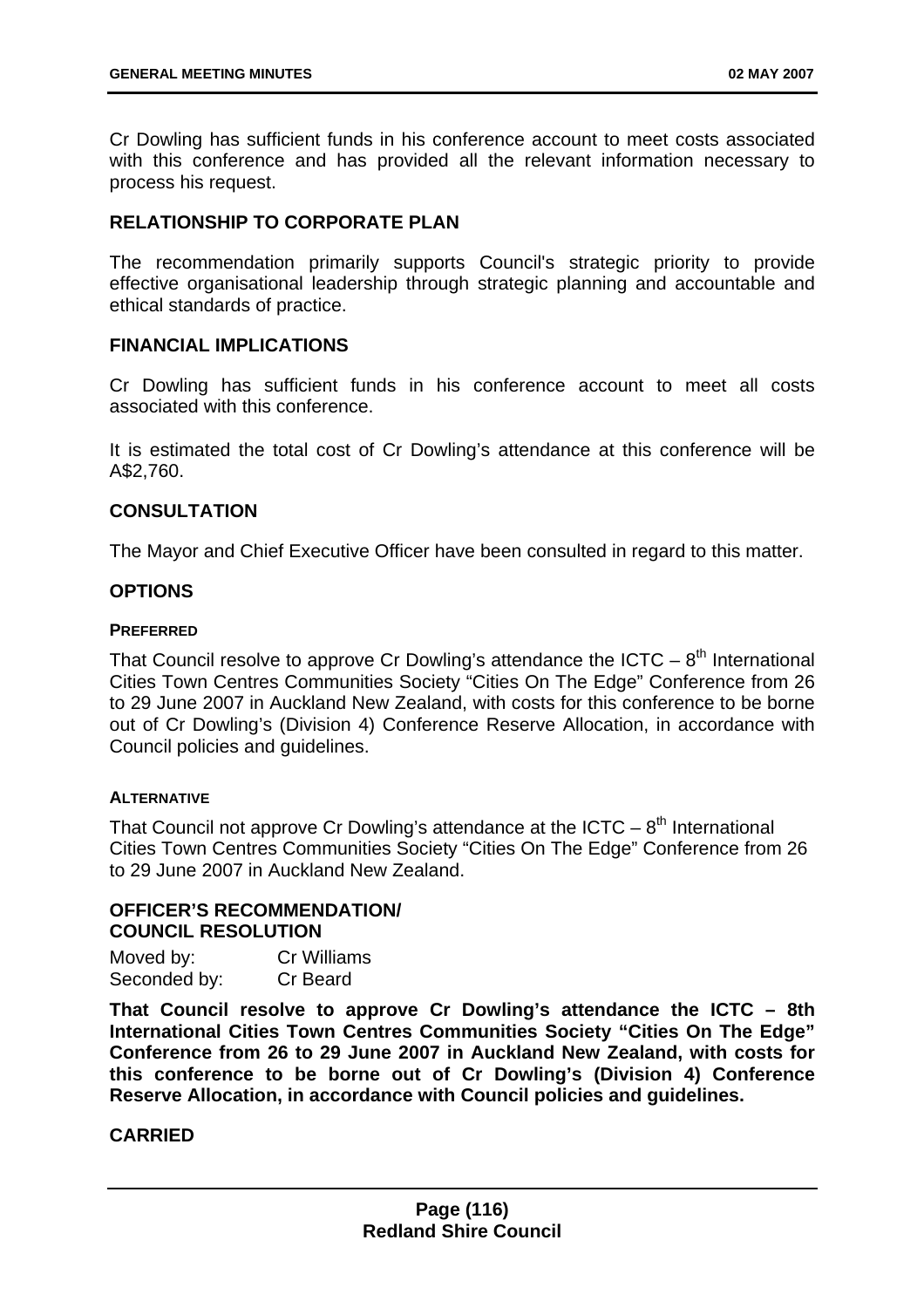### **14 NOTICE OF MOTION UNDER SECTION 451 OF LOCAL GOVERNMENT ACT 1993**

**14.1 NOTICE TO RESCIND COUNCIL DECISION OF 28 MARCH 2007 (MAYOR)** 

### **14.1.1 UNDERGROUNDING POWERLINES FOR CONSERVATION PURPOSES**

### **COUNCIL RESOLUTION**

Moved by: Cr Seccombe Seconded by: Cr Beard

**That Council's decision in relation to item 10.3.4 of the General Meeting Minutes of 28 March 2007 (***Undergrounding Powerlines for Conservation Purposes***) be RESCINDED; and that Council resolve that a policy be developed in cooperation with energy providers to provide underground power in agreed locations in Redland Shire.**